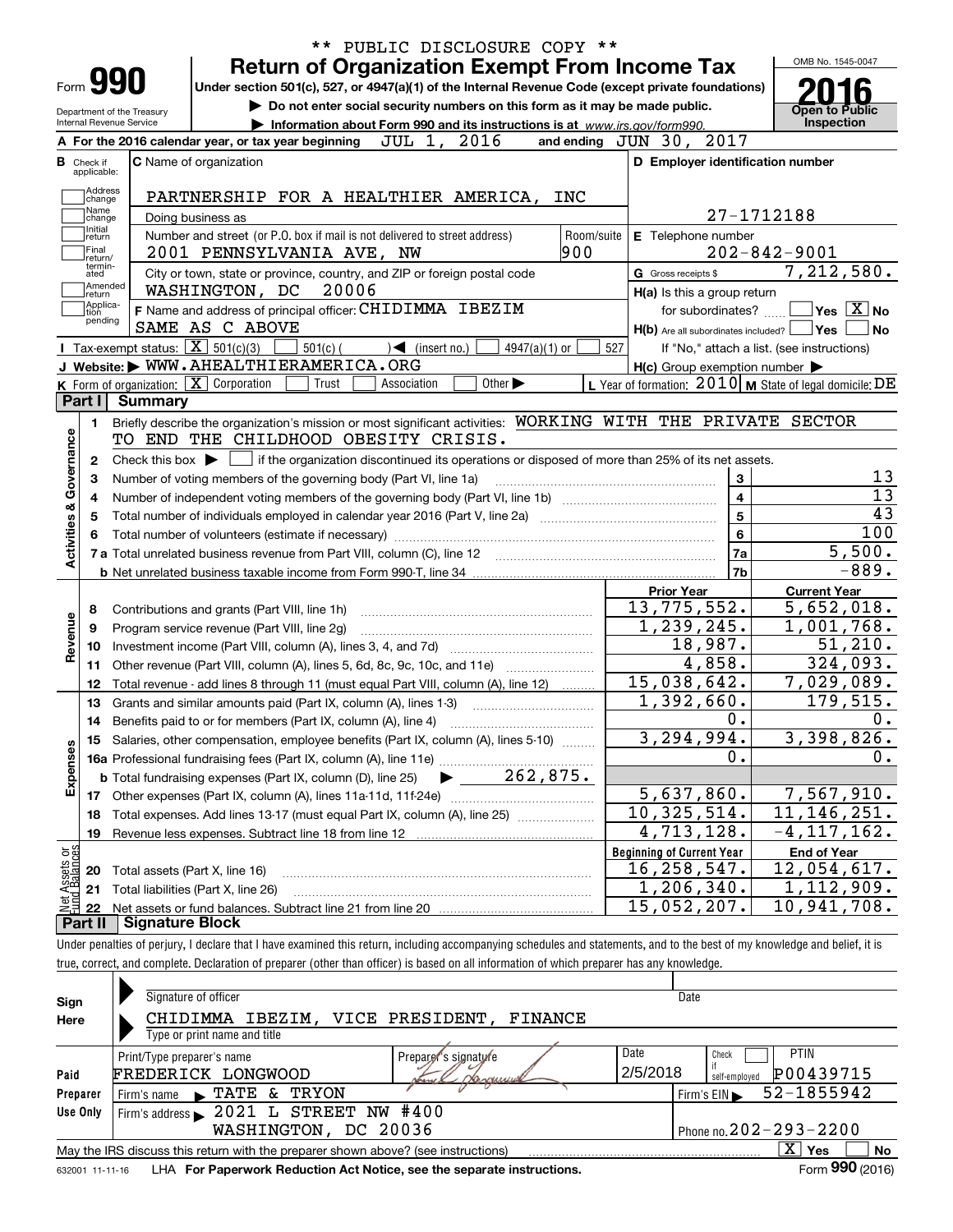|              | PARTNERSHIP FOR A HEALTHIER AMERICA, INC 27-1712188<br>Page 2<br>Form 990 (2016)                                                                                |
|--------------|-----------------------------------------------------------------------------------------------------------------------------------------------------------------|
|              | <b>Statement of Program Service Accomplishments</b><br>Part III                                                                                                 |
|              | $\boxed{\text{X}}$                                                                                                                                              |
| $\mathbf{1}$ | Briefly describe the organization's mission:<br>PHA'S MISSION IS TO LEVERAGE AND ACCELERATE THE POWER OF THE PRIVATE                                            |
|              | SECTOR TO BRING LASTING SYSTEMIC CHANGES THAT IMPROVE THE FOOD SUPPLY,                                                                                          |
|              | INCREASE HEALTHY CHOICES, INCREASE PHYSICAL ACTIVITY, AND CONTRIBUTE                                                                                            |
|              | TO A CULTURE OF HEALTH.                                                                                                                                         |
| $\mathbf{2}$ | Did the organization undertake any significant program services during the year which were not listed on the                                                    |
|              | $\exists$ Yes $\sqrt{\mathrm{X}}$ No<br>prior Form 990 or 990-EZ?                                                                                               |
|              | If "Yes." describe these new services on Schedule O.                                                                                                            |
| 3            | $\boxed{\phantom{1}}$ Yes $\boxed{\text{X}}$ No<br>Did the organization cease conducting, or make significant changes in how it conducts, any program services? |
|              | If "Yes," describe these changes on Schedule O.                                                                                                                 |
| 4            | Describe the organization's program service accomplishments for each of its three largest program services, as measured by expenses.                            |
|              | Section 501(c)(3) and 501(c)(4) organizations are required to report the amount of grants and allocations to others, the total expenses, and                    |
|              | revenue, if any, for each program service reported.<br>7, 350, 705. including grants of \$ 179, 515. ) (Revenue \$<br>(Expenses \$                              |
| 4а           | (Code:<br>CATALYZING ACTION:                                                                                                                                    |
|              | PHA'S PROGRAMS AND CAMPAIGNS MAKE HEALTHIER CHOICES EASIER FOR BUSY                                                                                             |
|              | PARENTS AND FAMILIES BY HELPING BUILD DEMAND FOR HEALTHIER CHOICES.                                                                                             |
|              | DRINK UP WAS FOUNDED IN 2013 TO ENCOURAGE EVERYONE TO DRINK MORE WATER,                                                                                         |
|              | AND EMPLOYS SAVVY MARKETING AND ADVERTISING TO INSPIRE PEOPLE TO CHOOSE                                                                                         |
|              | WATER MORE OFTEN. FNV IS A NEW CAMPAIGN THAT ENGAGES CELEBRITIES IN AN                                                                                          |
|              | INNOVATIVE MARKETING AND ADVERTISING CAMPAIGN TO INSPIRE INCREASED                                                                                              |
|              | CONSUMPTION OF FRUITS AND VEGETABLES.<br>LET'S MOVE! ACTIVE SCHOOLS                                                                                             |
|              | BRINGS TOGETHER A CADRE OF COLLABORATORS TO ENCOURAGE AND SUPPORT                                                                                               |
|              | PHYSICAL ACTIVITY BEFORE, DURING AND AFTER SCHOOL.                                                                                                              |
|              |                                                                                                                                                                 |
|              |                                                                                                                                                                 |
| 4b           | (Code:                                                                                                                                                          |
|              | COMMITMENTS:<br>PHA NEGOTIATES VOLUNTARY BUSINESS PRACTICE CHANGE AMONG PRIVATE SECTOR                                                                          |
|              | PARTNERS THAT WORK TO IMPROVE THE FOOD SUPPLY AND INCREASE HEALTHY                                                                                              |
|              | AS PART OF THESE PARTNERSHIPS, PHA COORDINATES MONITORING<br>CHOICES.                                                                                           |
|              | ACTIVITIES OVER THE LIFE OF THE AGREEMENT AND WORKS WITH THIRD PARTY                                                                                            |
|              | CONTRACTORS TO VERIFY PROGRESS.                                                                                                                                 |
|              |                                                                                                                                                                 |
|              |                                                                                                                                                                 |
|              |                                                                                                                                                                 |
|              |                                                                                                                                                                 |
|              |                                                                                                                                                                 |
|              |                                                                                                                                                                 |
| 4с           | $\frac{1}{2}$ (Code: ) (Expenses \$ 780, 996. including grants of \$<br>747, 159.<br>(Revenue \$                                                                |
|              | CONVENING:                                                                                                                                                      |
|              | PHA BRINGS TOGETHER NEARLY 1,000 LEADERS FROM THE PRIVATE SECTOR,                                                                                               |
|              | GOVERNMENT, AND NON-PROFIT ORGANIZATIONS TO HELP END CHILDHOOD OBESITY                                                                                          |
|              | THROUGH A VARIETY OF CONVENING OPPORTUNITIES, INCLUDING PHA'S MARQUIS                                                                                           |
|              | EVENT THE BUILDING A HEALTHIER FUTURE SUMMIT.                                                                                                                   |
|              |                                                                                                                                                                 |
|              |                                                                                                                                                                 |
|              |                                                                                                                                                                 |
|              |                                                                                                                                                                 |
|              |                                                                                                                                                                 |
|              |                                                                                                                                                                 |
|              | 4d Other program services (Describe in Schedule O.)                                                                                                             |
|              | (Expenses \$<br>Revenue \$                                                                                                                                      |
|              | including grants of \$<br>9,796,892.<br>4e Total program service expenses $\blacktriangleright$                                                                 |
|              | Form 990 (2016)                                                                                                                                                 |
|              | 632002 11-11-16                                                                                                                                                 |
|              | 2                                                                                                                                                               |
|              |                                                                                                                                                                 |

15430205 790809 27-1712188 2016.05050 PARTNERSHIP FOR A HEALTHI 27-17121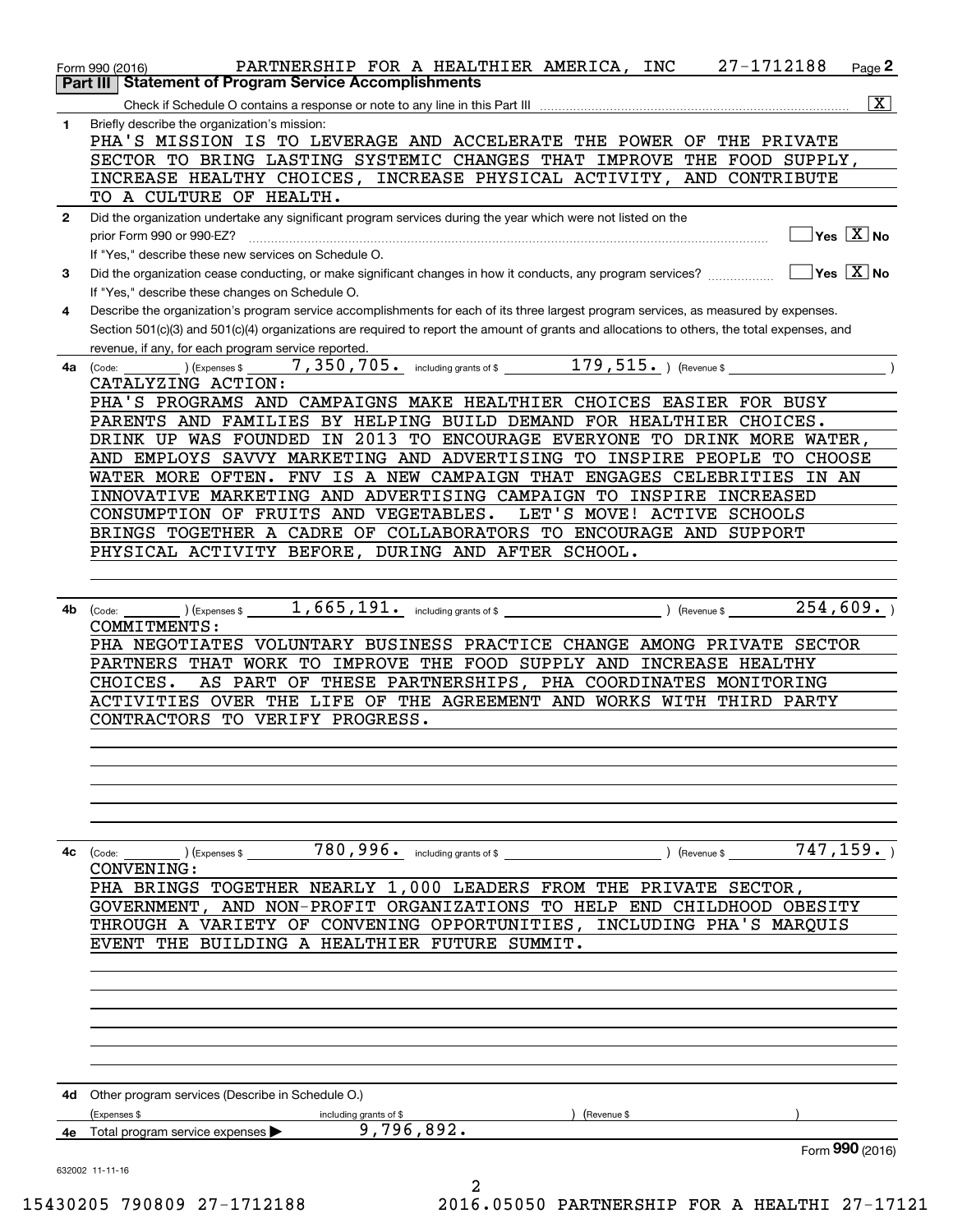| Form 990 (2016) |                                                  | PARTNERSHIP FOR A HEALTHIER AMERICA, |  |  | <b>INC</b> | 27-1712188 | نة Page |
|-----------------|--------------------------------------------------|--------------------------------------|--|--|------------|------------|---------|
|                 | <b>Part IV   Checklist of Required Schedules</b> |                                      |  |  |            |            |         |

|     |                                                                                                                                      |                 | Yes         | No |
|-----|--------------------------------------------------------------------------------------------------------------------------------------|-----------------|-------------|----|
| 1   | Is the organization described in section 501(c)(3) or 4947(a)(1) (other than a private foundation)?                                  |                 |             |    |
|     |                                                                                                                                      | 1               | X           |    |
| 2   |                                                                                                                                      | $\mathbf{2}$    | $\mathbf X$ |    |
| 3   | Did the organization engage in direct or indirect political campaign activities on behalf of or in opposition to candidates for      |                 |             |    |
|     |                                                                                                                                      | 3               |             | х  |
| 4   | Section 501(c)(3) organizations. Did the organization engage in lobbying activities, or have a section 501(h) election in effect     |                 |             |    |
|     |                                                                                                                                      | 4               |             | x  |
| 5   | Is the organization a section 501(c)(4), 501(c)(5), or 501(c)(6) organization that receives membership dues, assessments, or         |                 |             |    |
|     |                                                                                                                                      | 5               |             | х  |
| 6   | Did the organization maintain any donor advised funds or any similar funds or accounts for which donors have the right to            |                 |             |    |
|     | provide advice on the distribution or investment of amounts in such funds or accounts? If "Yes," complete Schedule D, Part I         | 6               |             | х  |
| 7   | Did the organization receive or hold a conservation easement, including easements to preserve open space,                            |                 |             |    |
|     |                                                                                                                                      | $\overline{7}$  |             | х  |
| 8   | Did the organization maintain collections of works of art, historical treasures, or other similar assets? If "Yes," complete         |                 |             |    |
|     |                                                                                                                                      | 8               |             | x  |
| 9   | Did the organization report an amount in Part X, line 21, for escrow or custodial account liability, serve as a custodian for        |                 |             |    |
|     | amounts not listed in Part X; or provide credit counseling, debt management, credit repair, or debt negotiation services?            |                 |             |    |
|     | If "Yes," complete Schedule D, Part IV                                                                                               | 9               |             | х  |
| 10  | Did the organization, directly or through a related organization, hold assets in temporarily restricted endowments, permanent        |                 |             |    |
|     |                                                                                                                                      | 10              |             | x  |
| 11  | If the organization's answer to any of the following questions is "Yes," then complete Schedule D, Parts VI, VII, VIII, IX, or X     |                 |             |    |
|     | as applicable.                                                                                                                       |                 |             |    |
|     | a Did the organization report an amount for land, buildings, and equipment in Part X, line 10? If "Yes," complete Schedule D,        |                 |             |    |
|     |                                                                                                                                      | 11a             | Х           |    |
|     |                                                                                                                                      |                 |             |    |
|     | <b>b</b> Did the organization report an amount for investments - other securities in Part X, line 12 that is 5% or more of its total |                 |             | х  |
|     |                                                                                                                                      | 11 <sub>b</sub> |             |    |
|     | c Did the organization report an amount for investments - program related in Part X, line 13 that is 5% or more of its total         |                 |             |    |
|     |                                                                                                                                      | 11c             |             | x  |
|     | d Did the organization report an amount for other assets in Part X, line 15 that is 5% or more of its total assets reported in       |                 |             |    |
|     |                                                                                                                                      | 11d             |             | x  |
|     | e Did the organization report an amount for other liabilities in Part X, line 25? If "Yes," complete Schedule D, Part X              | 11e             | X           |    |
|     | f Did the organization's separate or consolidated financial statements for the tax year include a footnote that addresses            |                 |             |    |
|     | the organization's liability for uncertain tax positions under FIN 48 (ASC 740)? If "Yes," complete Schedule D, Part X               | 11f             |             | х  |
|     | 12a Did the organization obtain separate, independent audited financial statements for the tax year? If "Yes." complete              |                 |             |    |
|     | Schedule D, Parts XI and XII                                                                                                         | 12a             | х           |    |
|     | <b>b</b> Was the organization included in consolidated, independent audited financial statements for the tax year?                   |                 |             |    |
|     | If "Yes," and if the organization answered "No" to line 12a, then completing Schedule D, Parts XI and XII is optional manum          | 12 <sub>b</sub> |             | х  |
| 13  |                                                                                                                                      | 13              |             | X  |
| 14a | Did the organization maintain an office, employees, or agents outside of the United States?                                          | 14a             |             | Х  |
| b   | Did the organization have aggregate revenues or expenses of more than \$10,000 from grantmaking, fundraising, business,              |                 |             |    |
|     | investment, and program service activities outside the United States, or aggregate foreign investments valued at \$100,000           |                 |             |    |
|     |                                                                                                                                      | 14b             |             | X  |
| 15  | Did the organization report on Part IX, column (A), line 3, more than \$5,000 of grants or other assistance to or for any            |                 |             |    |
|     |                                                                                                                                      | 15              |             | x  |
| 16  | Did the organization report on Part IX, column (A), line 3, more than \$5,000 of aggregate grants or other assistance to             |                 |             |    |
|     |                                                                                                                                      | 16              |             | x  |
| 17  | Did the organization report a total of more than \$15,000 of expenses for professional fundraising services on Part IX,              |                 |             |    |
|     |                                                                                                                                      | 17              |             | х  |
| 18  | Did the organization report more than \$15,000 total of fundraising event gross income and contributions on Part VIII, lines         |                 |             |    |
|     | 1c and 8a? If "Yes," complete Schedule G, Part II …………………………………………………………………………………                                                    | 18              | х           |    |
| 19  | Did the organization report more than \$15,000 of gross income from gaming activities on Part VIII, line 9a? If "Yes."               |                 |             |    |
|     |                                                                                                                                      | 19              |             | x  |
|     |                                                                                                                                      |                 |             |    |

Form (2016) **990**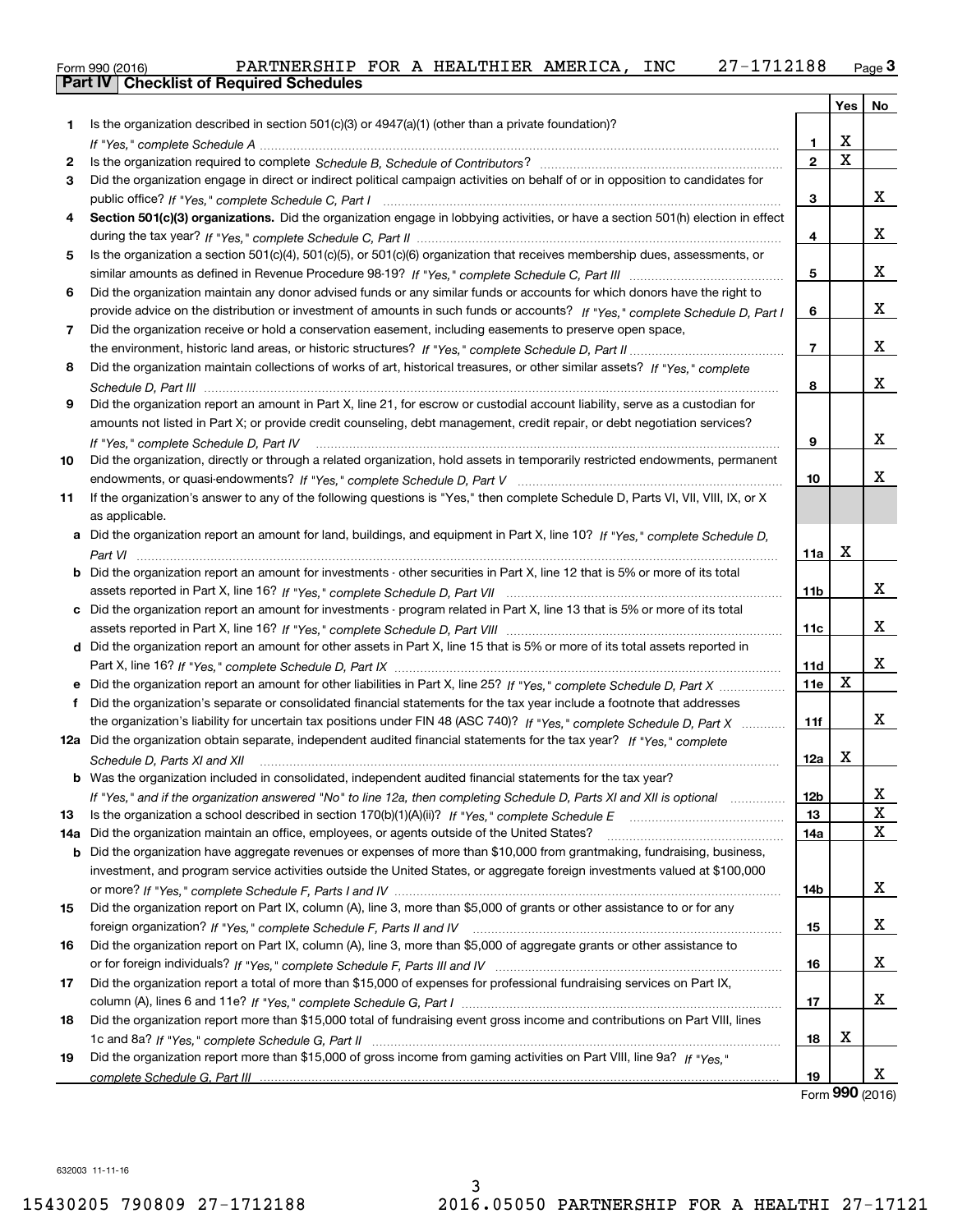|    | 27-1712188<br>PARTNERSHIP FOR A HEALTHIER AMERICA, INC<br>Form 990 (2016)                                                           |                 |     | $Page$ <sup>4</sup> |
|----|-------------------------------------------------------------------------------------------------------------------------------------|-----------------|-----|---------------------|
|    | <b>Checklist of Required Schedules</b> (continued)<br><b>Part IV</b>                                                                |                 |     |                     |
|    |                                                                                                                                     |                 | Yes | No                  |
|    |                                                                                                                                     | 20a             |     | x                   |
|    | b If "Yes" to line 20a, did the organization attach a copy of its audited financial statements to this return?                      | 20 <sub>b</sub> |     |                     |
| 21 | Did the organization report more than \$5,000 of grants or other assistance to any domestic organization or                         |                 |     |                     |
|    |                                                                                                                                     | 21              | X   |                     |
| 22 | Did the organization report more than \$5,000 of grants or other assistance to or for domestic individuals on                       |                 |     |                     |
|    |                                                                                                                                     | 22              |     | x                   |
| 23 | Did the organization answer "Yes" to Part VII, Section A, line 3, 4, or 5 about compensation of the organization's current          |                 |     |                     |
|    | and former officers, directors, trustees, key employees, and highest compensated employees? If "Yes," complete                      |                 |     |                     |
|    |                                                                                                                                     | 23              | х   |                     |
|    | 24a Did the organization have a tax-exempt bond issue with an outstanding principal amount of more than \$100,000 as of the         |                 |     |                     |
|    | last day of the year, that was issued after December 31, 2002? If "Yes," answer lines 24b through 24d and complete                  |                 |     |                     |
|    |                                                                                                                                     | 24a             |     | x                   |
|    | Schedule K. If "No", go to line 25a                                                                                                 | 24b             |     |                     |
|    | c Did the organization maintain an escrow account other than a refunding escrow at any time during the year to defease              |                 |     |                     |
|    |                                                                                                                                     | 24c             |     |                     |
|    |                                                                                                                                     |                 |     |                     |
|    |                                                                                                                                     | 24d             |     |                     |
|    | 25a Section 501(c)(3), 501(c)(4), and 501(c)(29) organizations. Did the organization engage in an excess benefit                    |                 |     | x                   |
|    |                                                                                                                                     | 25a             |     |                     |
|    | <b>b</b> Is the organization aware that it engaged in an excess benefit transaction with a disqualified person in a prior year, and |                 |     |                     |
|    | that the transaction has not been reported on any of the organization's prior Forms 990 or 990-EZ? If "Yes," complete               |                 |     |                     |
|    | Schedule L, Part I                                                                                                                  | 25b             |     | x                   |
| 26 | Did the organization report any amount on Part X, line 5, 6, or 22 for receivables from or payables to any current or               |                 |     |                     |
|    | former officers, directors, trustees, key employees, highest compensated employees, or disqualified persons? If "Yes."              |                 |     |                     |
|    | complete Schedule L, Part II must be complete schedule L, Part II must be complete schedule L, Part II must be                      | 26              |     | x                   |
| 27 | Did the organization provide a grant or other assistance to an officer, director, trustee, key employee, substantial                |                 |     |                     |
|    | contributor or employee thereof, a grant selection committee member, or to a 35% controlled entity or family member                 |                 |     |                     |
|    |                                                                                                                                     | 27              |     | x                   |
| 28 | Was the organization a party to a business transaction with one of the following parties (see Schedule L, Part IV                   |                 |     |                     |
|    | instructions for applicable filing thresholds, conditions, and exceptions):                                                         |                 |     |                     |
|    |                                                                                                                                     | 28a             |     | Х                   |
|    | b A family member of a current or former officer, director, trustee, or key employee? If "Yes," complete Schedule L. Part IV        | 28b             |     | X                   |
|    | c An entity of which a current or former officer, director, trustee, or key employee (or a family member thereof) was an officer,   |                 |     |                     |
|    |                                                                                                                                     | 28c             |     | х                   |
| 29 |                                                                                                                                     | 29              |     | X                   |
| 30 | Did the organization receive contributions of art, historical treasures, or other similar assets, or qualified conservation         |                 |     |                     |
|    |                                                                                                                                     | 30              |     | х                   |
| 31 | Did the organization liquidate, terminate, or dissolve and cease operations?                                                        |                 |     |                     |
|    |                                                                                                                                     | 31              |     | х                   |
| 32 | Did the organization sell, exchange, dispose of, or transfer more than 25% of its net assets? If "Yes," complete                    |                 |     |                     |
|    |                                                                                                                                     | 32              |     | х                   |
| 33 | Did the organization own 100% of an entity disregarded as separate from the organization under Regulations                          |                 |     |                     |
|    |                                                                                                                                     | 33              |     | х                   |
| 34 | Was the organization related to any tax-exempt or taxable entity? If "Yes," complete Schedule R, Part II, III, or IV, and           |                 |     |                     |
|    |                                                                                                                                     | 34              |     | X                   |
|    |                                                                                                                                     | 35a             |     | $\mathbf X$         |
|    | b If "Yes" to line 35a, did the organization receive any payment from or engage in any transaction with a controlled entity         |                 |     |                     |
|    |                                                                                                                                     | 35b             |     |                     |
| 36 | Section 501(c)(3) organizations. Did the organization make any transfers to an exempt non-charitable related organization?          |                 |     |                     |
|    |                                                                                                                                     | 36              |     | х                   |
| 37 | Did the organization conduct more than 5% of its activities through an entity that is not a related organization                    |                 |     |                     |
|    |                                                                                                                                     | 37              |     | х                   |
| 38 | Did the organization complete Schedule O and provide explanations in Schedule O for Part VI, lines 11b and 19?                      |                 |     |                     |
|    |                                                                                                                                     | 38              | х   |                     |
|    |                                                                                                                                     |                 |     | $000$ $(001)$       |

Form (2016) **990**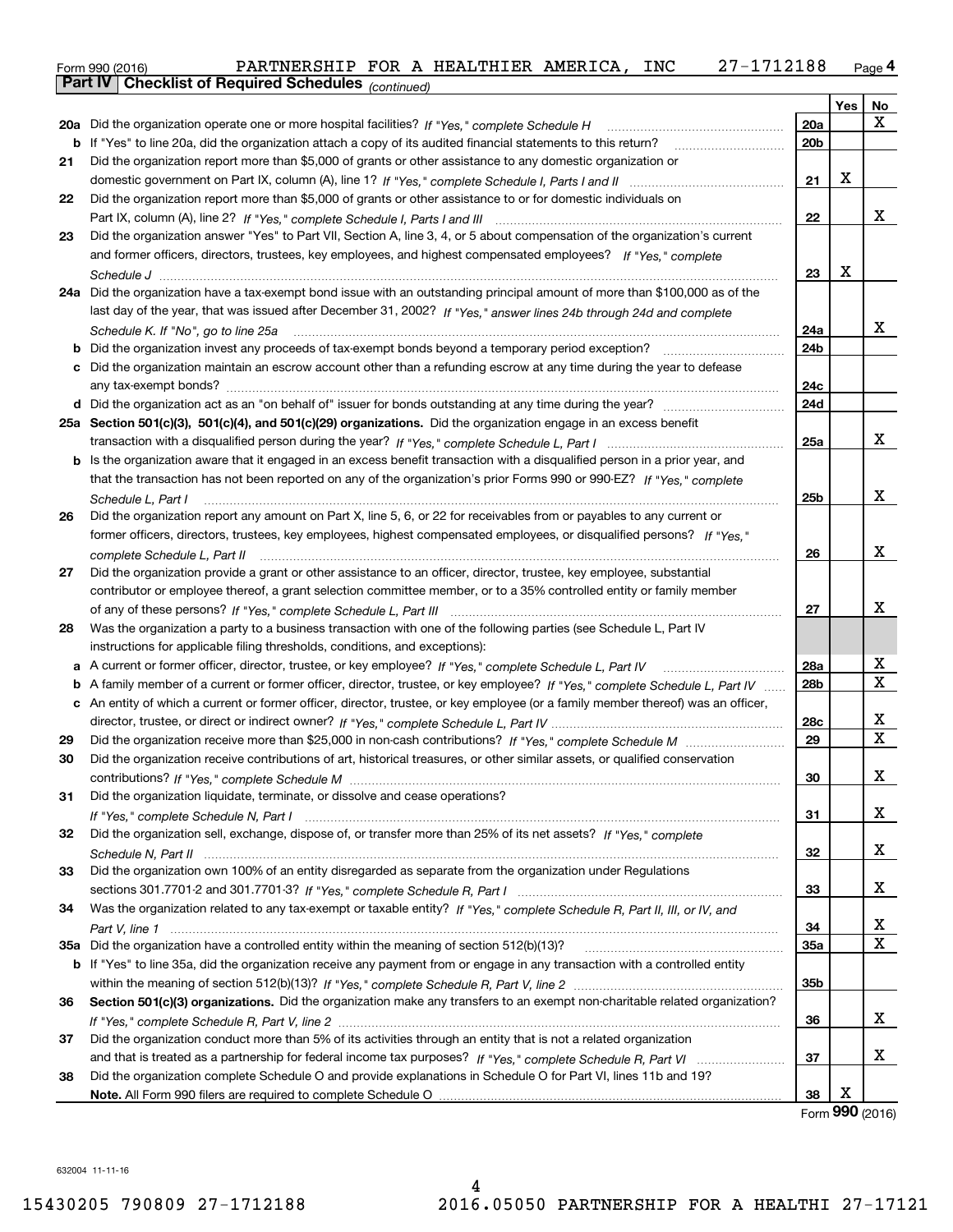|               | 27-1712188<br>PARTNERSHIP FOR A HEALTHIER AMERICA, INC<br>Form 990 (2016)                                                                                                                                                            |                |     | Page $5$        |
|---------------|--------------------------------------------------------------------------------------------------------------------------------------------------------------------------------------------------------------------------------------|----------------|-----|-----------------|
| <b>Part V</b> | <b>Statements Regarding Other IRS Filings and Tax Compliance</b>                                                                                                                                                                     |                |     |                 |
|               | Check if Schedule O contains a response or note to any line in this Part V                                                                                                                                                           |                |     |                 |
|               |                                                                                                                                                                                                                                      |                | Yes | No              |
|               | 28<br>1a                                                                                                                                                                                                                             |                |     |                 |
| b             | 0<br>1 <sub>b</sub><br>Enter the number of Forms W-2G included in line 1a. Enter -0- if not applicable                                                                                                                               |                |     |                 |
| с             | Did the organization comply with backup withholding rules for reportable payments to vendors and reportable gaming                                                                                                                   |                |     |                 |
|               |                                                                                                                                                                                                                                      | 1c             | х   |                 |
|               | 2a Enter the number of employees reported on Form W-3, Transmittal of Wage and Tax Statements,                                                                                                                                       |                |     |                 |
|               | 43<br>filed for the calendar year ending with or within the year covered by this return<br>2a                                                                                                                                        |                |     |                 |
|               |                                                                                                                                                                                                                                      | 2 <sub>b</sub> | х   |                 |
|               |                                                                                                                                                                                                                                      |                |     |                 |
|               | 3a Did the organization have unrelated business gross income of \$1,000 or more during the year?                                                                                                                                     | 3a             | х   |                 |
|               |                                                                                                                                                                                                                                      | 3 <sub>b</sub> | X   |                 |
|               | 4a At any time during the calendar year, did the organization have an interest in, or a signature or other authority over, a                                                                                                         |                |     |                 |
|               |                                                                                                                                                                                                                                      | 4a             |     | х               |
|               | <b>b</b> If "Yes," enter the name of the foreign country: $\blacktriangleright$                                                                                                                                                      |                |     |                 |
|               | See instructions for filing requirements for FinCEN Form 114, Report of Foreign Bank and Financial Accounts (FBAR).                                                                                                                  |                |     |                 |
|               | 5a Was the organization a party to a prohibited tax shelter transaction at any time during the tax year?                                                                                                                             | 5a             |     | х               |
| b             |                                                                                                                                                                                                                                      | 5 <sub>b</sub> |     | x               |
| c             | If "Yes," to line 5a or 5b, did the organization file Form 8886-T?                                                                                                                                                                   | 5c             |     |                 |
|               | 6a Does the organization have annual gross receipts that are normally greater than \$100,000, and did the organization solicit                                                                                                       |                |     |                 |
|               | any contributions that were not tax deductible as charitable contributions?                                                                                                                                                          | 6a             |     | x               |
|               | <b>b</b> If "Yes," did the organization include with every solicitation an express statement that such contributions or gifts                                                                                                        |                |     |                 |
|               | were not tax deductible?                                                                                                                                                                                                             | 6b             |     |                 |
| 7             | Organizations that may receive deductible contributions under section 170(c).                                                                                                                                                        |                |     |                 |
| a             | Did the organization receive a payment in excess of \$75 made partly as a contribution and partly for goods and services provided to the payor?                                                                                      | 7a             |     | х               |
| b             | If "Yes," did the organization notify the donor of the value of the goods or services provided?                                                                                                                                      | 7b             |     |                 |
|               | c Did the organization sell, exchange, or otherwise dispose of tangible personal property for which it was required                                                                                                                  |                |     |                 |
|               |                                                                                                                                                                                                                                      | 7c             |     | x               |
|               | 7d<br>d If "Yes," indicate the number of Forms 8282 filed during the year [11] [11] No. 2010 [12] Hyllands Hangar [11] Hyllands Hangar [11] Hyllands Hangar [11] Hyllands Hangar [11] Hyllands Hangar [11] Hyllands Hangar [11] Hyll |                |     |                 |
| е             |                                                                                                                                                                                                                                      | 7e             |     |                 |
| f             | Did the organization, during the year, pay premiums, directly or indirectly, on a personal benefit contract?                                                                                                                         | 7f             |     |                 |
| g             | If the organization received a contribution of qualified intellectual property, did the organization file Form 8899 as required?                                                                                                     | 7g             |     |                 |
| h.            | If the organization received a contribution of cars, boats, airplanes, or other vehicles, did the organization file a Form 1098-C?                                                                                                   | 7h             |     |                 |
| 8             | Sponsoring organizations maintaining donor advised funds. Did a donor advised fund maintained by the                                                                                                                                 |                |     |                 |
|               | sponsoring organization have excess business holdings at any time during the year?                                                                                                                                                   | 8              |     |                 |
|               | Sponsoring organizations maintaining donor advised funds.                                                                                                                                                                            |                |     |                 |
| а             | Did the sponsoring organization make any taxable distributions under section 4966?                                                                                                                                                   | 9а             |     |                 |
| b             | Did the sponsoring organization make a distribution to a donor, donor advisor, or related person?                                                                                                                                    | 9b             |     |                 |
| 10            | Section 501(c)(7) organizations. Enter:                                                                                                                                                                                              |                |     |                 |
| а             | Initiation fees and capital contributions included on Part VIII, line 12 <i>manuarrouus</i> manuations of the latest<br>10a                                                                                                          |                |     |                 |
| b             | Gross receipts, included on Form 990, Part VIII, line 12, for public use of club facilities<br>10 <sub>b</sub>                                                                                                                       |                |     |                 |
| 11            | Section 501(c)(12) organizations. Enter:                                                                                                                                                                                             |                |     |                 |
| а             | Gross income from members or shareholders<br>11a                                                                                                                                                                                     |                |     |                 |
| b             | Gross income from other sources (Do not net amounts due or paid to other sources against                                                                                                                                             |                |     |                 |
|               | amounts due or received from them.)<br>11b                                                                                                                                                                                           |                |     |                 |
|               | 12a Section 4947(a)(1) non-exempt charitable trusts. Is the organization filing Form 990 in lieu of Form 1041?                                                                                                                       | 12a            |     |                 |
| b             | If "Yes," enter the amount of tax-exempt interest received or accrued during the year<br>12b                                                                                                                                         |                |     |                 |
| 13            | Section 501(c)(29) qualified nonprofit health insurance issuers.                                                                                                                                                                     |                |     |                 |
|               | a Is the organization licensed to issue qualified health plans in more than one state?                                                                                                                                               | 13а            |     |                 |
|               | Note. See the instructions for additional information the organization must report on Schedule O.                                                                                                                                    |                |     |                 |
|               | <b>b</b> Enter the amount of reserves the organization is required to maintain by the states in which the                                                                                                                            |                |     |                 |
|               | 13b                                                                                                                                                                                                                                  |                |     |                 |
|               | 13 <sub>c</sub>                                                                                                                                                                                                                      |                |     |                 |
|               | 14a Did the organization receive any payments for indoor tanning services during the tax year?                                                                                                                                       | 14a            |     | x               |
|               |                                                                                                                                                                                                                                      | 14b            |     |                 |
|               |                                                                                                                                                                                                                                      |                |     | Form 990 (2016) |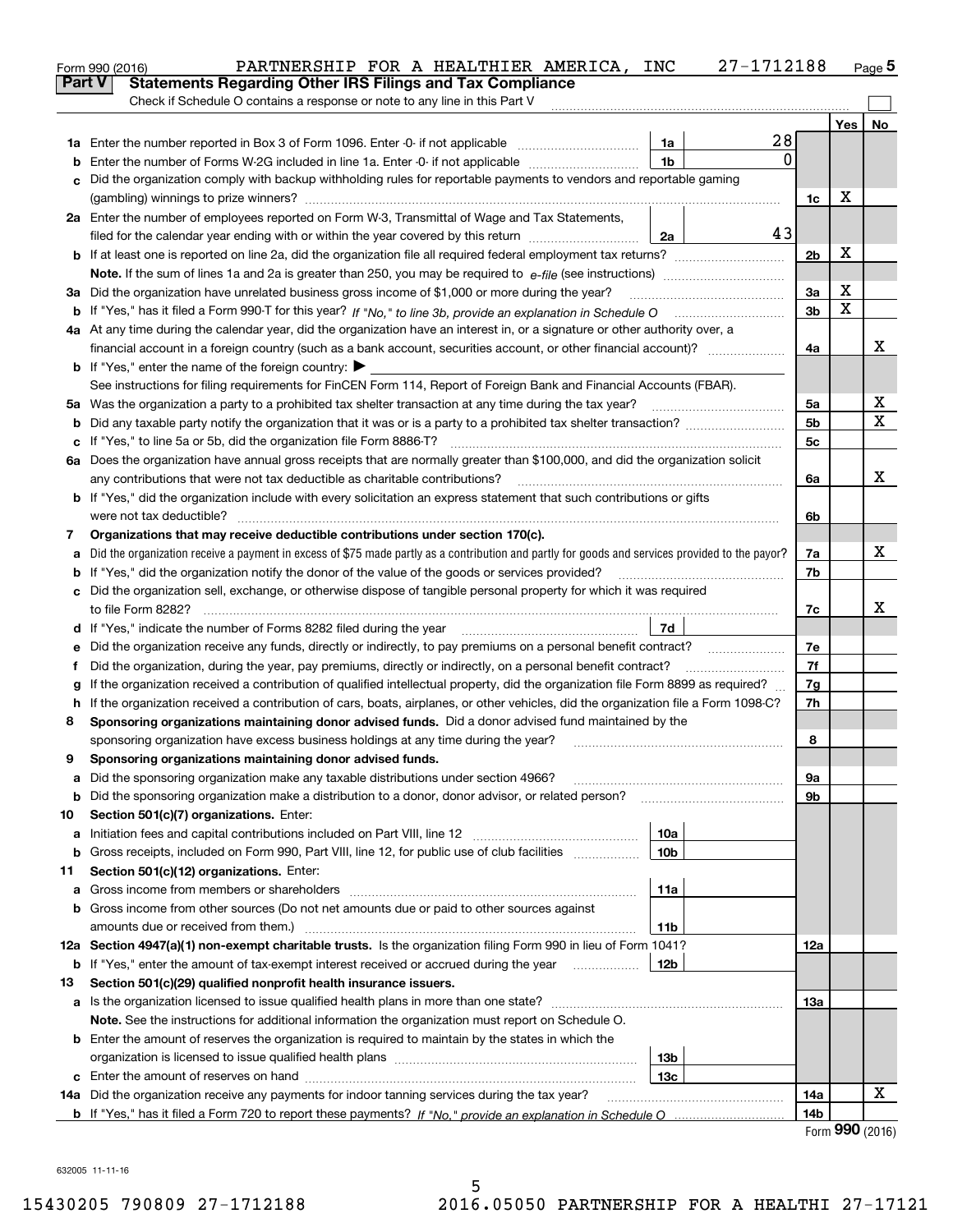| Form 990 (2016) | PARTNERSHIP FOR A HEALTHIER AMERICA, INC |  |  | 27-1712188                                                                                                                         | $P$ aqe $6$ |
|-----------------|------------------------------------------|--|--|------------------------------------------------------------------------------------------------------------------------------------|-------------|
|                 |                                          |  |  | <b>Part VI</b> Governance, Management, and Disclosure For each "Yes" response to lines 2 through 7b below, and for a "No" response |             |

*For each "Yes" response to lines 2 through 7b below, and for a "No" response to line 8a, 8b, or 10b below, describe the circumstances, processes, or changes in Schedule O. See instructions.*

|    |                                                                                                                                                                            |       |    |                 | Yes             | No                      |
|----|----------------------------------------------------------------------------------------------------------------------------------------------------------------------------|-------|----|-----------------|-----------------|-------------------------|
|    | <b>1a</b> Enter the number of voting members of the governing body at the end of the tax year <i>manumum</i>                                                               | 1a    |    | 13              |                 |                         |
|    | If there are material differences in voting rights among members of the governing body, or if the governing                                                                |       |    |                 |                 |                         |
|    | body delegated broad authority to an executive committee or similar committee, explain in Schedule O.                                                                      |       |    |                 |                 |                         |
|    | <b>b</b> Enter the number of voting members included in line 1a, above, who are independent <i>manumum</i>                                                                 | 1b    | 13 |                 |                 |                         |
| 2  | Did any officer, director, trustee, or key employee have a family relationship or a business relationship with any other                                                   |       |    |                 |                 |                         |
|    | officer, director, trustee, or key employee?                                                                                                                               |       |    | $\mathbf{2}$    |                 | X                       |
| 3  | Did the organization delegate control over management duties customarily performed by or under the direct supervision                                                      |       |    |                 |                 |                         |
|    |                                                                                                                                                                            |       |    | 3               |                 | X                       |
| 4  | Did the organization make any significant changes to its governing documents since the prior Form 990 was filed?                                                           |       |    | 4               |                 | $\overline{\mathbf{x}}$ |
|    |                                                                                                                                                                            |       |    | 5               |                 | $\mathbf X$             |
| 5  |                                                                                                                                                                            |       |    | 6               |                 | $\mathbf X$             |
| 6  |                                                                                                                                                                            |       |    |                 |                 |                         |
|    | 7a Did the organization have members, stockholders, or other persons who had the power to elect or appoint one or                                                          |       |    |                 |                 | X                       |
|    |                                                                                                                                                                            |       |    | 7a              |                 |                         |
|    | <b>b</b> Are any governance decisions of the organization reserved to (or subject to approval by) members, stockholders, or                                                |       |    |                 |                 |                         |
|    | persons other than the governing body?                                                                                                                                     |       |    | 7b              |                 | X                       |
| 8  | Did the organization contemporaneously document the meetings held or written actions undertaken during the year by the following:                                          |       |    |                 |                 |                         |
| a  |                                                                                                                                                                            |       |    | 8a              | X               |                         |
|    |                                                                                                                                                                            |       |    | 8b              | X               |                         |
| 9  | Is there any officer, director, trustee, or key employee listed in Part VII, Section A, who cannot be reached at the                                                       |       |    |                 |                 |                         |
|    |                                                                                                                                                                            |       |    | 9               |                 | х                       |
|    | Section B. Policies (This Section B requests information about policies not required by the Internal Revenue Code.)                                                        |       |    |                 |                 |                         |
|    |                                                                                                                                                                            |       |    |                 | Yes∣            | No                      |
|    |                                                                                                                                                                            |       |    | 10a             |                 | X                       |
|    | <b>b</b> If "Yes," did the organization have written policies and procedures governing the activities of such chapters, affiliates,                                        |       |    |                 |                 |                         |
|    |                                                                                                                                                                            |       |    | 10 <sub>b</sub> |                 |                         |
|    | 11a Has the organization provided a complete copy of this Form 990 to all members of its governing body before filing the form?                                            |       |    | 11a             | $\mathbf X$     |                         |
|    | <b>b</b> Describe in Schedule O the process, if any, used by the organization to review this Form 990.                                                                     |       |    |                 |                 |                         |
|    |                                                                                                                                                                            |       |    | 12a             | X               |                         |
| b  |                                                                                                                                                                            |       |    | 12b             | X               |                         |
|    | c Did the organization regularly and consistently monitor and enforce compliance with the policy? If "Yes," describe                                                       |       |    |                 |                 |                         |
|    |                                                                                                                                                                            |       |    | 12c             | X               |                         |
| 13 | in Schedule O how this was done measured and contained a state of the state of the state of the state of the s                                                             |       |    | 13              | X               |                         |
| 14 | Did the organization have a written document retention and destruction policy? manufactured and the organization have a written document retention and destruction policy? |       |    | 14              | $\mathbf X$     |                         |
| 15 | Did the process for determining compensation of the following persons include a review and approval by independent                                                         |       |    |                 |                 |                         |
|    | persons, comparability data, and contemporaneous substantiation of the deliberation and decision?                                                                          |       |    |                 |                 |                         |
|    |                                                                                                                                                                            |       |    |                 | X               |                         |
|    | a The organization's CEO, Executive Director, or top management official manufactured content of the organization's CEO, Executive Director, or top management official    |       |    | 15a             | $\mathbf X$     |                         |
|    | <b>b</b> Other officers or key employees of the organization                                                                                                               |       |    | 15b             |                 |                         |
|    | If "Yes" to line 15a or 15b, describe the process in Schedule O (see instructions).                                                                                        |       |    |                 |                 |                         |
|    | 16a Did the organization invest in, contribute assets to, or participate in a joint venture or similar arrangement with a                                                  |       |    |                 |                 |                         |
|    | taxable entity during the year?                                                                                                                                            |       |    | 16a             |                 | X                       |
|    | b If "Yes," did the organization follow a written policy or procedure requiring the organization to evaluate its participation                                             |       |    |                 |                 |                         |
|    | in joint venture arrangements under applicable federal tax law, and take steps to safeguard the organization's                                                             |       |    |                 |                 |                         |
|    | exempt status with respect to such arrangements?                                                                                                                           |       |    | 16b             |                 |                         |
|    | <b>Section C. Disclosure</b>                                                                                                                                               |       |    |                 |                 |                         |
| 17 | List the states with which a copy of this Form 990 is required to be filed $\blacktriangleright$ AL, AK, AZ, AR, CA, CO, CT, DC, FL, GA, HI, IL                            |       |    |                 |                 |                         |
| 18 | Section 6104 requires an organization to make its Forms 1023 (or 1024 if applicable), 990, and 990-T (Section 501(c)(3)s only) available                                   |       |    |                 |                 |                         |
|    | for public inspection. Indicate how you made these available. Check all that apply.                                                                                        |       |    |                 |                 |                         |
|    | $X$ Upon request<br>$\boxed{\mathbf{X}}$ Other (explain in Schedule O)<br>Another's website<br>Own website                                                                 |       |    |                 |                 |                         |
| 19 | Describe in Schedule O whether (and if so, how) the organization made its governing documents, conflict of interest policy, and financial                                  |       |    |                 |                 |                         |
|    | statements available to the public during the tax year.                                                                                                                    |       |    |                 |                 |                         |
| 20 | State the name, address, and telephone number of the person who possesses the organization's books and records:                                                            |       |    |                 |                 |                         |
|    | THE ORGANIZATION - 202-842-9001                                                                                                                                            |       |    |                 |                 |                         |
|    | 2001 PENNSYLVANIA AVE, NW, NO. 900, WASHINGTON, DC                                                                                                                         | 20006 |    |                 |                 |                         |
|    | SEE SCHEDULE O FOR FULL LIST OF STATES<br>632006 11-11-16                                                                                                                  |       |    |                 | Form 990 (2016) |                         |
|    |                                                                                                                                                                            |       |    |                 |                 |                         |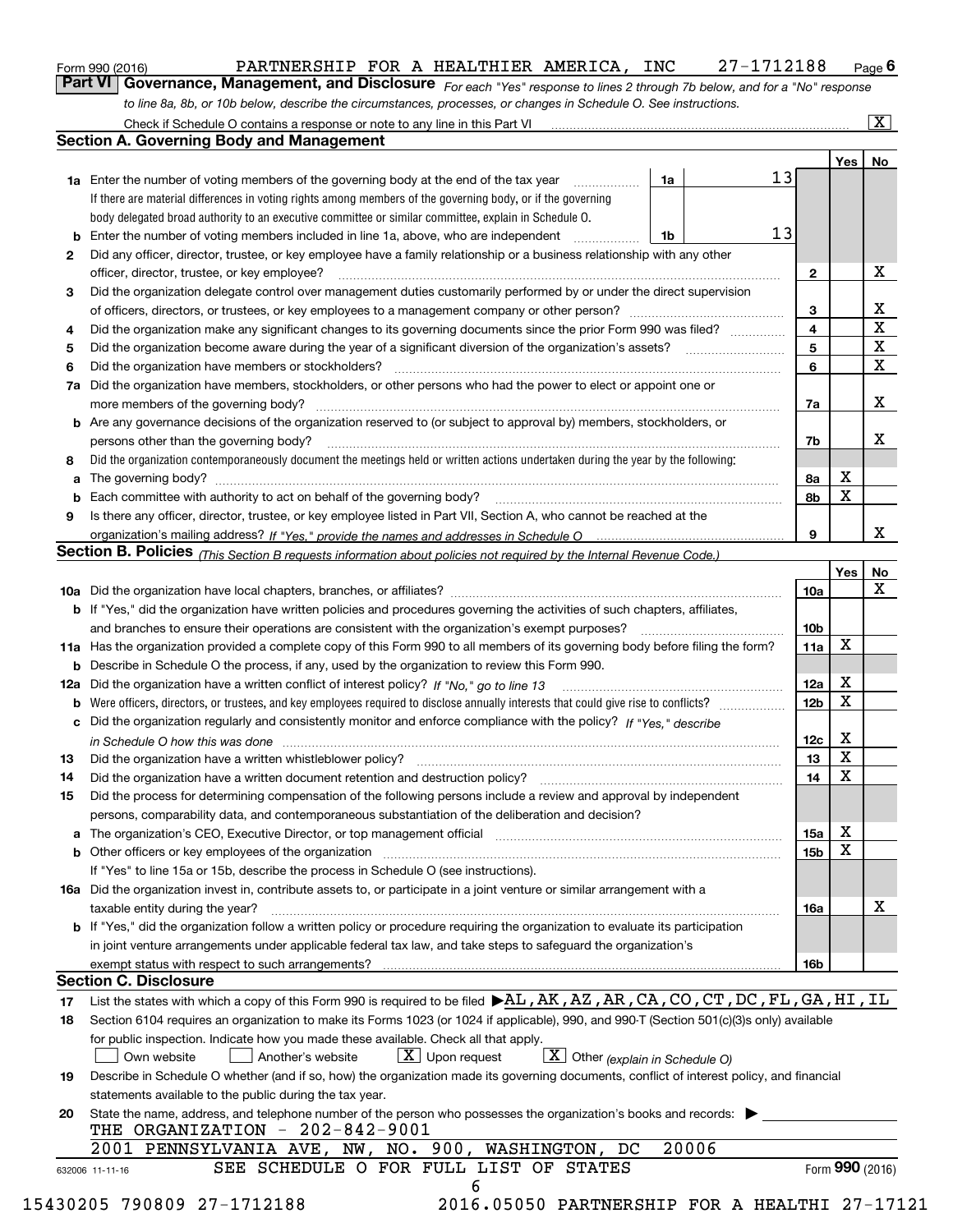#### Form 990 (2016) PARTNERSHIP FOR A HEALTHIER AMERICA, INC 27-1712188 <sub>Page</sub> **7Part VII Compensation of Officers, Directors, Trustees, Key Employees, Highest Compensated**

 $\mathcal{L}^{\text{max}}$ 

**Employees, and Independent Contractors**

Check if Schedule O contains a response or note to any line in this Part VII

**Section A. Officers, Directors, Trustees, Key Employees, and Highest Compensated Employees**

**1a**  Complete this table for all persons required to be listed. Report compensation for the calendar year ending with or within the organization's tax year.

**current**  ¥ List all of the organization's officers, directors, trustees (whether individuals or organizations), regardless of amount of compensation. Enter -0- in columns (D), (E), and (F) if no compensation was paid.

● List all of the organization's **current** key employees, if any. See instructions for definition of "key employee."

**•** List the organization's five current highest compensated employees (other than an officer, director, trustee, or key employee) who received reportable compensation (Box 5 of Form W-2 and/or Box 7 of Form 1099-MISC) of more than \$100,000 from the organization and any related organizations.

 $\bullet$  List all of the organization's **former** officers, key employees, and highest compensated employees who received more than \$100,000 of reportable compensation from the organization and any related organizations.

**•** List all of the organization's former directors or trustees that received, in the capacity as a former director or trustee of the organization, more than \$10,000 of reportable compensation from the organization and any related organizations.

List persons in the following order: individual trustees or directors; institutional trustees; officers; key employees; highest compensated employees; and former such persons.

Check this box if neither the organization nor any related organization compensated any current officer, director, or trustee.  $\mathcal{L}^{\text{max}}$ 

| (A)                                    | (B)            |                                |                 | (C)                                     |              |                                   |        | (D)             | (E)             | (F)                       |
|----------------------------------------|----------------|--------------------------------|-----------------|-----------------------------------------|--------------|-----------------------------------|--------|-----------------|-----------------|---------------------------|
| Name and Title                         | Average        |                                |                 | Position<br>(do not check more than one |              |                                   |        | Reportable      | Reportable      | Estimated                 |
|                                        | hours per      |                                |                 | box, unless person is both an           |              |                                   |        | compensation    | compensation    | amount of                 |
|                                        | week           |                                |                 | officer and a director/trustee)         |              |                                   |        | from            | from related    | other                     |
|                                        | (list any      |                                |                 |                                         |              |                                   |        | the             | organizations   | compensation              |
|                                        | hours for      |                                |                 |                                         |              |                                   |        | organization    | (W-2/1099-MISC) | from the                  |
|                                        | related        |                                | trustee         |                                         |              |                                   |        | (W-2/1099-MISC) |                 | organization              |
|                                        | organizations  |                                |                 |                                         |              |                                   |        |                 |                 | and related               |
|                                        | below<br>line) | Individual trustee or director | Institutional t | Officer                                 | Key employee | Highest compensated<br>  employee | Former |                 |                 | organizations             |
| JAMES R. GAVIN III, MD, PHD<br>(1)     | 5.00           |                                |                 |                                         |              |                                   |        |                 |                 |                           |
| <b>BOARD CHAIR</b>                     |                | $\mathbf X$                    |                 | X                                       |              |                                   |        | $\mathbf 0$ .   | $\mathbf 0$ .   | $0$ .                     |
| MATTHEW ANTHONY<br>(2)                 | 2.00           |                                |                 |                                         |              |                                   |        |                 |                 |                           |
| <b>BOARD MEMBER</b>                    |                | $\mathbf X$                    |                 |                                         |              |                                   |        | 0.              | $\mathbf{0}$ .  | $\mathbf 0$ .             |
| (3) DEBORAH L. DEHAAS                  | 2.00           |                                |                 |                                         |              |                                   |        |                 |                 |                           |
| <b>BOARD MEMBER</b>                    |                | $\mathbf X$                    |                 |                                         |              |                                   |        | $\mathbf 0$ .   | 0.              | $\mathbf 0$ .             |
| (4) WILLIAM H. DIETZ, MD, PHD          | 2.00           |                                |                 |                                         |              |                                   |        |                 |                 |                           |
| <b>BOARD MEMBER</b>                    |                | $\mathbf X$                    |                 |                                         |              |                                   |        | $\mathbf 0$ .   | $\mathbf 0$ .   | $0_{.}$                   |
| (5) PETER R. DOLAN, MBA                | 2.00           |                                |                 |                                         |              |                                   |        |                 |                 |                           |
| <b>BOARD MEMBER</b>                    |                | $\mathbf X$                    |                 |                                         |              |                                   |        | $\mathbf 0$ .   | $\mathbf 0$ .   | $\mathbf 0$ .             |
| TRACEY GRIFFIN, MBA<br>(6)             | 2.00           |                                |                 |                                         |              |                                   |        |                 |                 |                           |
| <b>BOARD MEMBER</b>                    |                | $\mathbf X$                    |                 |                                         |              |                                   |        | Ο.              | $\mathbf 0$ .   | $\mathbf 0$ .             |
| DANIEL HOUSTON<br>(7)                  | 2.00           |                                |                 |                                         |              |                                   |        |                 |                 |                           |
| <b>BOARD MEMBER</b>                    |                | $\mathbf x$                    |                 |                                         |              |                                   |        | $\mathbf 0$ .   | $\mathbf 0$ .   | $\mathbf 0$ .             |
| (8) RICHARD (RIC) JURGENS              | 2.00           |                                |                 |                                         |              |                                   |        |                 |                 |                           |
| <b>BOARD MEMBER</b>                    |                | $\mathbf X$                    |                 |                                         |              |                                   |        | $\mathbf 0$ .   | $\mathbf 0$ .   | $\mathbf 0$ .             |
| (9)<br>S. LAWRENCE KOCOT, JD, LLM, MPA | 2.00           |                                |                 |                                         |              |                                   |        |                 |                 |                           |
| BOARD MEMBER                           |                | $\mathbf X$                    |                 |                                         |              |                                   |        | $\mathbf 0$ .   | $\mathbf 0$ .   | $\mathbf 0$ .             |
| (10) JANET MURGUIA, JD                 | 2.00           |                                |                 |                                         |              |                                   |        |                 |                 |                           |
| <b>BOARD MEMBER</b>                    |                | $\mathbf X$                    |                 |                                         |              |                                   |        | $\mathbf 0$ .   | $\mathbf 0$ .   | $\mathbf 0$ .             |
| (11) VIVIAN E. RIEFBERG, MBA           | 2.00           |                                |                 |                                         |              |                                   |        |                 |                 |                           |
| <b>BOARD MEMBER</b>                    |                | $\mathbf X$                    |                 |                                         |              |                                   |        | $\mathbf 0$ .   | $\mathbf 0$ .   | $\mathbf 0$ .             |
| (12) SUSAN SHER, JD                    | 2.00           |                                |                 |                                         |              |                                   |        |                 |                 |                           |
| BOARD MEMBER                           |                | $\mathbf X$                    |                 |                                         |              |                                   |        | $\mathbf 0$ .   | $\mathbf 0$ .   | $\mathbf 0$ .             |
| (13) OLAJIDE WILLIAMS, MD, MS          | 2.00           |                                |                 |                                         |              |                                   |        |                 |                 |                           |
| <b>BOARD MEMBER</b>                    |                | $\mathbf X$                    |                 |                                         |              |                                   |        | $0$ .           | $\mathbf 0$ .   | $0_{.}$                   |
| (14) LAWRENCE SOLER                    | 40.00          |                                |                 | X                                       |              |                                   |        |                 | $\mathbf{0}$ .  |                           |
| PRESIDENT & CEO                        |                |                                |                 |                                         |              |                                   |        | 405,125.        |                 | 10,754.                   |
| (15) SARA BANNON                       | 30.00          |                                |                 |                                         |              |                                   |        |                 |                 |                           |
| CHIEF FINANCIAL OFFICER                |                |                                |                 | X                                       |              |                                   |        | 113,193.        | 0.              | 4,528.                    |
| (16) ANDREW NANNIS                     | 40.00          |                                |                 |                                         |              |                                   |        |                 |                 |                           |
| CHIEF MARKETING OFFICER                |                |                                |                 |                                         | X            |                                   |        | 186,160.        | $\mathbf 0$ .   | 6,476.                    |
| (17) RYAN SHADRICK WILSON              | 40.00          |                                |                 |                                         |              |                                   |        |                 |                 |                           |
| CHIEF STRAGEGY OFFICER                 |                |                                |                 |                                         | X            |                                   |        | 180,275.        | $\mathbf 0$ .   | 5,154.<br>Form 990 (2016) |
| 632007 11-11-16                        |                |                                |                 |                                         |              |                                   |        |                 |                 |                           |

632007 11-11-16

15430205 790809 27-1712188 2016.05050 PARTNERSHIP FOR A HEALTHI 27-17121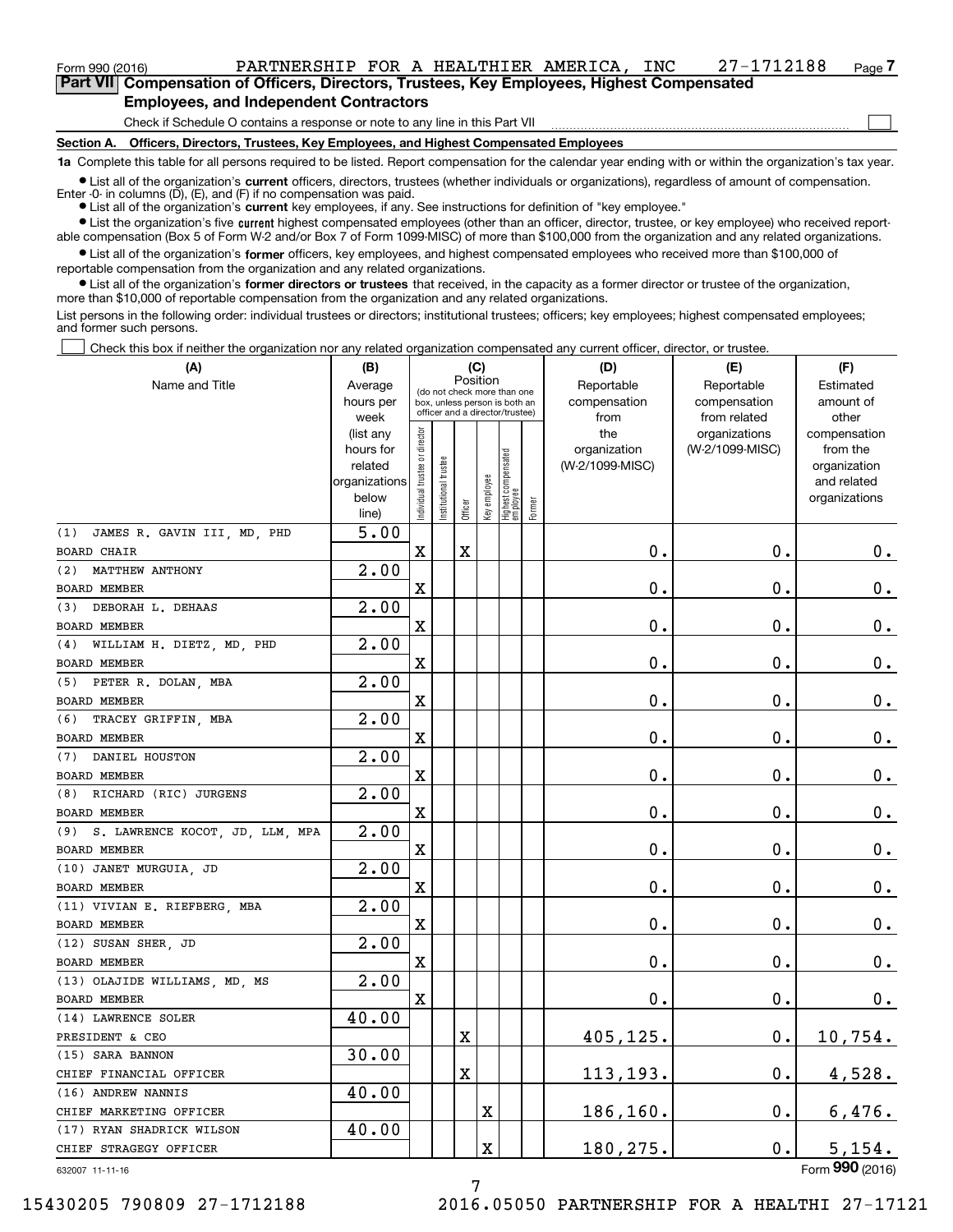| Form 990 (2016)<br> Part VII                                                                                                              |                      |                               |                      |                                                                  |              |                                            | PARTNERSHIP FOR A HEALTHIER AMERICA, INC | 27-1712188                    |                        |              | Page 8                |
|-------------------------------------------------------------------------------------------------------------------------------------------|----------------------|-------------------------------|----------------------|------------------------------------------------------------------|--------------|--------------------------------------------|------------------------------------------|-------------------------------|------------------------|--------------|-----------------------|
| Section A. Officers, Directors, Trustees, Key Employees, and Highest Compensated Employees (continued)                                    |                      |                               |                      |                                                                  |              |                                            |                                          |                               |                        |              |                       |
| (A)                                                                                                                                       | (B)                  |                               |                      | (C)<br>Position                                                  |              |                                            | (D)                                      | (E)                           |                        |              | (F)                   |
| Name and title                                                                                                                            | Average<br>hours per |                               |                      | (do not check more than one                                      |              |                                            | Reportable                               | Reportable                    |                        |              | Estimated             |
|                                                                                                                                           | week                 |                               |                      | box, unless person is both an<br>officer and a director/trustee) |              |                                            | compensation                             | compensation                  |                        |              | amount of             |
|                                                                                                                                           | (list any            |                               |                      |                                                                  |              |                                            | from<br>the                              | from related<br>organizations |                        |              | other<br>compensation |
|                                                                                                                                           | hours for            |                               |                      |                                                                  |              |                                            | organization                             | (W-2/1099-MISC)               |                        |              | from the              |
|                                                                                                                                           | related              |                               |                      |                                                                  |              |                                            | (W-2/1099-MISC)                          |                               |                        |              | organization          |
|                                                                                                                                           | organizations        |                               |                      |                                                                  |              |                                            |                                          |                               |                        |              | and related           |
|                                                                                                                                           | below                | ndividual trustee or director | nstitutional trustee |                                                                  | Key employee |                                            |                                          |                               |                        |              | organizations         |
|                                                                                                                                           | line)                |                               |                      | Officer                                                          |              | Highest compensated<br> employee<br>Former |                                          |                               |                        |              |                       |
| (18) STACY MOLANDER                                                                                                                       | 40.00                |                               |                      |                                                                  |              |                                            |                                          |                               |                        |              |                       |
| CHIEF PARTNERSHIP OFFICER                                                                                                                 |                      |                               |                      |                                                                  | X            |                                            | 171,839.                                 |                               | 0.                     |              | <u>5,471.</u>         |
| (19) HEATHER MORGAN                                                                                                                       | 40.00                |                               |                      |                                                                  |              |                                            |                                          |                               |                        |              |                       |
| CHIEF DEVELOPMENT OFFICER                                                                                                                 |                      |                               |                      |                                                                  | X            |                                            | 151,083.                                 |                               | 0.                     |              | 7,629.                |
| (20) CHARLENE BURGENSON                                                                                                                   | 40.00                |                               |                      |                                                                  |              |                                            |                                          |                               |                        |              |                       |
| EXEC DIRECTOR - LMAS                                                                                                                      |                      |                               |                      |                                                                  |              | X                                          | 155,947.                                 |                               | 0.                     |              | 8,681.                |
| (21) PAMELA LONG                                                                                                                          | 40.00                |                               |                      |                                                                  |              |                                            |                                          |                               |                        |              |                       |
| SR. DIRECTOR, PARTNERSHIPS                                                                                                                |                      |                               |                      |                                                                  |              | X                                          | 121,637.                                 |                               | 0.                     |              | 7,318.                |
| (22) REBEKAH MEYEROWITZ                                                                                                                   | 40.00                |                               |                      |                                                                  |              |                                            |                                          |                               |                        |              |                       |
| DIRECTOR DEVELOPMENT                                                                                                                      |                      |                               |                      |                                                                  |              | X                                          | 108,876.                                 |                               | 0.                     |              | 4,423.                |
| (23) BLYTHE THOMAS                                                                                                                        | 40.00                |                               |                      |                                                                  |              |                                            |                                          |                               |                        |              |                       |
| VP COMMUNICATIONS                                                                                                                         |                      |                               |                      |                                                                  |              | X                                          | 126,946.                                 |                               | 0.                     |              | 5,186.                |
|                                                                                                                                           |                      |                               |                      |                                                                  |              |                                            |                                          |                               |                        |              |                       |
|                                                                                                                                           |                      |                               |                      |                                                                  |              |                                            |                                          |                               |                        |              |                       |
|                                                                                                                                           |                      |                               |                      |                                                                  |              |                                            |                                          |                               |                        |              |                       |
|                                                                                                                                           |                      |                               |                      |                                                                  |              |                                            |                                          |                               |                        |              |                       |
|                                                                                                                                           |                      |                               |                      |                                                                  |              |                                            |                                          |                               |                        |              |                       |
|                                                                                                                                           |                      |                               |                      |                                                                  |              |                                            |                                          |                               |                        |              |                       |
|                                                                                                                                           |                      |                               |                      |                                                                  |              |                                            | 1,721,081.                               |                               | 0.                     |              | 65,620.               |
|                                                                                                                                           |                      |                               |                      |                                                                  |              |                                            |                                          |                               |                        |              |                       |
| c Total from continuation sheets to Part VII, Section A manufactured and response Total from extension                                    |                      |                               |                      |                                                                  |              |                                            | 0.<br>1,721,081.                         |                               | 0.<br>$\overline{0}$ . |              | 0.                    |
|                                                                                                                                           |                      |                               |                      |                                                                  |              |                                            |                                          |                               |                        |              | 65,620.               |
| Total number of individuals (including but not limited to those listed above) who received more than \$100,000 of reportable<br>2         |                      |                               |                      |                                                                  |              |                                            |                                          |                               |                        |              |                       |
| compensation from the organization $\blacktriangleright$                                                                                  |                      |                               |                      |                                                                  |              |                                            |                                          |                               |                        |              | 10                    |
|                                                                                                                                           |                      |                               |                      |                                                                  |              |                                            |                                          |                               |                        |              | Yes<br>No             |
| Did the organization list any former officer, director, or trustee, key employee, or highest compensated employee on<br>3                 |                      |                               |                      |                                                                  |              |                                            |                                          |                               |                        |              |                       |
| line 1a? If "Yes," complete Schedule J for such individual manufactured contained and the Ves," complete Schedule J for such individual   |                      |                               |                      |                                                                  |              |                                            |                                          |                               |                        | 3            | x                     |
| For any individual listed on line 1a, is the sum of reportable compensation and other compensation from the organization<br>4             |                      |                               |                      |                                                                  |              |                                            |                                          |                               |                        |              |                       |
|                                                                                                                                           |                      |                               |                      |                                                                  |              |                                            |                                          |                               |                        | 4            | х                     |
| Did any person listed on line 1a receive or accrue compensation from any unrelated organization or individual for services<br>5           |                      |                               |                      |                                                                  |              |                                            |                                          |                               |                        |              |                       |
|                                                                                                                                           |                      |                               |                      |                                                                  |              |                                            |                                          |                               |                        | 5            | x                     |
| <b>Section B. Independent Contractors</b>                                                                                                 |                      |                               |                      |                                                                  |              |                                            |                                          |                               |                        |              |                       |
| Complete this table for your five highest compensated independent contractors that received more than \$100,000 of compensation from<br>1 |                      |                               |                      |                                                                  |              |                                            |                                          |                               |                        |              |                       |
| the organization. Report compensation for the calendar year ending with or within the organization's tax year.                            |                      |                               |                      |                                                                  |              |                                            |                                          |                               |                        |              |                       |
| (A)                                                                                                                                       |                      |                               |                      |                                                                  |              |                                            | (B)                                      |                               |                        | (C)          |                       |
| Name and business address                                                                                                                 |                      |                               |                      |                                                                  |              |                                            | Description of services                  |                               |                        | Compensation |                       |
| APCO WORLDWIDE, 1299 PENNSYLVANIA AVE, NW                                                                                                 |                      |                               |                      |                                                                  |              |                                            | ADVERTISING AGENCY -                     |                               |                        |              |                       |
| SUITE 300, WASHINGTON, DC 20004                                                                                                           |                      |                               |                      |                                                                  |              |                                            | <b>FNV CAMPAIGN</b>                      |                               |                        |              | 829,494.              |
| POLVORA, 75 ARLINGTON STREET, SUITE 500,                                                                                                  |                      |                               |                      |                                                                  |              |                                            | ADVERTISING AGENCY -                     |                               |                        |              |                       |
| BOSTON, MA 02116                                                                                                                          |                      |                               |                      |                                                                  |              |                                            | DRINK UP CAMPAIGN                        |                               |                        |              | 676,085.              |
| ADCONION DIRECT INC (AMOBEE), 950 TOWER                                                                                                   |                      |                               |                      |                                                                  |              |                                            | ADVERTISING AGENCY -                     |                               |                        |              |                       |
| LANE SUITE 2000, FOSTER CITY, CA 94404                                                                                                    |                      |                               |                      |                                                                  |              |                                            | DRINK UP CAMPAIGN                        |                               |                        |              | <u>305,421.</u>       |
| RENAISSANCE WASHINGTON DC                                                                                                                 |                      |                               |                      |                                                                  |              |                                            |                                          |                               |                        |              |                       |
| 999 9TH STREET, NW, WASHINGTON, DC 20001                                                                                                  |                      |                               |                      |                                                                  |              |                                            | VENUE FOR SUMMIT                         |                               |                        |              | 203,873.              |
| PRODUCTION RESOURCE GROUP LLC                                                                                                             |                      |                               |                      |                                                                  |              |                                            | <b>EVENT ONSITE</b>                      |                               |                        |              |                       |
| 32ND STREET, 10TH FLOOR, NEW YORK, NY 10001 IMPLEMENTATION SUPPO                                                                          |                      |                               |                      |                                                                  |              |                                            |                                          |                               |                        |              | 196,570.              |
| Total number of independent contractors (including but not limited to those listed above) who received more than<br>$\mathbf{2}$          |                      |                               |                      |                                                                  |              |                                            |                                          |                               |                        |              |                       |
| \$100,000 of compensation from the organization >                                                                                         |                      |                               |                      |                                                                  | 13           |                                            |                                          |                               |                        |              |                       |

\$100,000 of compensation from the organization  $\blacktriangleright$ 

Form (2016) **990**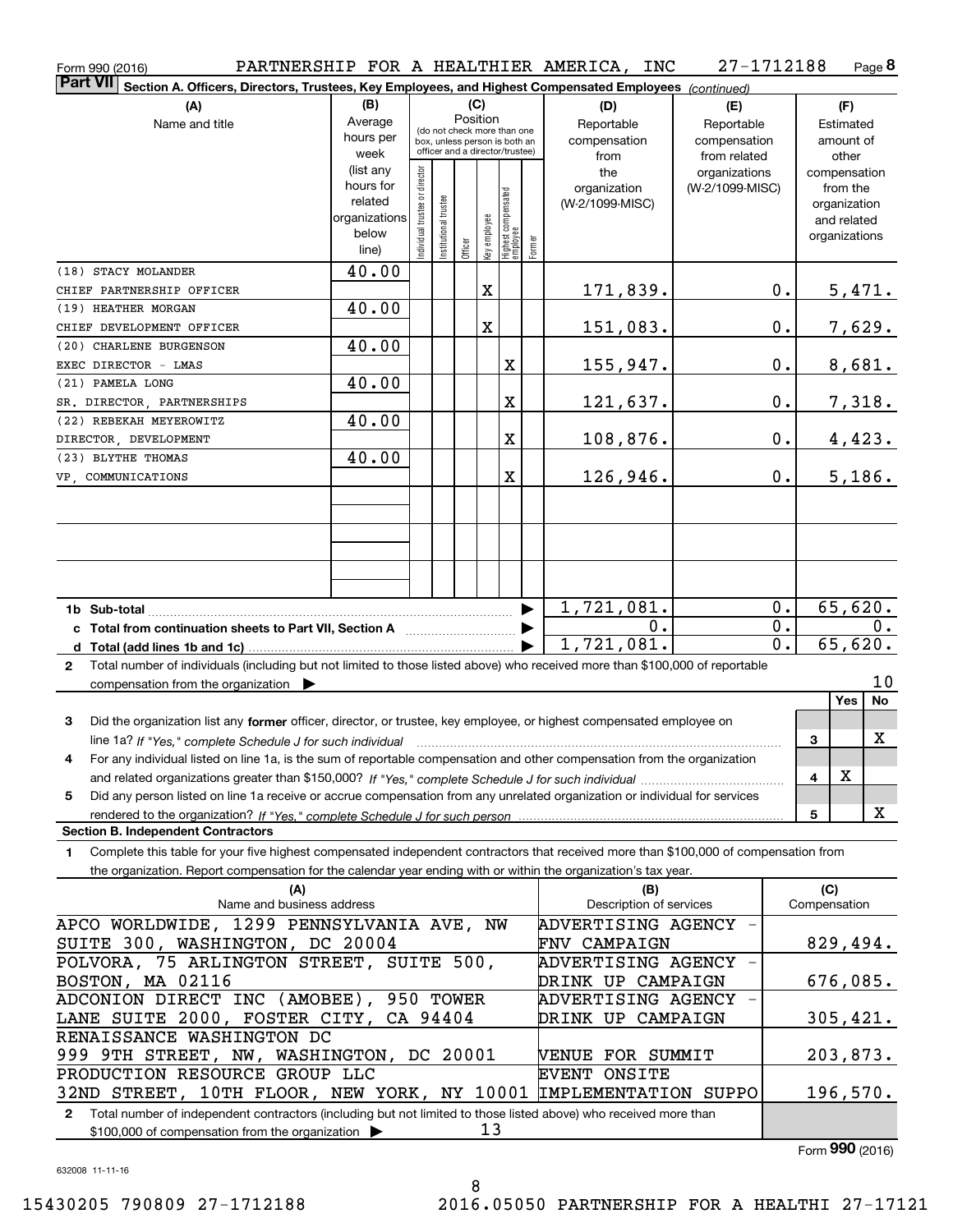| Form 990 (2016)                                           |    |   |                                                                                                                        |                                                                                           |                         | PARTNERSHIP FOR A HEALTHIER AMERICA, INC   |                                                 | 27-1712188                                         | Page 9                                                             |
|-----------------------------------------------------------|----|---|------------------------------------------------------------------------------------------------------------------------|-------------------------------------------------------------------------------------------|-------------------------|--------------------------------------------|-------------------------------------------------|----------------------------------------------------|--------------------------------------------------------------------|
| <b>Part VIII</b>                                          |    |   | <b>Statement of Revenue</b>                                                                                            |                                                                                           |                         |                                            |                                                 |                                                    |                                                                    |
|                                                           |    |   | Check if Schedule O contains a response or note to any line in this Part VIII                                          |                                                                                           |                         |                                            |                                                 |                                                    |                                                                    |
|                                                           |    |   |                                                                                                                        |                                                                                           |                         | (A)<br>Total revenue                       | (B)<br>Related or<br>exempt function<br>revenue | $\overline{C}$<br>Unrelated<br>business<br>revenue | (D)<br>Revenue excluded<br>from tax under<br>sections<br>512 - 514 |
|                                                           |    |   | 1 a Federated campaigns                                                                                                | 1a                                                                                        |                         |                                            |                                                 |                                                    |                                                                    |
| Contributions, Gifts, Grants<br>and Other Similar Amounts |    |   |                                                                                                                        | 1 <sub>b</sub>                                                                            |                         |                                            |                                                 |                                                    |                                                                    |
|                                                           |    |   | c Fundraising events                                                                                                   | 1c                                                                                        | $\overline{149,302}$ .  |                                            |                                                 |                                                    |                                                                    |
|                                                           |    |   | d Related organizations                                                                                                | 1d                                                                                        |                         |                                            |                                                 |                                                    |                                                                    |
|                                                           |    |   | e Government grants (contributions)                                                                                    | 1e                                                                                        |                         |                                            |                                                 |                                                    |                                                                    |
|                                                           |    |   | f All other contributions, gifts, grants, and                                                                          |                                                                                           |                         |                                            |                                                 |                                                    |                                                                    |
|                                                           |    |   | similar amounts not included above                                                                                     |                                                                                           | $1$ if $5,502,716$ .    |                                            |                                                 |                                                    |                                                                    |
|                                                           |    | g | Noncash contributions included in lines 1a-1f: \$                                                                      |                                                                                           |                         |                                            |                                                 |                                                    |                                                                    |
|                                                           |    |   |                                                                                                                        |                                                                                           | $\blacktriangleright$   | 5,652,018.                                 |                                                 |                                                    |                                                                    |
|                                                           |    |   |                                                                                                                        |                                                                                           | <b>Business Code</b>    |                                            |                                                 |                                                    |                                                                    |
|                                                           |    |   | 2 a SUMMIT                                                                                                             |                                                                                           | 900099                  | 747,159.                                   | 747,159.                                        |                                                    |                                                                    |
| Program Service<br>Revenue                                |    |   | <b>b COMMITMENT &amp; EVALUATIO</b>                                                                                    |                                                                                           | 900099                  | 254,609.                                   | 254,609.                                        |                                                    |                                                                    |
|                                                           |    | с | <u> 1989 - Johann Barn, fransk politik amerikansk politik (</u>                                                        |                                                                                           |                         |                                            |                                                 |                                                    |                                                                    |
|                                                           |    | d | <u> 1989 - Johann Stein, mars an deus an deus Amerikaanse komme</u>                                                    |                                                                                           |                         |                                            |                                                 |                                                    |                                                                    |
|                                                           |    | е |                                                                                                                        |                                                                                           |                         |                                            |                                                 |                                                    |                                                                    |
|                                                           |    |   | f All other program service revenue                                                                                    |                                                                                           |                         |                                            |                                                 |                                                    |                                                                    |
|                                                           |    |   |                                                                                                                        |                                                                                           |                         | $\blacktriangleright$ 1,001,768.           |                                                 |                                                    |                                                                    |
|                                                           | 3  |   | Investment income (including dividends, interest, and                                                                  |                                                                                           |                         |                                            |                                                 |                                                    |                                                                    |
|                                                           |    |   |                                                                                                                        |                                                                                           |                         | 32,318.                                    |                                                 |                                                    | 32,318.                                                            |
|                                                           | 4  |   | Income from investment of tax-exempt bond proceeds                                                                     |                                                                                           |                         |                                            |                                                 |                                                    |                                                                    |
|                                                           | 5  |   |                                                                                                                        |                                                                                           |                         |                                            |                                                 |                                                    |                                                                    |
|                                                           |    |   |                                                                                                                        | (i) Real                                                                                  | (ii) Personal           |                                            |                                                 |                                                    |                                                                    |
|                                                           |    |   | 6 a Gross rents                                                                                                        |                                                                                           |                         |                                            |                                                 |                                                    |                                                                    |
|                                                           |    |   |                                                                                                                        |                                                                                           |                         |                                            |                                                 |                                                    |                                                                    |
|                                                           |    |   | <b>b</b> Less: rental expenses <i></i><br>c Rental income or (loss)                                                    |                                                                                           |                         |                                            |                                                 |                                                    |                                                                    |
|                                                           |    |   | <b>d</b> Net rental income or (loss)                                                                                   |                                                                                           |                         |                                            |                                                 |                                                    |                                                                    |
|                                                           |    |   | 7 a Gross amount from sales of                                                                                         | (i) Securities                                                                            |                         |                                            |                                                 |                                                    |                                                                    |
|                                                           |    |   |                                                                                                                        | 19,360.                                                                                   | (ii) Other              |                                            |                                                 |                                                    |                                                                    |
|                                                           |    |   | assets other than inventory                                                                                            |                                                                                           |                         |                                            |                                                 |                                                    |                                                                    |
|                                                           |    |   | <b>b</b> Less: cost or other basis                                                                                     | 468.                                                                                      |                         |                                            |                                                 |                                                    |                                                                    |
|                                                           |    |   | and sales expenses                                                                                                     | 18,892.                                                                                   |                         |                                            |                                                 |                                                    |                                                                    |
|                                                           |    |   | c Gain or (loss)                                                                                                       |                                                                                           |                         | 18,892.                                    |                                                 |                                                    | 18,892.                                                            |
|                                                           |    |   |                                                                                                                        |                                                                                           |                         |                                            |                                                 |                                                    |                                                                    |
|                                                           |    |   | 8 a Gross income from fundraising events (not<br>including $$149,302.$ of                                              |                                                                                           |                         |                                            |                                                 |                                                    |                                                                    |
|                                                           |    |   |                                                                                                                        |                                                                                           |                         |                                            |                                                 |                                                    |                                                                    |
|                                                           |    |   | contributions reported on line 1c). See                                                                                |                                                                                           | a468,151.               |                                            |                                                 |                                                    |                                                                    |
| <b>Other Revenue</b>                                      |    |   |                                                                                                                        |                                                                                           | $b\overline{183,023}$ . |                                            |                                                 |                                                    |                                                                    |
|                                                           |    |   |                                                                                                                        |                                                                                           |                         | 285, 128.                                  |                                                 | 5,500.                                             | 279,628.                                                           |
|                                                           |    |   | c Net income or (loss) from fundraising events                                                                         |                                                                                           |                         |                                            |                                                 |                                                    |                                                                    |
|                                                           |    |   | 9 a Gross income from gaming activities. See                                                                           |                                                                                           |                         |                                            |                                                 |                                                    |                                                                    |
|                                                           |    |   |                                                                                                                        |                                                                                           |                         |                                            |                                                 |                                                    |                                                                    |
|                                                           |    |   |                                                                                                                        |                                                                                           | $\mathbf b$             |                                            |                                                 |                                                    |                                                                    |
|                                                           |    |   |                                                                                                                        |                                                                                           |                         |                                            |                                                 |                                                    |                                                                    |
|                                                           |    |   | 10 a Gross sales of inventory, less returns                                                                            |                                                                                           |                         |                                            |                                                 |                                                    |                                                                    |
|                                                           |    |   |                                                                                                                        |                                                                                           |                         |                                            |                                                 |                                                    |                                                                    |
|                                                           |    |   |                                                                                                                        | b                                                                                         |                         |                                            |                                                 |                                                    |                                                                    |
|                                                           |    |   |                                                                                                                        |                                                                                           |                         |                                            |                                                 |                                                    |                                                                    |
|                                                           |    |   | Miscellaneous Revenue                                                                                                  |                                                                                           | <b>Business Code</b>    |                                            |                                                 |                                                    |                                                                    |
|                                                           |    |   | 11 a MISCELLANEOUS INCOME                                                                                              |                                                                                           | 900099                  | 38,965.                                    |                                                 |                                                    | 38,965.                                                            |
|                                                           |    | b | <u> 1989 - Johann Stein, marwolaethau a bhann an t-Albann an t-Albann an t-Albann an t-Albann an t-Albann an t-Alb</u> |                                                                                           |                         |                                            |                                                 |                                                    |                                                                    |
|                                                           |    |   |                                                                                                                        | the control of the control of the control of the control of the control of the control of |                         |                                            |                                                 |                                                    |                                                                    |
|                                                           |    | с |                                                                                                                        |                                                                                           |                         |                                            |                                                 |                                                    |                                                                    |
|                                                           |    |   |                                                                                                                        |                                                                                           |                         |                                            |                                                 |                                                    |                                                                    |
|                                                           |    |   |                                                                                                                        |                                                                                           |                         | 38,965.                                    |                                                 |                                                    |                                                                    |
| 632009 11-11-16                                           | 12 |   |                                                                                                                        |                                                                                           |                         | $\blacktriangleright$ 7,029,089.1,001,768. |                                                 |                                                    | $5,500.$ 369,803.<br>Form 990 (2016)                               |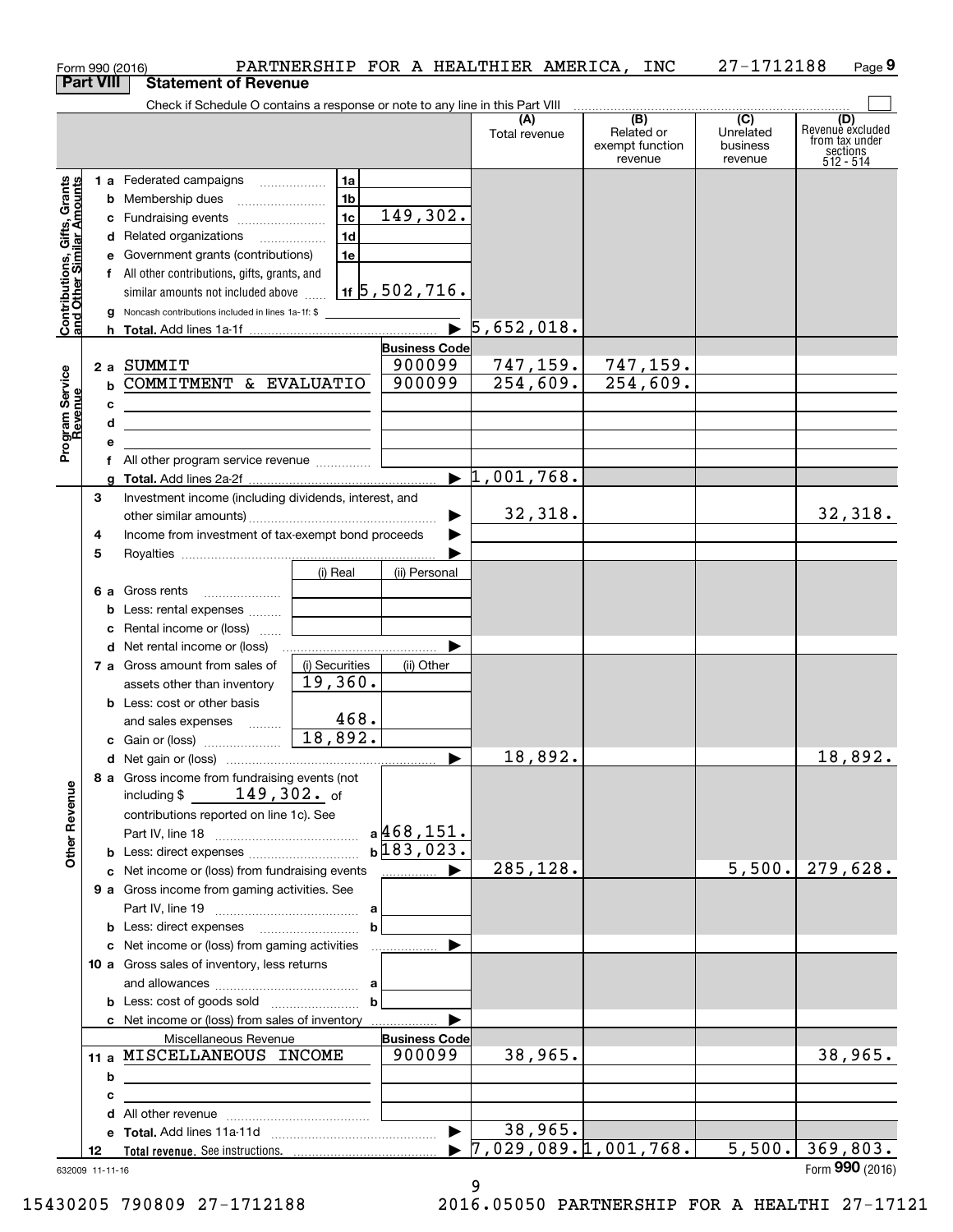#### Form 990 (2016) Page PARTNERSHIP FOR A HEALTHIER AMERICA, INC 27-1712188 **10 Part IX Statement of Functional Expenses**

|                 | <u>Section 501(c)(3) and 501(c)(4) organizations must complete all columns. All other organizations must complete column (A).</u><br>Check if Schedule O contains a response or note to any line in this Part IX |                      |                                    |                                    | $\overline{\mathtt{x}}$ |
|-----------------|------------------------------------------------------------------------------------------------------------------------------------------------------------------------------------------------------------------|----------------------|------------------------------------|------------------------------------|-------------------------|
|                 |                                                                                                                                                                                                                  | (A)                  |                                    | (C)                                | (D)                     |
|                 | Do not include amounts reported on lines 6b,<br>7b, 8b, 9b, and 10b of Part VIII.                                                                                                                                | Total expenses       | (B)<br>Program service<br>expenses | Management and<br>general expenses | Fundraising<br>expenses |
| 1.              | Grants and other assistance to domestic organizations                                                                                                                                                            |                      |                                    |                                    |                         |
|                 | and domestic governments. See Part IV, line 21                                                                                                                                                                   | 179,515.             | 179,515.                           |                                    |                         |
| $\mathbf{2}$    | Grants and other assistance to domestic                                                                                                                                                                          |                      |                                    |                                    |                         |
|                 | individuals. See Part IV, line 22                                                                                                                                                                                |                      |                                    |                                    |                         |
| 3               | Grants and other assistance to foreign                                                                                                                                                                           |                      |                                    |                                    |                         |
|                 | organizations, foreign governments, and foreign                                                                                                                                                                  |                      |                                    |                                    |                         |
|                 | individuals. See Part IV, lines 15 and 16                                                                                                                                                                        |                      |                                    |                                    |                         |
| 4<br>5          | Benefits paid to or for members                                                                                                                                                                                  |                      |                                    |                                    |                         |
|                 | Compensation of current officers, directors,<br>trustees, and key employees                                                                                                                                      | 1,265,395.           | 1,101,000.                         | 123,304.                           | 41,091.                 |
| 6               | Compensation not included above, to disqualified                                                                                                                                                                 |                      |                                    |                                    |                         |
|                 | persons (as defined under section 4958(f)(1)) and                                                                                                                                                                |                      |                                    |                                    |                         |
|                 | persons described in section 4958(c)(3)(B)                                                                                                                                                                       |                      |                                    |                                    |                         |
| 7               |                                                                                                                                                                                                                  | 1,717,035.           | 1,493,965.                         | 167, 313.                          | 55,757.                 |
| 8               | Pension plan accruals and contributions (include                                                                                                                                                                 |                      |                                    |                                    |                         |
|                 | section 401(k) and 403(b) employer contributions)                                                                                                                                                                | 65,320.              | 56,834.                            | 6,365.                             |                         |
| 9               |                                                                                                                                                                                                                  | 166, 637.            | 144,988.                           | 16,238.                            | $\frac{2,121.}{5,411.}$ |
| 10              |                                                                                                                                                                                                                  | 184,439.             | 160,478.                           | 17,972.                            | $\overline{5,989}$ .    |
| 11              | Fees for services (non-employees):                                                                                                                                                                               |                      |                                    |                                    |                         |
| a               |                                                                                                                                                                                                                  |                      |                                    |                                    |                         |
| b               |                                                                                                                                                                                                                  | 77,283.              | 67,242.                            | $\frac{7,531}{41,839}$             | 2,510.                  |
| c               |                                                                                                                                                                                                                  | 41,839.              |                                    |                                    |                         |
| d               |                                                                                                                                                                                                                  |                      |                                    |                                    |                         |
| е               | Professional fundraising services. See Part IV, line 17                                                                                                                                                          |                      |                                    |                                    |                         |
| f               | Investment management fees                                                                                                                                                                                       | 6, 264.              | 5,451.                             | 610.                               | 203.                    |
| g               | Other. (If line 11g amount exceeds 10% of line 25,                                                                                                                                                               |                      |                                    |                                    |                         |
|                 | column (A) amount, list line 11g expenses on Sch O.)                                                                                                                                                             | <u>1,206,611.</u>    | 1,049,853.                         | 117,576.                           | 39,182.                 |
| 12 <sub>2</sub> |                                                                                                                                                                                                                  | 2,941,185.           | 2,654,587.                         | $\overline{286,598}$ .             |                         |
| 13              |                                                                                                                                                                                                                  | 82,236.<br>111, 341. | 71,553.                            | 8,013.                             | $\frac{2,670}{3,616}$   |
| 14              |                                                                                                                                                                                                                  |                      | 96,876.                            | 10,849.                            |                         |
| 15              |                                                                                                                                                                                                                  | 317,964.             | 276,656.                           | 30,983.                            | <u>10,325.</u>          |
| 16              | Travel                                                                                                                                                                                                           | 197,637.             | 171,961.                           | 19,258.                            | 6,418.                  |
| 17<br>18        | Payments of travel or entertainment expenses                                                                                                                                                                     |                      |                                    |                                    |                         |
|                 | for any federal, state, or local public officials                                                                                                                                                                |                      |                                    |                                    |                         |
| 19              | Conferences, conventions, and meetings                                                                                                                                                                           | 798,287.             | 694,577.                           | 77,788.                            | 25,922.                 |
| 20              | Interest                                                                                                                                                                                                         |                      |                                    |                                    |                         |
| 21              |                                                                                                                                                                                                                  |                      |                                    |                                    |                         |
| 22              | Depreciation, depletion, and amortization                                                                                                                                                                        | 183,685.             | 159,821.                           | <u>17,899.</u>                     | 5,965.                  |
| 23              | Insurance                                                                                                                                                                                                        | 21,826.              | 18,990.                            | 2,127.                             | 709.                    |
| 24              | Other expenses. Itemize expenses not covered<br>above. (List miscellaneous expenses in line 24e. If line                                                                                                         |                      |                                    |                                    |                         |
|                 | 24e amount exceeds 10% of line 25, column (A)<br>amount, list line 24e expenses on Schedule O.)                                                                                                                  |                      |                                    |                                    |                         |
| a               | PROGRAMS                                                                                                                                                                                                         | 785, 186.            | 699,465.                           | 56,602.                            | 29,119.                 |
| b               | <b>RESEARCH</b>                                                                                                                                                                                                  | 524,474.             | 456,337.                           | 51, 106.                           | 17,031.                 |
| C               | <b>STAFFING</b>                                                                                                                                                                                                  | 155,260.             | 135,089.                           | 15,129.                            | 5,042.                  |
| d               | <b>BAD DEBT</b>                                                                                                                                                                                                  | 73,326.              | 63,800.                            | 7,145.                             | $\overline{2}$ , 381.   |
| е               | All other expenses                                                                                                                                                                                               | 43,506.              | 37,854.                            | 4,239.                             | 1,413.                  |
| 25              | Total functional expenses. Add lines 1 through 24e                                                                                                                                                               | 11, 146, 251.        | 9,796,892.                         | 1,086,484.                         | 262,875.                |
| 26              | Joint costs. Complete this line only if the organization                                                                                                                                                         |                      |                                    |                                    |                         |
|                 | reported in column (B) joint costs from a combined                                                                                                                                                               |                      |                                    |                                    |                         |
|                 | educational campaign and fundraising solicitation.                                                                                                                                                               |                      |                                    |                                    |                         |
|                 | Check here $\blacktriangleright$<br>if following SOP 98-2 (ASC 958-720)                                                                                                                                          |                      |                                    |                                    |                         |

10

632010 11-11-16

Form (2016) **990**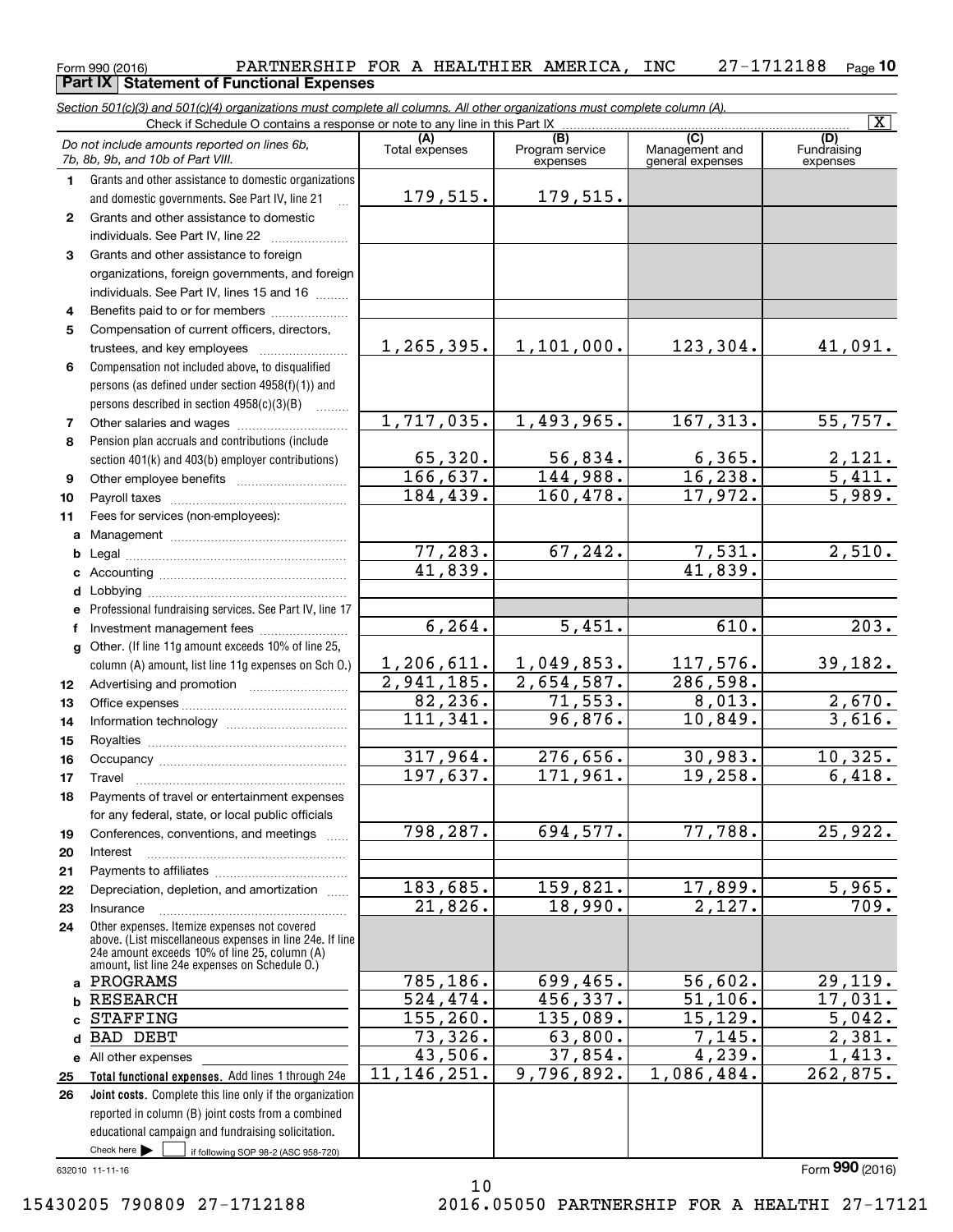**Net Assets or Fund Balances**

**Net Assets or Fund Balances** 

**123** Pledges and grants receivable, net www.communically.communically.com **45**Loans and other receivables from current and former officers, directors, **678910a**Land, buildings, and equipment: cost or other **111213141516171819202122232425262728293012345678910c11121314151617181920212223242526b** Less: accumulated depreciation \_\_\_\_\_\_\_\_\_\_\_\_\_\_\_ Lub basis. Complete Part VI of Schedule D will aller **Total assets.**  Add lines 1 through 15 (must equal line 34) **Total liabilities.**  Add lines 17 through 25 Organizations that follow SFAS 117 (ASC 958), check here  $\blacktriangleright$   $\boxed{\text{X}}$  and **complete lines 27 through 29, and lines 33 and 34. 272829Organizations that do not follow SFAS 117 (ASC 958), check here** | **and complete lines 30 through 34. 3031**Beginning of year  $\begin{vmatrix} 1 & 1 \\ 1 & 1 \end{vmatrix}$  End of year Cash - non-interest-bearing ~~~~~~~~~~~~~~~~~~~~~~~~~ Savings and temporary cash investments ~~~~~~~~~~~~~~~~~~Accounts receivable, net ~~~~~~~~~~~~~~~~~~~~~~~~~~ trustees, key employees, and highest compensated employees. Complete Part II of Schedule L ~~~~~~~~~~~~~~~~~~~~~~~~~~~~ Loans and other receivables from other disqualified persons (as defined under section 4958(f)(1)), persons described in section 4958(c)(3)(B), and contributing employers and sponsoring organizations of section 501(c)(9) voluntary employees' beneficiary organizations (see instr). Complete Part II of Sch L ...... Notes and loans receivable, net ~~~~~~~~~~~~~~~~~~~~~~~ Inventories for sale or use ~~~~~~~~~~~~~~~~~~~~~~~~~~ Prepaid expenses and deferred charges Investments - publicly traded securities ~~~~~~~~~~~~~~~~~~~ Investments - other securities. See Part IV, line 11 ~~~~~~~~~~~~~~Investments - program-related. See Part IV, line 11 Intangible assets …………………………………………………………………………………… Other assets. See Part IV, line 11 ~~~~~~~~~~~~~~~~~~~~~~ Accounts payable and accrued expenses ~~~~~~~~~~~~~~~~~~Grants payable ~~~~~~~~~~~~~~~~~~~~~~~~~~~~~~~ Deferred revenue et al. **Deferred** revenue et al. **Deferred** revenue et al. **Deferred** revenue Tax-exempt bond liabilities …………………………………………………………… Escrow or custodial account liability. Complete Part IV of Schedule D Loans and other payables to current and former officers, directors, trustees, key employees, highest compensated employees, and disqualified persons. Complete Part II of Schedule L <sub>…………………………………………………………</sub> Secured mortgages and notes payable to unrelated third parties Unsecured notes and loans payable to unrelated third parties ~~~~~~~~~~~~~~~~~~~~ Other liabilities (including federal income tax, payables to related third parties, and other liabilities not included on lines 17-24). Complete Part X of Schedule D ~~~~~~~~~~~~~~~~~~~~~~~~~~~~~~~~ Unrestricted net assets ~~~~~~~~~~~~~~~~~~~~~~~~~~~ Temporarily restricted net assets ~~~~~~~~~~~~~~~~~~~~~~ Permanently restricted net assets …………………………………………………… Capital stock or trust principal, or current funds ~~~~~~~~~~~~~~~  $6,072,387.$   $1 \mid 4,483,063.$  $131,958. 4$  79,931. 6,638,146. 3,782,999.  $124,342.$  9  $231,641.$  $795,465.$  1, 1, 346, 474. 979,231.  $606, 219.$  438, 773.  $10c$  373, 012.  $16, 258, 547.$  16 12, 054, 617.  $2,057,476. | 2 | 1,757,497.$  $693, 256$ .  $17$  749, 795.  $162,283.$  19 155,316.  $350,801. |25|$  207,798.  $1,206,340. |26 | 1,112,909.$  $5,975,866.$  27 | 5,550,053.  $9,076,341. |28 | 5,391,655.$ 

Check if Schedule O contains a response or note to any line in this Part X

Paid-in or capital surplus, or land, building, or equipment fund will concurred. Retained earnings, endowment, accumulated income, or other funds www.com Total net assets or fund balances ~~~~~~~~~~~~~~~~~~~~~~

Total liabilities and net assets/fund balances

Form 990 (2016) Page PARTNERSHIP FOR A HEALTHIER AMERICA, INC 27-1712188 27-1712188 Page 11

**(A)**

**(B)**

 $\mathcal{L}^{\text{max}}$ 

**323334**

 $15,052,207.$  33 10,941,708.

Form (2016) **990** $16, 258, 547.$   $34$  | 12,054,617.

**Assets**

**Liabilities**

Liabilities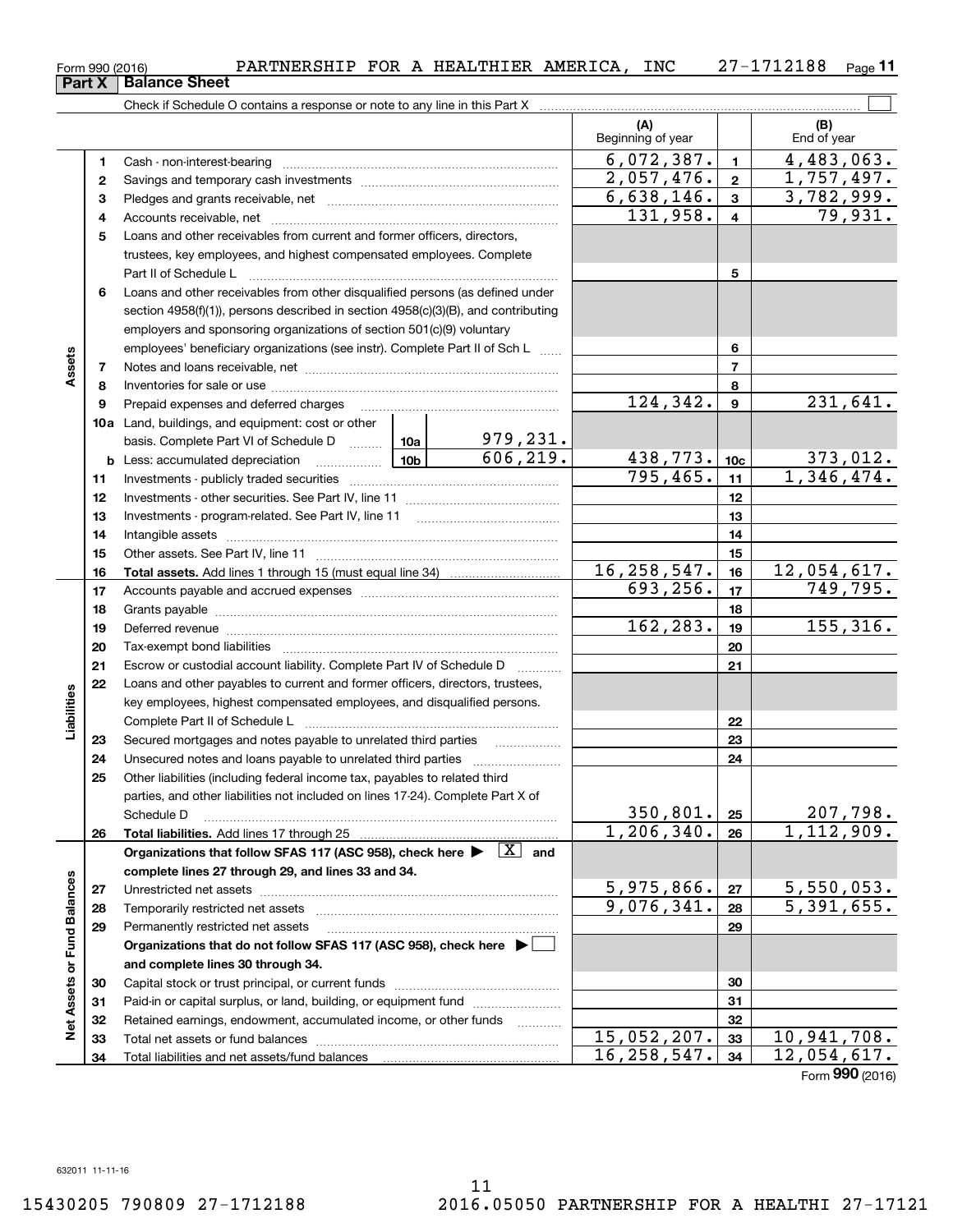|    | PARTNERSHIP FOR A HEALTHIER AMERICA, INC<br>Form 990 (2016)                                                                     |                         | 27-1712188      |            | $Page$ 12        |
|----|---------------------------------------------------------------------------------------------------------------------------------|-------------------------|-----------------|------------|------------------|
|    | Part XI<br><b>Reconciliation of Net Assets</b>                                                                                  |                         |                 |            |                  |
|    | Check if Schedule O contains a response or note to any line in this Part XI                                                     |                         |                 |            |                  |
|    |                                                                                                                                 |                         |                 |            |                  |
| 1  | Total revenue (must equal Part VIII, column (A), line 12)                                                                       | 1.                      | 7,029,089.      |            |                  |
| 2  | Total expenses (must equal Part IX, column (A), line 25)                                                                        | $\overline{2}$          | 11, 146, 251.   |            |                  |
| 3  | Revenue less expenses. Subtract line 2 from line 1                                                                              | 3                       | $-4, 117, 162.$ |            |                  |
| 4  |                                                                                                                                 | $\overline{\mathbf{4}}$ | 15,052,207.     |            |                  |
| 5  | Net unrealized gains (losses) on investments                                                                                    | 5                       |                 |            | 12,928.          |
| 6  | Donated services and use of facilities                                                                                          | 6                       |                 |            |                  |
| 7  | Investment expenses                                                                                                             | $\overline{7}$          |                 |            | $-6, 265.$       |
| 8  | Prior period adjustments                                                                                                        | 8                       |                 |            |                  |
| 9  | Other changes in net assets or fund balances (explain in Schedule O) [11] [2000] [2000] [2000] [2000] [2000] [                  | 9                       |                 |            | $\overline{0}$ . |
| 10 | Net assets or fund balances at end of year. Combine lines 3 through 9 (must equal Part X, line 33,                              |                         |                 |            |                  |
|    | column (B))                                                                                                                     | 10                      | 10,941,708.     |            |                  |
|    | Part XII Financial Statements and Reporting                                                                                     |                         |                 |            |                  |
|    |                                                                                                                                 |                         |                 |            | x                |
|    |                                                                                                                                 |                         |                 | <b>Yes</b> | <b>No</b>        |
| 1  | $ \mathbf{X} $ Accrual<br>Accounting method used to prepare the Form 990: <u>June</u> Cash<br>Other                             |                         |                 |            |                  |
|    | If the organization changed its method of accounting from a prior year or checked "Other," explain in Schedule O.               |                         |                 |            |                  |
|    | 2a Were the organization's financial statements compiled or reviewed by an independent accountant?                              |                         | 2a              |            | Χ                |
|    | If "Yes," check a box below to indicate whether the financial statements for the year were compiled or reviewed on a            |                         |                 |            |                  |
|    | separate basis, consolidated basis, or both:                                                                                    |                         |                 |            |                  |
|    | Separate basis<br>Consolidated basis<br>Both consolidated and separate basis                                                    |                         |                 |            |                  |
|    | <b>b</b> Were the organization's financial statements audited by an independent accountant?                                     |                         | 2 <sub>b</sub>  | х          |                  |
|    | If "Yes," check a box below to indicate whether the financial statements for the year were audited on a separate basis,         |                         |                 |            |                  |
|    | consolidated basis, or both:                                                                                                    |                         |                 |            |                  |
|    | $ \mathbf{X} $ Separate basis<br><b>Consolidated basis</b><br>Both consolidated and separate basis                              |                         |                 |            |                  |
|    | c If "Yes" to line 2a or 2b, does the organization have a committee that assumes responsibility for oversight of the audit,     |                         |                 |            |                  |
|    | review, or compilation of its financial statements and selection of an independent accountant?                                  |                         | 2c              | х          |                  |
|    | If the organization changed either its oversight process or selection process during the tax year, explain in Schedule O.       |                         |                 |            |                  |
|    | 3a As a result of a federal award, was the organization required to undergo an audit or audits as set forth in the Single Audit |                         |                 |            |                  |
|    |                                                                                                                                 |                         | За              |            | Χ                |
|    | b If "Yes," did the organization undergo the required audit or audits? If the organization did not undergo the required audit   |                         |                 |            |                  |
|    | or audits, explain why in Schedule O and describe any steps taken to undergo such audits                                        |                         | 3b              | <u>nnn</u> |                  |

Form (2016) **990**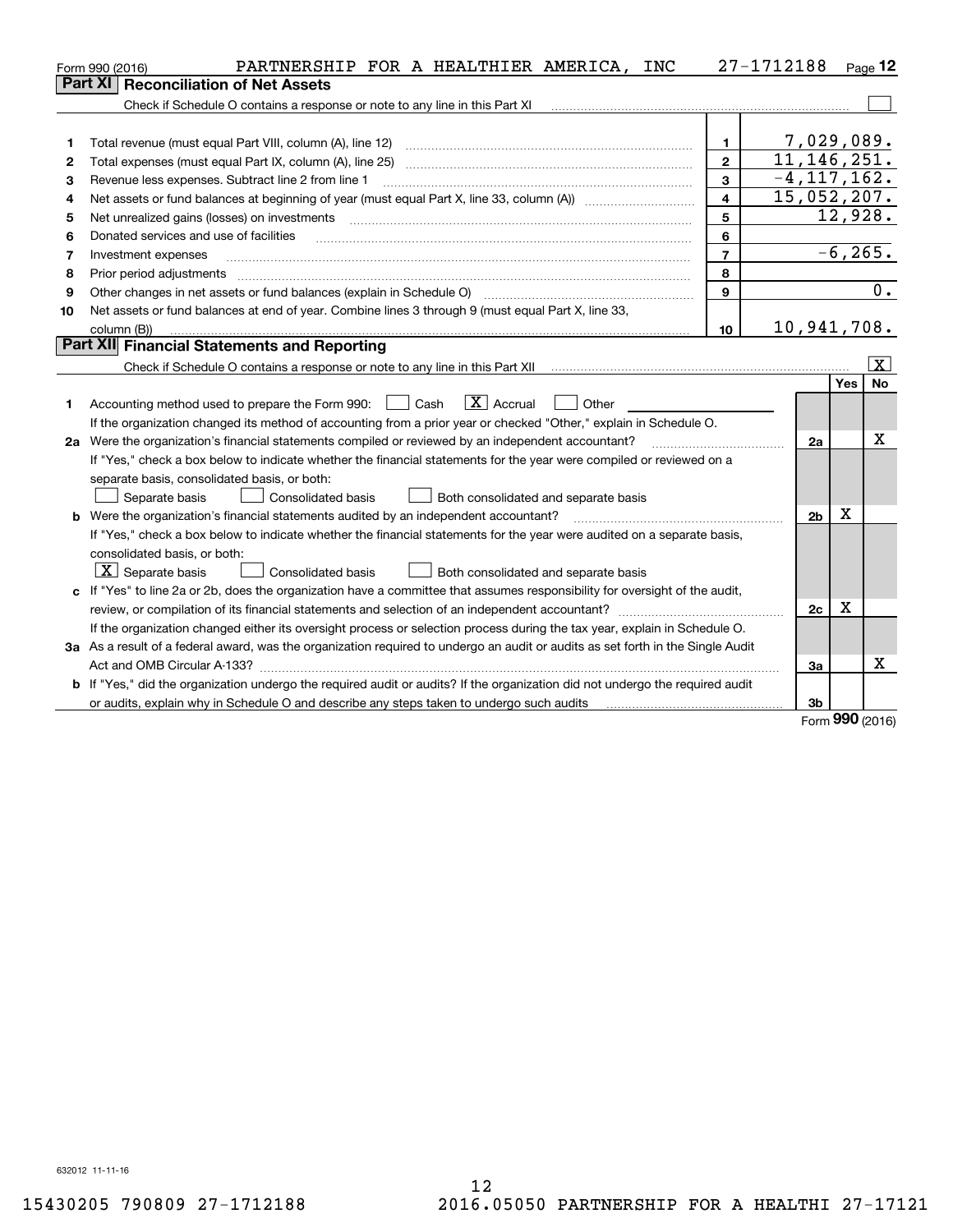| <b>SCHEDULE A</b><br>(Form 990 or 990-EZ)<br>Department of the Treasury<br>Internal Revenue Service |                                             | <b>Public Charity Status and Public Support</b><br>Complete if the organization is a section $501(c)(3)$ organization or a section<br>4947(a)(1) nonexempt charitable trust.<br>Attach to Form 990 or Form 990-EZ. |                                                                                                                                                                                                                                                                                                                                                                                                                                                                                                                                                                                                                                                                                                 |                             |                                 |                            |  |                                       |
|-----------------------------------------------------------------------------------------------------|---------------------------------------------|--------------------------------------------------------------------------------------------------------------------------------------------------------------------------------------------------------------------|-------------------------------------------------------------------------------------------------------------------------------------------------------------------------------------------------------------------------------------------------------------------------------------------------------------------------------------------------------------------------------------------------------------------------------------------------------------------------------------------------------------------------------------------------------------------------------------------------------------------------------------------------------------------------------------------------|-----------------------------|---------------------------------|----------------------------|--|---------------------------------------|
|                                                                                                     |                                             |                                                                                                                                                                                                                    | Information about Schedule A (Form 990 or 990-EZ) and its instructions is at www.irs.gov/form990.                                                                                                                                                                                                                                                                                                                                                                                                                                                                                                                                                                                               |                             |                                 |                            |  | Inspection                            |
|                                                                                                     | Name of the organization                    |                                                                                                                                                                                                                    |                                                                                                                                                                                                                                                                                                                                                                                                                                                                                                                                                                                                                                                                                                 |                             |                                 |                            |  | <b>Employer identification number</b> |
|                                                                                                     |                                             |                                                                                                                                                                                                                    | PARTNERSHIP FOR A HEALTHIER AMERICA,                                                                                                                                                                                                                                                                                                                                                                                                                                                                                                                                                                                                                                                            |                             |                                 | INC                        |  | 27-1712188                            |
| Part I                                                                                              |                                             |                                                                                                                                                                                                                    | Reason for Public Charity Status (All organizations must complete this part.) See instructions.                                                                                                                                                                                                                                                                                                                                                                                                                                                                                                                                                                                                 |                             |                                 |                            |  |                                       |
| 1<br>$\mathbf{2}$<br>3<br>4<br>5                                                                    | city, and state:                            | section 170(b)(1)(A)(iv). (Complete Part II.)                                                                                                                                                                      | The organization is not a private foundation because it is: (For lines 1 through 12, check only one box.)<br>A church, convention of churches, or association of churches described in section 170(b)(1)(A)(i).<br>A school described in section 170(b)(1)(A)(ii). (Attach Schedule E (Form 990 or 990-EZ).)<br>A hospital or a cooperative hospital service organization described in section $170(b)(1)(A)(iii)$ .<br>A medical research organization operated in conjunction with a hospital described in section 170(b)(1)(A)(iii). Enter the hospital's name,<br>An organization operated for the benefit of a college or university owned or operated by a governmental unit described in |                             |                                 |                            |  |                                       |
| 6                                                                                                   |                                             |                                                                                                                                                                                                                    | A federal, state, or local government or governmental unit described in section 170(b)(1)(A)(v).                                                                                                                                                                                                                                                                                                                                                                                                                                                                                                                                                                                                |                             |                                 |                            |  |                                       |
| $\lfloor x \rfloor$<br>$\overline{7}$                                                               |                                             |                                                                                                                                                                                                                    | An organization that normally receives a substantial part of its support from a governmental unit or from the general public described in                                                                                                                                                                                                                                                                                                                                                                                                                                                                                                                                                       |                             |                                 |                            |  |                                       |
|                                                                                                     |                                             | section 170(b)(1)(A)(vi). (Complete Part II.)                                                                                                                                                                      |                                                                                                                                                                                                                                                                                                                                                                                                                                                                                                                                                                                                                                                                                                 |                             |                                 |                            |  |                                       |
| 8                                                                                                   |                                             |                                                                                                                                                                                                                    | A community trust described in section 170(b)(1)(A)(vi). (Complete Part II.)                                                                                                                                                                                                                                                                                                                                                                                                                                                                                                                                                                                                                    |                             |                                 |                            |  |                                       |
| 9                                                                                                   | university:                                 |                                                                                                                                                                                                                    | An agricultural research organization described in section 170(b)(1)(A)(ix) operated in conjunction with a land-grant college<br>or university or a non-land-grant college of agriculture (see instructions). Enter the name, city, and state of the college or                                                                                                                                                                                                                                                                                                                                                                                                                                 |                             |                                 |                            |  |                                       |
| 10                                                                                                  |                                             |                                                                                                                                                                                                                    | An organization that normally receives: (1) more than 33 1/3% of its support from contributions, membership fees, and gross receipts from                                                                                                                                                                                                                                                                                                                                                                                                                                                                                                                                                       |                             |                                 |                            |  |                                       |
| 11                                                                                                  |                                             | See section 509(a)(2). (Complete Part III.)                                                                                                                                                                        | activities related to its exempt functions - subject to certain exceptions, and (2) no more than 33 1/3% of its support from gross investment<br>income and unrelated business taxable income (less section 511 tax) from businesses acquired by the organization after June 30, 1975.<br>An organization organized and operated exclusively to test for public safety. See section 509(a)(4).                                                                                                                                                                                                                                                                                                  |                             |                                 |                            |  |                                       |
| 12                                                                                                  |                                             |                                                                                                                                                                                                                    | An organization organized and operated exclusively for the benefit of, to perform the functions of, or to carry out the purposes of one or                                                                                                                                                                                                                                                                                                                                                                                                                                                                                                                                                      |                             |                                 |                            |  |                                       |
|                                                                                                     |                                             |                                                                                                                                                                                                                    | more publicly supported organizations described in section 509(a)(1) or section 509(a)(2). See section 509(a)(3). Check the box in                                                                                                                                                                                                                                                                                                                                                                                                                                                                                                                                                              |                             |                                 |                            |  |                                       |
|                                                                                                     |                                             |                                                                                                                                                                                                                    | lines 12a through 12d that describes the type of supporting organization and complete lines 12e, 12f, and 12g.                                                                                                                                                                                                                                                                                                                                                                                                                                                                                                                                                                                  |                             |                                 |                            |  |                                       |
| а                                                                                                   |                                             |                                                                                                                                                                                                                    | Type I. A supporting organization operated, supervised, or controlled by its supported organization(s), typically by giving                                                                                                                                                                                                                                                                                                                                                                                                                                                                                                                                                                     |                             |                                 |                            |  |                                       |
|                                                                                                     |                                             |                                                                                                                                                                                                                    | the supported organization(s) the power to regularly appoint or elect a majority of the directors or trustees of the supporting                                                                                                                                                                                                                                                                                                                                                                                                                                                                                                                                                                 |                             |                                 |                            |  |                                       |
|                                                                                                     |                                             | organization. You must complete Part IV, Sections A and B.                                                                                                                                                         |                                                                                                                                                                                                                                                                                                                                                                                                                                                                                                                                                                                                                                                                                                 |                             |                                 |                            |  |                                       |
| b                                                                                                   |                                             |                                                                                                                                                                                                                    | Type II. A supporting organization supervised or controlled in connection with its supported organization(s), by having                                                                                                                                                                                                                                                                                                                                                                                                                                                                                                                                                                         |                             |                                 |                            |  |                                       |
|                                                                                                     |                                             |                                                                                                                                                                                                                    | control or management of the supporting organization vested in the same persons that control or manage the supported                                                                                                                                                                                                                                                                                                                                                                                                                                                                                                                                                                            |                             |                                 |                            |  |                                       |
|                                                                                                     |                                             | organization(s). You must complete Part IV, Sections A and C.                                                                                                                                                      |                                                                                                                                                                                                                                                                                                                                                                                                                                                                                                                                                                                                                                                                                                 |                             |                                 |                            |  |                                       |
| с                                                                                                   |                                             |                                                                                                                                                                                                                    | Type III functionally integrated. A supporting organization operated in connection with, and functionally integrated with,                                                                                                                                                                                                                                                                                                                                                                                                                                                                                                                                                                      |                             |                                 |                            |  |                                       |
|                                                                                                     |                                             |                                                                                                                                                                                                                    | its supported organization(s) (see instructions). You must complete Part IV, Sections A, D, and E.                                                                                                                                                                                                                                                                                                                                                                                                                                                                                                                                                                                              |                             |                                 |                            |  |                                       |
| d                                                                                                   |                                             |                                                                                                                                                                                                                    | Type III non-functionally integrated. A supporting organization operated in connection with its supported organization(s)                                                                                                                                                                                                                                                                                                                                                                                                                                                                                                                                                                       |                             |                                 |                            |  |                                       |
|                                                                                                     |                                             |                                                                                                                                                                                                                    | that is not functionally integrated. The organization generally must satisfy a distribution requirement and an attentiveness                                                                                                                                                                                                                                                                                                                                                                                                                                                                                                                                                                    |                             |                                 |                            |  |                                       |
|                                                                                                     |                                             |                                                                                                                                                                                                                    | requirement (see instructions). You must complete Part IV, Sections A and D, and Part V.                                                                                                                                                                                                                                                                                                                                                                                                                                                                                                                                                                                                        |                             |                                 |                            |  |                                       |
| е                                                                                                   |                                             |                                                                                                                                                                                                                    | Check this box if the organization received a written determination from the IRS that it is a Type I, Type II, Type III                                                                                                                                                                                                                                                                                                                                                                                                                                                                                                                                                                         |                             |                                 |                            |  |                                       |
|                                                                                                     |                                             |                                                                                                                                                                                                                    | functionally integrated, or Type III non-functionally integrated supporting organization.                                                                                                                                                                                                                                                                                                                                                                                                                                                                                                                                                                                                       |                             |                                 |                            |  |                                       |
| f                                                                                                   | Enter the number of supported organizations |                                                                                                                                                                                                                    |                                                                                                                                                                                                                                                                                                                                                                                                                                                                                                                                                                                                                                                                                                 |                             |                                 |                            |  |                                       |
|                                                                                                     |                                             | Provide the following information about the supported organization(s).                                                                                                                                             |                                                                                                                                                                                                                                                                                                                                                                                                                                                                                                                                                                                                                                                                                                 |                             |                                 |                            |  |                                       |
|                                                                                                     | (i) Name of supported                       | (ii) EIN                                                                                                                                                                                                           | (iii) Type of organization<br>(described on lines 1-10                                                                                                                                                                                                                                                                                                                                                                                                                                                                                                                                                                                                                                          | in your governing document? | (iv) Is the organization listed | (v) Amount of monetary     |  | (vi) Amount of other                  |
|                                                                                                     | organization                                |                                                                                                                                                                                                                    | above (see instructions))                                                                                                                                                                                                                                                                                                                                                                                                                                                                                                                                                                                                                                                                       | Yes                         | No                              | support (see instructions) |  | support (see instructions)            |
|                                                                                                     |                                             |                                                                                                                                                                                                                    |                                                                                                                                                                                                                                                                                                                                                                                                                                                                                                                                                                                                                                                                                                 |                             |                                 |                            |  |                                       |
|                                                                                                     |                                             |                                                                                                                                                                                                                    |                                                                                                                                                                                                                                                                                                                                                                                                                                                                                                                                                                                                                                                                                                 |                             |                                 |                            |  |                                       |
|                                                                                                     |                                             |                                                                                                                                                                                                                    |                                                                                                                                                                                                                                                                                                                                                                                                                                                                                                                                                                                                                                                                                                 |                             |                                 |                            |  |                                       |
|                                                                                                     |                                             |                                                                                                                                                                                                                    |                                                                                                                                                                                                                                                                                                                                                                                                                                                                                                                                                                                                                                                                                                 |                             |                                 |                            |  |                                       |
|                                                                                                     |                                             |                                                                                                                                                                                                                    |                                                                                                                                                                                                                                                                                                                                                                                                                                                                                                                                                                                                                                                                                                 |                             |                                 |                            |  |                                       |
|                                                                                                     |                                             |                                                                                                                                                                                                                    |                                                                                                                                                                                                                                                                                                                                                                                                                                                                                                                                                                                                                                                                                                 |                             |                                 |                            |  |                                       |
|                                                                                                     |                                             |                                                                                                                                                                                                                    |                                                                                                                                                                                                                                                                                                                                                                                                                                                                                                                                                                                                                                                                                                 |                             |                                 |                            |  |                                       |
|                                                                                                     |                                             |                                                                                                                                                                                                                    |                                                                                                                                                                                                                                                                                                                                                                                                                                                                                                                                                                                                                                                                                                 |                             |                                 |                            |  |                                       |
|                                                                                                     |                                             |                                                                                                                                                                                                                    |                                                                                                                                                                                                                                                                                                                                                                                                                                                                                                                                                                                                                                                                                                 |                             |                                 |                            |  |                                       |

LHA For Paperwork Reduction Act Notice, see the Instructions for Form 990 or 990-EZ. 632021 09-21-16 Schedule A (Form 990 or 990-EZ) 2016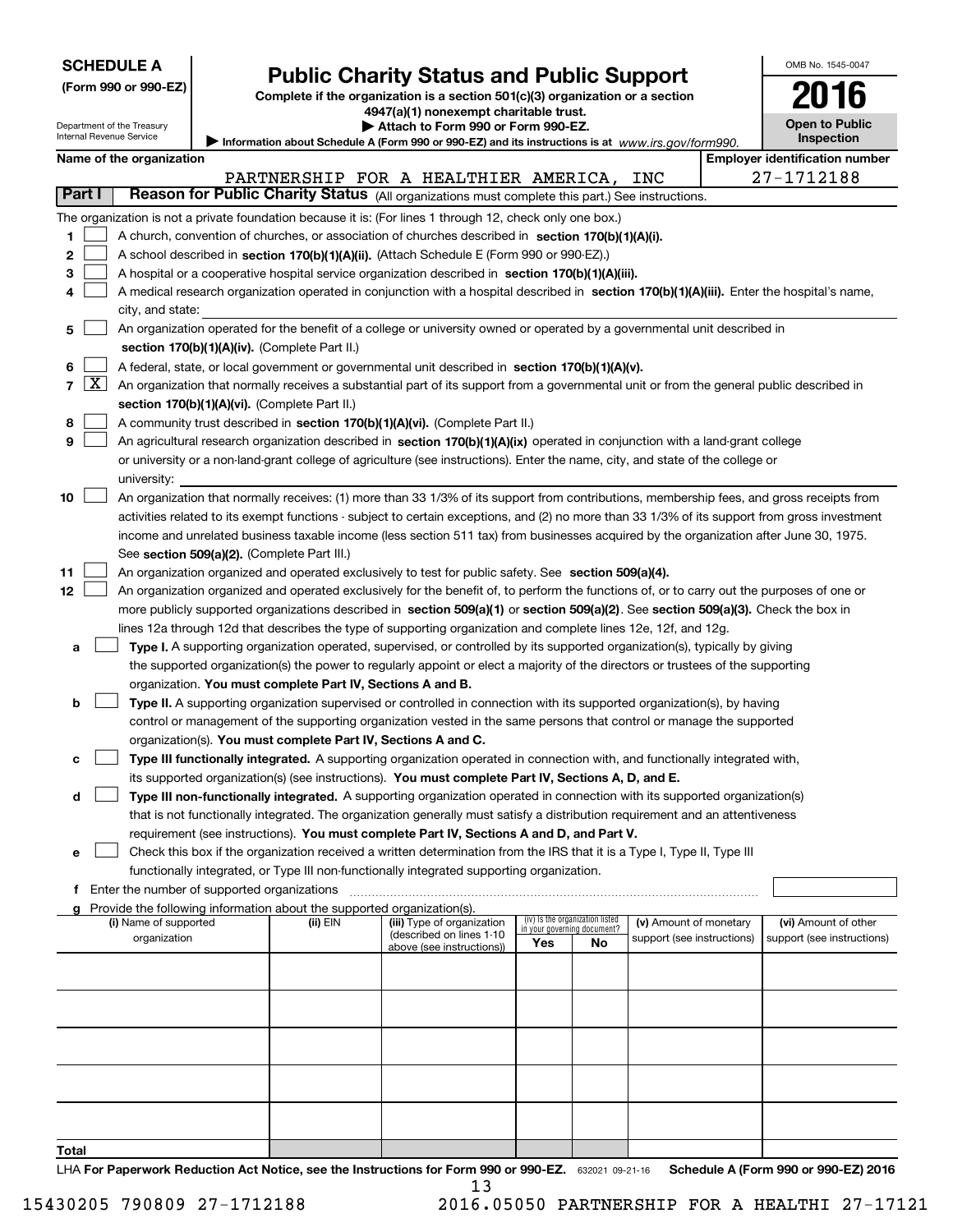#### Schedule A (Form 990 or 990-EZ) 2016 PARTNERSHIP FOR A HEALTHIER AMERICA, INC 27-1712188 <sub>Page</sub> 2 **Part II Support Schedule for Organizations Described in Sections 170(b)(1)(A)(iv) and 170(b)(1)(A)(vi)**

(Complete only if you checked the box on line 5, 7, or 8 of Part I or if the organization failed to qualify under Part III. If the organization fails to qualify under the tests listed below, please complete Part III.)

|    | <b>Section A. Public Support</b>                                                                                                               |          |            |            |                   |          |                                          |
|----|------------------------------------------------------------------------------------------------------------------------------------------------|----------|------------|------------|-------------------|----------|------------------------------------------|
|    | Calendar year (or fiscal year beginning in) $\blacktriangleright$                                                                              | (a) 2012 | $(b)$ 2013 | $(c)$ 2014 | $(d)$ 2015        | (e) 2016 | (f) Total                                |
|    | 1 Gifts, grants, contributions, and                                                                                                            |          |            |            |                   |          |                                          |
|    | membership fees received. (Do not                                                                                                              |          |            |            |                   |          |                                          |
|    | include any "unusual grants.")                                                                                                                 | 1982463. | 7894094.   |            | 7823783.13775552. |          | 6229621.37705513.                        |
|    | 2 Tax revenues levied for the organ-                                                                                                           |          |            |            |                   |          |                                          |
|    | ization's benefit and either paid to                                                                                                           |          |            |            |                   |          |                                          |
|    | or expended on its behalf                                                                                                                      |          |            |            |                   |          |                                          |
|    | 3 The value of services or facilities                                                                                                          |          |            |            |                   |          |                                          |
|    | furnished by a governmental unit to                                                                                                            |          |            |            |                   |          |                                          |
|    | the organization without charge                                                                                                                |          |            |            |                   |          |                                          |
|    | 4 Total. Add lines 1 through 3                                                                                                                 | 1982463. | 7894094.   |            | 7823783.13775552. |          | 6229621.37705513.                        |
|    | 5 The portion of total contributions                                                                                                           |          |            |            |                   |          |                                          |
|    | by each person (other than a                                                                                                                   |          |            |            |                   |          |                                          |
|    | governmental unit or publicly                                                                                                                  |          |            |            |                   |          |                                          |
|    | supported organization) included                                                                                                               |          |            |            |                   |          |                                          |
|    | on line 1 that exceeds 2% of the                                                                                                               |          |            |            |                   |          |                                          |
|    | amount shown on line 11,                                                                                                                       |          |            |            |                   |          |                                          |
|    | column (f)                                                                                                                                     |          |            |            |                   |          | 16078748.                                |
|    | 6 Public support. Subtract line 5 from line 4.                                                                                                 |          |            |            |                   |          | 21626765.                                |
|    | <b>Section B. Total Support</b>                                                                                                                |          |            |            |                   |          |                                          |
|    | Calendar year (or fiscal year beginning in)                                                                                                    | (a) 2012 | $(b)$ 2013 | $(c)$ 2014 | $(d)$ 2015        | (e) 2016 | (f) Total                                |
|    | <b>7</b> Amounts from line 4                                                                                                                   | 1982463. | 7894094.   |            | 7823783.13775552. |          | 6229621.37705513.                        |
|    | 8 Gross income from interest,                                                                                                                  |          |            |            |                   |          |                                          |
|    | dividends, payments received on                                                                                                                |          |            |            |                   |          |                                          |
|    | securities loans, rents, royalties                                                                                                             |          |            |            |                   |          |                                          |
|    | and income from similar sources                                                                                                                | 521.     | 4,754.     | 7,336.     | 21, 223.          | 32,318.  | 66,152.                                  |
|    | <b>9</b> Net income from unrelated business                                                                                                    |          |            |            |                   |          |                                          |
|    | activities, whether or not the                                                                                                                 |          |            |            |                   |          |                                          |
|    | business is regularly carried on                                                                                                               |          |            |            |                   |          |                                          |
|    | 10 Other income. Do not include gain                                                                                                           |          |            |            |                   |          |                                          |
|    | or loss from the sale of capital                                                                                                               |          |            |            |                   |          |                                          |
|    | assets (Explain in Part VI.)                                                                                                                   |          | 33,279.    | 343.       | 4,858.            | 38,965.  | 77,445.                                  |
|    | 11 Total support. Add lines 7 through 10                                                                                                       |          |            |            |                   |          | 37849110.                                |
|    | 12 Gross receipts from related activities, etc. (see instructions)                                                                             |          |            |            |                   | 12       | 7,004,340.                               |
|    | 13 First five years. If the Form 990 is for the organization's first, second, third, fourth, or fifth tax year as a section 501(c)(3)          |          |            |            |                   |          |                                          |
|    | organization, check this box and stop here<br>Section C. Computation of Public Support Percentage                                              |          |            |            |                   |          |                                          |
|    | 14 Public support percentage for 2016 (line 6, column (f) divided by line 11, column (f) <i></i>                                               |          |            |            |                   | 14       | 57.14<br>%                               |
|    |                                                                                                                                                |          |            |            |                   | 15       | 43.27<br>$\%$                            |
|    | 16a 33 1/3% support test - 2016. If the organization did not check the box on line 13, and line 14 is 33 1/3% or more, check this box and      |          |            |            |                   |          |                                          |
|    | stop here. The organization qualifies as a publicly supported organization                                                                     |          |            |            |                   |          | $\blacktriangleright$ $\boxed{\text{X}}$ |
|    | b 33 1/3% support test - 2015. If the organization did not check a box on line 13 or 16a, and line 15 is 33 1/3% or more, check this box       |          |            |            |                   |          |                                          |
|    |                                                                                                                                                |          |            |            |                   |          |                                          |
|    | 17a 10% -facts-and-circumstances test - 2016. If the organization did not check a box on line 13, 16a, or 16b, and line 14 is 10% or more,     |          |            |            |                   |          |                                          |
|    | and if the organization meets the "facts-and-circumstances" test, check this box and stop here. Explain in Part VI how the organization        |          |            |            |                   |          |                                          |
|    |                                                                                                                                                |          |            |            |                   |          |                                          |
|    | <b>b 10% -facts-and-circumstances test - 2015.</b> If the organization did not check a box on line 13, 16a, 16b, or 17a, and line 15 is 10% or |          |            |            |                   |          |                                          |
|    | more, and if the organization meets the "facts-and-circumstances" test, check this box and stop here. Explain in Part VI how the               |          |            |            |                   |          |                                          |
|    | organization meets the "facts-and-circumstances" test. The organization qualifies as a publicly supported organization                         |          |            |            |                   |          |                                          |
| 18 | Private foundation. If the organization did not check a box on line 13, 16a, 16b, 17a, or 17b, check this box and see instructions             |          |            |            |                   |          |                                          |
|    |                                                                                                                                                |          |            |            |                   |          | Schedule A (Form 990 or 990-EZ) 2016     |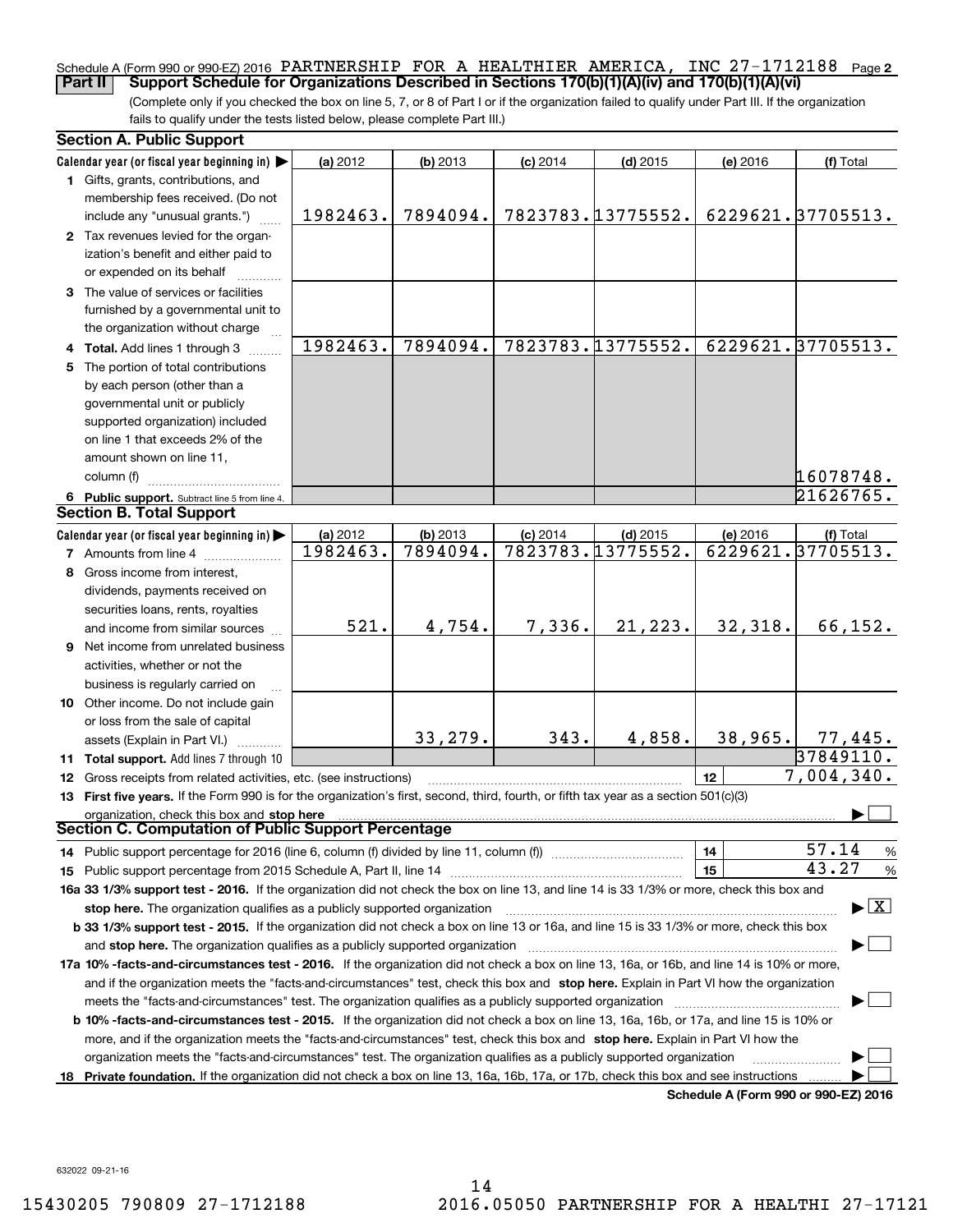#### Schedule A (Form 990 or 990-EZ) 2016 PARTNERSHIP FOR A HEALTHIER AMERICA, INC 27-1712188 <sub>Page 3</sub> **Part III Support Schedule for Organizations Described in Section 509(a)(2)**

(Complete only if you checked the box on line 10 of Part I or if the organization failed to qualify under Part II. If the organization fails to qualify under the tests listed below, please complete Part II.)

|    | <b>Section A. Public Support</b>                                                                                                                                                                                                                                         |          |            |            |            |          |                                      |
|----|--------------------------------------------------------------------------------------------------------------------------------------------------------------------------------------------------------------------------------------------------------------------------|----------|------------|------------|------------|----------|--------------------------------------|
|    | Calendar year (or fiscal year beginning in) $\blacktriangleright$                                                                                                                                                                                                        | (a) 2012 | $(b)$ 2013 | $(c)$ 2014 | $(d)$ 2015 | (e) 2016 | (f) Total                            |
|    | 1 Gifts, grants, contributions, and                                                                                                                                                                                                                                      |          |            |            |            |          |                                      |
|    | membership fees received. (Do not                                                                                                                                                                                                                                        |          |            |            |            |          |                                      |
|    | include any "unusual grants.")                                                                                                                                                                                                                                           |          |            |            |            |          |                                      |
|    | 2 Gross receipts from admissions,<br>merchandise sold or services per-<br>formed, or facilities furnished in<br>any activity that is related to the<br>organization's tax-exempt purpose                                                                                 |          |            |            |            |          |                                      |
|    | 3 Gross receipts from activities that<br>are not an unrelated trade or bus-                                                                                                                                                                                              |          |            |            |            |          |                                      |
|    | iness under section 513                                                                                                                                                                                                                                                  |          |            |            |            |          |                                      |
|    | 4 Tax revenues levied for the organ-                                                                                                                                                                                                                                     |          |            |            |            |          |                                      |
|    | ization's benefit and either paid to<br>or expended on its behalf<br>.                                                                                                                                                                                                   |          |            |            |            |          |                                      |
|    | 5 The value of services or facilities                                                                                                                                                                                                                                    |          |            |            |            |          |                                      |
|    | furnished by a governmental unit to                                                                                                                                                                                                                                      |          |            |            |            |          |                                      |
|    | the organization without charge                                                                                                                                                                                                                                          |          |            |            |            |          |                                      |
|    | <b>6 Total.</b> Add lines 1 through 5                                                                                                                                                                                                                                    |          |            |            |            |          |                                      |
|    | 7a Amounts included on lines 1, 2, and<br>3 received from disqualified persons                                                                                                                                                                                           |          |            |            |            |          |                                      |
|    | <b>b</b> Amounts included on lines 2 and 3 received<br>from other than disqualified persons that<br>exceed the greater of \$5,000 or 1% of the<br>amount on line 13 for the year                                                                                         |          |            |            |            |          |                                      |
|    | c Add lines 7a and 7b                                                                                                                                                                                                                                                    |          |            |            |            |          |                                      |
|    | 8 Public support. (Subtract line 7c from line 6.)                                                                                                                                                                                                                        |          |            |            |            |          |                                      |
|    | <b>Section B. Total Support</b>                                                                                                                                                                                                                                          |          |            |            |            |          |                                      |
|    | Calendar year (or fiscal year beginning in) $\blacktriangleright$                                                                                                                                                                                                        | (a) 2012 | (b) 2013   | $(c)$ 2014 | $(d)$ 2015 | (e) 2016 | (f) Total                            |
|    | 9 Amounts from line 6<br>10a Gross income from interest,                                                                                                                                                                                                                 |          |            |            |            |          |                                      |
|    | dividends, payments received on<br>securities loans, rents, royalties<br>and income from similar sources                                                                                                                                                                 |          |            |            |            |          |                                      |
|    | <b>b</b> Unrelated business taxable income<br>(less section 511 taxes) from businesses                                                                                                                                                                                   |          |            |            |            |          |                                      |
|    | acquired after June 30, 1975                                                                                                                                                                                                                                             |          |            |            |            |          |                                      |
|    | c Add lines 10a and 10b<br>11 Net income from unrelated business<br>activities not included in line 10b,<br>whether or not the business is<br>regularly carried on                                                                                                       |          |            |            |            |          |                                      |
|    | <b>12</b> Other income. Do not include gain<br>or loss from the sale of capital<br>assets (Explain in Part VI.)                                                                                                                                                          |          |            |            |            |          |                                      |
|    | <b>13</b> Total support. (Add lines 9, 10c, 11, and 12.)                                                                                                                                                                                                                 |          |            |            |            |          |                                      |
|    | 14 First five years. If the Form 990 is for the organization's first, second, third, fourth, or fifth tax year as a section 501(c)(3) organization,                                                                                                                      |          |            |            |            |          |                                      |
|    | check this box and stop here with the continuum control to the state of the state of the state of the state of                                                                                                                                                           |          |            |            |            |          |                                      |
|    | <b>Section C. Computation of Public Support Percentage</b>                                                                                                                                                                                                               |          |            |            |            |          |                                      |
|    |                                                                                                                                                                                                                                                                          |          |            |            |            | 15       | %                                    |
|    | 16 Public support percentage from 2015 Schedule A, Part III, line 15                                                                                                                                                                                                     |          |            |            |            | 16       | %                                    |
|    | <b>Section D. Computation of Investment Income Percentage</b>                                                                                                                                                                                                            |          |            |            |            |          |                                      |
|    | 17 Investment income percentage for 2016 (line 10c, column (f) divided by line 13, column (f))                                                                                                                                                                           |          |            |            |            | 17       | %                                    |
|    | <b>18</b> Investment income percentage from <b>2015</b> Schedule A, Part III, line 17<br>19a 33 1/3% support tests - 2016. If the organization did not check the box on line 14, and line 15 is more than 33 1/3%, and line 17 is not                                    |          |            |            |            | 18       | %                                    |
|    |                                                                                                                                                                                                                                                                          |          |            |            |            |          |                                      |
|    | more than 33 1/3%, check this box and stop here. The organization qualifies as a publicly supported organization                                                                                                                                                         |          |            |            |            |          | ▶                                    |
|    | b 33 1/3% support tests - 2015. If the organization did not check a box on line 14 or line 19a, and line 16 is more than 33 1/3%, and<br>line 18 is not more than 33 1/3%, check this box and stop here. The organization qualifies as a publicly supported organization |          |            |            |            |          |                                      |
| 20 |                                                                                                                                                                                                                                                                          |          |            |            |            |          |                                      |
|    | 632023 09-21-16                                                                                                                                                                                                                                                          |          |            |            |            |          | Schedule A (Form 990 or 990-EZ) 2016 |
|    |                                                                                                                                                                                                                                                                          |          | 15         |            |            |          |                                      |

 <sup>15430205 790809 27-1712188 2016.05050</sup> PARTNERSHIP FOR A HEALTHI 27-17121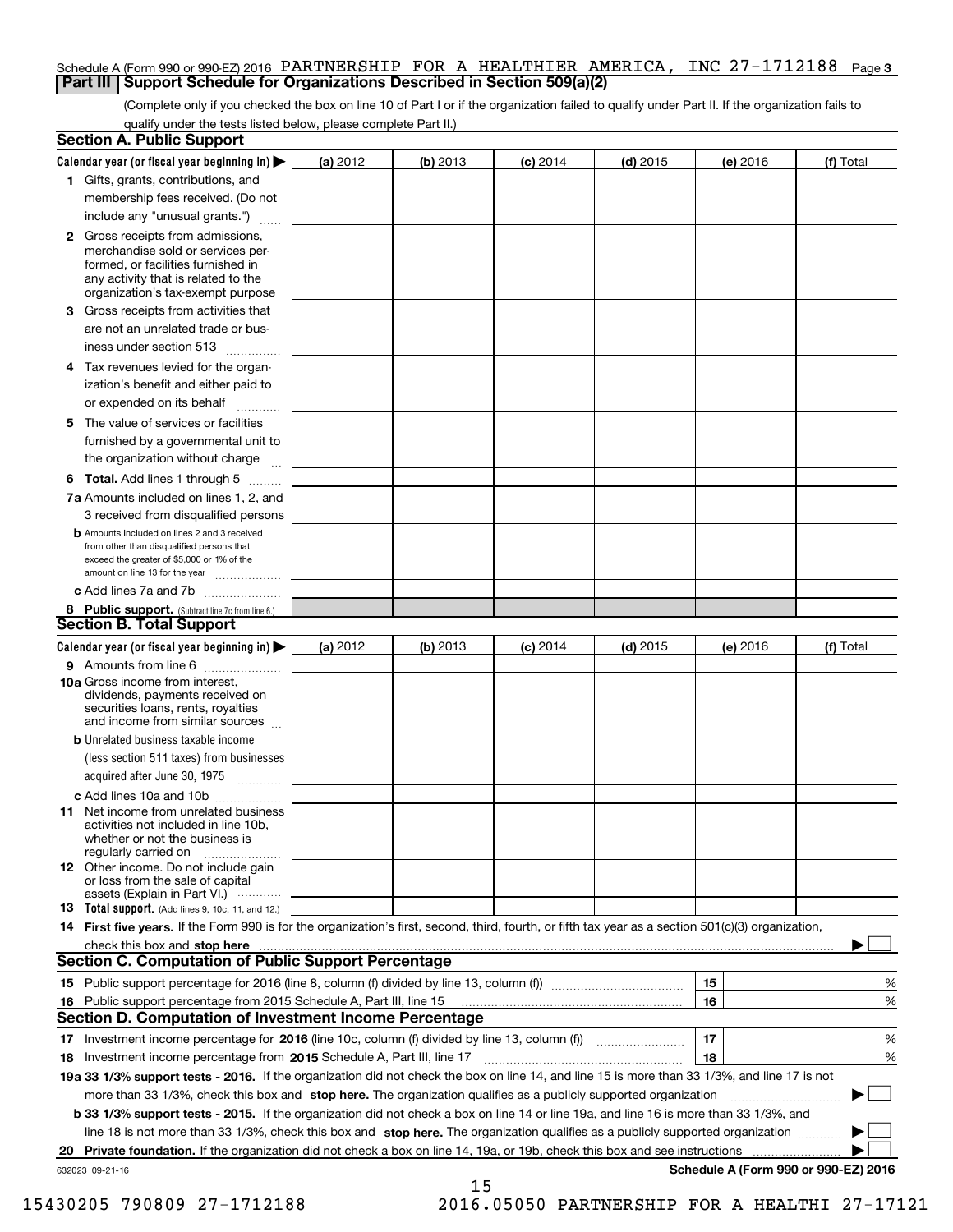# Schedule A (Form 990 or 990-EZ) 2016 PARTNERSHIP FOR A HEALTHIER AMERICA, INC 27-1712188 <sub>Page 4</sub>

## **Part IV Supporting Organizations**

(Complete only if you checked a box in line 12 on Part I. If you checked 12a of Part I, complete Sections A and B. If you checked 12b of Part I, complete Sections A and C. If you checked 12c of Part I, complete Sections A, D, and E. If you checked 12d of Part I, complete Sections A and D, and complete Part V.)

#### **Section A. All Supporting Organizations**

- **1** Are all of the organization's supported organizations listed by name in the organization's governing documents? If "No," describe in Part VI how the supported organizations are designated. If designated by *class or purpose, describe the designation. If historic and continuing relationship, explain.*
- **2** Did the organization have any supported organization that does not have an IRS determination of status under section 509(a)(1) or (2)? If "Yes," explain in Part VI how the organization determined that the supported *organization was described in section 509(a)(1) or (2).*
- **3a** Did the organization have a supported organization described in section 501(c)(4), (5), or (6)? If "Yes," answer *(b) and (c) below.*
- **b** Did the organization confirm that each supported organization qualified under section 501(c)(4), (5), or (6) and satisfied the public support tests under section 509(a)(2)? If "Yes," describe in Part VI when and how the *organization made the determination.*
- **c**Did the organization ensure that all support to such organizations was used exclusively for section 170(c)(2)(B) purposes? If "Yes," explain in Part VI what controls the organization put in place to ensure such use.
- **4a***If* Was any supported organization not organized in the United States ("foreign supported organization")? *"Yes," and if you checked 12a or 12b in Part I, answer (b) and (c) below.*
- **b** Did the organization have ultimate control and discretion in deciding whether to make grants to the foreign supported organization? If "Yes," describe in Part VI how the organization had such control and discretion *despite being controlled or supervised by or in connection with its supported organizations.*
- **c** Did the organization support any foreign supported organization that does not have an IRS determination under sections 501(c)(3) and 509(a)(1) or (2)? If "Yes," explain in Part VI what controls the organization used *to ensure that all support to the foreign supported organization was used exclusively for section 170(c)(2)(B) purposes.*
- **5a** Did the organization add, substitute, or remove any supported organizations during the tax year? If "Yes," answer (b) and (c) below (if applicable). Also, provide detail in Part VI, including (i) the names and EIN *numbers of the supported organizations added, substituted, or removed; (ii) the reasons for each such action; (iii) the authority under the organization's organizing document authorizing such action; and (iv) how the action was accomplished (such as by amendment to the organizing document).*
- **b** Type I or Type II only. Was any added or substituted supported organization part of a class already designated in the organization's organizing document?
- **cSubstitutions only.**  Was the substitution the result of an event beyond the organization's control?
- **6** Did the organization provide support (whether in the form of grants or the provision of services or facilities) to *If "Yes," provide detail in* support or benefit one or more of the filing organization's supported organizations? anyone other than (i) its supported organizations, (ii) individuals that are part of the charitable class benefited by one or more of its supported organizations, or (iii) other supporting organizations that also *Part VI.*
- **7**Did the organization provide a grant, loan, compensation, or other similar payment to a substantial contributor *If "Yes," complete Part I of Schedule L (Form 990 or 990-EZ).* regard to a substantial contributor? (defined in section 4958(c)(3)(C)), a family member of a substantial contributor, or a 35% controlled entity with
- **8** Did the organization make a loan to a disqualified person (as defined in section 4958) not described in line 7? *If "Yes," complete Part I of Schedule L (Form 990 or 990-EZ).*
- **9a** Was the organization controlled directly or indirectly at any time during the tax year by one or more in section 509(a)(1) or (2))? If "Yes," *provide detail in Part VI.* disqualified persons as defined in section 4946 (other than foundation managers and organizations described
- **b** Did one or more disqualified persons (as defined in line 9a) hold a controlling interest in any entity in which the supporting organization had an interest? If "Yes," provide detail in Part VI.
- **c**Did a disqualified person (as defined in line 9a) have an ownership interest in, or derive any personal benefit from, assets in which the supporting organization also had an interest? If "Yes," provide detail in Part VI.
- **10a** Was the organization subject to the excess business holdings rules of section 4943 because of section supporting organizations)? If "Yes," answer 10b below. 4943(f) (regarding certain Type II supporting organizations, and all Type III non-functionally integrated
- **b** Did the organization have any excess business holdings in the tax year? (Use Schedule C, Form 4720, to *determine whether the organization had excess business holdings.)*

16

632024 09-21-16



**YesNo**

**1**

**2**

**Schedule A (Form 990 or 990-EZ) 2016**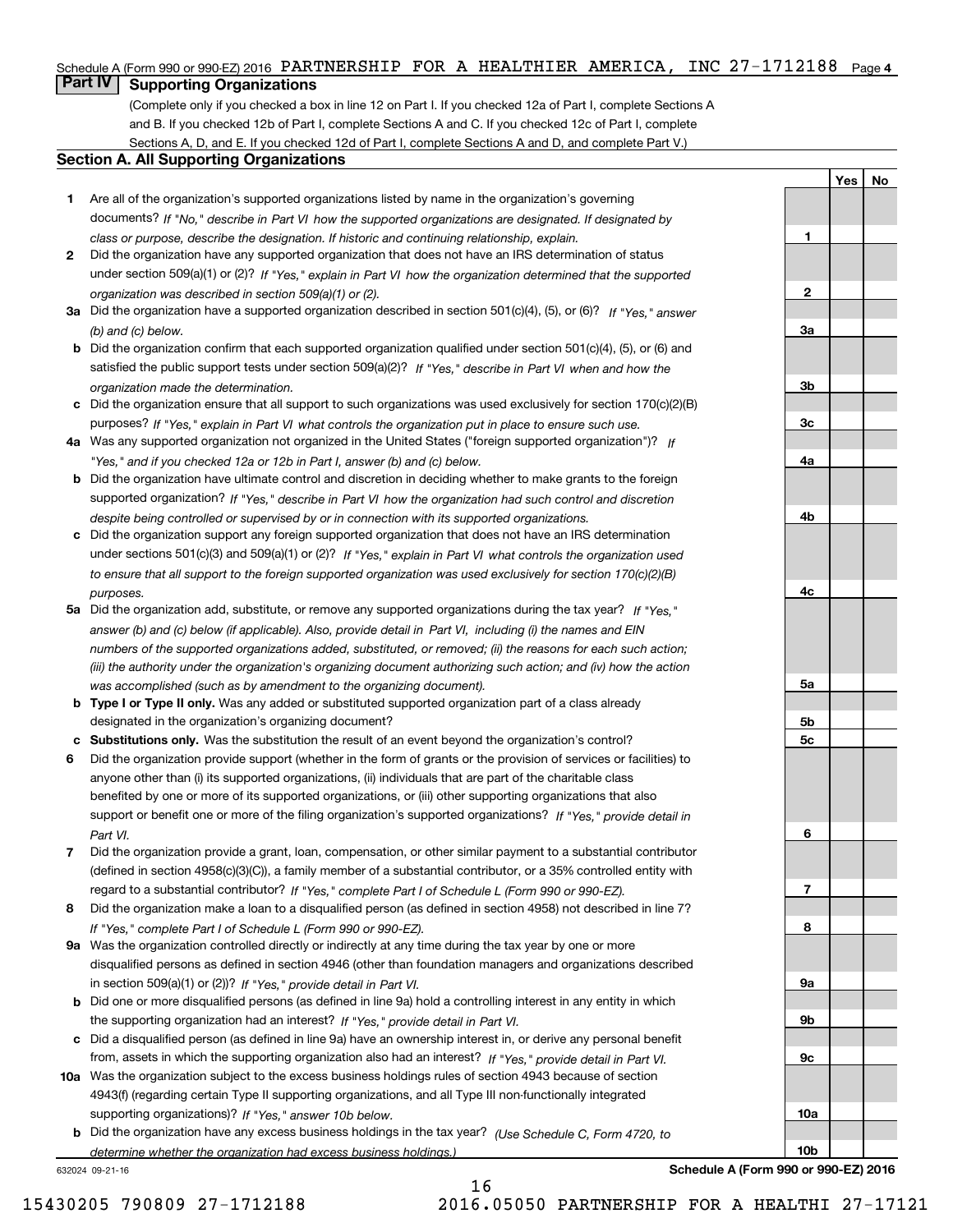## Schedule A (Form 990 or 990-EZ) 2016 PARTNERSHIP FOR A HEALTHIER AMERICA, INC 27-1712188 <sub>Page 5</sub> **Part IV Supporting Organizations** *(continued)*

|    |                                                                                                                                   |                 | Yes | No  |
|----|-----------------------------------------------------------------------------------------------------------------------------------|-----------------|-----|-----|
| 11 | Has the organization accepted a gift or contribution from any of the following persons?                                           |                 |     |     |
|    | a A person who directly or indirectly controls, either alone or together with persons described in (b) and (c)                    |                 |     |     |
|    | below, the governing body of a supported organization?                                                                            | 11a             |     |     |
|    | <b>b</b> A family member of a person described in (a) above?                                                                      | 11 <sub>b</sub> |     |     |
|    | c A 35% controlled entity of a person described in (a) or (b) above? If "Yes" to a, b, or c, provide detail in Part VI.           | 11c             |     |     |
|    | <b>Section B. Type I Supporting Organizations</b>                                                                                 |                 |     |     |
|    |                                                                                                                                   |                 | Yes | No  |
| 1  | Did the directors, trustees, or membership of one or more supported organizations have the power to                               |                 |     |     |
|    | regularly appoint or elect at least a majority of the organization's directors or trustees at all times during the                |                 |     |     |
|    | tax year? If "No," describe in Part VI how the supported organization(s) effectively operated, supervised, or                     |                 |     |     |
|    | controlled the organization's activities. If the organization had more than one supported organization,                           |                 |     |     |
|    | describe how the powers to appoint and/or remove directors or trustees were allocated among the supported                         |                 |     |     |
|    | organizations and what conditions or restrictions, if any, applied to such powers during the tax year.                            | 1               |     |     |
| 2  | Did the organization operate for the benefit of any supported organization other than the supported                               |                 |     |     |
|    | organization(s) that operated, supervised, or controlled the supporting organization? If "Yes," explain in                        |                 |     |     |
|    |                                                                                                                                   |                 |     |     |
|    | Part VI how providing such benefit carried out the purposes of the supported organization(s) that operated,                       | $\mathbf 2$     |     |     |
|    | supervised, or controlled the supporting organization.<br><b>Section C. Type II Supporting Organizations</b>                      |                 |     |     |
|    |                                                                                                                                   |                 |     |     |
|    |                                                                                                                                   |                 | Yes | No. |
| 1  | Were a majority of the organization's directors or trustees during the tax year also a majority of the directors                  |                 |     |     |
|    | or trustees of each of the organization's supported organization(s)? If "No," describe in Part VI how control                     |                 |     |     |
|    | or management of the supporting organization was vested in the same persons that controlled or managed                            |                 |     |     |
|    | the supported organization(s).                                                                                                    | 1               |     |     |
|    | <b>Section D. All Type III Supporting Organizations</b>                                                                           |                 |     |     |
|    |                                                                                                                                   |                 | Yes | No  |
| 1  | Did the organization provide to each of its supported organizations, by the last day of the fifth month of the                    |                 |     |     |
|    | organization's tax year, (i) a written notice describing the type and amount of support provided during the prior tax             |                 |     |     |
|    | year, (ii) a copy of the Form 990 that was most recently filed as of the date of notification, and (iii) copies of the            |                 |     |     |
|    | organization's governing documents in effect on the date of notification, to the extent not previously provided?                  | 1               |     |     |
| 2  | Were any of the organization's officers, directors, or trustees either (i) appointed or elected by the supported                  |                 |     |     |
|    | organization(s) or (ii) serving on the governing body of a supported organization? If "No," explain in Part VI how                |                 |     |     |
|    | the organization maintained a close and continuous working relationship with the supported organization(s).                       | 2               |     |     |
| 3  | By reason of the relationship described in (2), did the organization's supported organizations have a                             |                 |     |     |
|    | significant voice in the organization's investment policies and in directing the use of the organization's                        |                 |     |     |
|    | income or assets at all times during the tax year? If "Yes," describe in Part VI the role the organization's                      |                 |     |     |
|    | supported organizations played in this regard.                                                                                    | з               |     |     |
|    | Section E. Type III Functionally Integrated Supporting Organizations                                                              |                 |     |     |
| 1  | Check the box next to the method that the organization used to satisfy the Integral Part Test during the year (see instructions). |                 |     |     |
| a  | The organization satisfied the Activities Test. Complete line 2 below.                                                            |                 |     |     |
| b  | The organization is the parent of each of its supported organizations. Complete line 3 below.                                     |                 |     |     |
| c  | The organization supported a governmental entity. Describe in Part VI how you supported a government entity (see instructions).   |                 |     |     |
| 2  | Activities Test. Answer (a) and (b) below.                                                                                        |                 | Yes | No  |
| а  | Did substantially all of the organization's activities during the tax year directly further the exempt purposes of                |                 |     |     |
|    | the supported organization(s) to which the organization was responsive? If "Yes," then in Part VI identify                        |                 |     |     |
|    | those supported organizations and explain<br>how these activities directly furthered their exempt purposes,                       |                 |     |     |
|    | how the organization was responsive to those supported organizations, and how the organization determined                         |                 |     |     |
|    | that these activities constituted substantially all of its activities.                                                            | 2a              |     |     |
| b  | Did the activities described in (a) constitute activities that, but for the organization's involvement, one or more               |                 |     |     |
|    | of the organization's supported organization(s) would have been engaged in? If "Yes," explain in Part VI the                      |                 |     |     |
|    | reasons for the organization's position that its supported organization(s) would have engaged in these                            |                 |     |     |
|    | activities but for the organization's involvement.                                                                                | 2b              |     |     |
| З  | Parent of Supported Organizations. Answer (a) and (b) below.                                                                      |                 |     |     |
| а  | Did the organization have the power to regularly appoint or elect a majority of the officers, directors, or                       |                 |     |     |
|    | trustees of each of the supported organizations? Provide details in Part VI.                                                      | За              |     |     |
| b  | Did the organization exercise a substantial degree of direction over the policies, programs, and activities of each               |                 |     |     |
|    |                                                                                                                                   | 3b              |     |     |
|    | of its supported organizations? If "Yes," describe in Part VI the role played by the organization in this regard.                 |                 |     |     |
|    | Schedule A (Form 990 or 990-EZ) 2016<br>632025 09-21-16                                                                           |                 |     |     |

17

15430205 790809 27-1712188 2016.05050 PARTNERSHIP FOR A HEALTHI 27-17121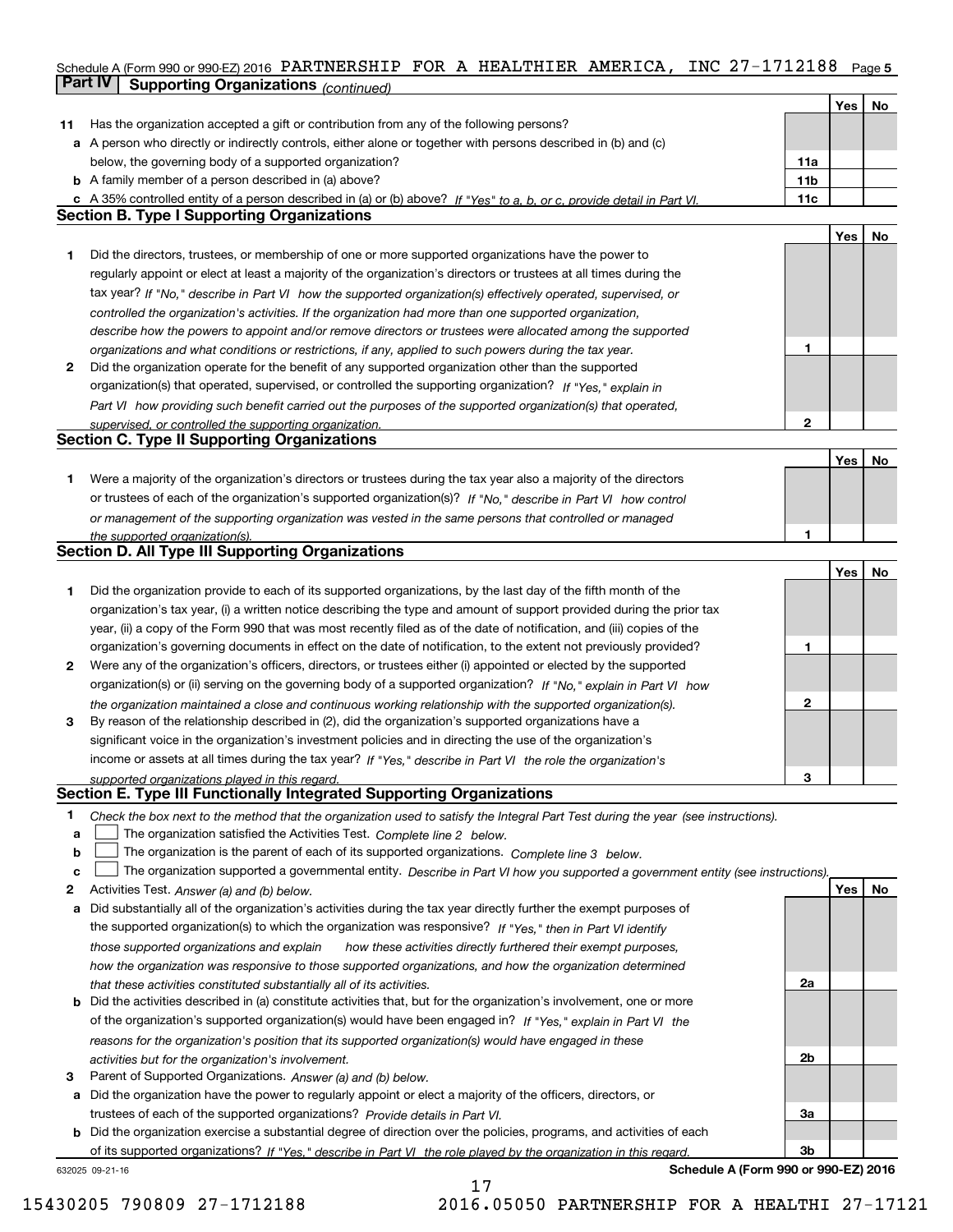|                | Schedule A (Form 990 or 990-EZ) 2016 PARTNERSHIP FOR A HEALTHIER AMERICA, INC 27-1712188<br><b>Part V</b><br>Type III Non-Functionally Integrated 509(a)(3) Supporting Organizations |                |                | Page 6                         |
|----------------|--------------------------------------------------------------------------------------------------------------------------------------------------------------------------------------|----------------|----------------|--------------------------------|
| 1              | Check here if the organization satisfied the Integral Part Test as a qualifying trust on Nov. 20, 1970 (explain in Part VI.) See instructions. Al                                    |                |                |                                |
|                | other Type III non-functionally integrated supporting organizations must complete Sections A through E.                                                                              |                |                |                                |
|                | Section A - Adjusted Net Income                                                                                                                                                      |                | (A) Prior Year | (B) Current Year<br>(optional) |
| 1              | Net short-term capital gain                                                                                                                                                          | 1.             |                |                                |
| $\overline{2}$ | Recoveries of prior-year distributions                                                                                                                                               | $\mathbf{2}$   |                |                                |
| З              | Other gross income (see instructions)                                                                                                                                                | 3              |                |                                |
| 4              | Add lines 1 through 3                                                                                                                                                                | 4              |                |                                |
| 5              | Depreciation and depletion                                                                                                                                                           | 5              |                |                                |
| 6              | Portion of operating expenses paid or incurred for production or                                                                                                                     |                |                |                                |
|                | collection of gross income or for management, conservation, or                                                                                                                       |                |                |                                |
|                | maintenance of property held for production of income (see instructions)                                                                                                             | 6              |                |                                |
| 7              | Other expenses (see instructions)                                                                                                                                                    | $\overline{7}$ |                |                                |
| 8              | Adjusted Net Income (subtract lines 5, 6, and 7 from line 4)                                                                                                                         | 8              |                |                                |
|                | <b>Section B - Minimum Asset Amount</b>                                                                                                                                              |                | (A) Prior Year | (B) Current Year<br>(optional) |
| 1              | Aggregate fair market value of all non-exempt-use assets (see                                                                                                                        |                |                |                                |
|                | instructions for short tax year or assets held for part of year):                                                                                                                    |                |                |                                |
|                | <b>a</b> Average monthly value of securities                                                                                                                                         | 1a             |                |                                |
|                | <b>b</b> Average monthly cash balances                                                                                                                                               | 1b             |                |                                |
|                | c Fair market value of other non-exempt-use assets                                                                                                                                   | 1c             |                |                                |
|                | d Total (add lines 1a, 1b, and 1c)                                                                                                                                                   | 1d             |                |                                |
|                | <b>e</b> Discount claimed for blockage or other                                                                                                                                      |                |                |                                |
|                | factors (explain in detail in Part VI):                                                                                                                                              |                |                |                                |
| 2              | Acquisition indebtedness applicable to non-exempt-use assets                                                                                                                         | $\mathbf{2}$   |                |                                |
| 3              | Subtract line 2 from line 1d                                                                                                                                                         | 3              |                |                                |
| 4              | Cash deemed held for exempt use. Enter 1-1/2% of line 3 (for greater amount,                                                                                                         |                |                |                                |
|                | see instructions)                                                                                                                                                                    | 4              |                |                                |
| 5              | Net value of non-exempt-use assets (subtract line 4 from line 3)                                                                                                                     | 5              |                |                                |
| 6              | Multiply line 5 by .035                                                                                                                                                              | 6              |                |                                |
| 7              | Recoveries of prior-year distributions                                                                                                                                               | $\overline{7}$ |                |                                |
| 8              | Minimum Asset Amount (add line 7 to line 6)                                                                                                                                          | 8              |                |                                |
|                | <b>Section C - Distributable Amount</b>                                                                                                                                              |                |                | <b>Current Year</b>            |
|                | Adjusted net income for prior year (from Section A, line 8, Column A)                                                                                                                | 1              |                |                                |
|                | Enter 85% of line 1                                                                                                                                                                  | 2              |                |                                |
| 3              | Minimum asset amount for prior year (from Section B, line 8, Column A)                                                                                                               | 3              |                |                                |
| 4              | Enter greater of line 2 or line 3                                                                                                                                                    | 4              |                |                                |
| 5              | Income tax imposed in prior year                                                                                                                                                     | 5              |                |                                |
| 6              | <b>Distributable Amount.</b> Subtract line 5 from line 4, unless subject to                                                                                                          |                |                |                                |
|                | emergency temporary reduction (see instructions)                                                                                                                                     | 6              |                |                                |
| 7              | Check here if the current year is the organization's first as a non-functionally integrated Type III supporting organization (see                                                    |                |                |                                |

instructions).

**Schedule A (Form 990 or 990-EZ) 2016**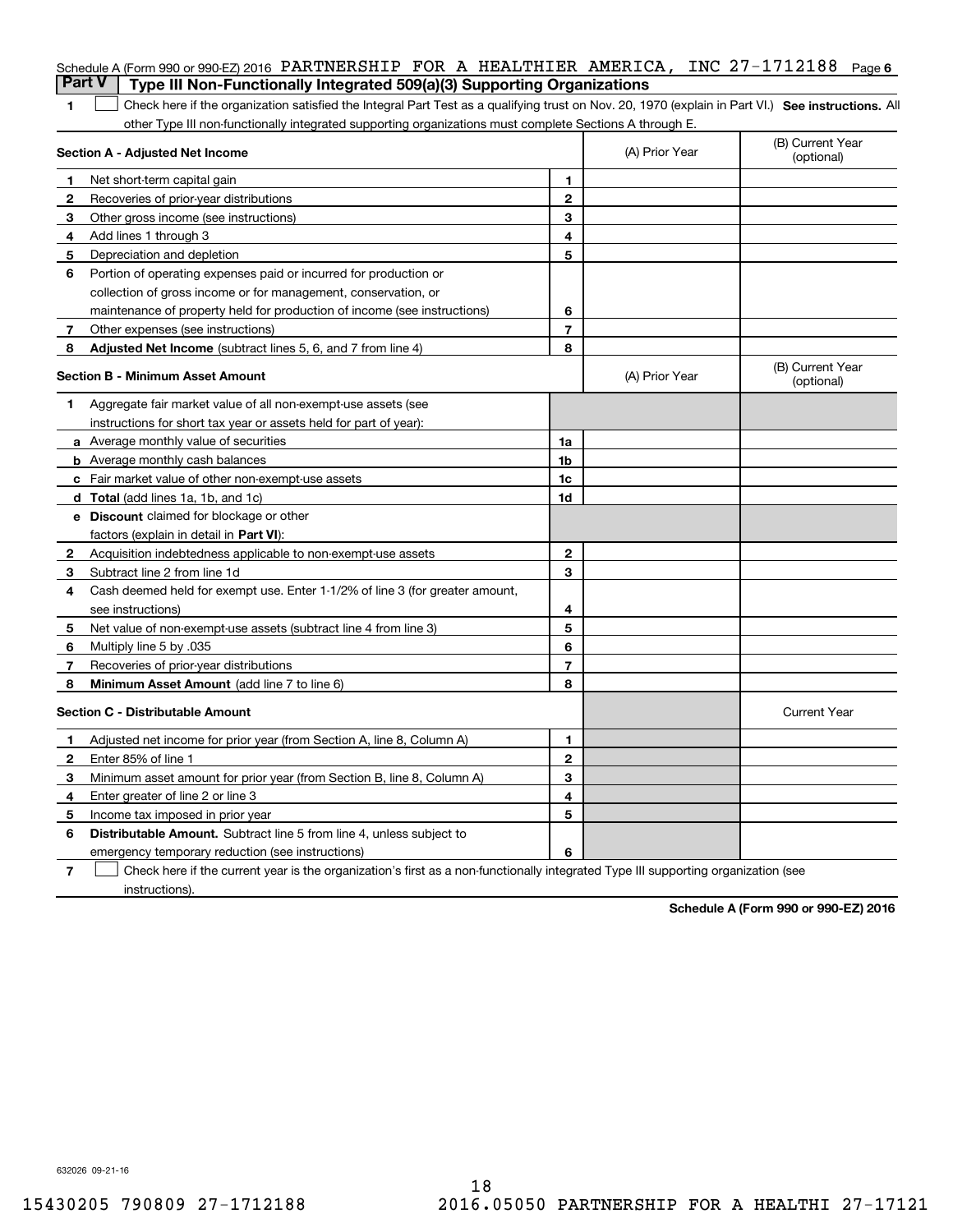#### Schedule A (Form 990 or 990-EZ) 2016 PARTNERSHIP FOR A HEALTHIER AMERICA, INC 27-1712188 <sub>Page 7</sub>

| <b>Part V</b> | Type III Non-Functionally Integrated 509(a)(3) Supporting Organizations                    |                                    | (continued)                        |                               |
|---------------|--------------------------------------------------------------------------------------------|------------------------------------|------------------------------------|-------------------------------|
|               | <b>Section D - Distributions</b>                                                           |                                    |                                    | <b>Current Year</b>           |
| 1             | Amounts paid to supported organizations to accomplish exempt purposes                      |                                    |                                    |                               |
| 2             | Amounts paid to perform activity that directly furthers exempt purposes of supported       |                                    |                                    |                               |
|               | organizations, in excess of income from activity                                           |                                    |                                    |                               |
| з             | Administrative expenses paid to accomplish exempt purposes of supported organizations      |                                    |                                    |                               |
| 4             | Amounts paid to acquire exempt-use assets                                                  |                                    |                                    |                               |
| 5             | Qualified set-aside amounts (prior IRS approval required)                                  |                                    |                                    |                               |
| 6             | Other distributions (describe in Part VI). See instructions                                |                                    |                                    |                               |
| 7             | <b>Total annual distributions.</b> Add lines 1 through 6                                   |                                    |                                    |                               |
| 8             | Distributions to attentive supported organizations to which the organization is responsive |                                    |                                    |                               |
|               | (provide details in Part VI). See instructions                                             |                                    |                                    |                               |
| 9             | Distributable amount for 2016 from Section C, line 6                                       |                                    |                                    |                               |
| 10            | Line 8 amount divided by Line 9 amount                                                     |                                    |                                    |                               |
|               |                                                                                            | (i)<br><b>Excess Distributions</b> | (iii)<br><b>Underdistributions</b> | (iii)<br><b>Distributable</b> |
|               | Section E - Distribution Allocations (see instructions)                                    |                                    | Pre-2016                           | Amount for 2016               |
| 1             | Distributable amount for 2016 from Section C, line 6                                       |                                    |                                    |                               |
| 2             | Underdistributions, if any, for years prior to 2016 (reason-                               |                                    |                                    |                               |
|               | able cause required-explain in Part VI). See instructions                                  |                                    |                                    |                               |
| 3             | Excess distributions carryover, if any, to 2016:                                           |                                    |                                    |                               |
| а             |                                                                                            |                                    |                                    |                               |
| b             |                                                                                            |                                    |                                    |                               |
|               | c From 2013                                                                                |                                    |                                    |                               |
|               | d From 2014                                                                                |                                    |                                    |                               |
|               | e From 2015                                                                                |                                    |                                    |                               |
|               | Total of lines 3a through e                                                                |                                    |                                    |                               |
|               | <b>g</b> Applied to underdistributions of prior years                                      |                                    |                                    |                               |
|               | h Applied to 2016 distributable amount                                                     |                                    |                                    |                               |
|               | Carryover from 2011 not applied (see instructions)                                         |                                    |                                    |                               |
|               | Remainder. Subtract lines 3g, 3h, and 3i from 3f.                                          |                                    |                                    |                               |
| 4             | Distributions for 2016 from Section D,                                                     |                                    |                                    |                               |
|               | line $7:$                                                                                  |                                    |                                    |                               |
|               | a Applied to underdistributions of prior years                                             |                                    |                                    |                               |
|               | <b>b</b> Applied to 2016 distributable amount                                              |                                    |                                    |                               |
| с             | Remainder. Subtract lines 4a and 4b from 4                                                 |                                    |                                    |                               |
| 5             | Remaining underdistributions for years prior to 2016, if                                   |                                    |                                    |                               |
|               | any. Subtract lines 3g and 4a from line 2. For result greater                              |                                    |                                    |                               |
|               | than zero, explain in Part VI. See instructions                                            |                                    |                                    |                               |
| 6             | Remaining underdistributions for 2016. Subtract lines 3h                                   |                                    |                                    |                               |
|               | and 4b from line 1. For result greater than zero, explain in                               |                                    |                                    |                               |
|               | Part VI. See instructions                                                                  |                                    |                                    |                               |
| 7             | Excess distributions carryover to 2017. Add lines 3j<br>and 4c                             |                                    |                                    |                               |
| 8             | Breakdown of line 7:                                                                       |                                    |                                    |                               |
| а             |                                                                                            |                                    |                                    |                               |
|               | <b>b</b> Excess from 2013                                                                  |                                    |                                    |                               |
|               | c Excess from 2014                                                                         |                                    |                                    |                               |
|               | <b>d</b> Excess from 2015                                                                  |                                    |                                    |                               |
|               | e Excess from 2016                                                                         |                                    |                                    |                               |

**Schedule A (Form 990 or 990-EZ) 2016**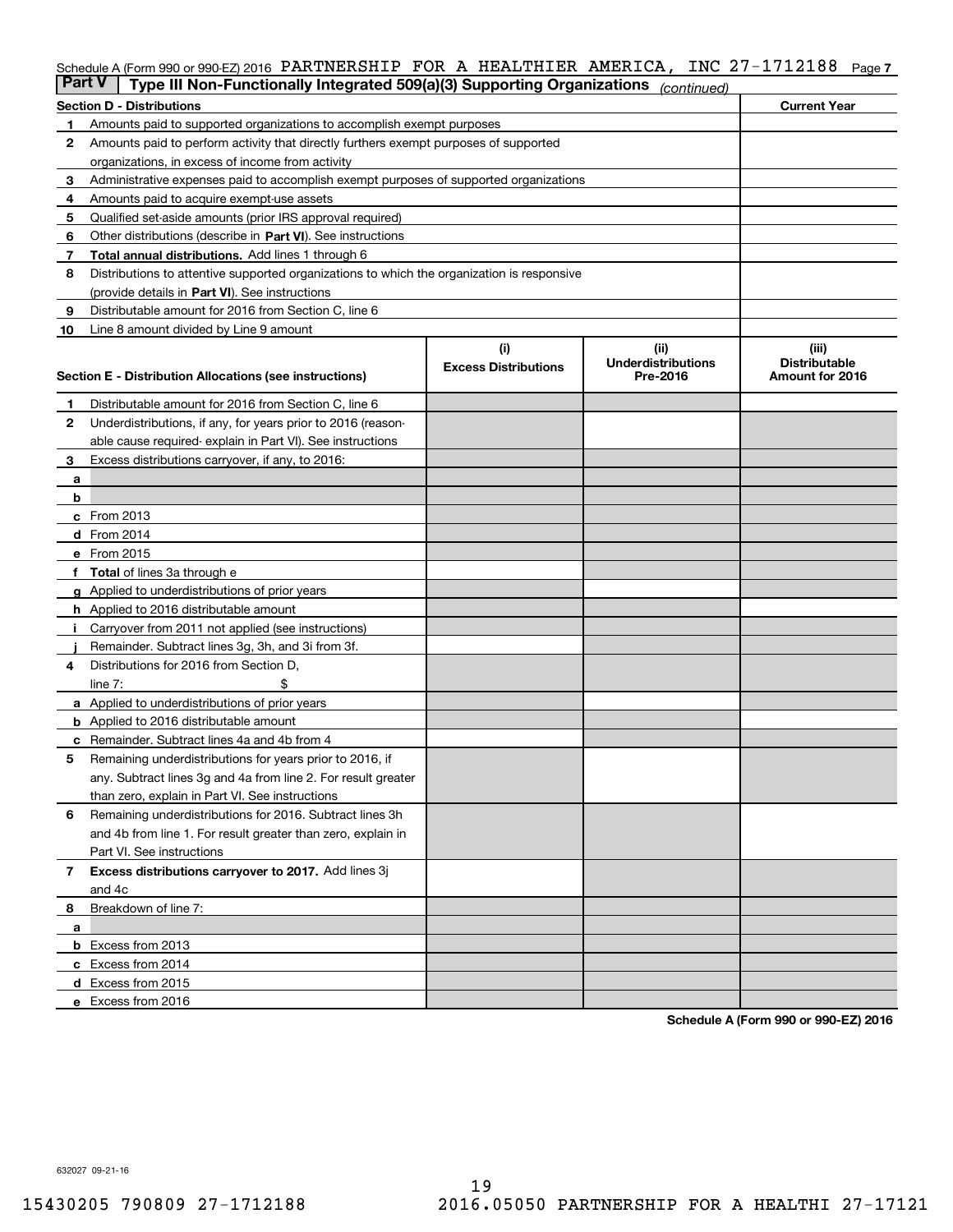#### **8**27-1712188 Schedule A (Form 990 or 990-EZ) 2016  $\,$  PARTNERSHIP  $\,$  FOR  $\,$  A <code>HEALTHIER</code>  $\,$  <code>AMERICA</code> , <code>INC 27–1712188</code>  $\,$  <code>Page</code>

Part VI | Supplemental Information. Provide the explanations required by Part II, line 10; Part II, line 17a or 17b; Part III, line 12; Part IV, Section A, lines 1, 2, 3b, 3c, 4b, 4c, 5a, 6, 9a, 9b, 9c, 11a, 11b, and 11c; Part IV, Section B, lines 1 and 2; Part IV, Section C, line 1; Part IV, Section D, lines 2 and 3; Part IV, Section E, lines 1c, 2a, 2b, 3a, and 3b; Part V, line 1; Part V, Section B, line 1e; Part V, Section D, lines 5, 6, and 8; and Part V, Section E, lines 2, 5, and 6. Also complete this part for any additional information. (See instructions.)

## SCHEDULE A, PART II, LINE 10 EXPLANATION:

#### OTHER INCOME NOT REGULARLY CARRIED ON.

**Schedule A (Form 990 or 990-EZ) 2016**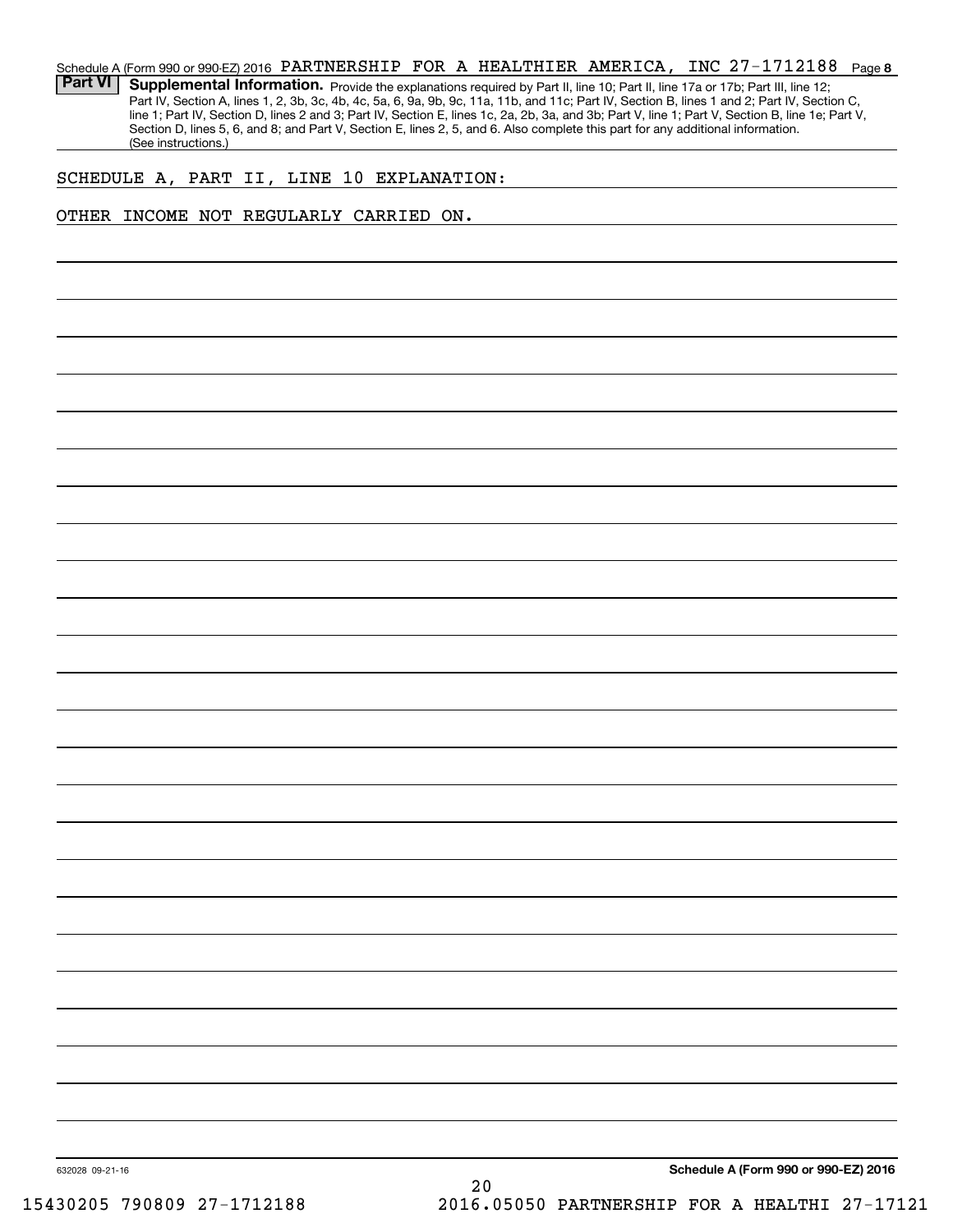Department of the Treasury Internal Revenue Service **(Form 990, 990-EZ, or 990-PF)**

\*\* PUBLIC DISCLOSURE COPY \*\*

# **Schedule B Schedule of Contributors**

**| Attach to Form 990, Form 990-EZ, or Form 990-PF. | Information about Schedule B (Form 990, 990-EZ, or 990-PF) and its instructions is at** www.irs.gov/form990  $\cdot$ 

**Name of the organization Employer identification number**

**Organization type** (check one):

| .                                        |  |  |            |
|------------------------------------------|--|--|------------|
| PARTNERSHIP FOR A HEALTHIER AMERICA, INC |  |  | 27-1712188 |

OMB No. 1545-0047

**2016**

| Filers of:         | Section:                                                                    |
|--------------------|-----------------------------------------------------------------------------|
| Form 990 or 990-EZ | $\lfloor x \rfloor$ 501(c)( 3) (enter number) organization                  |
|                    | $4947(a)(1)$ nonexempt charitable trust not treated as a private foundation |
|                    | 527 political organization                                                  |
| Form 990-PF        | 501(c)(3) exempt private foundation                                         |
|                    | 4947(a)(1) nonexempt charitable trust treated as a private foundation       |
|                    | 501(c)(3) taxable private foundation                                        |
|                    |                                                                             |

Check if your organization is covered by the **General Rule** or a **Special Rule. Note:**  Only a section 501(c)(7), (8), or (10) organization can check boxes for both the General Rule and a Special Rule. See instructions.

#### **General Rule**

 $\mathcal{L}^{\text{max}}$ 

For an organization filing Form 990, 990-EZ, or 990-PF that received, during the year, contributions totaling \$5,000 or more (in money or property) from any one contributor. Complete Parts I and II. See instructions for determining a contributor's total contributions.

#### **Special Rules**

 $\mathcal{L}^{\text{max}}$ 

any one contributor, during the year, total contributions of the greater of  $\,$  (1) \$5,000 or (2) 2% of the amount on (i) Form 990, Part VIII, line 1h,  $\boxed{\textbf{X}}$  For an organization described in section 501(c)(3) filing Form 990 or 990-EZ that met the 33 1/3% support test of the regulations under sections 509(a)(1) and 170(b)(1)(A)(vi), that checked Schedule A (Form 990 or 990-EZ), Part II, line 13, 16a, or 16b, and that received from or (ii) Form 990-EZ, line 1. Complete Parts I and II.

year, total contributions of more than \$1,000 *exclusively* for religious, charitable, scientific, literary, or educational purposes, or for For an organization described in section 501(c)(7), (8), or (10) filing Form 990 or 990-EZ that received from any one contributor, during the the prevention of cruelty to children or animals. Complete Parts I, II, and III.  $\mathcal{L}^{\text{max}}$ 

purpose. Don't complete any of the parts unless the **General Rule** applies to this organization because it received *nonexclusively* year, contributions <sub>exclusively</sub> for religious, charitable, etc., purposes, but no such contributions totaled more than \$1,000. If this box is checked, enter here the total contributions that were received during the year for an  $\;$ exclusively religious, charitable, etc., For an organization described in section 501(c)(7), (8), or (10) filing Form 990 or 990-EZ that received from any one contributor, during the religious, charitable, etc., contributions totaling \$5,000 or more during the year  $\Box$ — $\Box$   $\Box$ 

**Caution:**  An organization that isn't covered by the General Rule and/or the Special Rules doesn't file Schedule B (Form 990, 990-EZ, or 990-PF),  **must** but it answer "No" on Part IV, line 2, of its Form 990; or check the box on line H of its Form 990-EZ or on its Form 990-PF, Part I, line 2, to certify that it doesn't meet the filing requirements of Schedule B (Form 990, 990-EZ, or 990-PF).

**Schedule B (Form 990, 990-EZ, or 990-PF) (2016) For Paperwork Reduction Act Notice, see the Instructions for Form 990, 990-EZ, or 990-PF.** LHA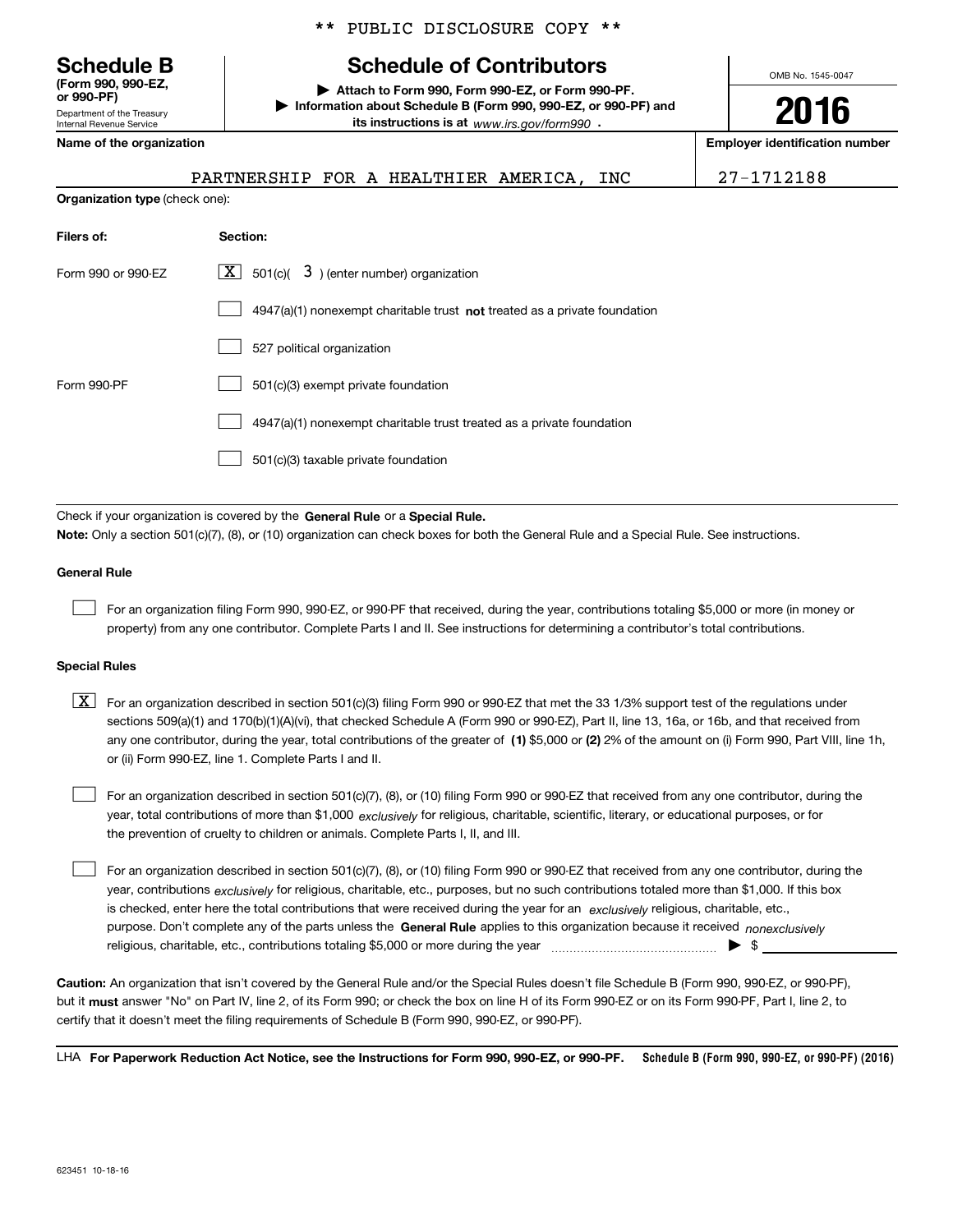### PARTNERSHIP FOR A HEALTHIER AMERICA, INC 27-1712188

Contributors (See instructions). Use duplicate copies of Part I if additional space is needed. Chedule B (Form 990, 990-EZ, or 990-PF) (2016)<br>**2Part I 27–1712188**<br>**PARTNERSHIP FOR A HEALTHIER AMERICA, INC** 27–1712188

| (a)                  | (b)                          | (c)                                          | (d)                                                                                                                                      |
|----------------------|------------------------------|----------------------------------------------|------------------------------------------------------------------------------------------------------------------------------------------|
| No.                  | Name, address, and ZIP + 4   | <b>Total contributions</b>                   | Type of contribution                                                                                                                     |
| 1                    |                              | 150,000.<br>\$                               | х<br>Person<br>Payroll<br>Noncash<br>(Complete Part II for<br>noncash contributions.)                                                    |
| (a)                  | (b)                          | (c)                                          | (d)                                                                                                                                      |
| No.<br>2             | Name, address, and ZIP + 4   | <b>Total contributions</b><br>550,000.<br>\$ | Type of contribution<br>Person<br>x<br>Payroll<br>Noncash<br>(Complete Part II for<br>noncash contributions.)                            |
| (a)                  | (b)                          | (c)                                          | (d)                                                                                                                                      |
| No.                  | Name, address, and ZIP + 4   | <b>Total contributions</b>                   | Type of contribution                                                                                                                     |
| 3                    |                              | 1,134,025.<br>\$                             | Person<br>Payroll<br>Noncash<br>(Complete Part II for<br>noncash contributions.)                                                         |
|                      |                              |                                              |                                                                                                                                          |
| (a)                  | (b)                          | (c)                                          | (d)                                                                                                                                      |
| No.                  | Name, address, and ZIP + 4   | <b>Total contributions</b>                   | Type of contribution                                                                                                                     |
| 4                    |                              | 1,000,000.<br>\$                             | Person<br>Payroll<br>Noncash<br>(Complete Part II for<br>noncash contributions.)                                                         |
| (a)                  | (b)                          | (c)                                          | (d)                                                                                                                                      |
| No.                  | Name, address, and $ZIP + 4$ | Total contributions                          | Type of contribution                                                                                                                     |
| 5                    |                              | 400,000.<br>\$                               | $\overline{\text{x}}$<br>Person<br>Payroll<br>Noncash<br>(Complete Part II for<br>noncash contributions.)                                |
| (a)                  | (b)                          | (c)                                          | (d)                                                                                                                                      |
| No.                  | Name, address, and ZIP + 4   | <b>Total contributions</b>                   | Type of contribution                                                                                                                     |
| 6<br>623452 10-18-16 |                              | 600,000.<br>\$                               | x<br>Person<br>Payroll<br>Noncash<br>(Complete Part II for<br>noncash contributions.)<br>Schedule B (Form 990, 990-EZ, or 990-PF) (2016) |

**Schedule B (Form 990, 990-EZ, or 990-PF) (2016)**

22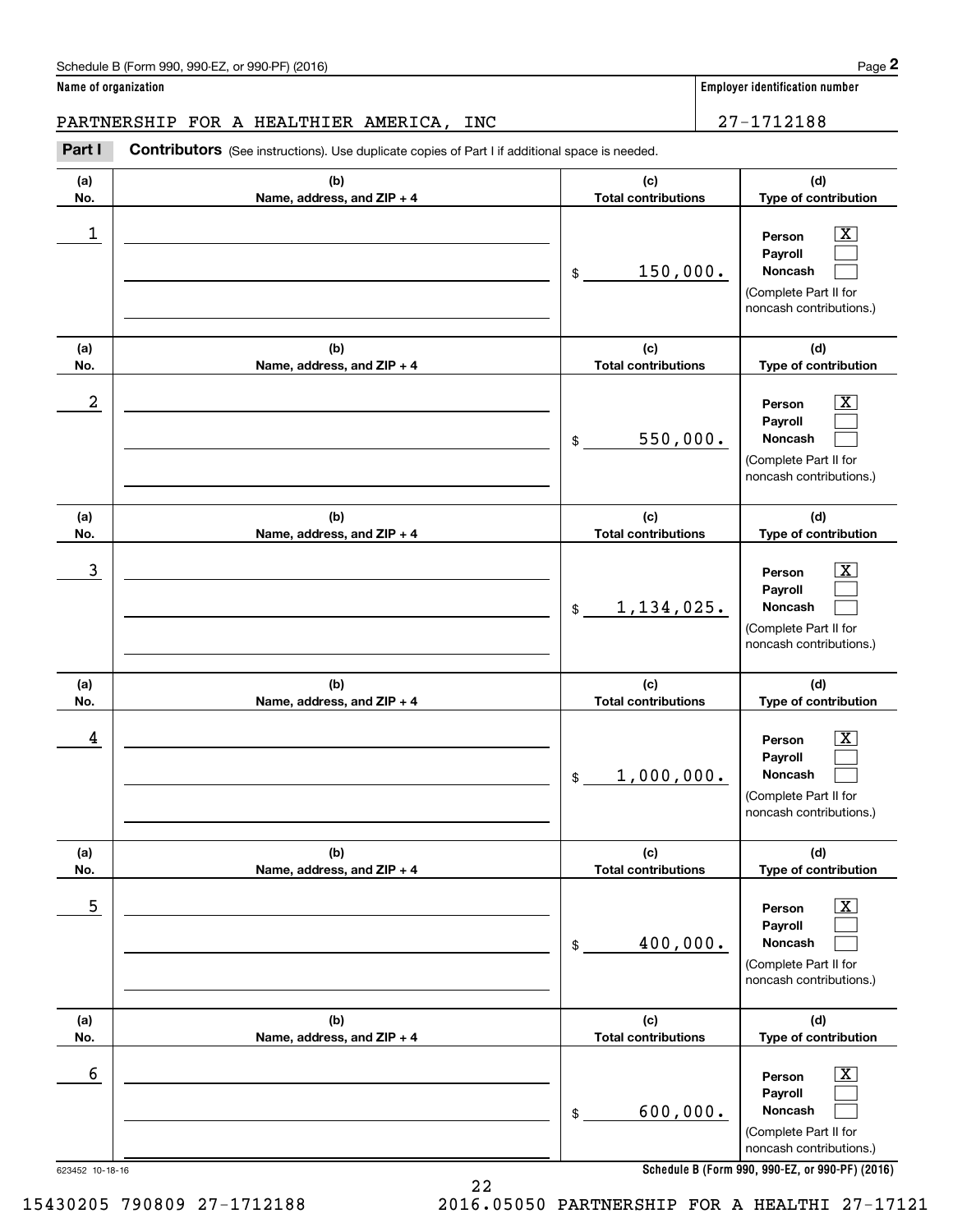**(a)No.**

**(a)No.**

**(a)No.**

**(a) No.**

**(a) No.**

**(a) No.**

Chedule B (Form 990, 990-EZ, or 990-PF) (2016)<br>**2Part I 27–1712188**<br>**PARTNERSHIP FOR A HEALTHIER AMERICA, INC** 27–1712188 PARTNERSHIP FOR A HEALTHIER AMERICA, INC  $\vert$  27-1712188

> **(b)Name, address, and ZIP + 4**

Contributors (See instructions). Use duplicate copies of Part I if additional space is needed.

7 X

8 X

**(b)Name, address, and ZIP + 4**

**(b)Name, address, and ZIP + 4**

**(b) Name, address, and ZIP + 4**

**(b) Name, address, and ZIP + 4**

**(b)Name, address, and ZIP + 4** **Person** $\mathcal{L}^{\text{max}}$ 

> $\mathcal{L}^{\text{max}}$  $\mathcal{L}^{\text{max}}$

> $\mathcal{L}^{\text{max}}$  $\mathcal{L}^{\text{max}}$  $\mathcal{L}^{\text{max}}$

| Schedule B (Form 990, 990-EZ, or 990-PF) |  |
|------------------------------------------|--|

23

\$

623452 10-18-16

**Schedule B (Form 990, 990-EZ, or 990-PF) (2016)**

|  | וגי |
|--|-----|
|  |     |

 $|X|$  $\mathcal{L}^{\text{max}}$  $\mathcal{L}^{\text{max}}$ 

 $\boxed{\text{X}}$  $\mathcal{L}^{\text{max}}$  $\mathcal{L}^{\text{max}}$ 

 $\mathcal{L}^{\text{max}}$  $\mathcal{L}^{\text{max}}$  $\mathcal{L}^{\text{max}}$ 

 $\mathcal{L}^{\text{max}}$  $\mathcal{L}^{\text{max}}$  $\mathcal{L}^{\text{max}}$ 

**(d)Type of contribution**

**(d)Type of contribution**

(Complete Part II for noncash contributions.)

> **(d)Type of contribution**

(Complete Part II for noncash contributions.)

**(d) Type of contribution**

**(d) Type of contribution**

(Complete Part II for noncash contributions.)

**(d)Type of contribution**

**Name of organization Employer identification number**

**PersonPayrollNoncash**

**PersonPayrollNoncash**

**PersonPayrollNoncash**

(Complete Part II for noncash contributions.)

> **PersonPayrollNoncash**

**PayrollNoncash**

(Complete Part II for noncash contributions.)

> **PersonPayrollNoncash**

(Complete Part II for noncash contributions.)

**(c)Total contributions**

**(c)Total contributions**

735,000.

149,997.

\$

\$

\$

\$

\$

**(c)Total contributions**

**(c) Total contributions**

**(c) Total contributions**

**(c) Total contributions**

|  | 15430205 790809 27-1712188 |
|--|----------------------------|
|  |                            |

15430205 790809 27-1712188 2016.05050 PARTNERSHIP FOR A HEALTHI 27-17121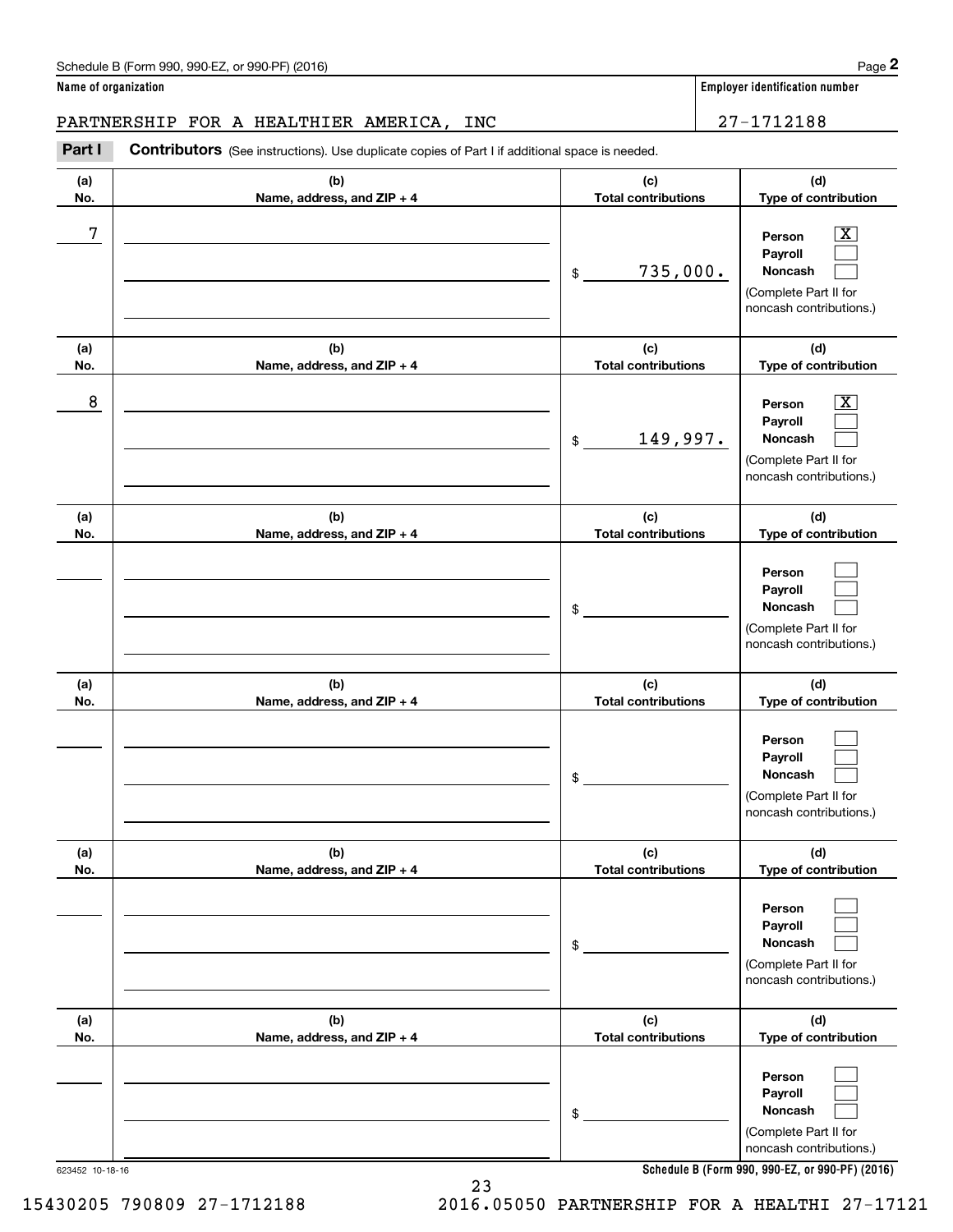## PARTNERSHIP FOR A HEALTHIER AMERICA, INC 27-1712188

Chedule B (Form 990, 990-EZ, or 990-PF) (2016)<br> **3 ame of organization**<br> **37-1712188**<br> **Part II if additional space is needed.** 

| (a)<br>No.<br>from<br>Part I | (b)<br>Description of noncash property given | (c)<br>FMV (or estimate)<br>(See instructions) | (d)<br>Date received                            |
|------------------------------|----------------------------------------------|------------------------------------------------|-------------------------------------------------|
|                              |                                              |                                                |                                                 |
|                              |                                              |                                                |                                                 |
|                              |                                              | $\frac{1}{2}$                                  |                                                 |
| (a)<br>No.<br>from<br>Part I | (b)<br>Description of noncash property given | (c)<br>FMV (or estimate)<br>(See instructions) | (d)<br>Date received                            |
|                              |                                              |                                                |                                                 |
|                              |                                              |                                                |                                                 |
|                              |                                              | $\frac{1}{2}$                                  |                                                 |
| (a)<br>No.<br>from<br>Part I | (b)<br>Description of noncash property given | (c)<br>FMV (or estimate)<br>(See instructions) | (d)<br>Date received                            |
|                              |                                              |                                                |                                                 |
|                              |                                              |                                                |                                                 |
|                              |                                              | $\frac{1}{2}$                                  |                                                 |
| (a)                          |                                              |                                                |                                                 |
| No.<br>from<br>Part I        | (b)<br>Description of noncash property given | (c)<br>FMV (or estimate)<br>(See instructions) | (d)<br>Date received                            |
|                              |                                              |                                                |                                                 |
|                              |                                              |                                                |                                                 |
|                              |                                              | $$\circ$$                                      |                                                 |
| (a)<br>No.<br>from<br>Part I | (b)<br>Description of noncash property given | (c)<br>FMV (or estimate)<br>(See instructions) | (d)<br>Date received                            |
|                              |                                              |                                                |                                                 |
|                              |                                              |                                                |                                                 |
|                              |                                              | \$                                             |                                                 |
| (a)                          |                                              |                                                |                                                 |
| No.<br>from<br>Part I        | (b)<br>Description of noncash property given | (c)<br>FMV (or estimate)<br>(See instructions) | (d)<br>Date received                            |
|                              |                                              |                                                |                                                 |
|                              |                                              |                                                |                                                 |
| 623453 10-18-16              |                                              | \$                                             | Schedule B (Form 990, 990-EZ, or 990-PF) (2016) |

24

**Schedule B (Form 990, 990-EZ, or 990-PF) (2016)**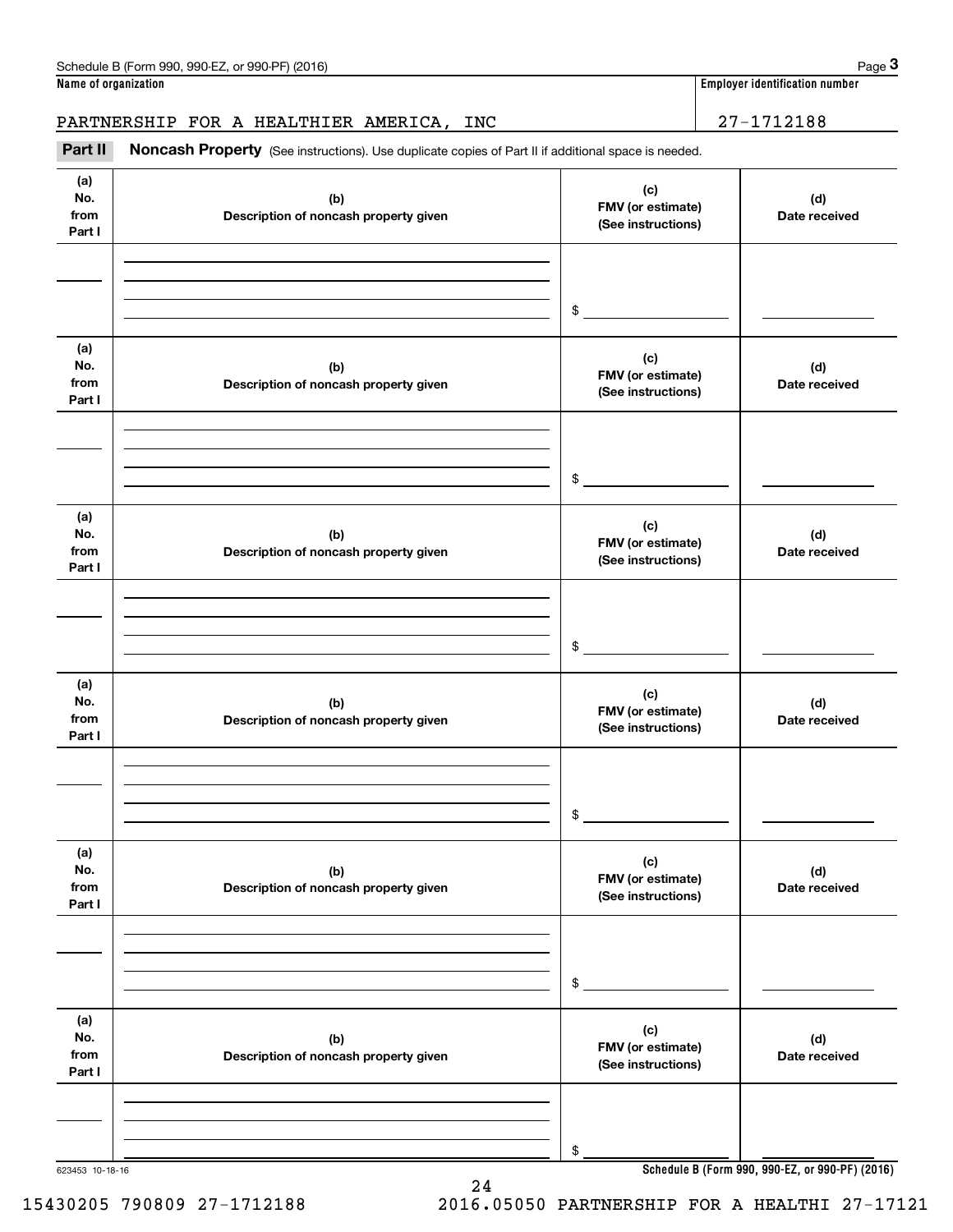|                           | Schedule B (Form 990, 990-EZ, or 990-PF) (2016)                                                                                                                                                                                                                                 |                      |  | Page 4                                          |  |  |  |  |  |  |
|---------------------------|---------------------------------------------------------------------------------------------------------------------------------------------------------------------------------------------------------------------------------------------------------------------------------|----------------------|--|-------------------------------------------------|--|--|--|--|--|--|
| Name of organization      |                                                                                                                                                                                                                                                                                 |                      |  | <b>Employer identification number</b>           |  |  |  |  |  |  |
|                           | PARTNERSHIP FOR A HEALTHIER AMERICA, INC                                                                                                                                                                                                                                        |                      |  | 27-1712188                                      |  |  |  |  |  |  |
| <b>Part III</b>           | Exclusively religious, charitable, etc., contributions to organizations described in section $501(c)(7)$ , (8), or (10) that total more than \$1,000 for<br>the year from any one contributor. Complete columns (a) through (e) and the following line entry. For organizations |                      |  |                                                 |  |  |  |  |  |  |
|                           | completing Part III, enter the total of exclusively religious, charitable, etc., contributions of \$1,000 or less for the year. (Enter this info. once.)<br>Use duplicate copies of Part III if additional space is needed.                                                     |                      |  |                                                 |  |  |  |  |  |  |
| (a) No.                   |                                                                                                                                                                                                                                                                                 |                      |  |                                                 |  |  |  |  |  |  |
| from<br>Part I            | (b) Purpose of gift                                                                                                                                                                                                                                                             | (c) Use of gift      |  | (d) Description of how gift is held             |  |  |  |  |  |  |
|                           |                                                                                                                                                                                                                                                                                 |                      |  |                                                 |  |  |  |  |  |  |
|                           |                                                                                                                                                                                                                                                                                 |                      |  |                                                 |  |  |  |  |  |  |
|                           |                                                                                                                                                                                                                                                                                 |                      |  |                                                 |  |  |  |  |  |  |
|                           |                                                                                                                                                                                                                                                                                 | (e) Transfer of gift |  |                                                 |  |  |  |  |  |  |
|                           | Transferee's name, address, and $ZIP + 4$                                                                                                                                                                                                                                       |                      |  | Relationship of transferor to transferee        |  |  |  |  |  |  |
|                           |                                                                                                                                                                                                                                                                                 |                      |  |                                                 |  |  |  |  |  |  |
|                           |                                                                                                                                                                                                                                                                                 |                      |  |                                                 |  |  |  |  |  |  |
| (a) No.                   |                                                                                                                                                                                                                                                                                 |                      |  |                                                 |  |  |  |  |  |  |
| from<br>Part I            | (b) Purpose of gift                                                                                                                                                                                                                                                             | (c) Use of gift      |  | (d) Description of how gift is held             |  |  |  |  |  |  |
|                           |                                                                                                                                                                                                                                                                                 |                      |  |                                                 |  |  |  |  |  |  |
|                           |                                                                                                                                                                                                                                                                                 |                      |  |                                                 |  |  |  |  |  |  |
|                           |                                                                                                                                                                                                                                                                                 |                      |  |                                                 |  |  |  |  |  |  |
|                           | (e) Transfer of gift                                                                                                                                                                                                                                                            |                      |  |                                                 |  |  |  |  |  |  |
|                           | Transferee's name, address, and ZIP + 4                                                                                                                                                                                                                                         |                      |  | Relationship of transferor to transferee        |  |  |  |  |  |  |
|                           |                                                                                                                                                                                                                                                                                 |                      |  |                                                 |  |  |  |  |  |  |
|                           |                                                                                                                                                                                                                                                                                 |                      |  |                                                 |  |  |  |  |  |  |
|                           |                                                                                                                                                                                                                                                                                 |                      |  |                                                 |  |  |  |  |  |  |
| (a) No.<br>from<br>Part I | (b) Purpose of gift                                                                                                                                                                                                                                                             | (c) Use of gift      |  | (d) Description of how gift is held             |  |  |  |  |  |  |
|                           |                                                                                                                                                                                                                                                                                 |                      |  |                                                 |  |  |  |  |  |  |
|                           |                                                                                                                                                                                                                                                                                 |                      |  |                                                 |  |  |  |  |  |  |
|                           |                                                                                                                                                                                                                                                                                 |                      |  |                                                 |  |  |  |  |  |  |
|                           |                                                                                                                                                                                                                                                                                 | (e) Transfer of gift |  |                                                 |  |  |  |  |  |  |
|                           | Transferee's name, address, and ZIP + 4                                                                                                                                                                                                                                         |                      |  | Relationship of transferor to transferee        |  |  |  |  |  |  |
|                           |                                                                                                                                                                                                                                                                                 |                      |  |                                                 |  |  |  |  |  |  |
|                           |                                                                                                                                                                                                                                                                                 |                      |  |                                                 |  |  |  |  |  |  |
|                           |                                                                                                                                                                                                                                                                                 |                      |  |                                                 |  |  |  |  |  |  |
| (a) No.<br>from<br>Part I | (b) Purpose of gift                                                                                                                                                                                                                                                             | (c) Use of gift      |  | (d) Description of how gift is held             |  |  |  |  |  |  |
|                           |                                                                                                                                                                                                                                                                                 |                      |  |                                                 |  |  |  |  |  |  |
|                           |                                                                                                                                                                                                                                                                                 |                      |  |                                                 |  |  |  |  |  |  |
|                           |                                                                                                                                                                                                                                                                                 |                      |  |                                                 |  |  |  |  |  |  |
|                           |                                                                                                                                                                                                                                                                                 | (e) Transfer of gift |  |                                                 |  |  |  |  |  |  |
|                           | Transferee's name, address, and ZIP + 4                                                                                                                                                                                                                                         |                      |  | Relationship of transferor to transferee        |  |  |  |  |  |  |
|                           |                                                                                                                                                                                                                                                                                 |                      |  |                                                 |  |  |  |  |  |  |
|                           |                                                                                                                                                                                                                                                                                 |                      |  |                                                 |  |  |  |  |  |  |
|                           |                                                                                                                                                                                                                                                                                 |                      |  |                                                 |  |  |  |  |  |  |
| 623454 10-18-16           |                                                                                                                                                                                                                                                                                 |                      |  | Schedule B (Form 990, 990-EZ, or 990-PF) (2016) |  |  |  |  |  |  |

15430205 790809 27-1712188 2016.05050 PARTNERSHIP FOR A HEALTHI 27-17121

**Schedule B (Form 990, 990-EZ, or 990-PF) (2016)**

25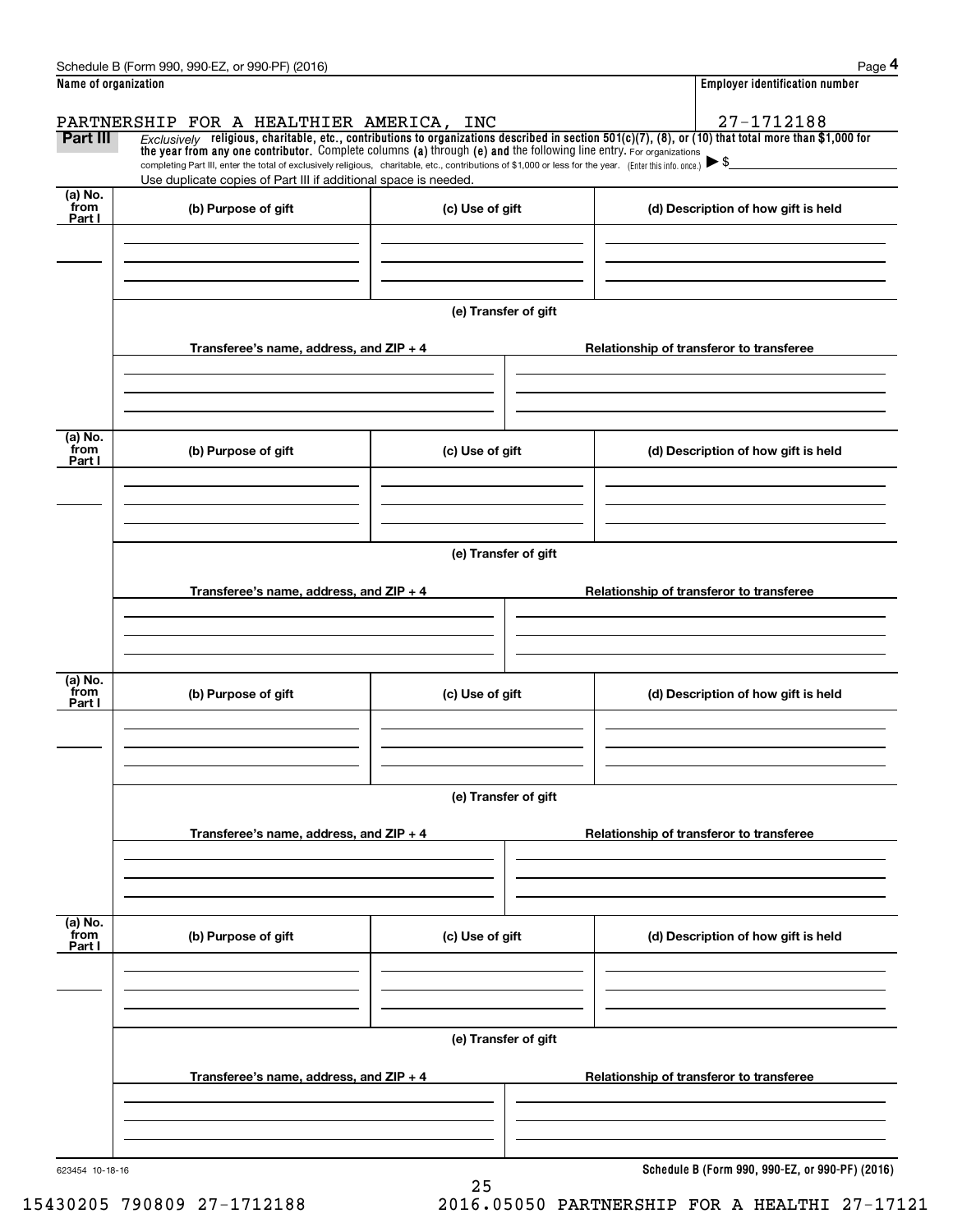# **SCHEDULE D Supplemental Financial Statements**<br> **Supplemental Financial Statements**<br> **P** Complete if the organization answered "Yes" on Form 990,

**(Form 990)** (**Form 990,**<br>Part IV, line 6, 7, 8, 9, 10, 11a, 11b, 11c, 11d, 11e, 11f, 12a, or 12b.<br>Department of the Treasury



|          | Department of the Treasury<br>Internal Revenue Service                                                                                                                                                                        | Attach to Form 990.<br>Information about Schedule D (Form 990) and its instructions is at www.irs.gov/form990. |              | Open to Public<br><b>Inspection</b>   |  |
|----------|-------------------------------------------------------------------------------------------------------------------------------------------------------------------------------------------------------------------------------|----------------------------------------------------------------------------------------------------------------|--------------|---------------------------------------|--|
|          | Name of the organization                                                                                                                                                                                                      |                                                                                                                |              | <b>Employer identification number</b> |  |
|          |                                                                                                                                                                                                                               | PARTNERSHIP FOR A HEALTHIER AMERICA, INC                                                                       |              | 27-1712188                            |  |
| Part I   | Organizations Maintaining Donor Advised Funds or Other Similar Funds or Accounts. Complete if the                                                                                                                             |                                                                                                                |              |                                       |  |
|          | organization answered "Yes" on Form 990, Part IV, line 6.                                                                                                                                                                     |                                                                                                                |              |                                       |  |
|          |                                                                                                                                                                                                                               | (a) Donor advised funds                                                                                        |              | (b) Funds and other accounts          |  |
| 1.       |                                                                                                                                                                                                                               |                                                                                                                |              |                                       |  |
| 2        | Aggregate value of contributions to (during year)                                                                                                                                                                             |                                                                                                                |              |                                       |  |
| з        | Aggregate value of grants from (during year)                                                                                                                                                                                  |                                                                                                                |              |                                       |  |
| 4        |                                                                                                                                                                                                                               |                                                                                                                |              |                                       |  |
| 5        | Did the organization inform all donors and donor advisors in writing that the assets held in donor advised funds                                                                                                              |                                                                                                                |              |                                       |  |
|          |                                                                                                                                                                                                                               |                                                                                                                |              | Yes<br>No                             |  |
| 6        | Did the organization inform all grantees, donors, and donor advisors in writing that grant funds can be used only                                                                                                             |                                                                                                                |              |                                       |  |
|          | for charitable purposes and not for the benefit of the donor or donor advisor, or for any other purpose conferring                                                                                                            |                                                                                                                |              |                                       |  |
|          | impermissible private benefit?                                                                                                                                                                                                |                                                                                                                |              | Yes<br>No                             |  |
| Part II  | Conservation Easements. Complete if the organization answered "Yes" on Form 990, Part IV, line 7.                                                                                                                             |                                                                                                                |              |                                       |  |
| 1.       | Purpose(s) of conservation easements held by the organization (check all that apply).                                                                                                                                         |                                                                                                                |              |                                       |  |
|          | Preservation of land for public use (e.g., recreation or education)                                                                                                                                                           | Preservation of a historically important land area                                                             |              |                                       |  |
|          | Protection of natural habitat                                                                                                                                                                                                 | Preservation of a certified historic structure                                                                 |              |                                       |  |
|          | Preservation of open space                                                                                                                                                                                                    |                                                                                                                |              |                                       |  |
| 2        | Complete lines 2a through 2d if the organization held a qualified conservation contribution in the form of a conservation easement on the last                                                                                |                                                                                                                |              |                                       |  |
|          | day of the tax year.                                                                                                                                                                                                          |                                                                                                                |              | Held at the End of the Tax Year       |  |
| а        | Total number of conservation easements                                                                                                                                                                                        |                                                                                                                | 2a           |                                       |  |
| b        | Total acreage restricted by conservation easements                                                                                                                                                                            |                                                                                                                | 2b           |                                       |  |
| с        |                                                                                                                                                                                                                               |                                                                                                                | 2c           |                                       |  |
| d        | Number of conservation easements included in (c) acquired after 8/17/06, and not on a historic structure                                                                                                                      |                                                                                                                |              |                                       |  |
|          | listed in the National Register [111] Marshall Register [11] Marshall Register [11] Marshall Register [11] Marshall Register [11] Marshall Register [11] Marshall Register [11] Marshall Register [11] Marshall Register [11] |                                                                                                                | 2d           |                                       |  |
| 3.       | Number of conservation easements modified, transferred, released, extinguished, or terminated by the organization during the tax                                                                                              |                                                                                                                |              |                                       |  |
|          | $year \blacktriangleright$                                                                                                                                                                                                    |                                                                                                                |              |                                       |  |
| 4        | Number of states where property subject to conservation easement is located                                                                                                                                                   |                                                                                                                |              |                                       |  |
| 5        | Does the organization have a written policy regarding the periodic monitoring, inspection, handling of                                                                                                                        |                                                                                                                |              |                                       |  |
|          | violations, and enforcement of the conservation easements it holds?                                                                                                                                                           |                                                                                                                |              | No<br>Yes                             |  |
| 6        | Staff and volunteer hours devoted to monitoring, inspecting, handling of violations, and enforcing conservation easements during the year                                                                                     |                                                                                                                |              |                                       |  |
|          |                                                                                                                                                                                                                               |                                                                                                                |              |                                       |  |
| 7        | Amount of expenses incurred in monitoring, inspecting, handling of violations, and enforcing conservation easements during the year                                                                                           |                                                                                                                |              |                                       |  |
|          | $\blacktriangleright$ \$                                                                                                                                                                                                      |                                                                                                                |              |                                       |  |
| 8        | Does each conservation easement reported on line 2(d) above satisfy the requirements of section 170(h)(4)(B)(i)                                                                                                               |                                                                                                                |              |                                       |  |
|          | and section $170(h)(4)(B)(ii)?$                                                                                                                                                                                               |                                                                                                                |              | Yes<br>No                             |  |
| 9        | In Part XIII, describe how the organization reports conservation easements in its revenue and expense statement, and balance sheet, and                                                                                       |                                                                                                                |              |                                       |  |
|          | include, if applicable, the text of the footnote to the organization's financial statements that describes the organization's accounting for                                                                                  |                                                                                                                |              |                                       |  |
| Part III | conservation easements.<br>Organizations Maintaining Collections of Art, Historical Treasures, or Other Similar Assets.                                                                                                       |                                                                                                                |              |                                       |  |
|          |                                                                                                                                                                                                                               |                                                                                                                |              |                                       |  |
|          | Complete if the organization answered "Yes" on Form 990, Part IV, line 8.                                                                                                                                                     |                                                                                                                |              |                                       |  |
|          | 1a If the organization elected, as permitted under SFAS 116 (ASC 958), not to report in its revenue statement and balance sheet works of art,                                                                                 |                                                                                                                |              |                                       |  |
|          | historical treasures, or other similar assets held for public exhibition, education, or research in furtherance of public service, provide, in Part XIII,                                                                     |                                                                                                                |              |                                       |  |
|          | the text of the footnote to its financial statements that describes these items.                                                                                                                                              |                                                                                                                |              |                                       |  |
| b        | If the organization elected, as permitted under SFAS 116 (ASC 958), to report in its revenue statement and balance sheet works of art, historical                                                                             |                                                                                                                |              |                                       |  |
|          | treasures, or other similar assets held for public exhibition, education, or research in furtherance of public service, provide the following amounts                                                                         |                                                                                                                |              |                                       |  |
|          | relating to these items:                                                                                                                                                                                                      |                                                                                                                |              |                                       |  |
|          | (i)                                                                                                                                                                                                                           |                                                                                                                | \$           |                                       |  |
|          | (ii) Assets included in Form 990, Part X                                                                                                                                                                                      |                                                                                                                | $\mathbb{S}$ |                                       |  |
| 2        | If the organization received or held works of art, historical treasures, or other similar assets for financial gain, provide                                                                                                  |                                                                                                                |              |                                       |  |
|          | the following amounts required to be reported under SFAS 116 (ASC 958) relating to these items:                                                                                                                               |                                                                                                                |              |                                       |  |
|          | Revenue included on Form 990, Part VIII, line 1 [2000] [2000] [2000] [2000] [3000] [3000] [3000] [3000] [3000                                                                                                                 |                                                                                                                | \$           |                                       |  |

**b** Assets included in Form 990, Part X

26

 $\blacktriangleright$  \$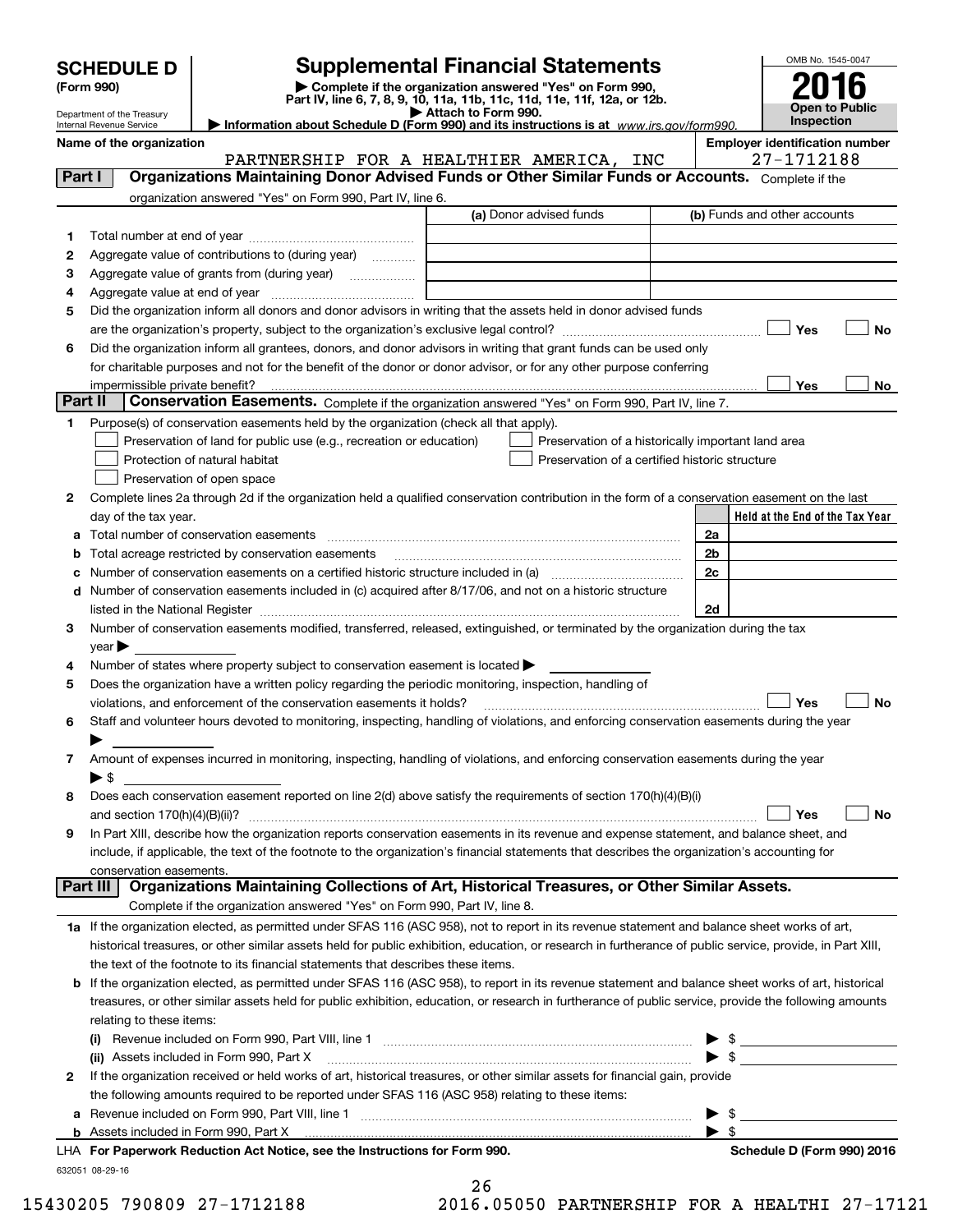|               | Schedule D (Form 990) 2016                                                                                                                                                                                                     | PARTNERSHIP FOR A HEALTHIER AMERICA, INC |   |                |                                                                                                                                                                                                                               |                 | 27-1712188 |                | Page 2    |
|---------------|--------------------------------------------------------------------------------------------------------------------------------------------------------------------------------------------------------------------------------|------------------------------------------|---|----------------|-------------------------------------------------------------------------------------------------------------------------------------------------------------------------------------------------------------------------------|-----------------|------------|----------------|-----------|
|               | Part III<br>Organizations Maintaining Collections of Art, Historical Treasures, or Other Similar Assets (continued)                                                                                                            |                                          |   |                |                                                                                                                                                                                                                               |                 |            |                |           |
| 3             | Using the organization's acquisition, accession, and other records, check any of the following that are a significant use of its collection items                                                                              |                                          |   |                |                                                                                                                                                                                                                               |                 |            |                |           |
|               | (check all that apply):                                                                                                                                                                                                        |                                          |   |                |                                                                                                                                                                                                                               |                 |            |                |           |
| а             | Public exhibition                                                                                                                                                                                                              | d                                        |   |                | Loan or exchange programs                                                                                                                                                                                                     |                 |            |                |           |
| b             | Scholarly research                                                                                                                                                                                                             | e                                        |   |                | Other and the contract of the contract of the contract of the contract of the contract of the contract of the contract of the contract of the contract of the contract of the contract of the contract of the contract of the |                 |            |                |           |
| c             | Preservation for future generations                                                                                                                                                                                            |                                          |   |                |                                                                                                                                                                                                                               |                 |            |                |           |
| 4             | Provide a description of the organization's collections and explain how they further the organization's exempt purpose in Part XIII.                                                                                           |                                          |   |                |                                                                                                                                                                                                                               |                 |            |                |           |
| 5             | During the year, did the organization solicit or receive donations of art, historical treasures, or other similar assets                                                                                                       |                                          |   |                |                                                                                                                                                                                                                               |                 |            |                |           |
|               |                                                                                                                                                                                                                                |                                          |   |                |                                                                                                                                                                                                                               |                 |            | Yes            | No        |
|               | Part IV<br>Escrow and Custodial Arrangements. Complete if the organization answered "Yes" on Form 990, Part IV, line 9, or                                                                                                     |                                          |   |                |                                                                                                                                                                                                                               |                 |            |                |           |
|               | reported an amount on Form 990, Part X, line 21.                                                                                                                                                                               |                                          |   |                |                                                                                                                                                                                                                               |                 |            |                |           |
|               | 1a Is the organization an agent, trustee, custodian or other intermediary for contributions or other assets not included                                                                                                       |                                          |   |                |                                                                                                                                                                                                                               |                 |            |                |           |
|               |                                                                                                                                                                                                                                |                                          |   |                |                                                                                                                                                                                                                               |                 |            | Yes            | No        |
|               | <b>b</b> If "Yes," explain the arrangement in Part XIII and complete the following table:                                                                                                                                      |                                          |   |                |                                                                                                                                                                                                                               |                 |            |                |           |
|               |                                                                                                                                                                                                                                |                                          |   |                |                                                                                                                                                                                                                               |                 |            | Amount         |           |
|               | c Beginning balance measurements and the contract of the contract of the contract of the contract of the contract of the contract of the contract of the contract of the contract of the contract of the contract of the contr |                                          |   |                |                                                                                                                                                                                                                               | 1c              |            |                |           |
|               |                                                                                                                                                                                                                                |                                          |   |                |                                                                                                                                                                                                                               | 1d              |            |                |           |
|               | e Distributions during the year manufactured and continuum and contact the year manufactured and contact the year manufactured and contact the year manufactured and contact the year manufactured and contact the year manufa |                                          |   |                |                                                                                                                                                                                                                               | 1e              |            |                |           |
|               |                                                                                                                                                                                                                                |                                          |   |                |                                                                                                                                                                                                                               | 1f              |            | Yes            | No        |
|               | 2a Did the organization include an amount on Form 990, Part X, line 21, for escrow or custodial account liability?                                                                                                             |                                          |   |                |                                                                                                                                                                                                                               |                 |            |                |           |
| <b>Part V</b> | <b>b</b> If "Yes," explain the arrangement in Part XIII. Check here if the explanation has been provided on Part XIII<br>Endowment Funds. Complete if the organization answered "Yes" on Form 990, Part IV, line 10.           |                                          |   |                |                                                                                                                                                                                                                               |                 |            |                |           |
|               |                                                                                                                                                                                                                                | (a) Current year                         |   | (b) Prior year | (c) Two years back   (d) Three years back   (e) Four years back                                                                                                                                                               |                 |            |                |           |
|               | 1a Beginning of year balance                                                                                                                                                                                                   |                                          |   |                |                                                                                                                                                                                                                               |                 |            |                |           |
| b             |                                                                                                                                                                                                                                |                                          |   |                |                                                                                                                                                                                                                               |                 |            |                |           |
| c             | Net investment earnings, gains, and losses                                                                                                                                                                                     |                                          |   |                |                                                                                                                                                                                                                               |                 |            |                |           |
|               |                                                                                                                                                                                                                                |                                          |   |                |                                                                                                                                                                                                                               |                 |            |                |           |
|               | e Other expenditures for facilities                                                                                                                                                                                            |                                          |   |                |                                                                                                                                                                                                                               |                 |            |                |           |
|               |                                                                                                                                                                                                                                |                                          |   |                |                                                                                                                                                                                                                               |                 |            |                |           |
|               |                                                                                                                                                                                                                                |                                          |   |                |                                                                                                                                                                                                                               |                 |            |                |           |
| g             | End of year balance                                                                                                                                                                                                            |                                          |   |                |                                                                                                                                                                                                                               |                 |            |                |           |
| 2             | Provide the estimated percentage of the current year end balance (line 1g, column (a)) held as:                                                                                                                                |                                          |   |                |                                                                                                                                                                                                                               |                 |            |                |           |
| а             | Board designated or quasi-endowment > ______                                                                                                                                                                                   |                                          | % |                |                                                                                                                                                                                                                               |                 |            |                |           |
|               | <b>b</b> Permanent endowment $\blacktriangleright$                                                                                                                                                                             | %                                        |   |                |                                                                                                                                                                                                                               |                 |            |                |           |
|               | <b>c</b> Temporarily restricted endowment $\blacktriangleright$                                                                                                                                                                | %                                        |   |                |                                                                                                                                                                                                                               |                 |            |                |           |
|               | The percentages on lines 2a, 2b, and 2c should equal 100%.                                                                                                                                                                     |                                          |   |                |                                                                                                                                                                                                                               |                 |            |                |           |
|               | 3a Are there endowment funds not in the possession of the organization that are held and administered for the organization                                                                                                     |                                          |   |                |                                                                                                                                                                                                                               |                 |            |                |           |
|               | by:                                                                                                                                                                                                                            |                                          |   |                |                                                                                                                                                                                                                               |                 |            |                | Yes<br>No |
|               | (i)                                                                                                                                                                                                                            |                                          |   |                |                                                                                                                                                                                                                               |                 |            | 3a(i)          |           |
|               |                                                                                                                                                                                                                                |                                          |   |                |                                                                                                                                                                                                                               |                 |            | 3a(ii)         |           |
|               |                                                                                                                                                                                                                                |                                          |   |                |                                                                                                                                                                                                                               |                 |            | 3b             |           |
| 4             | Describe in Part XIII the intended uses of the organization's endowment funds.                                                                                                                                                 |                                          |   |                |                                                                                                                                                                                                                               |                 |            |                |           |
|               | Land, Buildings, and Equipment.<br><b>Part VI</b>                                                                                                                                                                              |                                          |   |                |                                                                                                                                                                                                                               |                 |            |                |           |
|               | Complete if the organization answered "Yes" on Form 990, Part IV, line 11a. See Form 990, Part X, line 10.                                                                                                                     |                                          |   |                |                                                                                                                                                                                                                               |                 |            |                |           |
|               | Description of property                                                                                                                                                                                                        | (a) Cost or other                        |   |                | (b) Cost or other                                                                                                                                                                                                             | (c) Accumulated |            | (d) Book value |           |
|               |                                                                                                                                                                                                                                | basis (investment)                       |   |                | basis (other)                                                                                                                                                                                                                 | depreciation    |            |                |           |
|               |                                                                                                                                                                                                                                |                                          |   |                |                                                                                                                                                                                                                               |                 |            |                |           |
|               |                                                                                                                                                                                                                                |                                          |   |                |                                                                                                                                                                                                                               |                 |            |                |           |
|               |                                                                                                                                                                                                                                |                                          |   |                | 481,448.                                                                                                                                                                                                                      | 357,020.        |            |                | 124,428.  |
|               |                                                                                                                                                                                                                                |                                          |   |                | 163,962.                                                                                                                                                                                                                      | 90, 152.        |            |                | 73,810.   |
|               |                                                                                                                                                                                                                                |                                          |   |                | 333,821.                                                                                                                                                                                                                      | 159,047.        |            |                | 174,774.  |
|               |                                                                                                                                                                                                                                |                                          |   |                |                                                                                                                                                                                                                               |                 |            |                | 373,012.  |

**Schedule D (Form 990) 2016**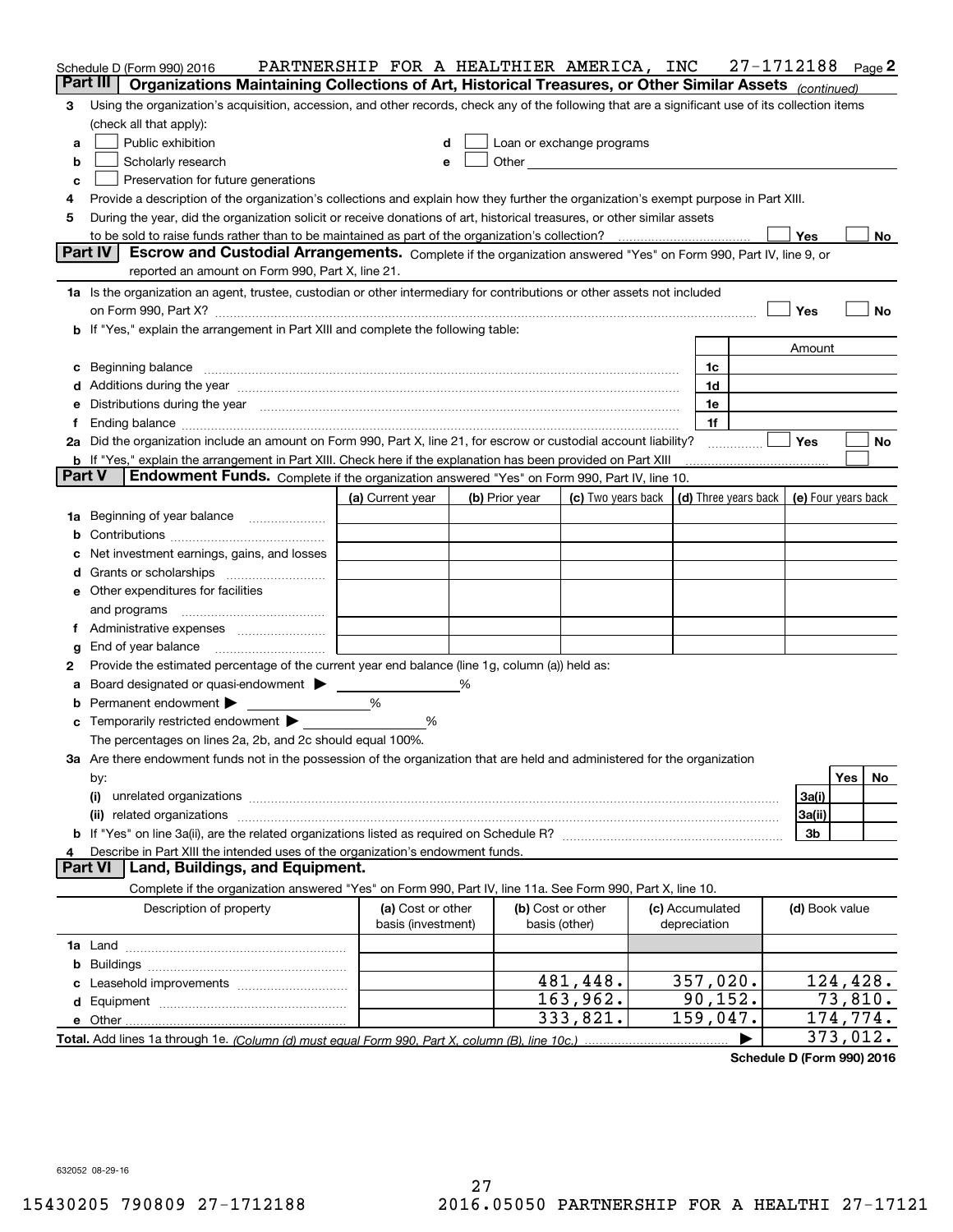| Schedule D (Form 990) 2016 |  |                                          |  |  | PARTNERSHIP FOR A HEALTHIER AMERICA, INC 27-1712188 Page 3 |  |
|----------------------------|--|------------------------------------------|--|--|------------------------------------------------------------|--|
|                            |  | Part VII Investments - Other Securities. |  |  |                                                            |  |

Complete if the organization answered "Yes" on Form 990, Part IV, line 11b. See Form 990, Part X, line 12.

| (a) Description of security or category (including name of security)                   | (b) Book value | (c) Method of valuation: Cost or end-of-year market value |
|----------------------------------------------------------------------------------------|----------------|-----------------------------------------------------------|
| (1) Financial derivatives                                                              |                |                                                           |
| (2) Closely-held equity interests                                                      |                |                                                           |
| $(3)$ Other                                                                            |                |                                                           |
| (A)                                                                                    |                |                                                           |
| (B)                                                                                    |                |                                                           |
| (C)                                                                                    |                |                                                           |
| (D)                                                                                    |                |                                                           |
| (E)                                                                                    |                |                                                           |
| (F)                                                                                    |                |                                                           |
| (G)                                                                                    |                |                                                           |
| (H)                                                                                    |                |                                                           |
| Total. (Col. (b) must equal Form 990, Part X, col. (B) line 12.) $\blacktriangleright$ |                |                                                           |

#### **Part VIII Investments - Program Related.**

Complete if the organization answered "Yes" on Form 990, Part IV, line 11c. See Form 990, Part X, line 13.

| (a) Description of investment                                                                 | (b) Book value | (c) Method of valuation: Cost or end-of-year market value |
|-----------------------------------------------------------------------------------------------|----------------|-----------------------------------------------------------|
| (1)                                                                                           |                |                                                           |
| (2)                                                                                           |                |                                                           |
| $\frac{1}{2}$                                                                                 |                |                                                           |
| (4)                                                                                           |                |                                                           |
| $\left(5\right)$                                                                              |                |                                                           |
| (6)                                                                                           |                |                                                           |
| (7)                                                                                           |                |                                                           |
| (8)                                                                                           |                |                                                           |
| (9)                                                                                           |                |                                                           |
| <b>Total.</b> (Col. (b) must equal Form 990, Part X, col. (B) line 13.) $\blacktriangleright$ |                |                                                           |

#### **Part IX Other Assets.**

Complete if the organization answered "Yes" on Form 990, Part IV, line 11d. See Form 990, Part X, line 15.

| (a) Description                                                                                       | (b) Book value |
|-------------------------------------------------------------------------------------------------------|----------------|
| (1)                                                                                                   |                |
| (2)                                                                                                   |                |
| $\frac{1}{2}$                                                                                         |                |
| (4)                                                                                                   |                |
| $\frac{1}{2}$                                                                                         |                |
| (6)                                                                                                   |                |
| (7)                                                                                                   |                |
| (8)                                                                                                   |                |
| (9)                                                                                                   |                |
| Total. (Column (b) must equal Form 990, Part X, col. (B) line 15.) …………………………………………………………………………………… ▶ |                |

**Part X Other Liabilities.**

Complete if the organization answered "Yes" on Form 990, Part IV, line 11e or 11f. See Form 990, Part X, line 25.

| 1.  | (a) Description of liability                                       | (b) Book value |
|-----|--------------------------------------------------------------------|----------------|
|     | Federal income taxes                                               |                |
| (2) | DEFERRED RENT & LEASE INCENTIVES                                   | 207,798.       |
| (3) |                                                                    |                |
| (4) |                                                                    |                |
| (5) |                                                                    |                |
| (6) |                                                                    |                |
|     |                                                                    |                |
| (8) |                                                                    |                |
| (9) |                                                                    |                |
|     | Total. (Column (b) must equal Form 990, Part X, col. (B) line 25.) | 207,798.       |

**2.** Liability for uncertain tax positions. In Part XIII, provide the text of the footnote to the organization's financial statements that reports the organization's liability for uncertain tax positions under FIN 48 (ASC 740). Check here if the text of the footnote has been provided in Part XIII

 $\mathcal{L}^{\text{max}}$ 

**Schedule D (Form 990) 2016**

632053 08-29-16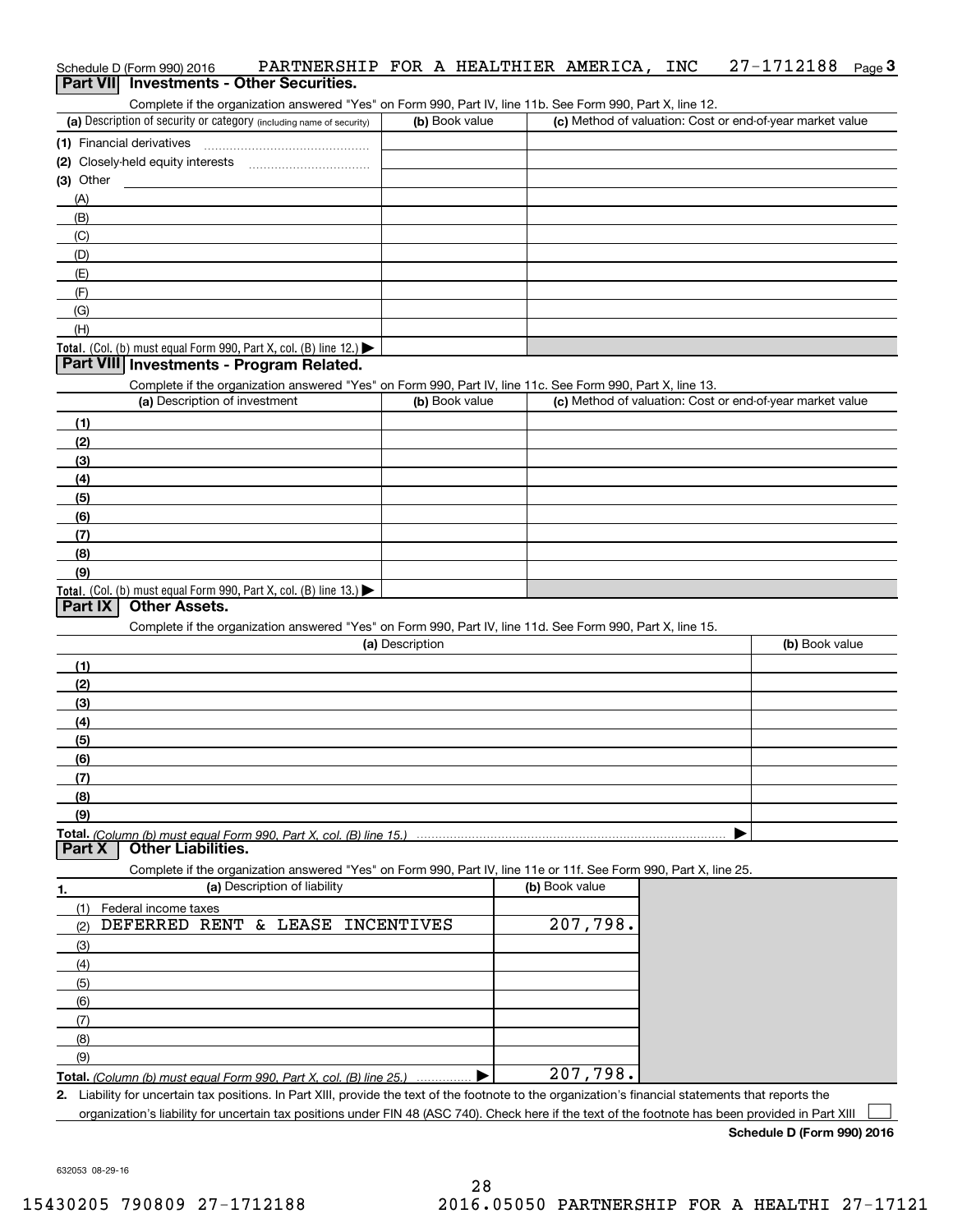|   | PARTNERSHIP FOR A HEALTHIER AMERICA, INC<br>Schedule D (Form 990) 2016                                                                                                                                                        |                |           |                | 27-1712188<br>Page 4      |  |  |  |  |
|---|-------------------------------------------------------------------------------------------------------------------------------------------------------------------------------------------------------------------------------|----------------|-----------|----------------|---------------------------|--|--|--|--|
|   | Reconciliation of Revenue per Audited Financial Statements With Revenue per Return.<br>Part XI                                                                                                                                |                |           |                |                           |  |  |  |  |
|   | Complete if the organization answered "Yes" on Form 990, Part IV, line 12a.                                                                                                                                                   |                |           |                |                           |  |  |  |  |
| 1 | Total revenue, gains, and other support per audited financial statements                                                                                                                                                      |                |           | $\blacksquare$ | 7,981,524.                |  |  |  |  |
| 2 | Amounts included on line 1 but not on Form 990, Part VIII, line 12:                                                                                                                                                           |                |           |                |                           |  |  |  |  |
| a | Net unrealized gains (losses) on investments [11] matter contracts and the unrealized gains (losses) on investments                                                                                                           | 12,928.<br>2a  |           |                |                           |  |  |  |  |
| b |                                                                                                                                                                                                                               | 2 <sub>b</sub> | 945, 772. |                |                           |  |  |  |  |
|   |                                                                                                                                                                                                                               | 2c             |           |                |                           |  |  |  |  |
| d |                                                                                                                                                                                                                               | 2d             |           |                |                           |  |  |  |  |
| e | Add lines 2a through 2d                                                                                                                                                                                                       |                |           | <b>2e</b>      | 958,700.                  |  |  |  |  |
| 3 |                                                                                                                                                                                                                               |                |           | $\mathbf{3}$   | $\overline{7,022,824}$ .  |  |  |  |  |
| 4 | Amounts included on Form 990, Part VIII, line 12, but not on line 1:                                                                                                                                                          |                |           |                |                           |  |  |  |  |
| a |                                                                                                                                                                                                                               |                | 6, 265.   |                |                           |  |  |  |  |
|   | Other (Describe in Part XIII.) <b>Construction Contract Construction</b>                                                                                                                                                      | 4 <sub>b</sub> |           |                |                           |  |  |  |  |
|   | c Add lines 4a and 4b                                                                                                                                                                                                         |                |           | 4c             | 6, 265.                   |  |  |  |  |
|   |                                                                                                                                                                                                                               |                | 5         | 7,029,089.     |                           |  |  |  |  |
|   |                                                                                                                                                                                                                               |                |           |                |                           |  |  |  |  |
|   | Part XII   Reconciliation of Expenses per Audited Financial Statements With Expenses per Return.                                                                                                                              |                |           |                |                           |  |  |  |  |
|   | Complete if the organization answered "Yes" on Form 990, Part IV, line 12a.                                                                                                                                                   |                |           |                |                           |  |  |  |  |
| 1 | Total expenses and losses per audited financial statements [11, 11] manuscription control expenses and losses per audited financial statements [11] manuscription of the statements [11] manuscription of the statements [11] |                |           | $\blacksquare$ | 12,092,023.               |  |  |  |  |
| 2 | Amounts included on line 1 but not on Form 990, Part IX, line 25:                                                                                                                                                             |                |           |                |                           |  |  |  |  |
| a |                                                                                                                                                                                                                               | 2a             | 945,772.  |                |                           |  |  |  |  |
| b |                                                                                                                                                                                                                               | 2 <sub>b</sub> |           |                |                           |  |  |  |  |
|   | Other losses                                                                                                                                                                                                                  | 2c             |           |                |                           |  |  |  |  |
| d |                                                                                                                                                                                                                               | 2d             |           |                |                           |  |  |  |  |
| e |                                                                                                                                                                                                                               |                |           | 2e             | 945,772.                  |  |  |  |  |
| з | Add lines 2a through 2d <b>must be a constructed as the constant of the constant of the constant of the construction</b>                                                                                                      |                |           | 3              | $\overline{11,146,251}$ . |  |  |  |  |
| 4 | Subtract line 2e from line 1 <b>manufacture in the contract of the 2e</b> from line 1<br>Amounts included on Form 990, Part IX, line 25, but not on line 1:                                                                   |                |           |                |                           |  |  |  |  |
| a | Investment expenses not included on Form 990, Part VIII, line 7b [1000000000000000000000000000000000                                                                                                                          | 4a             |           |                |                           |  |  |  |  |
|   | Other (Describe in Part XIII.)                                                                                                                                                                                                | 4 <sub>b</sub> |           |                |                           |  |  |  |  |
|   | Add lines 4a and 4b                                                                                                                                                                                                           |                |           | 4c             | 0.                        |  |  |  |  |
| 5 |                                                                                                                                                                                                                               |                |           | 5              | 11, 146, 251.             |  |  |  |  |
|   | Part XIII Supplemental Information.                                                                                                                                                                                           |                |           |                |                           |  |  |  |  |

Provide the descriptions required for Part II, lines 3, 5, and 9; Part III, lines 1a and 4; Part IV, lines 1b and 2b; Part V, line 4; Part X, line 2; Part XI, lines 2d and 4b; and Part XII, lines 2d and 4b. Also complete this part to provide any additional information.

632054 08-29-16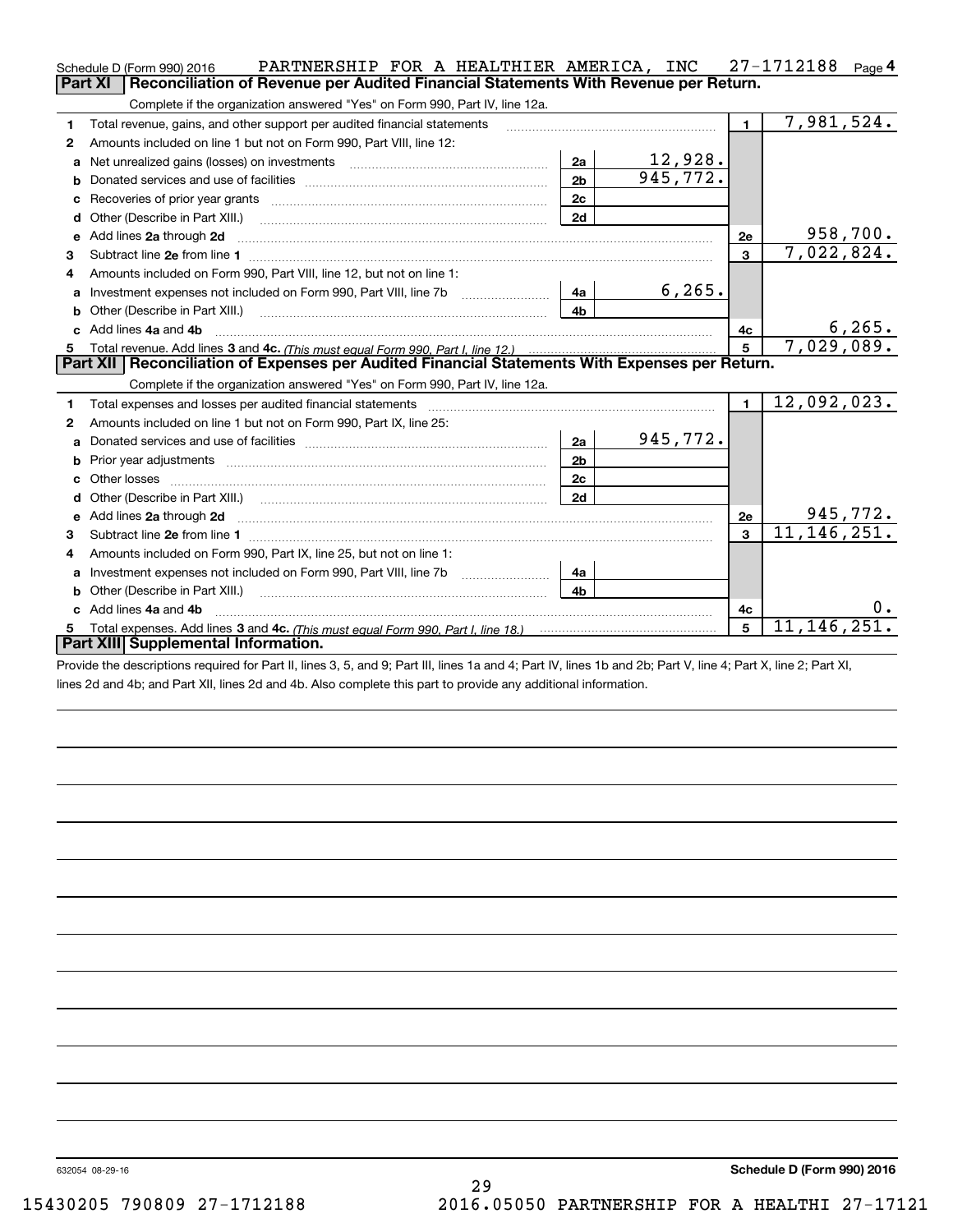| <b>SCHEDULE G</b><br><b>Supplemental Information Regarding Fundraising or Gaming Activities</b>                                                                                                                                                                                                                                                                                                                                                                                                                                                                                                                                                                                                                                                                                                                                     | OMB No. 1545-0047                                       |  |  |  |  |  |  |  |  |  |  |  |
|-------------------------------------------------------------------------------------------------------------------------------------------------------------------------------------------------------------------------------------------------------------------------------------------------------------------------------------------------------------------------------------------------------------------------------------------------------------------------------------------------------------------------------------------------------------------------------------------------------------------------------------------------------------------------------------------------------------------------------------------------------------------------------------------------------------------------------------|---------------------------------------------------------|--|--|--|--|--|--|--|--|--|--|--|
| (Form 990 or 990-EZ)<br>Complete if the organization answered "Yes" on Form 990, Part IV, line 17, 18, or 19, or if the                                                                                                                                                                                                                                                                                                                                                                                                                                                                                                                                                                                                                                                                                                             | 2016                                                    |  |  |  |  |  |  |  |  |  |  |  |
| organization entered more than \$15,000 on Form 990-EZ, line 6a.<br>Department of the Treasury<br>Attach to Form 990 or Form 990-EZ.                                                                                                                                                                                                                                                                                                                                                                                                                                                                                                                                                                                                                                                                                                | <b>Open to Public</b>                                   |  |  |  |  |  |  |  |  |  |  |  |
| Internal Revenue Service<br>Information about Schedule G (Form 990 or 990-EZ) and its instructions is at www.irs.gov/form990.                                                                                                                                                                                                                                                                                                                                                                                                                                                                                                                                                                                                                                                                                                       | Inspection                                              |  |  |  |  |  |  |  |  |  |  |  |
| Name of the organization<br>27-1712188<br>PARTNERSHIP FOR A HEALTHIER AMERICA, INC                                                                                                                                                                                                                                                                                                                                                                                                                                                                                                                                                                                                                                                                                                                                                  | <b>Employer identification number</b>                   |  |  |  |  |  |  |  |  |  |  |  |
| Fundraising Activities. Complete if the organization answered "Yes" on Form 990, Part IV, line 17. Form 990-EZ filers are not<br>Part I<br>required to complete this part.                                                                                                                                                                                                                                                                                                                                                                                                                                                                                                                                                                                                                                                          |                                                         |  |  |  |  |  |  |  |  |  |  |  |
| 1 Indicate whether the organization raised funds through any of the following activities. Check all that apply.<br>Mail solicitations<br>Solicitation of non-government grants<br>a<br>е<br>Solicitation of government grants<br>Internet and email solicitations<br>f<br>b<br>Phone solicitations<br>Special fundraising events<br>с<br>g<br>In-person solicitations<br>d<br>2 a Did the organization have a written or oral agreement with any individual (including officers, directors, trustees, or<br><b>Yes</b><br>key employees listed in Form 990, Part VII) or entity in connection with professional fundraising services?<br>b If "Yes," list the 10 highest paid individuals or entities (fundraisers) pursuant to agreements under which the fundraiser is to be<br>compensated at least \$5,000 by the organization. | <b>No</b>                                               |  |  |  |  |  |  |  |  |  |  |  |
| (v) Amount paid<br>(iii) Did<br>fundraiser<br>(iv) Gross receipts<br>(i) Name and address of individual<br>to (or retained by)<br>(ii) Activity<br>have custody<br>fundraiser<br>from activity<br>or entity (fundraiser)<br>or control of<br>listed in col. (i)<br>contributions?                                                                                                                                                                                                                                                                                                                                                                                                                                                                                                                                                   | (vi) Amount paid<br>to (or retained by)<br>organization |  |  |  |  |  |  |  |  |  |  |  |
| Yes<br>No                                                                                                                                                                                                                                                                                                                                                                                                                                                                                                                                                                                                                                                                                                                                                                                                                           |                                                         |  |  |  |  |  |  |  |  |  |  |  |
|                                                                                                                                                                                                                                                                                                                                                                                                                                                                                                                                                                                                                                                                                                                                                                                                                                     |                                                         |  |  |  |  |  |  |  |  |  |  |  |
|                                                                                                                                                                                                                                                                                                                                                                                                                                                                                                                                                                                                                                                                                                                                                                                                                                     |                                                         |  |  |  |  |  |  |  |  |  |  |  |
|                                                                                                                                                                                                                                                                                                                                                                                                                                                                                                                                                                                                                                                                                                                                                                                                                                     |                                                         |  |  |  |  |  |  |  |  |  |  |  |
|                                                                                                                                                                                                                                                                                                                                                                                                                                                                                                                                                                                                                                                                                                                                                                                                                                     |                                                         |  |  |  |  |  |  |  |  |  |  |  |
|                                                                                                                                                                                                                                                                                                                                                                                                                                                                                                                                                                                                                                                                                                                                                                                                                                     |                                                         |  |  |  |  |  |  |  |  |  |  |  |
|                                                                                                                                                                                                                                                                                                                                                                                                                                                                                                                                                                                                                                                                                                                                                                                                                                     |                                                         |  |  |  |  |  |  |  |  |  |  |  |
|                                                                                                                                                                                                                                                                                                                                                                                                                                                                                                                                                                                                                                                                                                                                                                                                                                     |                                                         |  |  |  |  |  |  |  |  |  |  |  |
|                                                                                                                                                                                                                                                                                                                                                                                                                                                                                                                                                                                                                                                                                                                                                                                                                                     |                                                         |  |  |  |  |  |  |  |  |  |  |  |
|                                                                                                                                                                                                                                                                                                                                                                                                                                                                                                                                                                                                                                                                                                                                                                                                                                     |                                                         |  |  |  |  |  |  |  |  |  |  |  |
|                                                                                                                                                                                                                                                                                                                                                                                                                                                                                                                                                                                                                                                                                                                                                                                                                                     |                                                         |  |  |  |  |  |  |  |  |  |  |  |
|                                                                                                                                                                                                                                                                                                                                                                                                                                                                                                                                                                                                                                                                                                                                                                                                                                     |                                                         |  |  |  |  |  |  |  |  |  |  |  |
| Total                                                                                                                                                                                                                                                                                                                                                                                                                                                                                                                                                                                                                                                                                                                                                                                                                               |                                                         |  |  |  |  |  |  |  |  |  |  |  |
| 3 List all states in which the organization is registered or licensed to solicit contributions or has been notified it is exempt from registration<br>or licensing.                                                                                                                                                                                                                                                                                                                                                                                                                                                                                                                                                                                                                                                                 |                                                         |  |  |  |  |  |  |  |  |  |  |  |
|                                                                                                                                                                                                                                                                                                                                                                                                                                                                                                                                                                                                                                                                                                                                                                                                                                     |                                                         |  |  |  |  |  |  |  |  |  |  |  |
|                                                                                                                                                                                                                                                                                                                                                                                                                                                                                                                                                                                                                                                                                                                                                                                                                                     |                                                         |  |  |  |  |  |  |  |  |  |  |  |
|                                                                                                                                                                                                                                                                                                                                                                                                                                                                                                                                                                                                                                                                                                                                                                                                                                     |                                                         |  |  |  |  |  |  |  |  |  |  |  |
|                                                                                                                                                                                                                                                                                                                                                                                                                                                                                                                                                                                                                                                                                                                                                                                                                                     |                                                         |  |  |  |  |  |  |  |  |  |  |  |
|                                                                                                                                                                                                                                                                                                                                                                                                                                                                                                                                                                                                                                                                                                                                                                                                                                     |                                                         |  |  |  |  |  |  |  |  |  |  |  |
|                                                                                                                                                                                                                                                                                                                                                                                                                                                                                                                                                                                                                                                                                                                                                                                                                                     |                                                         |  |  |  |  |  |  |  |  |  |  |  |
|                                                                                                                                                                                                                                                                                                                                                                                                                                                                                                                                                                                                                                                                                                                                                                                                                                     |                                                         |  |  |  |  |  |  |  |  |  |  |  |
| LHA For Paperwork Reduction Act Notice, see the Instructions for Form 990 or 990-EZ.                                                                                                                                                                                                                                                                                                                                                                                                                                                                                                                                                                                                                                                                                                                                                | Schedule G (Form 990 or 990-EZ) 2016                    |  |  |  |  |  |  |  |  |  |  |  |

632081 09-12-16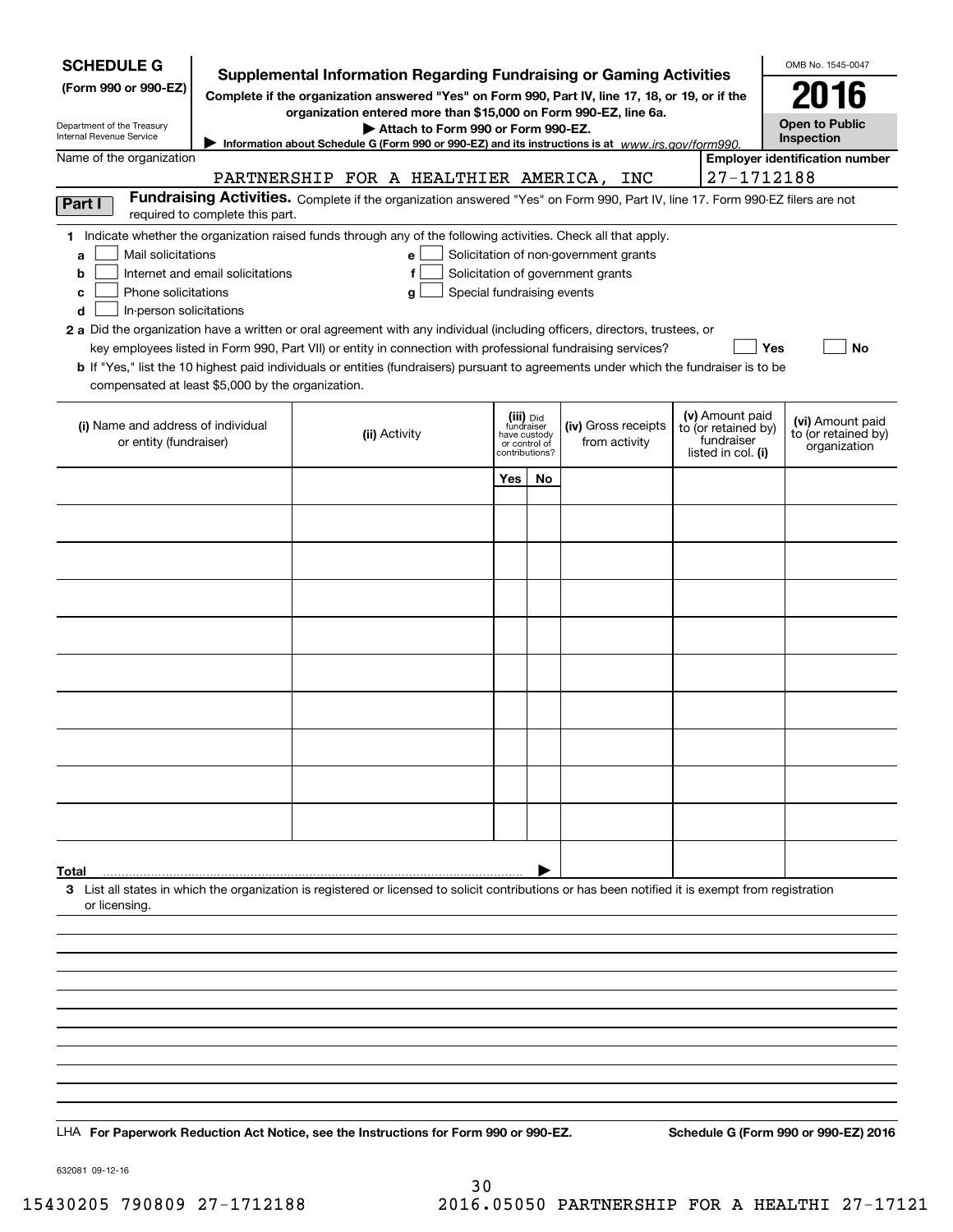Schedule G (Form 990 or 990-EZ) 2016 PARTNERSHIP FOR A HEALTHIER AMERICA, INC 27-1712188 <sub>Page</sub> 2 **Part II** | Fundraising Events. Complete if the organization answered "Yes" on Form 990, Part IV, line 18, or reported more than \$15,000

of fundraising event contributions and gross income on Form 990-EZ, lines 1 and 6b. List events with gross receipts greater than \$5,000.

|                 |    | OFfundralsing event contributions and gross income on Form 990-EZ, inles T and OD. Elst events with gross receipts greater than \$0,000. |                |                         |                                 |                                           |
|-----------------|----|------------------------------------------------------------------------------------------------------------------------------------------|----------------|-------------------------|---------------------------------|-------------------------------------------|
|                 |    |                                                                                                                                          | (a) Event $#1$ | $(b)$ Event #2          | (c) Other events<br><b>NONE</b> | (d) Total events<br>(add col. (a) through |
|                 |    |                                                                                                                                          | GALA           | <b>GALA ADS</b>         |                                 | col. (c)                                  |
|                 |    |                                                                                                                                          | (event type)   | (event type)            | (total number)                  |                                           |
| Revenue         | 1. |                                                                                                                                          | 611,953.       | 5,500.                  |                                 | 617,453.                                  |
|                 |    |                                                                                                                                          | 149,302.       |                         |                                 | 149,302.                                  |
|                 | 3  | Gross income (line 1 minus line 2)                                                                                                       | 462,651.       | 5,500.                  |                                 | 468, 151.                                 |
|                 |    |                                                                                                                                          |                |                         |                                 |                                           |
|                 | 5  |                                                                                                                                          |                |                         |                                 |                                           |
|                 | 6  |                                                                                                                                          |                |                         |                                 |                                           |
| Direct Expenses | 7  | Food and beverages                                                                                                                       |                |                         |                                 |                                           |
|                 | 8  |                                                                                                                                          |                |                         |                                 |                                           |
|                 | 9  |                                                                                                                                          | 183,023.       |                         |                                 | 183,023.                                  |
|                 |    | 10 Direct expense summary. Add lines 4 through 9 in column (d)                                                                           |                |                         |                                 | 183,023.                                  |
|                 |    | 11 Net income summary. Subtract line 10 from line 3, column (d)                                                                          |                |                         |                                 | 285, 128.                                 |
| <b>Part III</b> |    | Gaming. Complete if the organization answered "Yes" on Form 990, Part IV, line 19, or reported more than                                 |                |                         |                                 |                                           |
|                 |    | \$15,000 on Form 990-EZ, line 6a.                                                                                                        |                |                         |                                 |                                           |
|                 |    |                                                                                                                                          |                | (b) Pull tabs/instant   |                                 | (d) Total gaming (add                     |
|                 |    |                                                                                                                                          | (a) Bingo      | bingo/progressive bingo | (c) Other gaming                | col. (a) through col. (c))                |
| Revenue         |    |                                                                                                                                          |                |                         |                                 |                                           |
|                 |    |                                                                                                                                          |                |                         |                                 |                                           |
|                 | 1  |                                                                                                                                          |                |                         |                                 |                                           |
|                 |    |                                                                                                                                          |                |                         |                                 |                                           |
|                 | 3  |                                                                                                                                          |                |                         |                                 |                                           |
| Direct Expenses | 4  |                                                                                                                                          |                |                         |                                 |                                           |
|                 |    | 5 Other direct expenses                                                                                                                  |                |                         |                                 |                                           |
|                 |    |                                                                                                                                          | Yes<br>%       | Yes<br>%                | Yes<br>%                        |                                           |
|                 | 6  | Volunteer labor                                                                                                                          | No             | No                      | No                              |                                           |
|                 | 7. | Direct expense summary. Add lines 2 through 5 in column (d)                                                                              |                |                         |                                 |                                           |
|                 | 8  |                                                                                                                                          |                |                         |                                 |                                           |
|                 |    |                                                                                                                                          |                |                         |                                 |                                           |
| 9               |    | Enter the state(s) in which the organization conducts gaming activities:                                                                 |                |                         |                                 |                                           |
|                 |    |                                                                                                                                          |                |                         |                                 | Yes<br><b>No</b>                          |
|                 |    | <b>b</b> If "No," explain:                                                                                                               |                |                         |                                 |                                           |
|                 |    |                                                                                                                                          |                |                         |                                 |                                           |
|                 |    |                                                                                                                                          |                |                         |                                 |                                           |
|                 |    |                                                                                                                                          |                |                         |                                 | ∐ Yes<br><b>No</b>                        |
|                 |    | <b>b</b> If "Yes," explain:                                                                                                              |                |                         |                                 |                                           |
|                 |    |                                                                                                                                          |                |                         |                                 |                                           |
|                 |    |                                                                                                                                          |                |                         |                                 |                                           |
|                 |    | 632082 09-12-16                                                                                                                          |                |                         |                                 | Schedule G (Form 990 or 990-EZ) 2016      |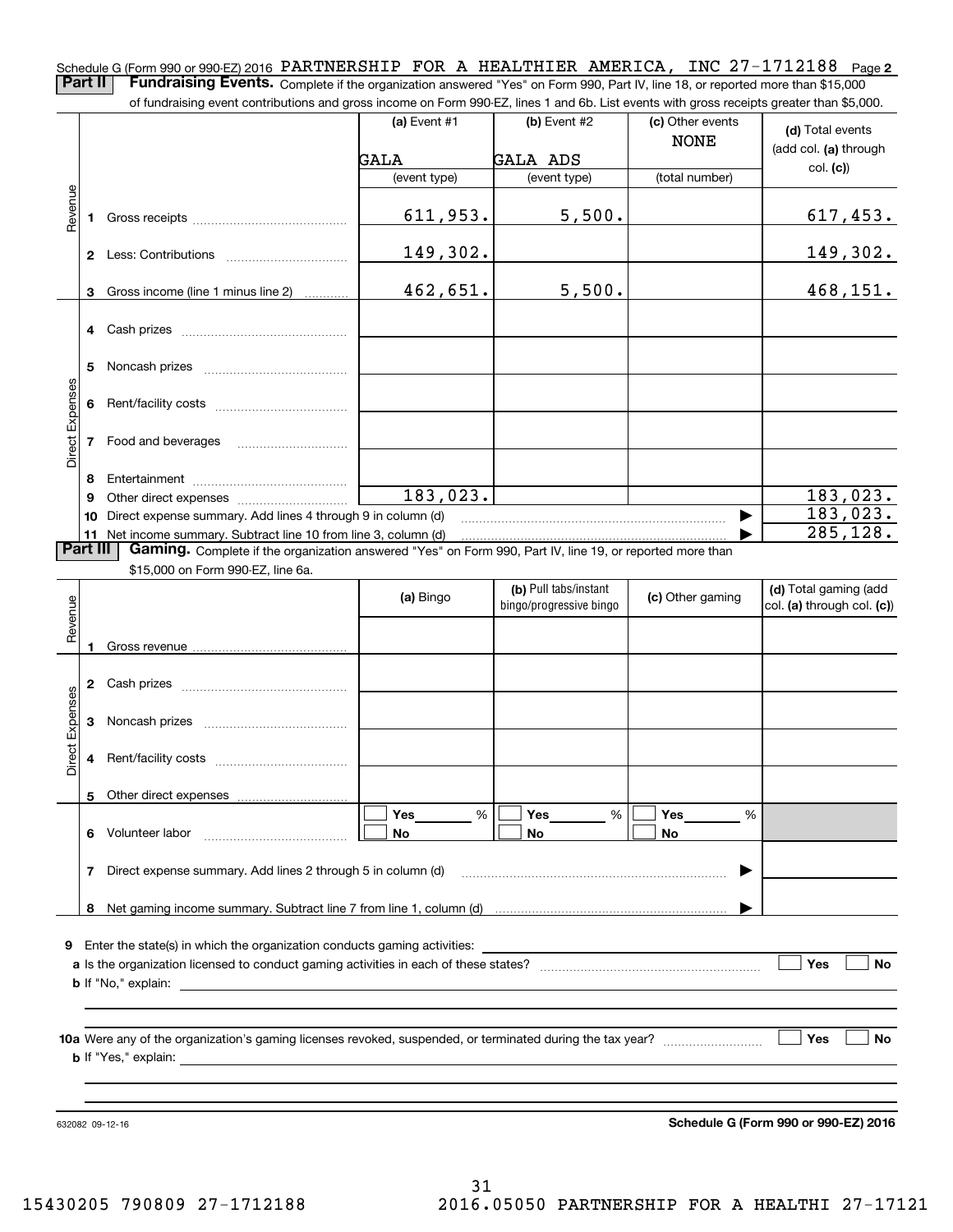|    | Schedule G (Form 990 or 990-EZ) 2016 PARTNERSHIP FOR A HEALTHIER AMERICA, INC 27-1712188                                                                                                                                                   |                 | Page 3 |
|----|--------------------------------------------------------------------------------------------------------------------------------------------------------------------------------------------------------------------------------------------|-----------------|--------|
| 11 |                                                                                                                                                                                                                                            | Yes             | No     |
|    | 12 Is the organization a grantor, beneficiary or trustee of a trust, or a member of a partnership or other entity formed                                                                                                                   |                 |        |
|    |                                                                                                                                                                                                                                            | Yes             | No     |
|    | 13 Indicate the percentage of gaming activity conducted in:                                                                                                                                                                                |                 |        |
|    |                                                                                                                                                                                                                                            | 13а             | %      |
|    | <b>b</b> An outside facility <i>www.communicality communicality communical</i> contract and an outside facility communical communications of the set of the set of the set of the set of the set of the set of the set of the set of the   | 13 <sub>b</sub> | %      |
|    | 14 Enter the name and address of the person who prepares the organization's gaming/special events books and records:                                                                                                                       |                 |        |
|    |                                                                                                                                                                                                                                            |                 |        |
|    | Name $\blacktriangleright$<br><u>some started and the started and the started and the started and the started and the started and the started and</u>                                                                                      |                 |        |
|    |                                                                                                                                                                                                                                            |                 |        |
|    |                                                                                                                                                                                                                                            |                 |        |
|    |                                                                                                                                                                                                                                            |                 |        |
|    |                                                                                                                                                                                                                                            | Yes             | No     |
|    |                                                                                                                                                                                                                                            |                 |        |
|    |                                                                                                                                                                                                                                            |                 |        |
|    |                                                                                                                                                                                                                                            |                 |        |
|    | c If "Yes," enter name and address of the third party:                                                                                                                                                                                     |                 |        |
|    |                                                                                                                                                                                                                                            |                 |        |
|    | Name $\blacktriangleright$<br><u> 1989 - Johann Barbara, marka a shekara ta 1989 - An tsaran a shekara tsa 1989 - An tsara tsara tsa 1989</u>                                                                                              |                 |        |
|    |                                                                                                                                                                                                                                            |                 |        |
|    | Address ><br>the control of the control of the control of the control of the control of the control of the control of the control of the control of the control of the control of the control of the control of the control of the control |                 |        |
|    |                                                                                                                                                                                                                                            |                 |        |
|    | <b>16</b> Gaming manager information:                                                                                                                                                                                                      |                 |        |
|    |                                                                                                                                                                                                                                            |                 |        |
|    | Name $\blacktriangleright$                                                                                                                                                                                                                 |                 |        |
|    |                                                                                                                                                                                                                                            |                 |        |
|    | Gaming manager compensation > \$                                                                                                                                                                                                           |                 |        |
|    |                                                                                                                                                                                                                                            |                 |        |
|    | Description of services provided ><br><u> 1989 - Jan Samuel Barbara, martin da shekara tsara 1989 - Andrea Samuel Barbara, mashrida a shekara tsara 19</u>                                                                                 |                 |        |
|    |                                                                                                                                                                                                                                            |                 |        |
|    |                                                                                                                                                                                                                                            |                 |        |
|    |                                                                                                                                                                                                                                            |                 |        |
|    | Director/officer<br>Employee<br>Independent contractor                                                                                                                                                                                     |                 |        |
|    |                                                                                                                                                                                                                                            |                 |        |
|    | <b>17</b> Mandatory distributions:                                                                                                                                                                                                         |                 |        |
|    | a Is the organization required under state law to make charitable distributions from the gaming proceeds to                                                                                                                                |                 |        |
|    | retain the state gaming license?                                                                                                                                                                                                           | $\Box$ Yes      |        |
|    | <b>b</b> Enter the amount of distributions required under state law to be distributed to other exempt organizations or spent in the                                                                                                        |                 |        |
|    | organization's own exempt activities during the tax year $\triangleright$ \$<br><b>Part IV</b>                                                                                                                                             |                 |        |
|    | Supplemental Information. Provide the explanations required by Part I, line 2b, columns (iii) and (v); and Part III, lines 9, 9b, 10b, 15b,                                                                                                |                 |        |
|    | 15c, 16, and 17b, as applicable. Also provide any additional information. See instructions                                                                                                                                                 |                 |        |
|    |                                                                                                                                                                                                                                            |                 |        |
|    |                                                                                                                                                                                                                                            |                 |        |
|    |                                                                                                                                                                                                                                            |                 |        |
|    |                                                                                                                                                                                                                                            |                 |        |
|    |                                                                                                                                                                                                                                            |                 |        |
|    |                                                                                                                                                                                                                                            |                 |        |
|    |                                                                                                                                                                                                                                            |                 |        |
|    |                                                                                                                                                                                                                                            |                 |        |
|    |                                                                                                                                                                                                                                            |                 |        |
|    |                                                                                                                                                                                                                                            |                 |        |
|    |                                                                                                                                                                                                                                            |                 |        |
|    |                                                                                                                                                                                                                                            |                 |        |
|    |                                                                                                                                                                                                                                            |                 |        |
|    |                                                                                                                                                                                                                                            |                 |        |
|    |                                                                                                                                                                                                                                            |                 |        |
|    |                                                                                                                                                                                                                                            |                 |        |
|    | Schedule G (Form 990 or 990-EZ) 2016<br>632083 09-12-16                                                                                                                                                                                    |                 |        |
|    | 32                                                                                                                                                                                                                                         |                 |        |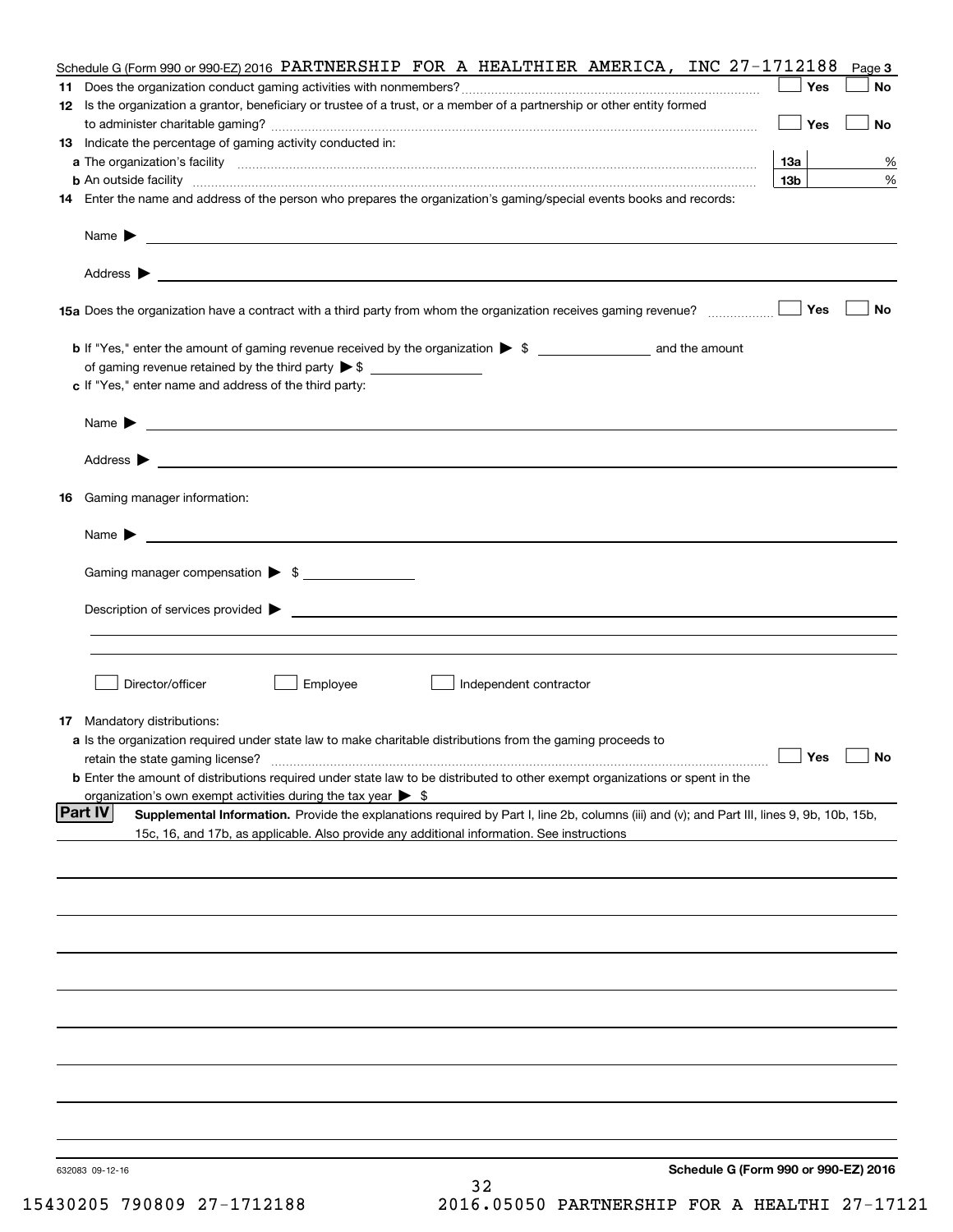|                    | Schedule G (Form 990 or 990-EZ) PARTNERSHI.<br>Part IV   Supplemental Information (continued) | PARTNERSHIP FOR A HEALTHIER AMERICA, INC 27-1712188 Page 4 |  |  |                                 |  |
|--------------------|-----------------------------------------------------------------------------------------------|------------------------------------------------------------|--|--|---------------------------------|--|
|                    |                                                                                               |                                                            |  |  |                                 |  |
|                    |                                                                                               |                                                            |  |  |                                 |  |
|                    |                                                                                               |                                                            |  |  |                                 |  |
|                    |                                                                                               |                                                            |  |  |                                 |  |
|                    |                                                                                               |                                                            |  |  |                                 |  |
|                    |                                                                                               |                                                            |  |  |                                 |  |
|                    |                                                                                               |                                                            |  |  |                                 |  |
|                    |                                                                                               |                                                            |  |  |                                 |  |
|                    |                                                                                               |                                                            |  |  |                                 |  |
|                    |                                                                                               |                                                            |  |  |                                 |  |
|                    |                                                                                               |                                                            |  |  |                                 |  |
|                    |                                                                                               |                                                            |  |  |                                 |  |
|                    |                                                                                               |                                                            |  |  |                                 |  |
|                    |                                                                                               |                                                            |  |  |                                 |  |
|                    |                                                                                               |                                                            |  |  |                                 |  |
|                    |                                                                                               |                                                            |  |  |                                 |  |
|                    |                                                                                               |                                                            |  |  |                                 |  |
|                    |                                                                                               |                                                            |  |  |                                 |  |
|                    |                                                                                               |                                                            |  |  |                                 |  |
|                    |                                                                                               |                                                            |  |  |                                 |  |
|                    |                                                                                               |                                                            |  |  |                                 |  |
|                    |                                                                                               |                                                            |  |  |                                 |  |
|                    |                                                                                               |                                                            |  |  |                                 |  |
|                    |                                                                                               |                                                            |  |  |                                 |  |
|                    |                                                                                               |                                                            |  |  |                                 |  |
|                    |                                                                                               |                                                            |  |  |                                 |  |
|                    |                                                                                               |                                                            |  |  |                                 |  |
|                    |                                                                                               |                                                            |  |  |                                 |  |
|                    |                                                                                               |                                                            |  |  |                                 |  |
|                    |                                                                                               |                                                            |  |  |                                 |  |
|                    |                                                                                               |                                                            |  |  |                                 |  |
|                    |                                                                                               |                                                            |  |  |                                 |  |
|                    |                                                                                               |                                                            |  |  |                                 |  |
|                    |                                                                                               |                                                            |  |  |                                 |  |
|                    |                                                                                               |                                                            |  |  |                                 |  |
|                    |                                                                                               |                                                            |  |  |                                 |  |
|                    |                                                                                               |                                                            |  |  | Schedule G (Form 990 or 990-EZ) |  |
| 632084<br>04-01-16 |                                                                                               |                                                            |  |  |                                 |  |

33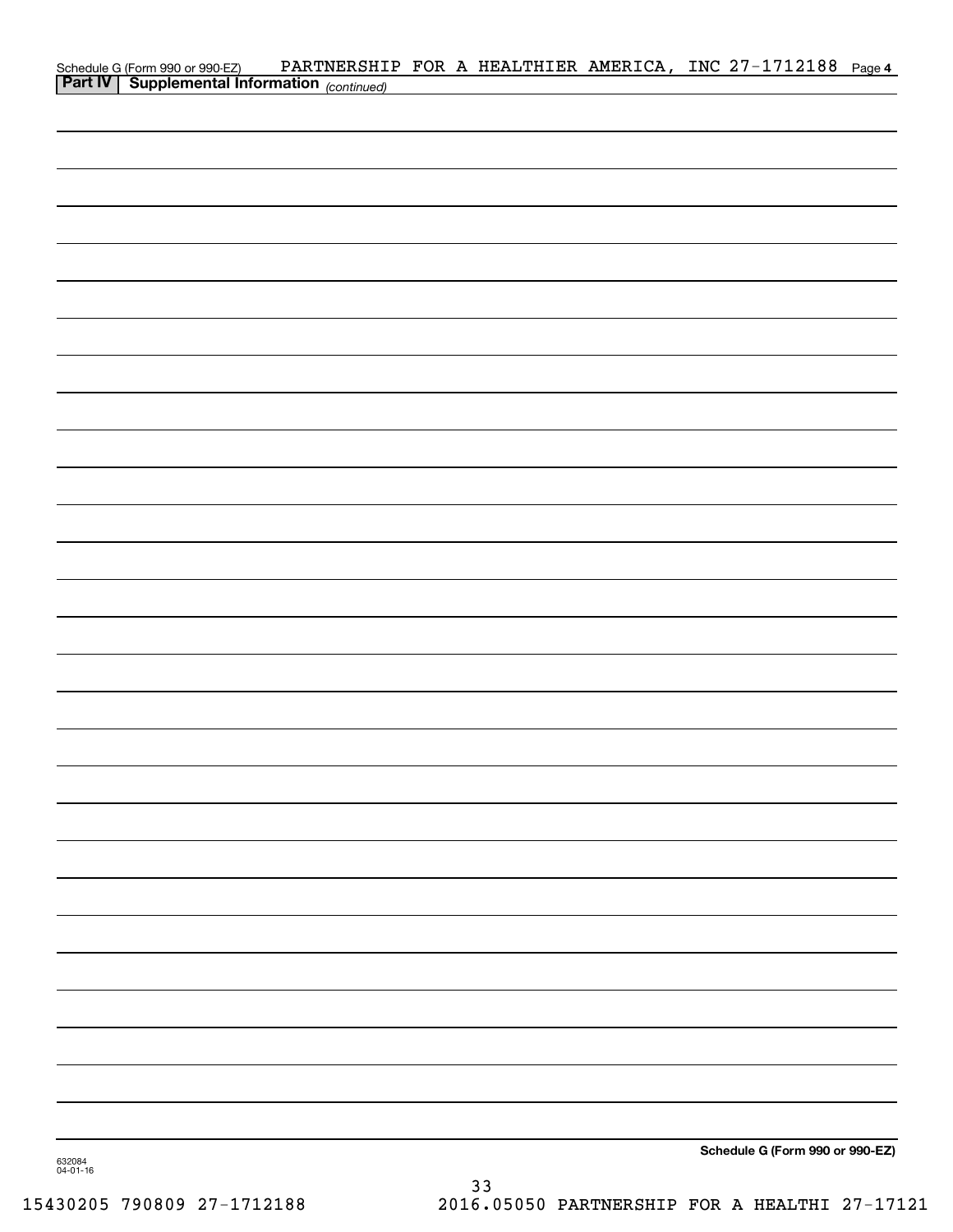| <b>SCHEDULE I</b>                                                               |                                                                                                                                                                                                                                                                                                           |            | <b>Grants and Other Assistance to Organizations,</b>                                                                                  |                             |                                         |                                                                |                                          | OMB No. 1545-0047                                   |
|---------------------------------------------------------------------------------|-----------------------------------------------------------------------------------------------------------------------------------------------------------------------------------------------------------------------------------------------------------------------------------------------------------|------------|---------------------------------------------------------------------------------------------------------------------------------------|-----------------------------|-----------------------------------------|----------------------------------------------------------------|------------------------------------------|-----------------------------------------------------|
| (Form 990)                                                                      |                                                                                                                                                                                                                                                                                                           |            | Governments, and Individuals in the United States<br>Complete if the organization answered "Yes" on Form 990, Part IV, line 21 or 22. |                             |                                         |                                                                |                                          | 2016                                                |
| Department of the Treasury<br>Internal Revenue Service                          |                                                                                                                                                                                                                                                                                                           |            | Information about Schedule I (Form 990) and its instructions is at www.irs.gov/form990.                                               | Attach to Form 990.         |                                         |                                                                |                                          | <b>Open to Public</b><br>Inspection                 |
| Name of the organization                                                        |                                                                                                                                                                                                                                                                                                           |            | PARTNERSHIP FOR A HEALTHIER AMERICA, INC                                                                                              |                             |                                         |                                                                |                                          | <b>Employer identification number</b><br>27-1712188 |
| Part I                                                                          | <b>General Information on Grants and Assistance</b>                                                                                                                                                                                                                                                       |            |                                                                                                                                       |                             |                                         |                                                                |                                          |                                                     |
| 1.<br>$\mathbf{2}$                                                              | Does the organization maintain records to substantiate the amount of the grants or assistance, the grantees' eligibility for the grants or assistance, and the selection<br>Describe in Part IV the organization's procedures for monitoring the use of grant funds in the United States.                 |            |                                                                                                                                       |                             |                                         |                                                                |                                          | $\boxed{\text{X}}$ Yes<br>  No                      |
| Part II                                                                         | Grants and Other Assistance to Domestic Organizations and Domestic Governments. Complete if the organization answered "Yes" on Form 990, Part IV, line 21, for any                                                                                                                                        |            |                                                                                                                                       |                             |                                         |                                                                |                                          |                                                     |
|                                                                                 | recipient that received more than \$5,000. Part II can be duplicated if additional space is needed.                                                                                                                                                                                                       |            |                                                                                                                                       |                             |                                         |                                                                |                                          |                                                     |
|                                                                                 | 1 (a) Name and address of organization<br>or government                                                                                                                                                                                                                                                   | $(b)$ EIN  | (c) IRC section<br>(if applicable)                                                                                                    | (d) Amount of<br>cash grant | (e) Amount of<br>non-cash<br>assistance | (f) Method of<br>valuation (book,<br>FMV, appraisal,<br>other) | (g) Description of<br>noncash assistance | (h) Purpose of grant<br>or assistance               |
| SHAPE AMERICA<br>1900 ASSOCIATION DRIVE<br>RESTON, VA 20191                     |                                                                                                                                                                                                                                                                                                           | 52-0886491 | 501(C)(3)                                                                                                                             | 89,828.                     | $\mathbf{0}$                            |                                                                |                                          | GRANT TO IMPLEMENT ACTIVE<br>SCHOOLS' PROGRAMMING   |
| ALLIANCE FOR A HEALTHIER<br>GENERATION - 606 SE 9TH AVE -<br>PORTLAND, OR 97214 |                                                                                                                                                                                                                                                                                                           | 27-2028308 | 501(C)(3)                                                                                                                             | 85,687.                     | 0.                                      |                                                                |                                          | GRANT TO IMPLEMENT ACTIVE<br>SCHOOLS' PROGRAMMING   |
|                                                                                 |                                                                                                                                                                                                                                                                                                           |            |                                                                                                                                       |                             |                                         |                                                                |                                          |                                                     |
|                                                                                 |                                                                                                                                                                                                                                                                                                           |            |                                                                                                                                       |                             |                                         |                                                                |                                          |                                                     |
|                                                                                 |                                                                                                                                                                                                                                                                                                           |            |                                                                                                                                       |                             |                                         |                                                                |                                          |                                                     |
|                                                                                 |                                                                                                                                                                                                                                                                                                           |            |                                                                                                                                       |                             |                                         |                                                                |                                          |                                                     |
| 2<br>3                                                                          | Enter total number of section 501(c)(3) and government organizations listed in the line 1 table [1,000] content organizations listed in the line 1 table [1,000] contents are total number of section 501(c)(3) and government<br>For Books and Both all and Ast Matter and the Instructions And Four 000 |            |                                                                                                                                       |                             |                                         |                                                                |                                          | 2.<br>▶<br>$\overline{0}$ .<br>0.000100401          |

**For Paperwork Reduction Act Notice, see the Instructions for Form 990. Schedule I (Form 990) (2016)** LHA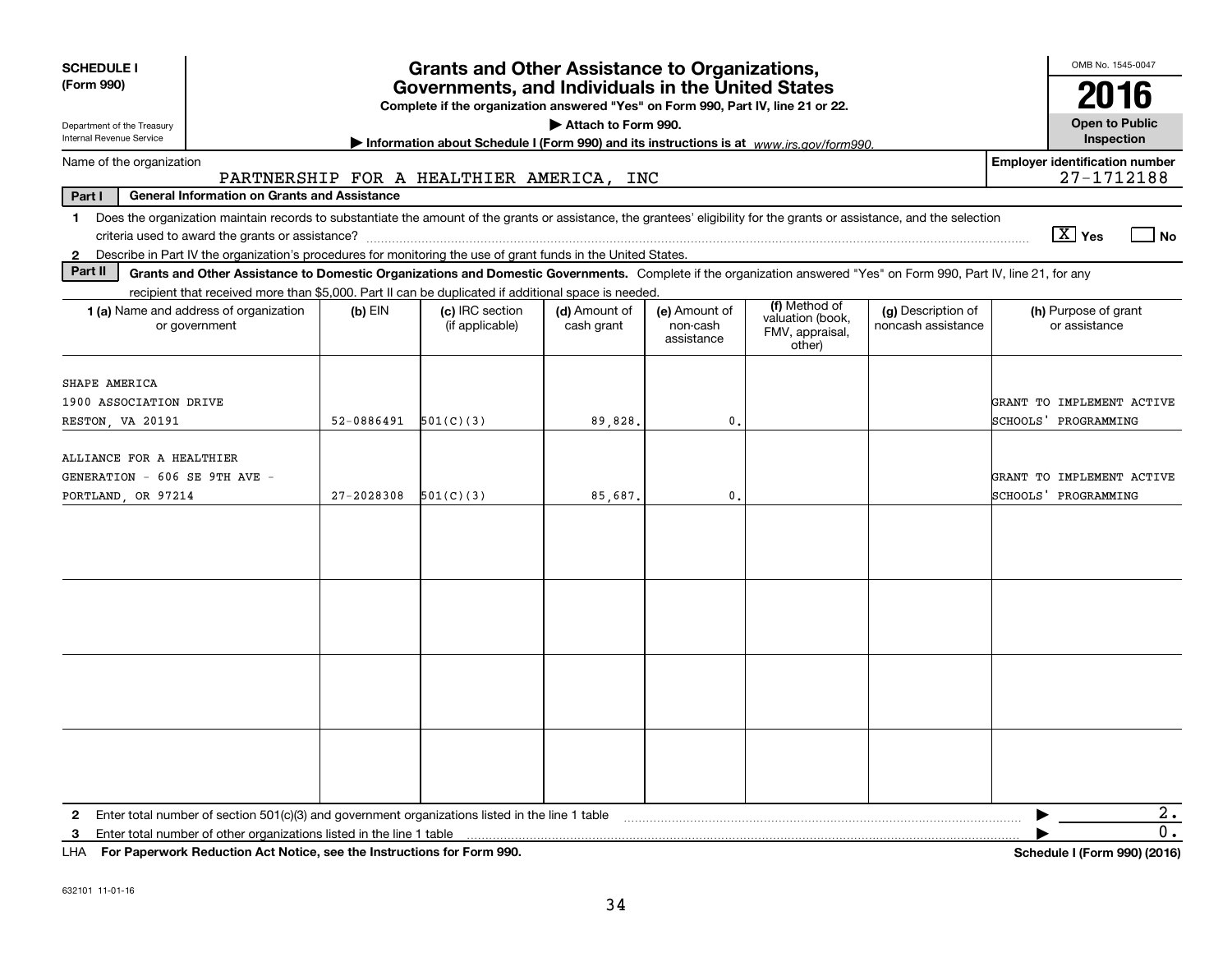#### Schedule I (Form 990) (2016) PARTNERSHIP FOR A HEALTHIER AMERICA, INC 27-1712188 Page

**2**

**Part III | Grants and Other Assistance to Domestic Individuals. Complete if the organization answered "Yes" on Form 990, Part IV, line 22.** Part III can be duplicated if additional space is needed.

| (a) Type of grant or assistance | (b) Number of<br>recipients | (c) Amount of<br>cash grant | (d) Amount of non-<br>cash assistance | (e) Method of valuation<br>(book, FMV, appraisal, other) | (f) Description of noncash assistance |
|---------------------------------|-----------------------------|-----------------------------|---------------------------------------|----------------------------------------------------------|---------------------------------------|
|                                 |                             |                             |                                       |                                                          |                                       |
|                                 |                             |                             |                                       |                                                          |                                       |
|                                 |                             |                             |                                       |                                                          |                                       |
|                                 |                             |                             |                                       |                                                          |                                       |
|                                 |                             |                             |                                       |                                                          |                                       |
|                                 |                             |                             |                                       |                                                          |                                       |
|                                 |                             |                             |                                       |                                                          |                                       |
|                                 |                             |                             |                                       |                                                          |                                       |
|                                 |                             |                             |                                       |                                                          |                                       |
|                                 |                             |                             |                                       |                                                          |                                       |

Part IV | Supplemental Information. Provide the information required in Part I, line 2; Part III, column (b); and any other additional information.

PART I, LINE 2:

LET'S MOVE ACTIVE SCHOOLS

SIGNED GRANT AGREEMENT THAT INCLUDES A SCOPE OF WORK AND DETAILED BUDGET,

THROUGHOUT THE GRANT FUNDED ENTITIES ATTEND BI-WEEKLY CALLS, WEBINARS, OR

ONE-ON-ONE MEETINGS WITH THE LMAS EXECUTIVE DIRECTOR WHERE THE MONTHLY

DASHBOARD OF KEY PERFORMANCE INDICATORS ARE REVIEWED. THE LMAS EXECUTIVE

DIRECTOR THEN COLLECTS FINAL YEAR END NARRATIVE AND BUDGET REPORTS.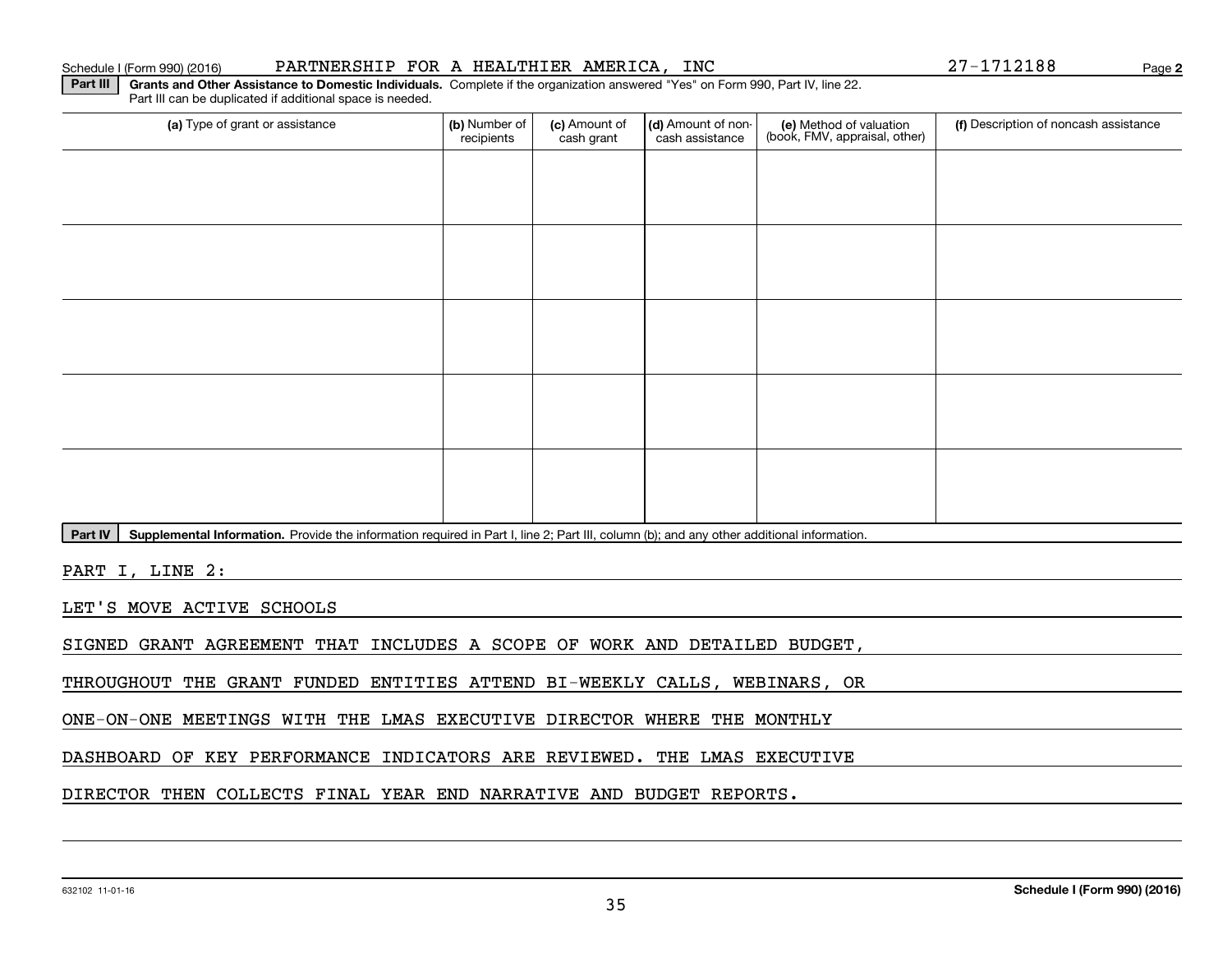|    | <b>SCHEDULE J</b>                                      | <b>Compensation Information</b>                                                                                                                                                                                                      |                                       | OMB No. 1545-0047     |     |             |
|----|--------------------------------------------------------|--------------------------------------------------------------------------------------------------------------------------------------------------------------------------------------------------------------------------------------|---------------------------------------|-----------------------|-----|-------------|
|    | (Form 990)                                             | For certain Officers, Directors, Trustees, Key Employees, and Highest                                                                                                                                                                |                                       |                       |     |             |
|    |                                                        | <b>Compensated Employees</b>                                                                                                                                                                                                         |                                       | 2016                  |     |             |
|    |                                                        | Complete if the organization answered "Yes" on Form 990, Part IV, line 23.<br>Attach to Form 990.                                                                                                                                    |                                       | <b>Open to Public</b> |     |             |
|    | Department of the Treasury<br>Internal Revenue Service | Information about Schedule J (Form 990) and its instructions is at www.irs.gov/form990.                                                                                                                                              |                                       | Inspection            |     |             |
|    | Name of the organization                               |                                                                                                                                                                                                                                      | <b>Employer identification number</b> |                       |     |             |
|    |                                                        | PARTNERSHIP FOR A HEALTHIER AMERICA, INC                                                                                                                                                                                             | 27-1712188                            |                       |     |             |
|    | Part I                                                 | <b>Questions Regarding Compensation</b>                                                                                                                                                                                              |                                       |                       |     |             |
|    |                                                        |                                                                                                                                                                                                                                      |                                       |                       | Yes | No          |
|    |                                                        | Check the appropriate box(es) if the organization provided any of the following to or for a person listed on Form 990,                                                                                                               |                                       |                       |     |             |
|    |                                                        | Part VII, Section A, line 1a. Complete Part III to provide any relevant information regarding these items.                                                                                                                           |                                       |                       |     |             |
|    | First-class or charter travel                          | Housing allowance or residence for personal use                                                                                                                                                                                      |                                       |                       |     |             |
|    | Travel for companions                                  | Payments for business use of personal residence                                                                                                                                                                                      |                                       |                       |     |             |
|    |                                                        | Tax indemnification and gross-up payments<br>Health or social club dues or initiation fees                                                                                                                                           |                                       |                       |     |             |
|    |                                                        | Discretionary spending account<br>Personal services (such as, maid, chauffeur, chef)                                                                                                                                                 |                                       |                       |     |             |
|    |                                                        |                                                                                                                                                                                                                                      |                                       |                       |     |             |
|    |                                                        | <b>b</b> If any of the boxes on line 1a are checked, did the organization follow a written policy regarding payment or                                                                                                               |                                       |                       |     |             |
|    |                                                        | reimbursement or provision of all of the expenses described above? If "No," complete Part III to explain manufactured above?                                                                                                         |                                       | 1b                    |     |             |
| 2  |                                                        | Did the organization require substantiation prior to reimbursing or allowing expenses incurred by all directors,                                                                                                                     |                                       |                       |     |             |
|    |                                                        |                                                                                                                                                                                                                                      |                                       | $\mathbf{2}$          |     |             |
|    |                                                        |                                                                                                                                                                                                                                      |                                       |                       |     |             |
| з  |                                                        | Indicate which, if any, of the following the filing organization used to establish the compensation of the organization's                                                                                                            |                                       |                       |     |             |
|    |                                                        | CEO/Executive Director. Check all that apply. Do not check any boxes for methods used by a related organization to                                                                                                                   |                                       |                       |     |             |
|    |                                                        | establish compensation of the CEO/Executive Director, but explain in Part III.                                                                                                                                                       |                                       |                       |     |             |
|    | $\lfloor \texttt{X} \rfloor$ Compensation committee    | $X$ Written employment contract                                                                                                                                                                                                      |                                       |                       |     |             |
|    |                                                        | $\boxed{\textbf{X}}$ Independent compensation consultant<br>$X$ Compensation survey or study                                                                                                                                         |                                       |                       |     |             |
|    | $\boxed{\text{X}}$ Form 990 of other organizations     | $\boxed{\text{X}}$ Approval by the board or compensation committee                                                                                                                                                                   |                                       |                       |     |             |
|    |                                                        |                                                                                                                                                                                                                                      |                                       |                       |     |             |
|    |                                                        | During the year, did any person listed on Form 990, Part VII, Section A, line 1a, with respect to the filing                                                                                                                         |                                       |                       |     |             |
|    | organization or a related organization:                |                                                                                                                                                                                                                                      |                                       |                       |     |             |
| а  |                                                        | Receive a severance payment or change-of-control payment?                                                                                                                                                                            |                                       | 4a                    |     | х           |
| b  |                                                        |                                                                                                                                                                                                                                      |                                       | 4b                    |     | X           |
| c  |                                                        |                                                                                                                                                                                                                                      |                                       | 4c                    |     | $\mathbf x$ |
|    |                                                        | If "Yes" to any of lines 4a-c, list the persons and provide the applicable amounts for each item in Part III.                                                                                                                        |                                       |                       |     |             |
|    |                                                        |                                                                                                                                                                                                                                      |                                       |                       |     |             |
|    |                                                        | Only section 501(c)(3), 501(c)(4), and 501(c)(29) organizations must complete lines 5-9.                                                                                                                                             |                                       |                       |     |             |
| 5  |                                                        | For persons listed on Form 990, Part VII, Section A, line 1a, did the organization pay or accrue any compensation                                                                                                                    |                                       |                       |     |             |
|    | contingent on the revenues of:                         |                                                                                                                                                                                                                                      |                                       |                       |     |             |
| a  |                                                        |                                                                                                                                                                                                                                      |                                       | 5а                    |     | X           |
|    |                                                        |                                                                                                                                                                                                                                      |                                       | 5b                    |     | $\mathbf X$ |
|    |                                                        | If "Yes" on line 5a or 5b, describe in Part III.                                                                                                                                                                                     |                                       |                       |     |             |
| 6. |                                                        | For persons listed on Form 990, Part VII, Section A, line 1a, did the organization pay or accrue any compensation                                                                                                                    |                                       |                       |     |             |
|    | contingent on the net earnings of:                     |                                                                                                                                                                                                                                      |                                       |                       |     |             |
| a  |                                                        | The organization? <b>With the contract of the contract of the contract of the contract of the contract of the contract of the contract of the contract of the contract of the contract of the contract of the contract of the co</b> |                                       | 6a                    |     | X<br>X      |
|    |                                                        |                                                                                                                                                                                                                                      |                                       | 6b                    |     |             |
|    |                                                        | If "Yes" on line 6a or 6b, describe in Part III.                                                                                                                                                                                     |                                       |                       |     |             |
|    |                                                        | 7 For persons listed on Form 990, Part VII, Section A, line 1a, did the organization provide any nonfixed payments                                                                                                                   |                                       |                       | x   |             |
|    |                                                        |                                                                                                                                                                                                                                      |                                       | $\overline{7}$        |     |             |
| 8  |                                                        | Were any amounts reported on Form 990, Part VII, paid or accrued pursuant to a contract that was subject to the                                                                                                                      |                                       |                       |     | х           |
|    |                                                        | initial contract exception described in Regulations section 53.4958-4(a)(3)? If "Yes," describe in Part III                                                                                                                          |                                       | 8                     |     |             |
| 9. |                                                        | If "Yes" on line 8, did the organization also follow the rebuttable presumption procedure described in                                                                                                                               |                                       |                       |     |             |
|    | Regulations section 53.4958-6(c)?                      | expressly Dedication Act Notice, ace the Inctrustions for Form 000                                                                                                                                                                   | Cahadula, Litayan 0001,0046           | 9                     |     |             |

LHA For Paperwork Reduction Act Notice, see the Instructions for Form 990. Schedule J (Form 990) 2016

632111 09-09-16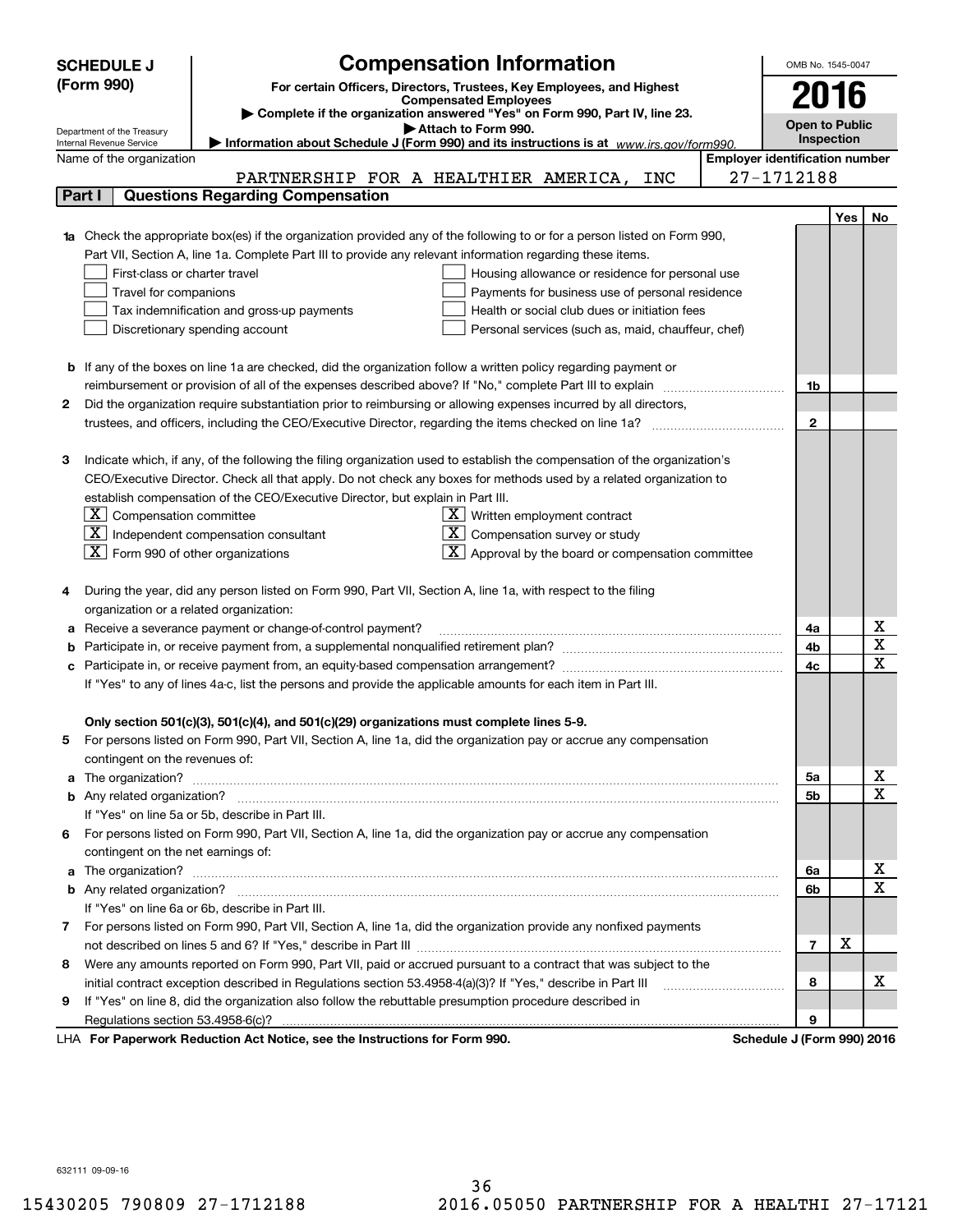# Schedule J (Form 990) 2016 PAR'I'NERSHIP F'OR A HEAL'I'HILER AMERICA , INC 27 = 17 I 2 I 8 8<br>| **Part II | Officers, Directors, Trustees, Key Employees, and Highest Compensated Employee**

For each individual whose compensation must be reported on Schedule J, report compensation from the organization on row (i) and from related organizations, described in the instructions, on row (ii). Do not list any individuals that aren't listed on Form 990, Part VII.

**Note:**  The sum of columns (B)(i)-(iii) for each listed individual must equal the total amount of Form 990, Part VII, Section A, line 1a, applicable column (D) and (E) amounts for that individual.

| (A) Name and Title          |      |                          | (B) Breakdown of W-2 and/or 1099-MISC compensation |                                           | (C) Retirement and<br>other deferred | (D) Nontaxable | (E) Total of columns | (F) Compensation<br>in column (B)         |  |
|-----------------------------|------|--------------------------|----------------------------------------------------|-------------------------------------------|--------------------------------------|----------------|----------------------|-------------------------------------------|--|
|                             |      | (i) Base<br>compensation | (ii) Bonus &<br>incentive<br>compensation          | (iii) Other<br>reportable<br>compensation | compensation                         | benefits       | $(B)(i)-(D)$         | reported as deferred<br>on prior Form 990 |  |
| LAWRENCE SOLER<br>(1)       | (i)  | 374,768.                 | 30, 170.                                           | 187.                                      | 8,838.                               | 5,944.         | 419,907.             | 0.                                        |  |
| PRESIDENT & CEO             | (ii) | 0.                       | 0.                                                 | $\overline{0}$ .                          | $\overline{0}$ .                     | 0.             | $\mathbf 0$ .        | $\overline{0}$ .                          |  |
| ANDREW NANNIS<br>(2)        | (i)  | 171,804.                 | 14,231.                                            | 125.                                      | 6,476.                               | 1,140.         | 193,776.             | $\overline{0}$ .                          |  |
| CHIEF MARKETING OFFICER     | (ii) | 0.                       | 0.                                                 | 0.                                        | 0.                                   | $\mathbf{0}$ . | $\mathbf 0$ .        | $\overline{0}$ .                          |  |
| RYAN SHADRICK WILSON<br>(3) | (i)  | 173, 215.                | 6,935.                                             | 125.                                      | $\overline{5,154}$ .                 | 3,865.         | 189,294.             | $\overline{0}$ .                          |  |
| CHIEF STRAGEGY OFFICER      | (ii) | 0.                       | $\mathbf 0$ .                                      | 0.                                        | 0.                                   | $\mathbf 0$ .  | $\mathbf 0$ .        | $\overline{0}$ .                          |  |
| STACY MOLANDER<br>(4)       | (i)  | 158, 295.                | 13,424.                                            | 120.                                      | 5,471.                               | 7,596.         | 184,906.             | $\overline{0}$ .                          |  |
| CHIEF PARTNERSHIP OFFICER   | (ii) | 0.                       | 0.                                                 | 0.                                        | 0.                                   | $\mathbf 0$ .  | $\mathbf 0$ .        | $\overline{0}$ .                          |  |
| HEATHER MORGAN<br>(5)       | (i)  | 145, 160.                | $\overline{5,798}$ .                               | 125.                                      | 5,186.                               | 3,524.         | 159, 793.            | $\overline{0}$ .                          |  |
| CHIEF DEVELOPMENT OFFICER   | (ii) | 0.                       | 0.                                                 | 0.                                        | 0.                                   | 0.             | 0.                   | $\overline{0}$ .                          |  |
| CHARLENE BURGENSON<br>(6)   | (i)  | 155,947.                 | $\overline{0}$ .                                   | $\overline{0}$ .                          | 6, 238.                              | 3,522.         | 165,707.             | $\overline{0}$ .                          |  |
| EXEC DIRECTOR - LMAS        | (ii) | $0$ .                    | 0.                                                 | 0.                                        | 0.                                   | 0.             | 0.                   | 0.                                        |  |
|                             | (i)  |                          |                                                    |                                           |                                      |                |                      |                                           |  |
|                             | (ii) |                          |                                                    |                                           |                                      |                |                      |                                           |  |
|                             | (i)  |                          |                                                    |                                           |                                      |                |                      |                                           |  |
|                             | (ii) |                          |                                                    |                                           |                                      |                |                      |                                           |  |
|                             | (i)  |                          |                                                    |                                           |                                      |                |                      |                                           |  |
|                             | (ii) |                          |                                                    |                                           |                                      |                |                      |                                           |  |
|                             | (i)  |                          |                                                    |                                           |                                      |                |                      |                                           |  |
|                             | (ii) |                          |                                                    |                                           |                                      |                |                      |                                           |  |
|                             | (i)  |                          |                                                    |                                           |                                      |                |                      |                                           |  |
|                             | (ii) |                          |                                                    |                                           |                                      |                |                      |                                           |  |
|                             | (i)  |                          |                                                    |                                           |                                      |                |                      |                                           |  |
|                             | (ii) |                          |                                                    |                                           |                                      |                |                      |                                           |  |
|                             | (i)  |                          |                                                    |                                           |                                      |                |                      |                                           |  |
|                             | (ii) |                          |                                                    |                                           |                                      |                |                      |                                           |  |
|                             | (i)  |                          |                                                    |                                           |                                      |                |                      |                                           |  |
|                             | (ii) |                          |                                                    |                                           |                                      |                |                      |                                           |  |
|                             | (i)  |                          |                                                    |                                           |                                      |                |                      |                                           |  |
|                             | (ii) |                          |                                                    |                                           |                                      |                |                      |                                           |  |
|                             | (i)  |                          |                                                    |                                           |                                      |                |                      |                                           |  |
|                             | (ii) |                          |                                                    |                                           |                                      |                |                      |                                           |  |

**Schedule J (Form 990) 2016**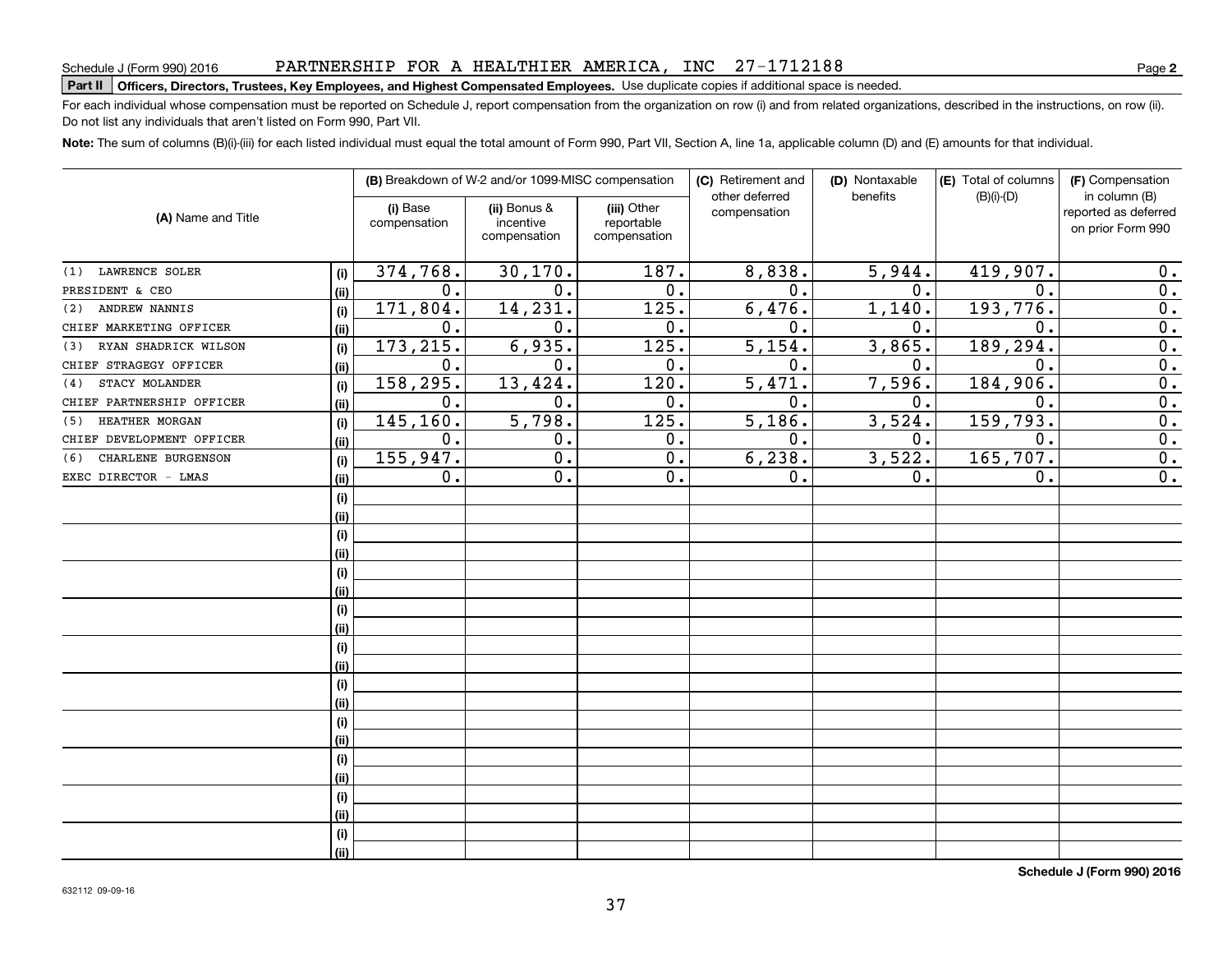#### **Part III Supplemental Information**

Schedule J (Form 990) 2016 PARTNERSHIP FOR A HEALTHIER AMERICA, INC 27-1712188<br>Part III Supplemental Information<br>Provide the information, explanation, or descriptions required for Part I, lines 1a, 1b, 3, 4a, 4b, 4c, 5a, 5

#### PART I, LINE 7:

PHA HAS AN INCENTIVE COMPENSATION PLAN, WHICH APPLIES TO ALL EMPLOYEES.

EMPLOYEES AND SUPERVISORS SET GOALS EACH YEAR AND ARE EVALUATED ANNUALLY

AGAINST THOSE GOALS. PERFORMANCE GOALS ARE A BROAD SPECTRUM OF FINANCIAL

AND NON-FINANCIAL GOALS. THE PHA COMPENSATION COMMITTEE OVERSEES THE

#### INCENTIVE COMPENSATION PLAN.

**Schedule J (Form 990) 2016**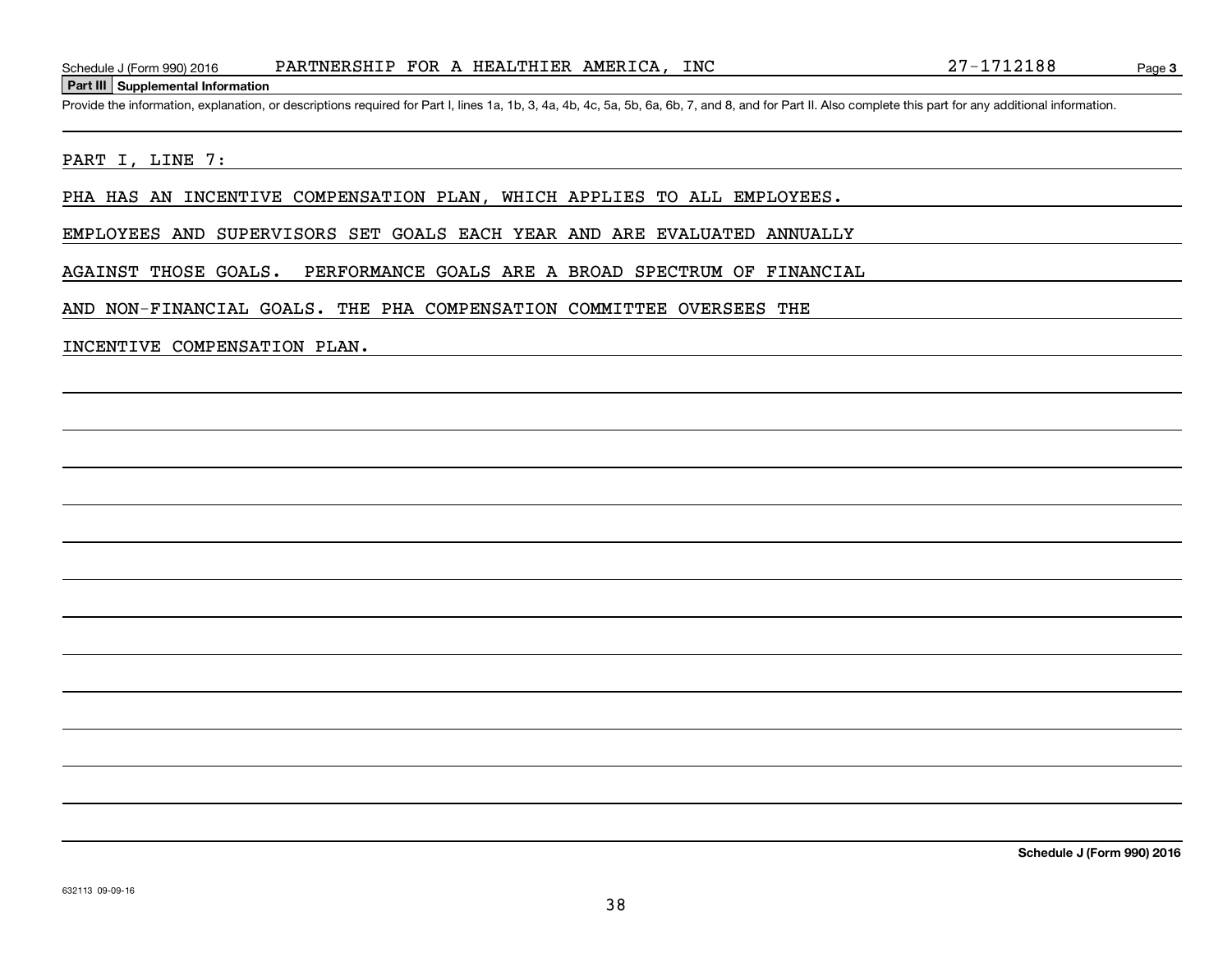| <b>SCHEDULE O</b><br>(Form 990 or 990-EZ)<br>Department of the Treasury<br><b>Internal Revenue Service</b> | Supplemental Information to Form 990 or 990-EZ<br>Complete to provide information for responses to specific questions on<br>Form 990 or 990-EZ or to provide any additional information.<br>Attach to Form 990 or 990-EZ.<br>Information about Schedule O (Form 990 or 990-EZ) and its instructions is at www.irs.gov/form990 | OMB No. 1545-0047<br>016<br><b>Open to Public</b><br>Inspection |
|------------------------------------------------------------------------------------------------------------|-------------------------------------------------------------------------------------------------------------------------------------------------------------------------------------------------------------------------------------------------------------------------------------------------------------------------------|-----------------------------------------------------------------|
| Name of the organization                                                                                   | PARTNERSHIP FOR A HEALTHIER AMERICA,<br>INC                                                                                                                                                                                                                                                                                   | <b>Employer identification number</b><br>27-1712188             |
| FORM 990, PART I, LINE 19                                                                                  |                                                                                                                                                                                                                                                                                                                               |                                                                 |
| THE                                                                                                        | FORM 990 DOES NOT DISTINGUISH BETWEEN UNRESTRICTED AND                                                                                                                                                                                                                                                                        | TEMPORARILY                                                     |
|                                                                                                            | RESTRICTED REVENUE. ACCORDINGLY, DUE TO MULTI-YEAR GRANTS AND                                                                                                                                                                                                                                                                 | OTHER                                                           |
|                                                                                                            | SUPPORT LINE 19, "REVENUE LESS EXPENSES"<br>REFLECTS FUNDING RECEIVED FOR                                                                                                                                                                                                                                                     |                                                                 |
| <b>FUTURE YEARS</b>                                                                                        |                                                                                                                                                                                                                                                                                                                               |                                                                 |
|                                                                                                            |                                                                                                                                                                                                                                                                                                                               |                                                                 |
| PART III, LINE 1,                                                                                          | DESCRIPTION OF<br>ORGANIZATION MISSION                                                                                                                                                                                                                                                                                        |                                                                 |
| MOST                                                                                                       | IMPORTANTLY, PHA ENSURES THAT COMMITMENTS MADE ARE COMMITMENTS                                                                                                                                                                                                                                                                |                                                                 |
| KEPT<br>BY.                                                                                                | MONITORING AND PUBLICLY REPORTING ON THE                                                                                                                                                                                                                                                                                      | PROGRESS OUR PARTNERS                                           |
| ARE MAKING.                                                                                                |                                                                                                                                                                                                                                                                                                                               |                                                                 |

632211 08-25-16 LHA For Paperwork Reduction Act Notice, see the Instructions for Form 990 or 990-EZ. Schedule O (Form 990 or 990-EZ) (2016) PHA IS A NONPARTISAN, NONPROFIT THAT IS LED BY SOME OF THE NATION'S MOST RESPECTED HEALTH AND CHILDHOOD OBESITY ADVOCATES. SUPPORTING OUR EFFORT IS OUR HONORARY CHAIR, FIRST LADY MICHELLE OBAMA, AND OUR HONORARY VICE CHAIRS, FORMER SENATE MAJORITY LEADER BILL FRIST AND U.S. SENATOR CORY BOOKER. OUR BOARD OF DIRECTORS ALSO INCLUDES NATIONALLY RECOGNIZED BUSINESS LEADERS, HEALTH PROFESSIONALS AND THOUGHT LEADERS FROM A VARIETY OF BACKGROUNDS. PHA IS DEVOTED TO WORKING WITH THE PRIVATE SECTOR TO ENSURE THAT EVERY CHILD IS AT A HEALTHY WEIGHT. PHA BRINGS TOGETHER PUBLIC, PRIVATE AND NONPROFIT LEADERS TO DEVELOP PARTNERSHIPS TO MAKE THE HEALTHY CHOICE THE EASY CHOICE FOR BUSY PARENTS AND FAMILIES AND WORK TO INCREASE DEMAND FOR THOSE OPTIONS. PHA'S PROGRAMS MAKE HEALTHIER CHOICES EASIER FOR BUSY PARENTS AND FAMILIES BY HELPING BUILD DEMAND FOR HEALTHIER CHOICES. THEY INCLUDE DRINK UP, FNV, AND LET'S MOVE! ACTIVE SCHOOLS. FOR MORE DETAILS ON FNV

39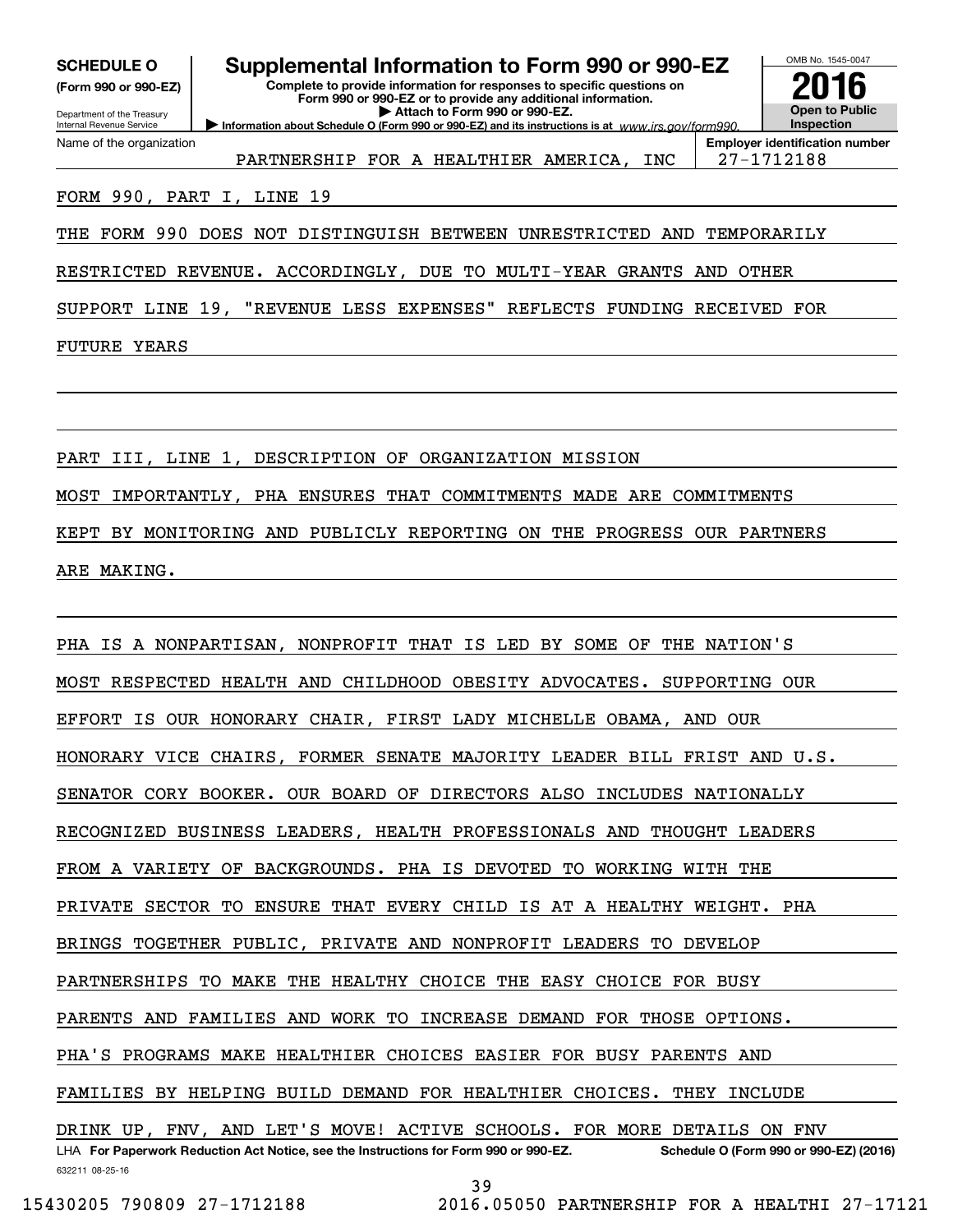| Schedule O (Form 990 or 990-EZ) (2016) |                                      |  |  |     | Page 2                                              |
|----------------------------------------|--------------------------------------|--|--|-----|-----------------------------------------------------|
| Name of the organization               | PARTNERSHIP FOR A HEALTHIER AMERICA, |  |  | INC | <b>Employer identification number</b><br>27-1712188 |
|                                        |                                      |  |  |     |                                                     |

AND LMAS, PLEASE SEE PART III, LINE 2.

FORM 990, PART VI, SECTION B, LINE 11B:

AFTER THE AUDITED FINANCIAL STATEMENTS ARE APPROVED BY THE FINANCE AND AUDIT COMMITTEE OF THE PHA BOARD OF DIRECTORS, THE FORM 990 IS FIRST PREPARED AND REVIEWED BY EXTERNAL ACCOUNTANTS, THEN REVIEWED INTERNALLY BY PHA STAFF, THEN BY THE FINANCE AND AUDIT COMMITTEE OF THE BOARD AND FINALLY IS SHARED WITH THE FULL BOARD OF DIRECTORS.

FORM 990, PART VI, SECTION B, LINE 12C:

PHA REQUIRES ALL DIRECTORS, OFFICERS, MEMBERS OF THE BOARD OF DIRECTORS AND KEY EMPLOYEES TO SIGN A STATEMENT ANNUALLY, WHICH INDICATES THEIR UNDERSTANDING AND ACCEPTANCE OF THE CONFLICT OF INTEREST POLICY. PHA ENFORCES COMPLIANCE ON A SITUATIONAL BASIS. IT DOES NOT INCLUDE INDIVIDUALS WITH POTENTIAL CONFLICTS IN CERTAIN CONVERSATIONS OR MEETINGS WHERE A CONFLICT MAY EXIST. PERIODIC REVIEWS ARE CONDUCTED TO ENSURE PHA DOES NOT ENGAGE IN ACTIVITIES THAT MAY JEOPARDIZE ITS TAX-EXEMPT STATUS. IF THERE IS CAUSE TO BELIEVE THAT AN INDIVIDUAL HAS ACTED IN VIOLATION OF THE CONFLICT OF INTEREST POLICY, THE BOARD OR COMMITTEE SHALL INFORM THE INDIVIDUAL AND OFFER THE OPPORTUNITY TO EXPLAIN THE VIOLATION. IF THE INDIVIDUAL FAILS TO EXPLAIN THE CONFLICT OF INTEREST VIOLATION ADEQUATELY, PROPER DISCIPLINARY ACTION IS TAKEN.

632212 08-25-16 **Schedule O (Form 990 or 990-EZ) (2016)** FORM 990, PART VI, SECTION B, LINE 15: WHEN HIRED, THE BOARD OF DIRECTORS USED AN EXECUTIVE COMPENSATION CONSULTANT TO ASSESS COMPETITIVE MARKET PAY LEVELS FOR THE CEO AND SENIOR STAFF OF SIMILARLY SITUATED ORGANIZATIONS AND RECOMMENDED A SALARY RANGE. THE COMPENSATION COMMITTEE UTILIZED THIS DATA TO DETERMINE APPROPRIATE 40

15430205 790809 27-1712188 2016.05050 PARTNERSHIP FOR A HEALTHI 27-17121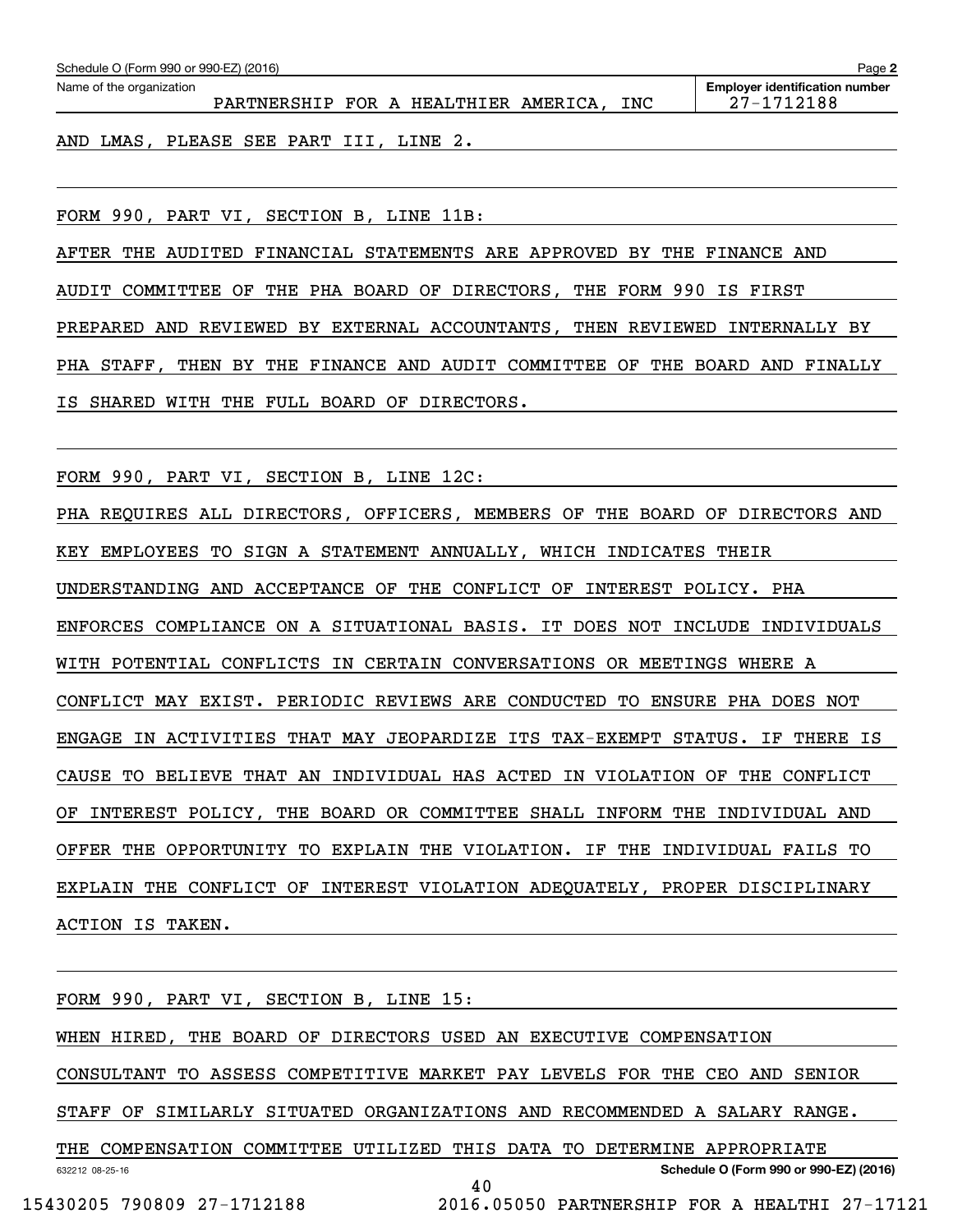| Schedule O (Form 990 or 990-EZ) (2016)                                                                                     | Page 2                                              |
|----------------------------------------------------------------------------------------------------------------------------|-----------------------------------------------------|
| Name of the organization<br>PARTNERSHIP FOR A HEALTHIER AMERICA, INC                                                       | <b>Employer identification number</b><br>27-1712188 |
| COMPENSATION. THE BOARD OF DIRECTORS APPROVES THE COMPENSATION OF THE CEO.                                                 |                                                     |
| FORM 990, PART VI, LINE 17, LIST OF STATES RECEIVING COPY OF FORM 990:                                                     |                                                     |
| AL , AK , AZ , AR , CA , CO , CT , DC , FL , GA , HI , IL , KS , KY , LA , ME , MD , MA , MI , MN , MS , MO , NH , NJ , NM |                                                     |
| NY, NC, ND, OH, OK, OR, PA, RI, SC, VA, WV, WI                                                                             |                                                     |
| FORM 990, PART VI, SECTION C, LINE 18:                                                                                     |                                                     |
| THE FORM 990 IS AVAILABLE ON THE PHA WEBSITE, BUT THE FORM 1023, IS ONLY                                                   |                                                     |
| AVAILABLE UPON REQUEST.                                                                                                    |                                                     |
| FORM 990, PART VI, SECTION C, LINE 19:                                                                                     |                                                     |
| PHA MAKES OUR FORM 990 AND AUDITED FINANCIAL STATEMENTS AVAILABLE ON THE                                                   |                                                     |
| PHA WEBSITE. THE CONFLICT OF INTEREST POLICY IS AVAILABLE UPON REQUEST.                                                    |                                                     |
|                                                                                                                            |                                                     |
| FORM 990, PART IX, LINE 11G, OTHER FEES:                                                                                   |                                                     |
| OTHER PROFESSIONAL SERVICE FEES:                                                                                           |                                                     |
| PROGRAM SERVICE EXPENSES                                                                                                   | 1,049,853.                                          |
| MANAGEMENT AND GENERAL EXPENSES                                                                                            | $117,576$ .                                         |
| FUNDRAISING EXPENSES                                                                                                       | 39,182.                                             |
| TOTAL EXPENSES                                                                                                             | 1,206,611.                                          |
| TOTAL OTHER FEES ON FORM 990, PART IX, LINE 11G, COL A                                                                     | 1,206,611.                                          |
| FORM 990, PART XII, LINE 2C                                                                                                |                                                     |
| THE AUDIT OVERSIGHT PROCESS REMAINS UNCHANGED FROM THE PRIOR YEAR.                                                         |                                                     |
|                                                                                                                            |                                                     |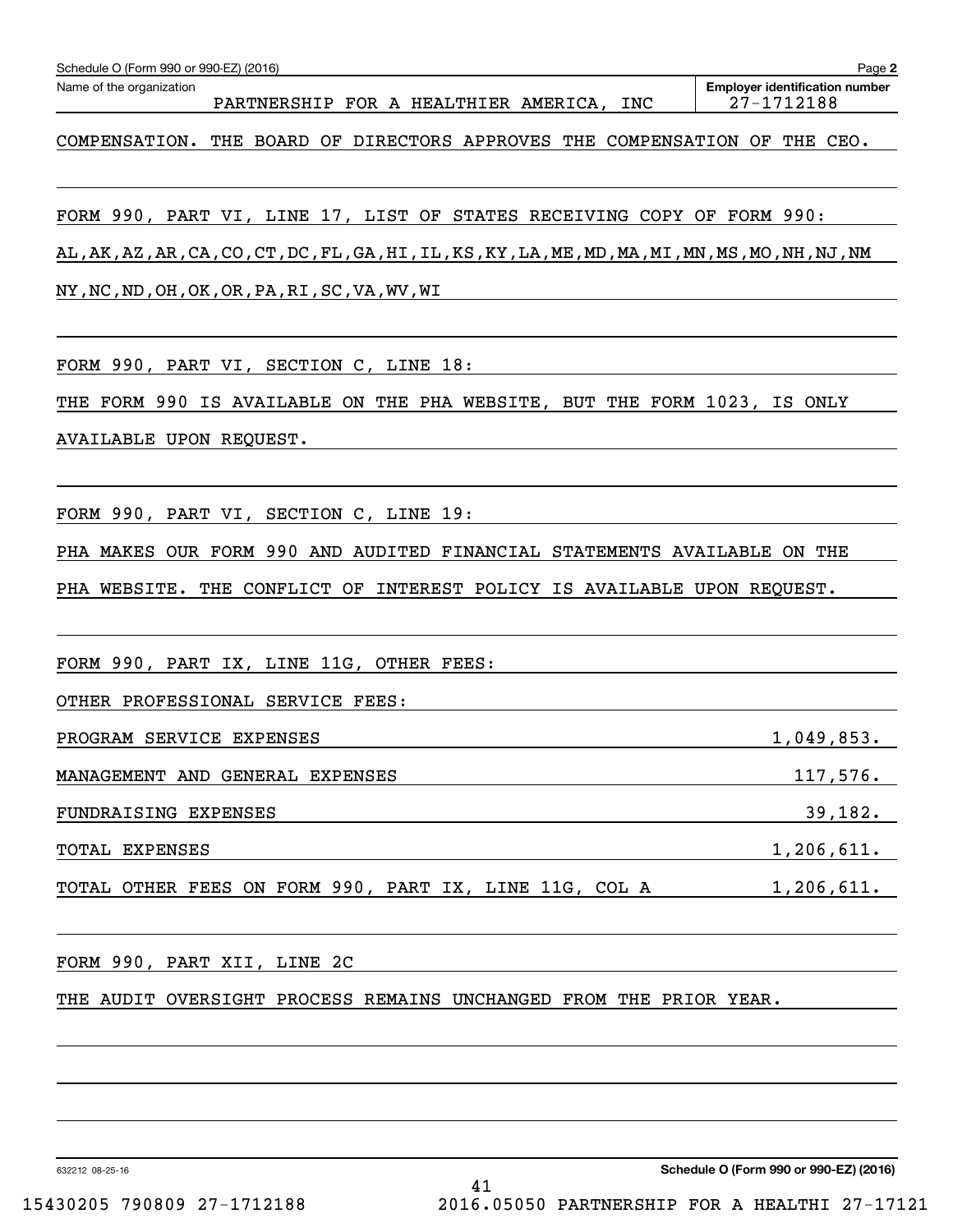|                                                                                                                                                                                                             | Form 990-T                                             | <b>Exempt Organization Business Income Tax Return</b>                                                                                                                                                                                                                                                                |                |                |                                                |                                                                            | OMB No. 1545-0687                                             |
|-------------------------------------------------------------------------------------------------------------------------------------------------------------------------------------------------------------|--------------------------------------------------------|----------------------------------------------------------------------------------------------------------------------------------------------------------------------------------------------------------------------------------------------------------------------------------------------------------------------|----------------|----------------|------------------------------------------------|----------------------------------------------------------------------------|---------------------------------------------------------------|
|                                                                                                                                                                                                             |                                                        | (and proxy tax under section 6033(e))                                                                                                                                                                                                                                                                                |                |                |                                                |                                                                            |                                                               |
|                                                                                                                                                                                                             |                                                        | For calendar year 2016 or other tax year beginning $JUL$ 1, $2016$ , and ending $JUN$ 30, $2017$ .                                                                                                                                                                                                                   |                |                |                                                |                                                                            | 2016                                                          |
|                                                                                                                                                                                                             | Department of the Treasury<br>Internal Revenue Service | Information about Form 990-T and its instructions is available at www.irs.gov/form990t.<br>bo not enter SSN numbers on this form as it may be made public if your organization is a $501(c)(3)$ .                                                                                                                    |                |                |                                                |                                                                            | Open to Public Inspection for<br>501(c)(3) Organizations Only |
|                                                                                                                                                                                                             | Check box if<br>address changed                        | Name of organization ( $\Box$ Check box if name changed and see instructions.)                                                                                                                                                                                                                                       |                |                |                                                | Employer identification number<br>(Employees' trust, see<br>instructions.) |                                                               |
|                                                                                                                                                                                                             | <b>B</b> Exempt under section                          | PARTNERSHIP FOR A HEALTHIER AMERICA, INC<br>Print                                                                                                                                                                                                                                                                    |                |                |                                                |                                                                            | 27-1712188                                                    |
|                                                                                                                                                                                                             | $X$ 501(c)(3)                                          | or<br>Number, street, and room or suite no. If a P.O. box, see instructions.                                                                                                                                                                                                                                         |                |                |                                                |                                                                            | F Unrelated business activity codes                           |
|                                                                                                                                                                                                             | 7220(e)<br>408(e)                                      | Type<br>2001 PENNSYLVANIA AVE, NW, NO. 900                                                                                                                                                                                                                                                                           |                |                |                                                |                                                                            | (See instructions.)                                           |
|                                                                                                                                                                                                             | 530(a) <br>408A                                        |                                                                                                                                                                                                                                                                                                                      |                |                |                                                |                                                                            |                                                               |
|                                                                                                                                                                                                             | 529(a)                                                 | City or town, state or province, country, and ZIP or foreign postal code<br>WASHINGTON, DC<br>20006                                                                                                                                                                                                                  |                |                |                                                |                                                                            | 541800                                                        |
|                                                                                                                                                                                                             | C Book value of all assets<br>at end of year           | F Group exemption number (See instructions.)                                                                                                                                                                                                                                                                         |                |                |                                                |                                                                            |                                                               |
|                                                                                                                                                                                                             |                                                        | 12 , 054 , 617 $\boldsymbol{\cdot}$   G Check organization type $\blacktriangleright$ $\boxed{\textbf{X}}$ 501(c) corporation                                                                                                                                                                                        |                | $501(c)$ trust | $401(a)$ trust                                 |                                                                            | Other trust                                                   |
|                                                                                                                                                                                                             |                                                        | H Describe the organization's primary unrelated business activity. $\blacktriangleright$ ADVERTISING                                                                                                                                                                                                                 |                |                |                                                |                                                                            |                                                               |
|                                                                                                                                                                                                             |                                                        |                                                                                                                                                                                                                                                                                                                      |                |                |                                                | Yes                                                                        | $\boxed{\text{X}}$ No                                         |
|                                                                                                                                                                                                             |                                                        | If "Yes," enter the name and identifying number of the parent corporation.                                                                                                                                                                                                                                           |                |                |                                                |                                                                            |                                                               |
|                                                                                                                                                                                                             | J The books are in care of                             | THE ORGANIZATION                                                                                                                                                                                                                                                                                                     |                |                | Telephone number $\triangleright$ 202-842-9001 |                                                                            |                                                               |
|                                                                                                                                                                                                             | Part I                                                 | <b>Unrelated Trade or Business Income</b>                                                                                                                                                                                                                                                                            |                | (A) Income     | (B) Expenses                                   |                                                                            | $(C)$ Net                                                     |
|                                                                                                                                                                                                             | 1a Gross receipts or sales                             |                                                                                                                                                                                                                                                                                                                      |                |                |                                                |                                                                            |                                                               |
|                                                                                                                                                                                                             | <b>b</b> Less returns and allowances                   | c Balance<br><b>Contract Contract Contract Contract</b>                                                                                                                                                                                                                                                              | 1c             |                |                                                |                                                                            |                                                               |
| 2                                                                                                                                                                                                           |                                                        |                                                                                                                                                                                                                                                                                                                      | $\overline{2}$ |                |                                                |                                                                            |                                                               |
| 3                                                                                                                                                                                                           |                                                        |                                                                                                                                                                                                                                                                                                                      | 3<br>4a        |                |                                                |                                                                            |                                                               |
|                                                                                                                                                                                                             |                                                        | <b>b</b> Net gain (loss) (Form 4797, Part II, line 17) (attach Form 4797)                                                                                                                                                                                                                                            | 4 <sub>b</sub> |                |                                                |                                                                            |                                                               |
| C                                                                                                                                                                                                           |                                                        |                                                                                                                                                                                                                                                                                                                      | 4c             |                |                                                |                                                                            |                                                               |
| 5                                                                                                                                                                                                           |                                                        | Income (loss) from partnerships and S corporations (attach statement)                                                                                                                                                                                                                                                | 5              |                |                                                |                                                                            |                                                               |
| 6                                                                                                                                                                                                           | Rent income (Schedule C)                               |                                                                                                                                                                                                                                                                                                                      | 6              |                |                                                |                                                                            |                                                               |
| 7                                                                                                                                                                                                           |                                                        | Unrelated debt-financed income (Schedule E) [11] [2010] [2010] [2010] [2010] [2010] [2010] [2010] [2010] [2010                                                                                                                                                                                                       | $\overline{7}$ |                |                                                |                                                                            |                                                               |
| 8                                                                                                                                                                                                           |                                                        | Interest, annuities, royalties, and rents from controlled organizations (Sch. F)                                                                                                                                                                                                                                     | 8              |                |                                                |                                                                            |                                                               |
| 9                                                                                                                                                                                                           |                                                        | Investment income of a section $501(c)(7)$ , (9), or (17) organization (Schedule G)                                                                                                                                                                                                                                  | 9              |                |                                                |                                                                            |                                                               |
| 10                                                                                                                                                                                                          |                                                        |                                                                                                                                                                                                                                                                                                                      | 10             | 5,500.         |                                                | 4,389.                                                                     | 1,111.                                                        |
| 11                                                                                                                                                                                                          |                                                        |                                                                                                                                                                                                                                                                                                                      |                |                |                                                |                                                                            |                                                               |
| 12                                                                                                                                                                                                          |                                                        |                                                                                                                                                                                                                                                                                                                      |                |                |                                                |                                                                            |                                                               |
| 13                                                                                                                                                                                                          |                                                        |                                                                                                                                                                                                                                                                                                                      | 13             | 5,500.         | 4,389.                                         |                                                                            | 1,111.                                                        |
| <b>Deductions Not Taken Elsewhere</b> (See instructions for limitations on deductions.)<br>Part II<br>(Except for contributions, deductions must be directly connected with the unrelated business income.) |                                                        |                                                                                                                                                                                                                                                                                                                      |                |                |                                                |                                                                            |                                                               |
|                                                                                                                                                                                                             |                                                        |                                                                                                                                                                                                                                                                                                                      |                |                |                                                |                                                                            |                                                               |
| 14                                                                                                                                                                                                          |                                                        |                                                                                                                                                                                                                                                                                                                      |                |                |                                                | 14                                                                         |                                                               |
| 15                                                                                                                                                                                                          |                                                        | Salaries and wages <b>with a construction of the construction of the construction of the construction</b> of the construction of the construction of the construction of the construction of the construction of the construction o                                                                                  |                |                |                                                | 15<br>16                                                                   |                                                               |
| 16<br>17                                                                                                                                                                                                    |                                                        | Repairs and maintenance <i>maintenance</i> and contained and anti-                                                                                                                                                                                                                                                   |                |                |                                                | 17                                                                         |                                                               |
| 18                                                                                                                                                                                                          |                                                        |                                                                                                                                                                                                                                                                                                                      |                |                |                                                | 18                                                                         |                                                               |
| 19                                                                                                                                                                                                          |                                                        | Taxes and licenses <b>construction and construction of the construction of the construction</b> of the construction of the construction of the construction of the construction of the construction of the construction of the cons                                                                                  |                |                |                                                | 19                                                                         | 250.                                                          |
| 20                                                                                                                                                                                                          |                                                        | Charitable contributions (See instructions for limitation rules) [11] matter contract the contributions (See instructions for limitation rules) [11] matter contract the contributions (See instructions for limitation rules)                                                                                       |                |                |                                                | 20                                                                         |                                                               |
| 21                                                                                                                                                                                                          |                                                        |                                                                                                                                                                                                                                                                                                                      |                | 21             |                                                |                                                                            |                                                               |
| 22                                                                                                                                                                                                          |                                                        | Less depreciation claimed on Schedule A and elsewhere on return [10] [1224]                                                                                                                                                                                                                                          |                |                |                                                | 22 <sub>b</sub>                                                            |                                                               |
| 23                                                                                                                                                                                                          |                                                        |                                                                                                                                                                                                                                                                                                                      |                |                |                                                | 23                                                                         |                                                               |
| 24                                                                                                                                                                                                          |                                                        | Contributions to deferred compensation plans [11] manufactured and manufactured contributions to deferred compensation plans                                                                                                                                                                                         |                |                |                                                | 24                                                                         |                                                               |
| 25                                                                                                                                                                                                          |                                                        | Employee benefit programs in the continuum contract of the contract of the contract of the contract of the contract of the contract of the contract of the contract of the contract of the contract of the contract of the con                                                                                       |                |                |                                                | 25                                                                         |                                                               |
| 26                                                                                                                                                                                                          |                                                        |                                                                                                                                                                                                                                                                                                                      |                |                |                                                | 26                                                                         |                                                               |
| 27                                                                                                                                                                                                          |                                                        |                                                                                                                                                                                                                                                                                                                      |                |                |                                                | 27                                                                         |                                                               |
| 28                                                                                                                                                                                                          |                                                        | Other deductions (attach schedule) manufactured and content manufactured at the SEE STATEMENT 1                                                                                                                                                                                                                      |                |                |                                                | 28                                                                         | 1,750.                                                        |
| 29                                                                                                                                                                                                          |                                                        |                                                                                                                                                                                                                                                                                                                      |                |                |                                                | 29                                                                         | 2,000.                                                        |
| 30                                                                                                                                                                                                          |                                                        |                                                                                                                                                                                                                                                                                                                      |                |                |                                                | 30                                                                         | $-889.$                                                       |
| 31                                                                                                                                                                                                          |                                                        | Net operating loss deduction (limited to the amount on line 30) [11] manufacture in the contraction contraction (<br>Unrelated business taxable income before specific deduction. Subtract line 31 from line 30 [11] [11] Unrelated business taxable income before specific deduction. Subtract line 31 from line 30 |                |                |                                                | 31<br>32                                                                   | $-889.$                                                       |
| 32<br>33                                                                                                                                                                                                    |                                                        |                                                                                                                                                                                                                                                                                                                      |                |                |                                                | 33                                                                         | 1,000.                                                        |
| 34                                                                                                                                                                                                          |                                                        | Unrelated business taxable income. Subtract line 33 from line 32. If line 33 is greater than line 32, enter the smaller of zero or                                                                                                                                                                                   |                |                |                                                |                                                                            |                                                               |
|                                                                                                                                                                                                             | line 32                                                |                                                                                                                                                                                                                                                                                                                      |                |                |                                                | 34                                                                         | $-889.$                                                       |
|                                                                                                                                                                                                             |                                                        | 623701 11-22-17 LHA For Paperwork Reduction Act Notice, see instructions.                                                                                                                                                                                                                                            |                |                |                                                |                                                                            | Form 990-T (2016)                                             |

42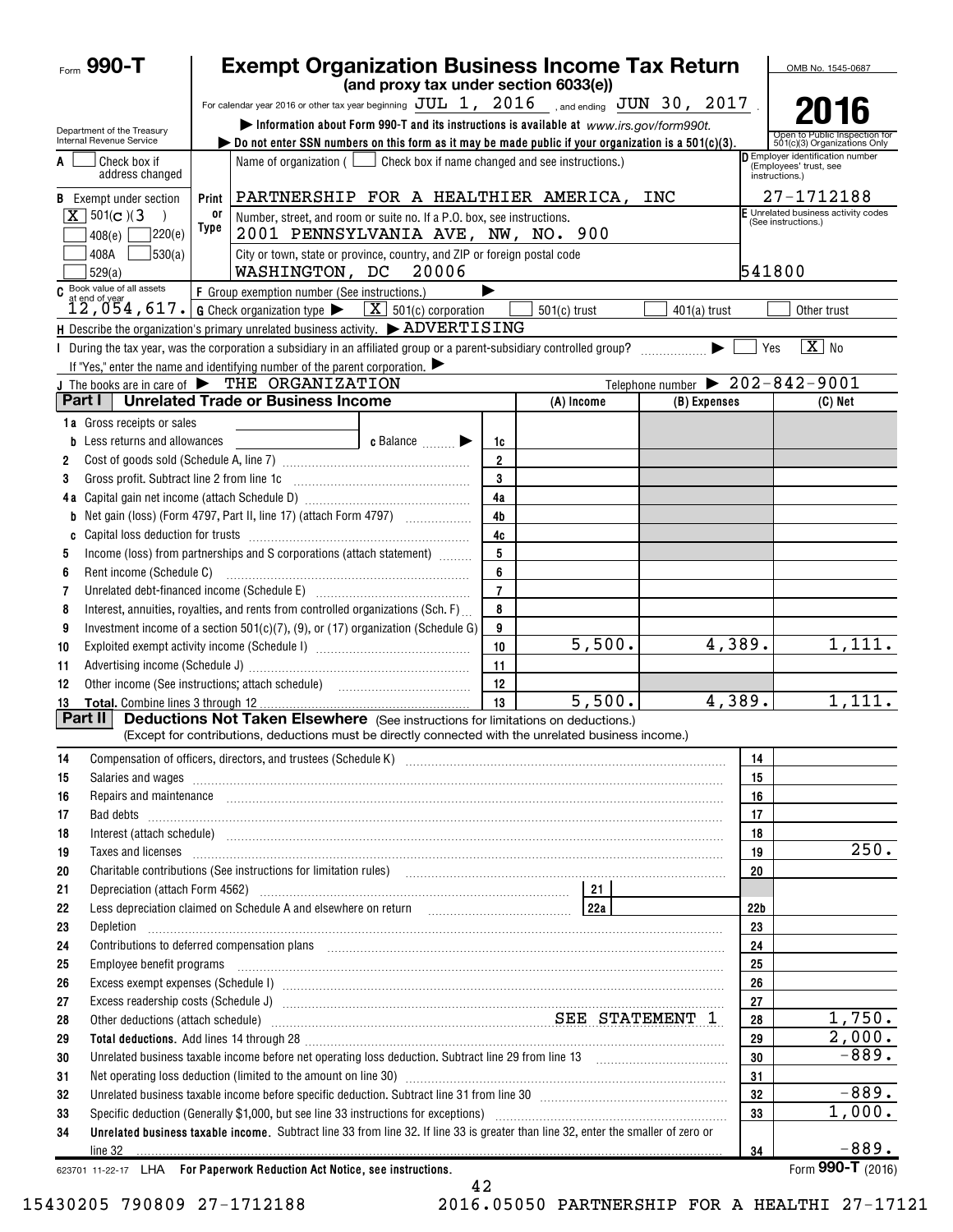| Form 990-T (2016)<br>Part III | PARTNERSHIP FOR A HEALTHIER AMERICA, INC<br><b>Tax Computation</b>                                                                                                                                                                                                                                                                          |                       |                        |          | 27-1712188             |                                                   | Page 2                |
|-------------------------------|---------------------------------------------------------------------------------------------------------------------------------------------------------------------------------------------------------------------------------------------------------------------------------------------------------------------------------------------|-----------------------|------------------------|----------|------------------------|---------------------------------------------------|-----------------------|
| 35                            | Organizations Taxable as Corporations. See instructions for tax computation.                                                                                                                                                                                                                                                                |                       |                        |          |                        |                                                   |                       |
|                               | Controlled group members (sections 1561 and 1563) check here $\blacktriangleright$ $\blacksquare$ See instructions and:                                                                                                                                                                                                                     |                       |                        |          |                        |                                                   |                       |
|                               | a Enter your share of the \$50,000, \$25,000, and \$9,925,000 taxable income brackets (in that order):                                                                                                                                                                                                                                      |                       |                        |          |                        |                                                   |                       |
|                               | $(2)$ \\$<br> \$<br>(1)                                                                                                                                                                                                                                                                                                                     | $(3)$ $\boxed{\$}$    |                        |          |                        |                                                   |                       |
|                               | <b>b</b> Enter organization's share of: (1) Additional 5% tax (not more than \$11,750) $\boxed{\$}$                                                                                                                                                                                                                                         |                       |                        |          |                        |                                                   |                       |
|                               |                                                                                                                                                                                                                                                                                                                                             |                       |                        |          |                        |                                                   | 0.                    |
| 36                            | Trusts Taxable at Trust Rates. See instructions for tax computation. Income tax on the amount on line 34 from:                                                                                                                                                                                                                              |                       |                        |          |                        | 35с                                               |                       |
|                               |                                                                                                                                                                                                                                                                                                                                             |                       |                        |          |                        | 36                                                |                       |
| 37                            | Proxy tax. See instructions information and contact the contract of the contract of the contract of the contract of the contract of the contract of the contract of the contract of the contract of the contract of the contra                                                                                                              |                       |                        |          |                        | 37                                                |                       |
| 38                            | Alternative minimum tax                                                                                                                                                                                                                                                                                                                     |                       |                        |          |                        | 38                                                |                       |
| 39                            | Tax on Non-Compliant Facility Income. See instructions [111] [12] Tax on Non-Compliant Facility Income. See instructions [11] Tax on Non-Compliant Facility Income. See instructions [11] Tax on Non-Compliant Facility Income                                                                                                              |                       |                        |          |                        | 39                                                |                       |
| 40                            |                                                                                                                                                                                                                                                                                                                                             |                       |                        |          |                        | 40                                                | 0.                    |
|                               | <b>Part IV Tax and Payments</b>                                                                                                                                                                                                                                                                                                             |                       |                        |          |                        |                                                   |                       |
|                               | 41a Foreign tax credit (corporations attach Form 1118; trusts attach Form 1116) [                                                                                                                                                                                                                                                           |                       |                        | 41a      |                        |                                                   |                       |
| b                             | Other credits (see instructions)                                                                                                                                                                                                                                                                                                            |                       |                        | 41b      |                        |                                                   |                       |
| C                             | General business credit. Attach Form 3800                                                                                                                                                                                                                                                                                                   |                       |                        | 41c      |                        |                                                   |                       |
| d                             |                                                                                                                                                                                                                                                                                                                                             |                       |                        |          |                        |                                                   |                       |
|                               |                                                                                                                                                                                                                                                                                                                                             |                       |                        |          |                        | 41e                                               |                       |
| 42                            | Subtract line 41e from line 40 <b>magazine and the contract of the 40</b> magazine and the 41e from line 40 magazine and the state of the state of the state of the state of the state of the state of the state of the state of th<br>Other taxes. Check if from: Form 4255 Form 8611 Form 8697 Form 8866 Other (attach schedule)          |                       |                        |          |                        | 42                                                | 0.                    |
| 43                            | <b>Total tax.</b> Add lines 42 and 43                                                                                                                                                                                                                                                                                                       |                       |                        |          |                        | 43                                                | 0.                    |
| 44                            |                                                                                                                                                                                                                                                                                                                                             |                       |                        | 45a      |                        | 44                                                |                       |
|                               |                                                                                                                                                                                                                                                                                                                                             |                       |                        | 45b      |                        |                                                   |                       |
|                               |                                                                                                                                                                                                                                                                                                                                             |                       |                        | 45c      |                        |                                                   |                       |
|                               | d Foreign organizations: Tax paid or withheld at source (see instructions) [1000111111111111111111111111111111                                                                                                                                                                                                                              |                       |                        | 45d      |                        |                                                   |                       |
|                               |                                                                                                                                                                                                                                                                                                                                             |                       |                        | 45e      |                        |                                                   |                       |
|                               | f Credit for small employer health insurance premiums (Attach Form 8941)                                                                                                                                                                                                                                                                    |                       |                        | 45f      |                        |                                                   |                       |
|                               | g Other credits and payments:                                                                                                                                                                                                                                                                                                               | Form 2439             |                        |          |                        |                                                   |                       |
|                               | <u> 1999 - Johann John Barns</u><br>Form 4136                                                                                                                                                                                                                                                                                               |                       | $Total \triangleright$ | 45 a     |                        |                                                   |                       |
| 46                            |                                                                                                                                                                                                                                                                                                                                             |                       |                        |          |                        | 46                                                |                       |
| 47                            |                                                                                                                                                                                                                                                                                                                                             |                       |                        |          |                        | 47                                                |                       |
| 48                            |                                                                                                                                                                                                                                                                                                                                             |                       |                        |          |                        | 48                                                | $0$ .                 |
| 49                            | Overpayment. If line 46 is larger than the total of lines 44 and 47, enter amount overpaid manufactured manufactured with the U                                                                                                                                                                                                             |                       |                        |          |                        | 49                                                | 0.                    |
| 50<br>Part V                  | Enter the amount of line 49 you want: Credited to 2017 estimated tax<br><b>Statements Regarding Certain Activities and Other Information</b> (see instructions)                                                                                                                                                                             |                       |                        |          | Refunded               | 50                                                |                       |
| 51                            | At any time during the 2016 calendar year, did the organization have an interest in or a signature or other authority                                                                                                                                                                                                                       |                       |                        |          |                        |                                                   | Yes<br>No             |
|                               | over a financial account (bank, securities, or other) in a foreign country? If YES, the organization may have to file                                                                                                                                                                                                                       |                       |                        |          |                        |                                                   |                       |
|                               | FinCEN Form 114, Report of Foreign Bank and Financial Accounts. If YES, enter the name of the foreign country                                                                                                                                                                                                                               |                       |                        |          |                        |                                                   |                       |
|                               | here $\blacktriangleright$                                                                                                                                                                                                                                                                                                                  |                       |                        |          |                        |                                                   | x                     |
| 52                            | During the tax year, did the organization receive a distribution from, or was it the grantor of, or transferor to, a foreign trust?                                                                                                                                                                                                         |                       |                        |          |                        |                                                   | $\overline{\text{x}}$ |
|                               | If YES, see instructions for other forms the organization may have to file.                                                                                                                                                                                                                                                                 |                       |                        |          |                        |                                                   |                       |
| 53                            | Enter the amount of tax-exempt interest received or accrued during the tax year $\triangleright$ \$                                                                                                                                                                                                                                         |                       |                        |          |                        |                                                   |                       |
| Sign                          | Under penalties of perjury, I declare that I have examined this return, including accompanying schedules and statements, and to the best of my knowledge and belief, it is true,<br>correct, and complete. Declaration of preparer (other than taxpayer) is based on all information of which preparer has any knowledge.<br>VICE PRESIDENT |                       |                        |          |                        |                                                   |                       |
| <b>Here</b>                   |                                                                                                                                                                                                                                                                                                                                             |                       |                        |          |                        | May the IRS discuss this return with              |                       |
|                               | Signature of officer                                                                                                                                                                                                                                                                                                                        | Title<br>Date         | <b>FINANCE</b>         |          |                        | the preparer shown below (see<br>$instructions$ ? | $\overline{X}$ Yes    |
|                               |                                                                                                                                                                                                                                                                                                                                             |                       |                        |          |                        |                                                   | No                    |
|                               | Print/Type preparer's name                                                                                                                                                                                                                                                                                                                  | Preparer's signature  |                        | Date     | Check<br>self-employed | PTIN<br>if.                                       |                       |
| Paid                          | FREDERICK LONGWOOD                                                                                                                                                                                                                                                                                                                          |                       |                        | 2/5/2018 |                        |                                                   | P00439715             |
| Preparer<br><b>Use Only</b>   | Firm's name $\blacktriangleright$ TATE &<br><b>TRYON</b>                                                                                                                                                                                                                                                                                    |                       |                        |          | Firm's EIN             |                                                   | 52-1855942            |
|                               |                                                                                                                                                                                                                                                                                                                                             | 2021 L STREET NW #400 |                        |          |                        |                                                   |                       |
|                               | WASHINGTON, DC 20036<br>Firm's address                                                                                                                                                                                                                                                                                                      |                       |                        |          | Phone no.              | $202 - 293 - 2200$                                |                       |
|                               |                                                                                                                                                                                                                                                                                                                                             |                       |                        |          |                        |                                                   | Form 990-T (2016)     |

623711 01-18-17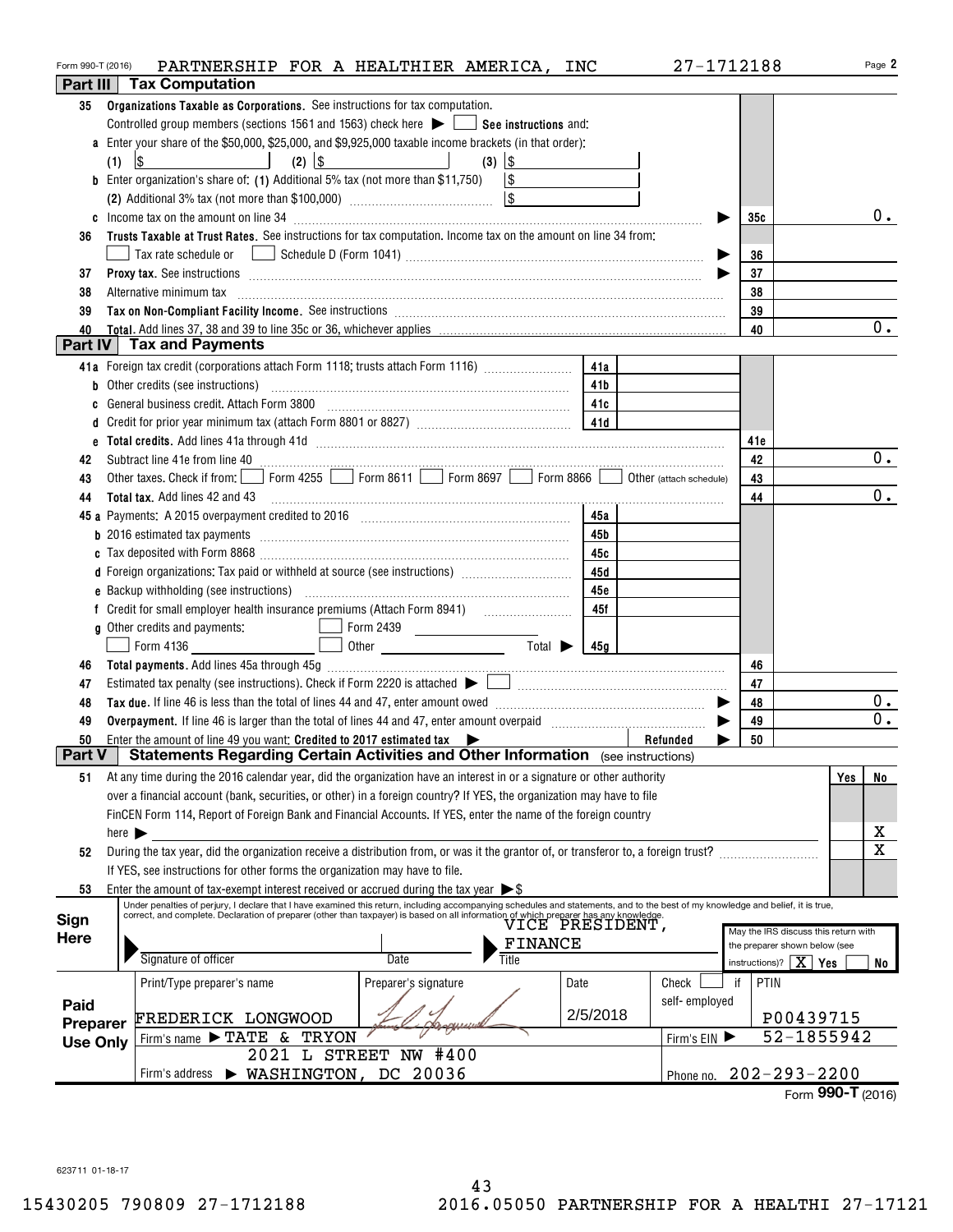|  |  | Page |
|--|--|------|
|  |  |      |

**3**

| Inventory at beginning of year<br>$\mathbf{1}$<br>$\overline{2}$<br>Purchases<br>2<br>$\mathbf{3}$<br>3<br>4a Additional section 263A costs<br>4а<br>4 <sub>b</sub><br><b>b</b> Other costs (attach schedule)<br>5<br><b>Total.</b> Add lines 1 through 4b<br>Schedule C - Rent Income (From Real Property and Personal Property Leased With Real Property)<br>(see instructions)<br>1. Description of property<br>(1)<br>(2)<br>(3)<br>(4)<br>2 <sub>1</sub><br>(a) From personal property (if the percentage of<br>rent for personal property is more than<br>10% but not more than 50%)<br>(1) | Rent received or accrued                                                                                                            | 7 Cost of goods sold. Subtract line 6<br>from line 5. Enter here and in Part I,<br>Do the rules of section 263A (with respect to<br>8<br>property produced or acquired for resale) apply to<br>(b) From real and personal property (if the percentage<br>of rent for personal property exceeds 50% or if<br>the rent is based on profit or income) |                                                        | 3(a) Deductions directly connected with the income in                           | 6<br>$\overline{7}$                                                          | <b>Yes</b><br>columns 2(a) and 2(b) (attach schedule)    | No |
|---------------------------------------------------------------------------------------------------------------------------------------------------------------------------------------------------------------------------------------------------------------------------------------------------------------------------------------------------------------------------------------------------------------------------------------------------------------------------------------------------------------------------------------------------------------------------------------------------|-------------------------------------------------------------------------------------------------------------------------------------|----------------------------------------------------------------------------------------------------------------------------------------------------------------------------------------------------------------------------------------------------------------------------------------------------------------------------------------------------|--------------------------------------------------------|---------------------------------------------------------------------------------|------------------------------------------------------------------------------|----------------------------------------------------------|----|
|                                                                                                                                                                                                                                                                                                                                                                                                                                                                                                                                                                                                   |                                                                                                                                     |                                                                                                                                                                                                                                                                                                                                                    |                                                        |                                                                                 |                                                                              |                                                          |    |
|                                                                                                                                                                                                                                                                                                                                                                                                                                                                                                                                                                                                   |                                                                                                                                     |                                                                                                                                                                                                                                                                                                                                                    |                                                        |                                                                                 |                                                                              |                                                          |    |
|                                                                                                                                                                                                                                                                                                                                                                                                                                                                                                                                                                                                   |                                                                                                                                     |                                                                                                                                                                                                                                                                                                                                                    |                                                        |                                                                                 |                                                                              |                                                          |    |
|                                                                                                                                                                                                                                                                                                                                                                                                                                                                                                                                                                                                   |                                                                                                                                     |                                                                                                                                                                                                                                                                                                                                                    |                                                        |                                                                                 |                                                                              |                                                          |    |
|                                                                                                                                                                                                                                                                                                                                                                                                                                                                                                                                                                                                   |                                                                                                                                     |                                                                                                                                                                                                                                                                                                                                                    |                                                        |                                                                                 |                                                                              |                                                          |    |
|                                                                                                                                                                                                                                                                                                                                                                                                                                                                                                                                                                                                   |                                                                                                                                     |                                                                                                                                                                                                                                                                                                                                                    |                                                        |                                                                                 |                                                                              |                                                          |    |
|                                                                                                                                                                                                                                                                                                                                                                                                                                                                                                                                                                                                   |                                                                                                                                     |                                                                                                                                                                                                                                                                                                                                                    |                                                        |                                                                                 |                                                                              |                                                          |    |
|                                                                                                                                                                                                                                                                                                                                                                                                                                                                                                                                                                                                   |                                                                                                                                     |                                                                                                                                                                                                                                                                                                                                                    |                                                        |                                                                                 |                                                                              |                                                          |    |
|                                                                                                                                                                                                                                                                                                                                                                                                                                                                                                                                                                                                   |                                                                                                                                     |                                                                                                                                                                                                                                                                                                                                                    |                                                        |                                                                                 |                                                                              |                                                          |    |
|                                                                                                                                                                                                                                                                                                                                                                                                                                                                                                                                                                                                   |                                                                                                                                     |                                                                                                                                                                                                                                                                                                                                                    |                                                        |                                                                                 |                                                                              |                                                          |    |
|                                                                                                                                                                                                                                                                                                                                                                                                                                                                                                                                                                                                   |                                                                                                                                     |                                                                                                                                                                                                                                                                                                                                                    |                                                        |                                                                                 |                                                                              |                                                          |    |
|                                                                                                                                                                                                                                                                                                                                                                                                                                                                                                                                                                                                   |                                                                                                                                     |                                                                                                                                                                                                                                                                                                                                                    |                                                        |                                                                                 |                                                                              |                                                          |    |
|                                                                                                                                                                                                                                                                                                                                                                                                                                                                                                                                                                                                   |                                                                                                                                     |                                                                                                                                                                                                                                                                                                                                                    |                                                        |                                                                                 |                                                                              |                                                          |    |
|                                                                                                                                                                                                                                                                                                                                                                                                                                                                                                                                                                                                   |                                                                                                                                     |                                                                                                                                                                                                                                                                                                                                                    |                                                        |                                                                                 |                                                                              |                                                          |    |
|                                                                                                                                                                                                                                                                                                                                                                                                                                                                                                                                                                                                   |                                                                                                                                     |                                                                                                                                                                                                                                                                                                                                                    |                                                        |                                                                                 |                                                                              |                                                          |    |
|                                                                                                                                                                                                                                                                                                                                                                                                                                                                                                                                                                                                   |                                                                                                                                     |                                                                                                                                                                                                                                                                                                                                                    |                                                        |                                                                                 |                                                                              |                                                          |    |
| (2)                                                                                                                                                                                                                                                                                                                                                                                                                                                                                                                                                                                               |                                                                                                                                     |                                                                                                                                                                                                                                                                                                                                                    |                                                        |                                                                                 |                                                                              |                                                          |    |
| (3)                                                                                                                                                                                                                                                                                                                                                                                                                                                                                                                                                                                               |                                                                                                                                     |                                                                                                                                                                                                                                                                                                                                                    |                                                        |                                                                                 |                                                                              |                                                          |    |
| (4)                                                                                                                                                                                                                                                                                                                                                                                                                                                                                                                                                                                               |                                                                                                                                     |                                                                                                                                                                                                                                                                                                                                                    |                                                        |                                                                                 |                                                                              |                                                          |    |
| 0.<br>Total                                                                                                                                                                                                                                                                                                                                                                                                                                                                                                                                                                                       | Total                                                                                                                               |                                                                                                                                                                                                                                                                                                                                                    | 0.                                                     |                                                                                 |                                                                              |                                                          |    |
| (c) Total income. Add totals of columns 2(a) and 2(b). Enter                                                                                                                                                                                                                                                                                                                                                                                                                                                                                                                                      |                                                                                                                                     |                                                                                                                                                                                                                                                                                                                                                    |                                                        | (b) Total deductions.<br>Enter here and on page 1,                              |                                                                              |                                                          |    |
| here and on page 1, Part I, line 6, column (A).<br><b>Schedule E - Unrelated Debt-Financed Income</b> (see instructions)                                                                                                                                                                                                                                                                                                                                                                                                                                                                          |                                                                                                                                     |                                                                                                                                                                                                                                                                                                                                                    | 0.                                                     | Part I, line 6, column (B)                                                      |                                                                              |                                                          | О. |
|                                                                                                                                                                                                                                                                                                                                                                                                                                                                                                                                                                                                   |                                                                                                                                     | 2. Gross income from                                                                                                                                                                                                                                                                                                                               |                                                        | 3. Deductions directly connected with or allocable<br>to debt-financed property |                                                                              |                                                          |    |
| 1. Description of debt-financed property                                                                                                                                                                                                                                                                                                                                                                                                                                                                                                                                                          |                                                                                                                                     | or allocable to debt-<br>financed property                                                                                                                                                                                                                                                                                                         |                                                        | (a) Straight line depreciation<br>(attach schedule)                             | (b) Other deductions<br>(attach schedule)                                    |                                                          |    |
|                                                                                                                                                                                                                                                                                                                                                                                                                                                                                                                                                                                                   |                                                                                                                                     |                                                                                                                                                                                                                                                                                                                                                    |                                                        |                                                                                 |                                                                              |                                                          |    |
| (1)                                                                                                                                                                                                                                                                                                                                                                                                                                                                                                                                                                                               |                                                                                                                                     |                                                                                                                                                                                                                                                                                                                                                    |                                                        |                                                                                 |                                                                              |                                                          |    |
| (2)                                                                                                                                                                                                                                                                                                                                                                                                                                                                                                                                                                                               |                                                                                                                                     |                                                                                                                                                                                                                                                                                                                                                    |                                                        |                                                                                 |                                                                              |                                                          |    |
| (3)                                                                                                                                                                                                                                                                                                                                                                                                                                                                                                                                                                                               |                                                                                                                                     |                                                                                                                                                                                                                                                                                                                                                    |                                                        |                                                                                 |                                                                              |                                                          |    |
| (4)<br>4. Amount of average acquisition<br>debt on or allocable to debt-financed<br>property (attach schedule)                                                                                                                                                                                                                                                                                                                                                                                                                                                                                    | 5 Average adjusted basis<br>6. Column 4 divided<br>of or allocable to<br>by column 5<br>debt-financed property<br>(attach schedule) |                                                                                                                                                                                                                                                                                                                                                    | 7. Gross income<br>reportable (column<br>2 x column 6) |                                                                                 | 8. Allocable deductions<br>(column 6 x total of columns<br>$3(a)$ and $3(b)$ |                                                          |    |
| (1)                                                                                                                                                                                                                                                                                                                                                                                                                                                                                                                                                                                               |                                                                                                                                     | $\%$                                                                                                                                                                                                                                                                                                                                               |                                                        |                                                                                 |                                                                              |                                                          |    |
| (2)                                                                                                                                                                                                                                                                                                                                                                                                                                                                                                                                                                                               |                                                                                                                                     | $\frac{0}{0}$                                                                                                                                                                                                                                                                                                                                      |                                                        |                                                                                 |                                                                              |                                                          |    |
| (3)                                                                                                                                                                                                                                                                                                                                                                                                                                                                                                                                                                                               |                                                                                                                                     | $\frac{0}{0}$                                                                                                                                                                                                                                                                                                                                      |                                                        |                                                                                 |                                                                              |                                                          |    |
| (4)                                                                                                                                                                                                                                                                                                                                                                                                                                                                                                                                                                                               |                                                                                                                                     | $\%$                                                                                                                                                                                                                                                                                                                                               |                                                        |                                                                                 |                                                                              |                                                          |    |
|                                                                                                                                                                                                                                                                                                                                                                                                                                                                                                                                                                                                   |                                                                                                                                     |                                                                                                                                                                                                                                                                                                                                                    |                                                        | Enter here and on page 1,<br>Part I, line 7, column (A).                        |                                                                              | Enter here and on page 1,<br>Part I, line 7, column (B). |    |
| Totals                                                                                                                                                                                                                                                                                                                                                                                                                                                                                                                                                                                            |                                                                                                                                     |                                                                                                                                                                                                                                                                                                                                                    |                                                        | 0.                                                                              |                                                                              |                                                          | 0. |
| Total dividends-received deductions included in column 8 [2010] [2010] Total dividends-received deductions included in column 8                                                                                                                                                                                                                                                                                                                                                                                                                                                                   |                                                                                                                                     |                                                                                                                                                                                                                                                                                                                                                    |                                                        |                                                                                 |                                                                              |                                                          | Ο. |

**990-T**  Form (2016)

623721 01-18-17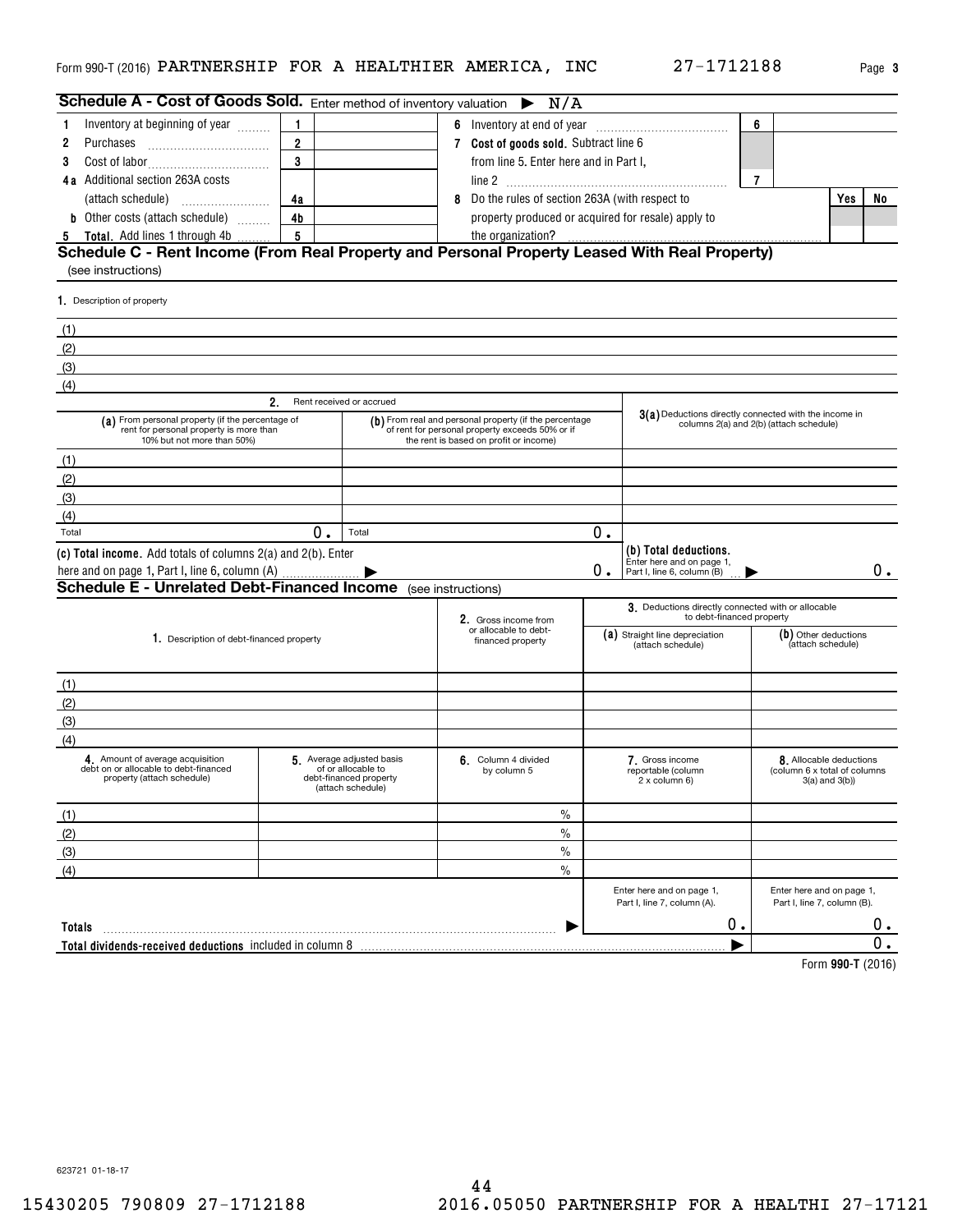| Form 990-T (2016) PARTNERSHIP FOR A HEALTHIER AMERICA, INC<br>Schedule F - Interest, Annuities, Royalties, and Rents From Controlled Organizations |                                                                    |                                                      |                                                                                                     |                                                      |                                                                                                                                       |                                                                      |                                                                                                                                     |                                              | 27-1712188             | (see instructions)                                             | Page 4                                                                                       |
|----------------------------------------------------------------------------------------------------------------------------------------------------|--------------------------------------------------------------------|------------------------------------------------------|-----------------------------------------------------------------------------------------------------|------------------------------------------------------|---------------------------------------------------------------------------------------------------------------------------------------|----------------------------------------------------------------------|-------------------------------------------------------------------------------------------------------------------------------------|----------------------------------------------|------------------------|----------------------------------------------------------------|----------------------------------------------------------------------------------------------|
|                                                                                                                                                    |                                                                    |                                                      |                                                                                                     |                                                      | <b>Exempt Controlled Organizations</b>                                                                                                |                                                                      |                                                                                                                                     |                                              |                        |                                                                |                                                                                              |
| 1. Name of controlled organization                                                                                                                 |                                                                    | 2. Employer<br>identification<br>number              |                                                                                                     | 3. Net unrelated income<br>(loss) (see instructions) |                                                                                                                                       |                                                                      | 5. Part of column 4 that is<br>4. Total of specified<br>included in the controlling<br>payments made<br>organization's gross income |                                              |                        | 6. Deductions directly<br>connected with income<br>in column 5 |                                                                                              |
|                                                                                                                                                    |                                                                    |                                                      |                                                                                                     |                                                      |                                                                                                                                       |                                                                      |                                                                                                                                     |                                              |                        |                                                                |                                                                                              |
| (1)                                                                                                                                                |                                                                    |                                                      |                                                                                                     |                                                      |                                                                                                                                       |                                                                      |                                                                                                                                     |                                              |                        |                                                                |                                                                                              |
| (2)                                                                                                                                                |                                                                    |                                                      |                                                                                                     |                                                      |                                                                                                                                       |                                                                      |                                                                                                                                     |                                              |                        |                                                                |                                                                                              |
| (3)                                                                                                                                                |                                                                    |                                                      |                                                                                                     |                                                      |                                                                                                                                       |                                                                      |                                                                                                                                     |                                              |                        |                                                                |                                                                                              |
| (4)                                                                                                                                                |                                                                    |                                                      |                                                                                                     |                                                      |                                                                                                                                       |                                                                      |                                                                                                                                     |                                              |                        |                                                                |                                                                                              |
| Nonexempt Controlled Organizations<br>7. Taxable Income                                                                                            |                                                                    | 8. Net unrelated income (loss)<br>(see instructions) |                                                                                                     |                                                      | 9. Total of specified payments<br>made                                                                                                |                                                                      | 10. Part of column 9 that is included<br>in the controlling organization's                                                          | gross income                                 |                        |                                                                | 11. Deductions directly connected<br>with income in column 10                                |
|                                                                                                                                                    |                                                                    |                                                      |                                                                                                     |                                                      |                                                                                                                                       |                                                                      |                                                                                                                                     |                                              |                        |                                                                |                                                                                              |
| (1)                                                                                                                                                |                                                                    |                                                      |                                                                                                     |                                                      |                                                                                                                                       |                                                                      |                                                                                                                                     |                                              |                        |                                                                |                                                                                              |
| (2)                                                                                                                                                |                                                                    |                                                      |                                                                                                     |                                                      |                                                                                                                                       |                                                                      |                                                                                                                                     |                                              |                        |                                                                |                                                                                              |
| (3)                                                                                                                                                |                                                                    |                                                      |                                                                                                     |                                                      |                                                                                                                                       |                                                                      |                                                                                                                                     |                                              |                        |                                                                |                                                                                              |
| (4)                                                                                                                                                |                                                                    |                                                      |                                                                                                     |                                                      |                                                                                                                                       |                                                                      |                                                                                                                                     |                                              |                        |                                                                |                                                                                              |
|                                                                                                                                                    |                                                                    |                                                      |                                                                                                     |                                                      |                                                                                                                                       |                                                                      | Enter here and on page 1, Part I,                                                                                                   | Add columns 5 and 10.<br>line 8, column (A). |                        |                                                                | Add columns 6 and 11.<br>Enter here and on page 1, Part I,<br>line 8, column (B).            |
|                                                                                                                                                    |                                                                    |                                                      |                                                                                                     |                                                      |                                                                                                                                       |                                                                      |                                                                                                                                     |                                              | Ο.                     |                                                                | $0$ .                                                                                        |
| Totals<br>Schedule G - Investment Income of a Section 501(c)(7), (9), or (17) Organization                                                         |                                                                    |                                                      |                                                                                                     |                                                      |                                                                                                                                       |                                                                      |                                                                                                                                     |                                              |                        |                                                                |                                                                                              |
| (see instructions)                                                                                                                                 |                                                                    |                                                      |                                                                                                     |                                                      |                                                                                                                                       |                                                                      |                                                                                                                                     |                                              |                        |                                                                |                                                                                              |
|                                                                                                                                                    | 1. Description of income                                           |                                                      |                                                                                                     |                                                      | 2. Amount of income                                                                                                                   |                                                                      | 3. Deductions<br>directly connected<br>(attach schedule)                                                                            |                                              | 4. Set-asides          | (attach schedule)                                              | 5. Total deductions<br>and set-asides<br>(col. 3 plus col. 4)                                |
| (1)                                                                                                                                                |                                                                    |                                                      |                                                                                                     |                                                      |                                                                                                                                       |                                                                      |                                                                                                                                     |                                              |                        |                                                                |                                                                                              |
| (2)                                                                                                                                                |                                                                    |                                                      |                                                                                                     |                                                      |                                                                                                                                       |                                                                      |                                                                                                                                     |                                              |                        |                                                                |                                                                                              |
| (3)                                                                                                                                                |                                                                    |                                                      |                                                                                                     |                                                      |                                                                                                                                       |                                                                      |                                                                                                                                     |                                              |                        |                                                                |                                                                                              |
| (4)                                                                                                                                                |                                                                    |                                                      |                                                                                                     |                                                      |                                                                                                                                       |                                                                      |                                                                                                                                     |                                              |                        |                                                                |                                                                                              |
|                                                                                                                                                    |                                                                    |                                                      |                                                                                                     |                                                      | Enter here and on page 1,<br>Part I, line 9, column (A).                                                                              |                                                                      |                                                                                                                                     |                                              |                        |                                                                | Enter here and on page 1,<br>Part I, line 9, column (B).                                     |
| Totals                                                                                                                                             |                                                                    |                                                      |                                                                                                     |                                                      |                                                                                                                                       | 0.                                                                   |                                                                                                                                     |                                              |                        |                                                                | 0.                                                                                           |
| Schedule I - Exploited Exempt Activity Income, Other Than Advertising Income                                                                       |                                                                    |                                                      |                                                                                                     |                                                      |                                                                                                                                       |                                                                      |                                                                                                                                     |                                              |                        |                                                                |                                                                                              |
| (see instructions)                                                                                                                                 |                                                                    |                                                      |                                                                                                     |                                                      |                                                                                                                                       |                                                                      |                                                                                                                                     |                                              |                        |                                                                |                                                                                              |
| 1. Description of<br>exploited activity                                                                                                            | 2. Gross<br>unrelated business<br>income from<br>trade or business |                                                      | 3. Expenses<br>directly connected<br>with production<br>of unrelated<br>STMT <sup>ness</sup> income |                                                      | 4. Net income (loss)<br>from unrelated trade or<br>business (column 2<br>minus column 3). If a<br>gain, compute cols. 5<br>through 7. |                                                                      | 5. Gross income<br>from activity that<br>is not unrelated<br>business income                                                        |                                              |                        | 6. Expenses<br>attributable to<br>column 5                     | 7. Excess exempt<br>expenses (column<br>6 minus column 5,<br>but not more than<br>column 4). |
| $(1)$ GALA                                                                                                                                         |                                                                    | 5,500.                                               |                                                                                                     | 4,389.                                               |                                                                                                                                       | 1,111.                                                               |                                                                                                                                     |                                              |                        |                                                                |                                                                                              |
| $\frac{(2)}{(3)}$<br>$\frac{(4)}{(4)}$                                                                                                             |                                                                    |                                                      |                                                                                                     |                                                      |                                                                                                                                       |                                                                      |                                                                                                                                     |                                              |                        |                                                                |                                                                                              |
|                                                                                                                                                    |                                                                    |                                                      |                                                                                                     |                                                      |                                                                                                                                       |                                                                      |                                                                                                                                     |                                              |                        |                                                                |                                                                                              |
|                                                                                                                                                    |                                                                    |                                                      |                                                                                                     |                                                      |                                                                                                                                       |                                                                      |                                                                                                                                     |                                              |                        |                                                                |                                                                                              |
|                                                                                                                                                    | Enter here and on<br>page 1, Part I,<br>line 10, col. (A).         |                                                      | Enter here and on<br>page 1, Part I,<br>line 10, col. (B).                                          |                                                      |                                                                                                                                       |                                                                      |                                                                                                                                     |                                              |                        |                                                                | Enter here and<br>on page 1,<br>Part II, line 26.                                            |
| Totals                                                                                                                                             |                                                                    | 5,500.                                               |                                                                                                     | 4,389.                                               |                                                                                                                                       |                                                                      |                                                                                                                                     |                                              |                        |                                                                | 0.                                                                                           |
| <b>Schedule J - Advertising Income</b> (see instructions)                                                                                          |                                                                    |                                                      |                                                                                                     |                                                      |                                                                                                                                       |                                                                      |                                                                                                                                     |                                              |                        |                                                                |                                                                                              |
| Income From Periodicals Reported on a Consolidated Basis<br>Part I                                                                                 |                                                                    |                                                      |                                                                                                     |                                                      |                                                                                                                                       |                                                                      |                                                                                                                                     |                                              |                        |                                                                |                                                                                              |
| 1. Name of periodical                                                                                                                              |                                                                    | 2. Gross<br>advertising<br>income                    |                                                                                                     | 3. Direct<br>advertising costs                       | col. 3). If a gain, compute                                                                                                           | 4. Advertising gain<br>or (loss) (col. 2 minus<br>cols. 5 through 7. | 5. Circulation<br>income                                                                                                            |                                              | 6. Readership<br>costs |                                                                | 7. Excess readership<br>costs (column 6 minus<br>column 5, but not more<br>than column 4).   |
| (1)                                                                                                                                                |                                                                    |                                                      |                                                                                                     |                                                      |                                                                                                                                       |                                                                      |                                                                                                                                     |                                              |                        |                                                                |                                                                                              |
| $\overline{(2)}$                                                                                                                                   |                                                                    |                                                      |                                                                                                     |                                                      |                                                                                                                                       |                                                                      |                                                                                                                                     |                                              |                        |                                                                |                                                                                              |
| (3)                                                                                                                                                |                                                                    |                                                      |                                                                                                     |                                                      |                                                                                                                                       |                                                                      |                                                                                                                                     |                                              |                        |                                                                |                                                                                              |
|                                                                                                                                                    |                                                                    |                                                      |                                                                                                     |                                                      |                                                                                                                                       |                                                                      |                                                                                                                                     |                                              |                        |                                                                |                                                                                              |

(4)

 $\blacktriangleright$ 

**Totals** (carry to Part II, line (5))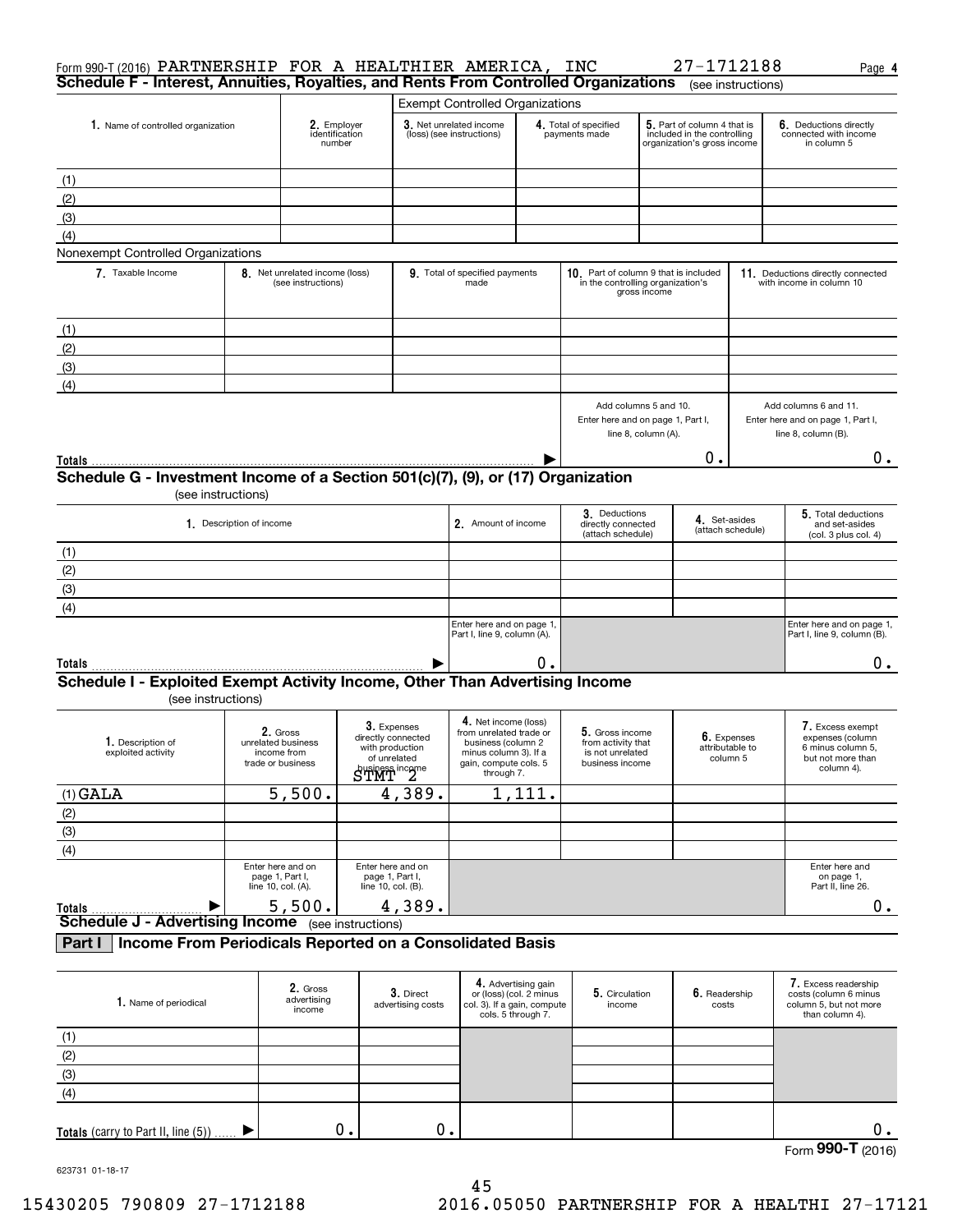#### $_{\rm Form}$  990-T (2016) <code>PARTNERSHIP</code> FOR A HEALTHIER AMERICA, INC  $_{\rm 27-1712188$   $_{\rm Page}$

**Part II | Income From Periodicals Reported on a Separate Basis** (For each periodical listed in Part II, fill in

columns 2 through 7 on a line-by-line basis.)

| 1. Name of periodical                                          | 2. Gross<br>advertising<br>income                          |  | 3. Direct<br>advertising costs                             | 4. Advertising gain<br>or (loss) (col. 2 minus<br>col. 3). If a gain, compute<br>cols. 5 through 7. | 6. Readership<br>5. Circulation<br>income<br>costs |  |               |                                                       | 7. Excess readership<br>costs (column 6 minus<br>column 5, but not more<br>than column 4). |    |
|----------------------------------------------------------------|------------------------------------------------------------|--|------------------------------------------------------------|-----------------------------------------------------------------------------------------------------|----------------------------------------------------|--|---------------|-------------------------------------------------------|--------------------------------------------------------------------------------------------|----|
| (1)                                                            |                                                            |  |                                                            |                                                                                                     |                                                    |  |               |                                                       |                                                                                            |    |
| (2)                                                            |                                                            |  |                                                            |                                                                                                     |                                                    |  |               |                                                       |                                                                                            |    |
| (3)                                                            |                                                            |  |                                                            |                                                                                                     |                                                    |  |               |                                                       |                                                                                            |    |
| (4)                                                            |                                                            |  |                                                            |                                                                                                     |                                                    |  |               |                                                       |                                                                                            |    |
| <b>Totals from Part I</b>                                      | 0                                                          |  | 0.                                                         |                                                                                                     |                                                    |  |               |                                                       |                                                                                            | 0. |
|                                                                | Enter here and on<br>page 1, Part I,<br>line 11, col. (A). |  | Enter here and on<br>page 1, Part I,<br>line 11, col. (B). |                                                                                                     |                                                    |  |               |                                                       | Enter here and<br>on page 1,<br>Part II, line 27.                                          |    |
| <b>Totals, Part II (lines 1-5)</b>                             | 0.                                                         |  | О.                                                         |                                                                                                     |                                                    |  |               |                                                       |                                                                                            | 0. |
| Schedule K - Compensation of Officers, Directors, and Trustees |                                                            |  |                                                            |                                                                                                     | (see instructions)                                 |  |               |                                                       |                                                                                            |    |
| 1. Name                                                        |                                                            |  |                                                            | 3. Percent of<br>time devoted to<br>2. Title<br>business                                            |                                                    |  |               | 4. Compensation attributable<br>to unrelated business |                                                                                            |    |
| (1)                                                            |                                                            |  |                                                            |                                                                                                     |                                                    |  | $\frac{0}{0}$ |                                                       |                                                                                            |    |
| (2)                                                            |                                                            |  |                                                            |                                                                                                     |                                                    |  | $\frac{9}{6}$ |                                                       |                                                                                            |    |
| (3)                                                            |                                                            |  |                                                            |                                                                                                     |                                                    |  | $\frac{0}{0}$ |                                                       |                                                                                            |    |
| (4)                                                            |                                                            |  |                                                            |                                                                                                     |                                                    |  | $\frac{0}{0}$ |                                                       |                                                                                            |    |
|                                                                |                                                            |  |                                                            |                                                                                                     |                                                    |  |               |                                                       |                                                                                            | 0. |

**990-T**  Form (2016)

**5**

623732 01-18-17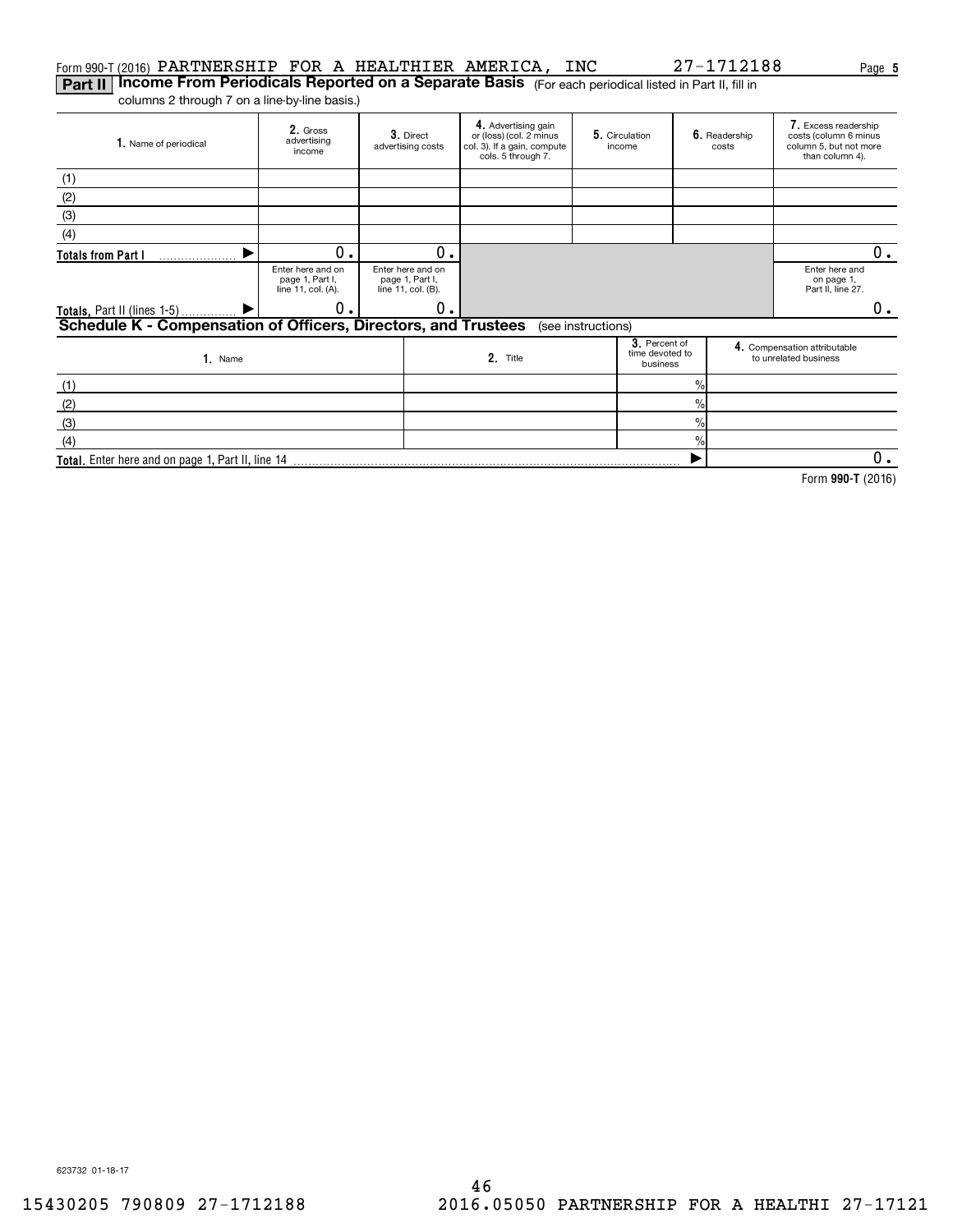| FORM $990-T$                         | OTHER DEDUCTIONS | STATEMENT 1   |
|--------------------------------------|------------------|---------------|
| DESCRIPTION                          |                  | <b>AMOUNT</b> |
| TAX PREPARATION FEE                  |                  | 1,750.        |
| TOTAL TO FORM 990-T, PAGE 1, LINE 28 |                  | 1,750.        |

}}}}}}}}}}}}}}}}}}}}}}}}}}}}}}}}}}}}}}}} }}}}}}}}}}